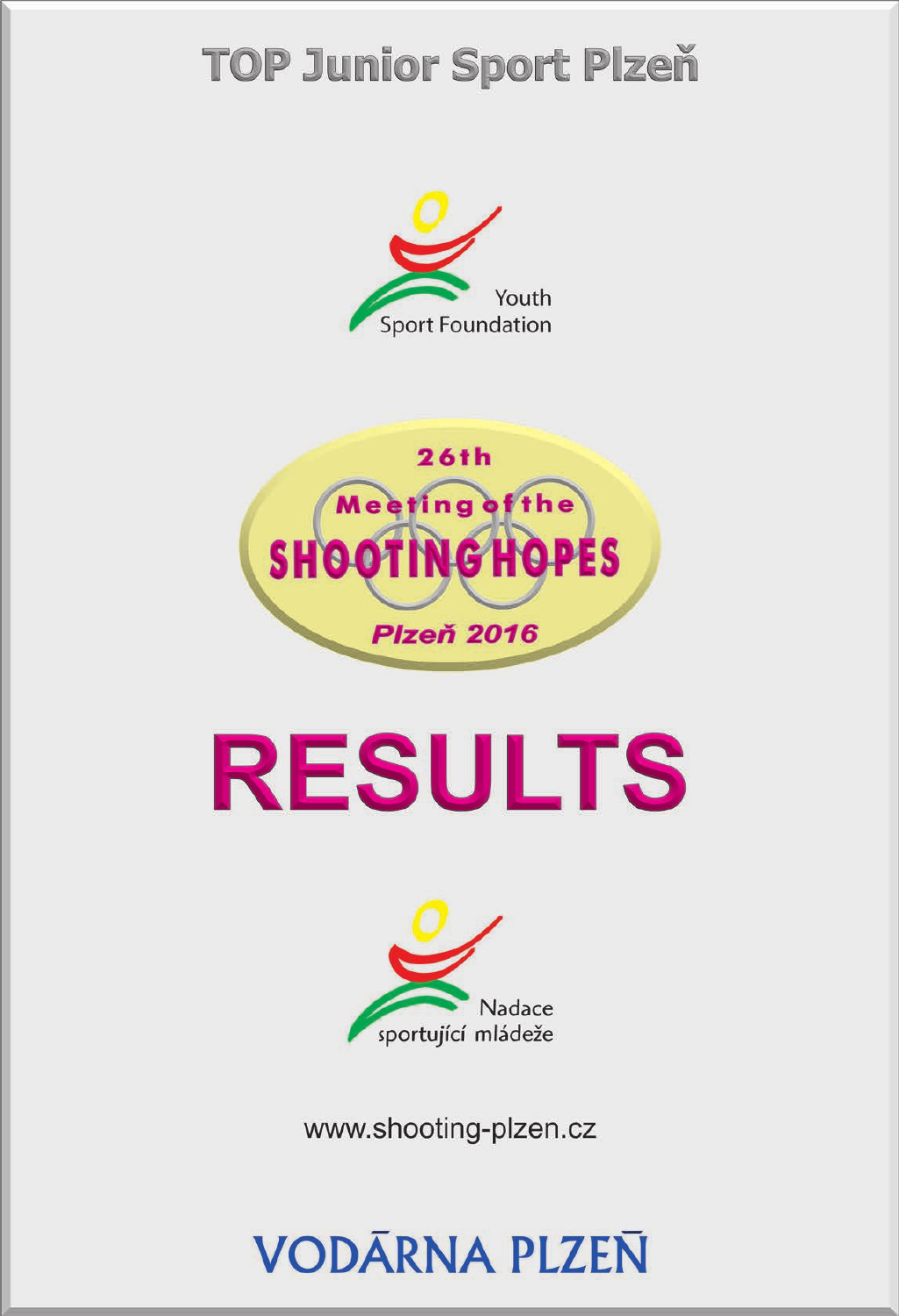# 26th MEETING OF THE SHOOTING HOPES 2016

# **PROTOCOL**

Director of competition : Ing. Petr BAROCH

Jury

Chairman:

Přemysl MRŇÁK ISSF A-3909  $CZE$ 





**Chief referees** 

**Pistol and Rifle 10m events:** 

Pistol and Rifle 50m events:

Ludvík GASSELDORFER  $A$ -108

Pistol 25m events:

Václav PUČELÍK A-0184

Ing Emil PAVLOK A-149

Final events:

František KOCOUREK B-4159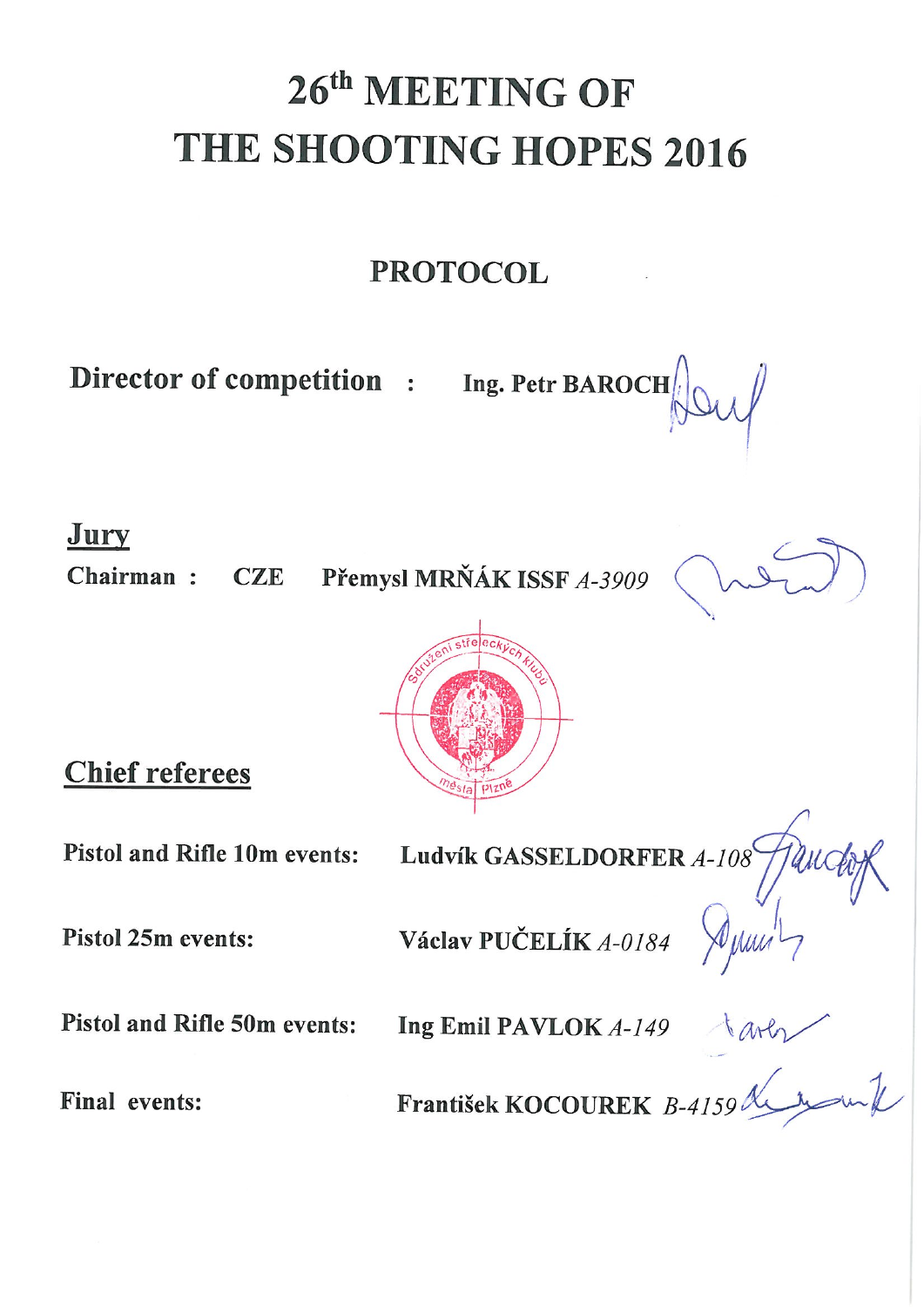26.5.2016 - 29.5.2016 Organizer: Sdružení střeleckých klubů města Plzeň Place: Plzeň - Lobzy

#### *Result lists*

<span id="page-2-0"></span>

|           | Pistol                            |                    | Rifle                                |                |
|-----------|-----------------------------------|--------------------|--------------------------------------|----------------|
| 26.5.2016 | 10m Pistol Junior male            | <b>Final Teams</b> | 50m Rifle Prone ISSF Junior male     | Final Teams    |
|           | 25m Rapid Fire Pistol Junior male | <b>Final</b> Teams | 50m Rifle Prone Junior male          |                |
|           | 25m Pistol Junior female          | <b>Final Teams</b> | 10m Rifle ISSF Junior female         | Final Teams    |
| 27.5.2016 |                                   |                    | 50m Rifle 3 Positions Junior male    | Final Teams    |
|           | 50m Pistol Junior male            | <b>Final Teams</b> | 10m Rifle ISSF Junior male           | Final Teams    |
| 28.5.2016 |                                   |                    | 50m Rifle Prone ISSF Junior female   | <b>Teams</b>   |
|           |                                   |                    | 50m Rifle Prone Junior female        |                |
|           | 25m Pistol Junior male            | <b>Teams</b>       | 150m Rifle 3 Positions Junior female | Final<br>Teams |
| 29.5.2016 | 10m Pistol Junior female          | <b>Final Teams</b> |                                      |                |

SCOPI software

## *List of participants*

| <b>ARG</b> | 8            |
|------------|--------------|
| AUS        | 1            |
| <b>AUT</b> | 16           |
| BUL        | $\mathbf{2}$ |
| CRO        | 11           |
| <b>EST</b> | 5            |
| <b>FIN</b> | 8            |
| <b>FRA</b> | 17           |
| GBR        | 1            |
| GER        | 24           |
| HUN        | 21           |
| <b>IND</b> | 39           |
| LAT        | 10           |
| LTU        | 8            |
| <b>NED</b> | 3            |
| POL        | 18           |
| ROU        | 6            |
| <b>RUS</b> | 19           |
| SLO        | 11           |
| SRB        | 16           |
| SUI        | 15           |
| <b>SVK</b> | 32           |
| SWE        | 1            |
| USA        | 9            |
| <b>CZE</b> | 70           |
| Total      | 371          |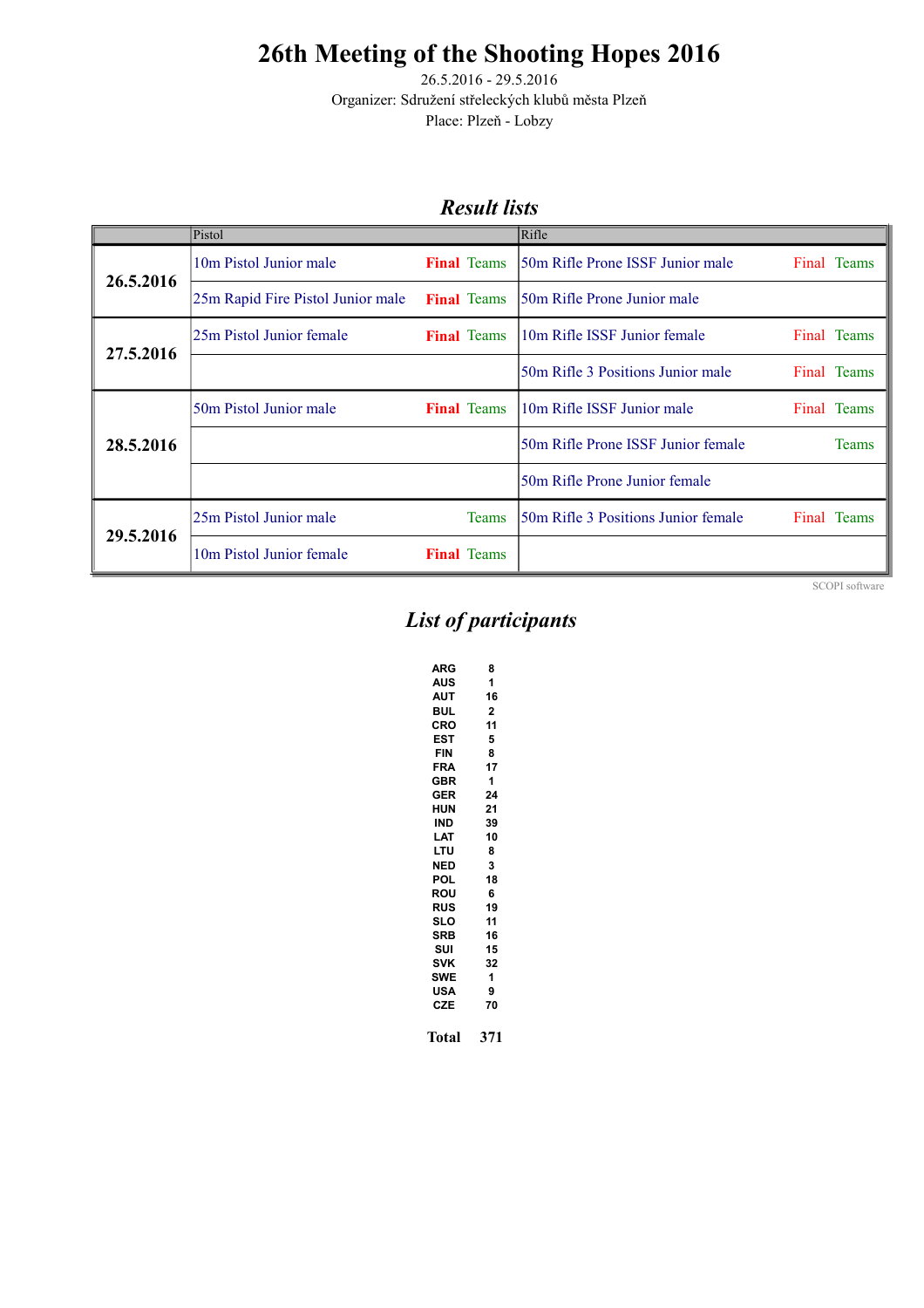#### <span id="page-3-0"></span>**26th Meeting of the Shooting Hopes 2016** Event No. **1** Event **10m Pistol Junior male**

[Program](#page-2-0)

| Date           | 26.5.2016                |             |    |       |                |          |          |       |              |
|----------------|--------------------------|-------------|----|-------|----------------|----------|----------|-------|--------------|
| Rank           | No. Name                 | State       | 1. | 2.    | 3.             | 4.       | 5.       | 6.    | Total        |
| $\mathbf{1}$   | 119 DORTOMB Edouard      | <b>FRA</b>  | 94 | 95    | 96             | 97       | 97       | 99    | 578          |
| $\mathbf{2}$   | 284 ZANIN Anton          | <b>RUS</b>  | 99 | 93    | 98             | 97       | 94       | 96    | 14xIT<br>577 |
|                |                          |             |    |       |                |          |          |       | 20xIT        |
| 3              | 199 ANMOL Anmol          | <b>IND</b>  | 98 | 94    | 93             | 96       | 99       | 95    | 575<br>23xIT |
| 4              | 198 GURMEET Gurmeet      | <b>IND</b>  | 99 | 94    | 94             | 97       | 96       | 94    | 574          |
| 5              | 285 ISAKOV Mikhail       | <b>RUS</b>  | 97 | 96    | 93             | 98       | 91       | 98    | 13xIT<br>573 |
|                |                          |             |    |       |                |          |          |       | 16xIT        |
| 6              | 34 KRIŠTO Ante           | <b>CRO</b>  | 93 | 99    | 98             | 93       | 94       | 96    | 573<br>14xIT |
| $\overline{7}$ | 202 RANA Gaurav          | <i>IND</i>  | 95 | 92    | 97             | 95       | 94       | 98    | 571          |
| 8              | 201 CHAUDHARY Saurabh    | <b>IND</b>  | 94 | 93    | 96             | 96       | 95       | 97    | 14xIT<br>571 |
|                |                          |             |    |       |                |          |          |       | 14xIT        |
| 9              | 197 DAS Arjun            | <b>IND</b>  | 97 | 90    | 93             | 99       | 97       | 94    | 570<br>18xIT |
| 10             | 283 BASSARIEV Alexander  | <b>RUS</b>  | 92 | 97    | 94             | 96       | 95       | 96    | 570          |
| 11             | 228 CVETKOVS Gvido       | <b>LAT</b>  | 94 | 94    | 94             | 94       | 99       | 93    | 16xIT<br>568 |
|                |                          |             |    |       |                |          |          |       | 13xIT        |
| 12             | 203 KUSHWAH Hememdra     | IND         | 97 | 95    | 93             | 95       | 95       | 93    | 568<br>12xIT |
| 13             | 143 WALDVOGT Jan-Hendrik | <b>GER</b>  | 92 | 99    | 95             | 91       | 95       | 95    | 567          |
| 14             | 258 RABCZUK Jakub        | POL         | 97 | 94    | 95             | 96       | 95       | 90    | 15xIT<br>567 |
|                |                          |             |    |       |                |          |          |       | 15xIT        |
| 15             | 181 AGÁRDY Vilmos        | <b>HUN</b>  | 97 | 92    | 94             | 93       | 96       | 94    | 566<br>18xIT |
| 16             | 115 ROOS Niko            | FIN         | 92 |       | 94 95 94       |          | 97       | 94    | 566          |
| 17             | 144 WEISS Simon          | <b>GER</b>  | 94 | 93    | 93             |          | 96 94 96 |       | 15xIT<br>566 |
|                |                          |             |    |       |                |          |          |       | 13xIT        |
| 18             | 257 SAKOWSKI Patryk      | POL         | 94 | 93    | 94             | 96       | 95       | 93    | 565<br>16xIT |
| 19             | 236 SABAITIS Vilius      | <b>LTU</b>  | 95 | 97    | 91             | 95       |          | 94 93 | 565          |
| 20             | 149 WALTER Robin         | GER - LL    |    |       | 93 94 93       |          | 95 92    | 97    | 8xIT<br>564  |
|                |                          |             |    |       |                |          |          |       | 18xIT        |
| 21             | 217 BHARDWAJ Nishant     | IND         | 92 |       | 96 93          |          | 95 94 94 |       | 564<br>9xIT  |
| 22             | 94 SCHEJBAL Pavel        | $CZE - Plz$ | 94 |       | 97 94          | 92       | 94       | 92    | 563          |
| 23             | 231 SMIGLA Kristaps      | <i>LAT</i>  | 88 | 93    |                | 96 92    |          | 96 98 | 13xIT<br>563 |
|                |                          |             |    |       |                |          |          |       | 9xIT         |
| 24             | 367 MCCOLLUM Anthony     | <b>USA</b>  |    | 94 93 |                | 94 93 93 |          | 95    | 562<br>14xIT |
| 25             | 54 KRSEK Kryštof         | CZE         | 92 | 93    | 96             | 93       | 94       | 94    | 562          |
| 26             | 358 KOSTÚR Marek         | <b>SVK</b>  |    |       | 94 94 94 92 95 |          |          | 93    | 13xIT<br>562 |
|                |                          |             |    |       |                |          |          |       |              |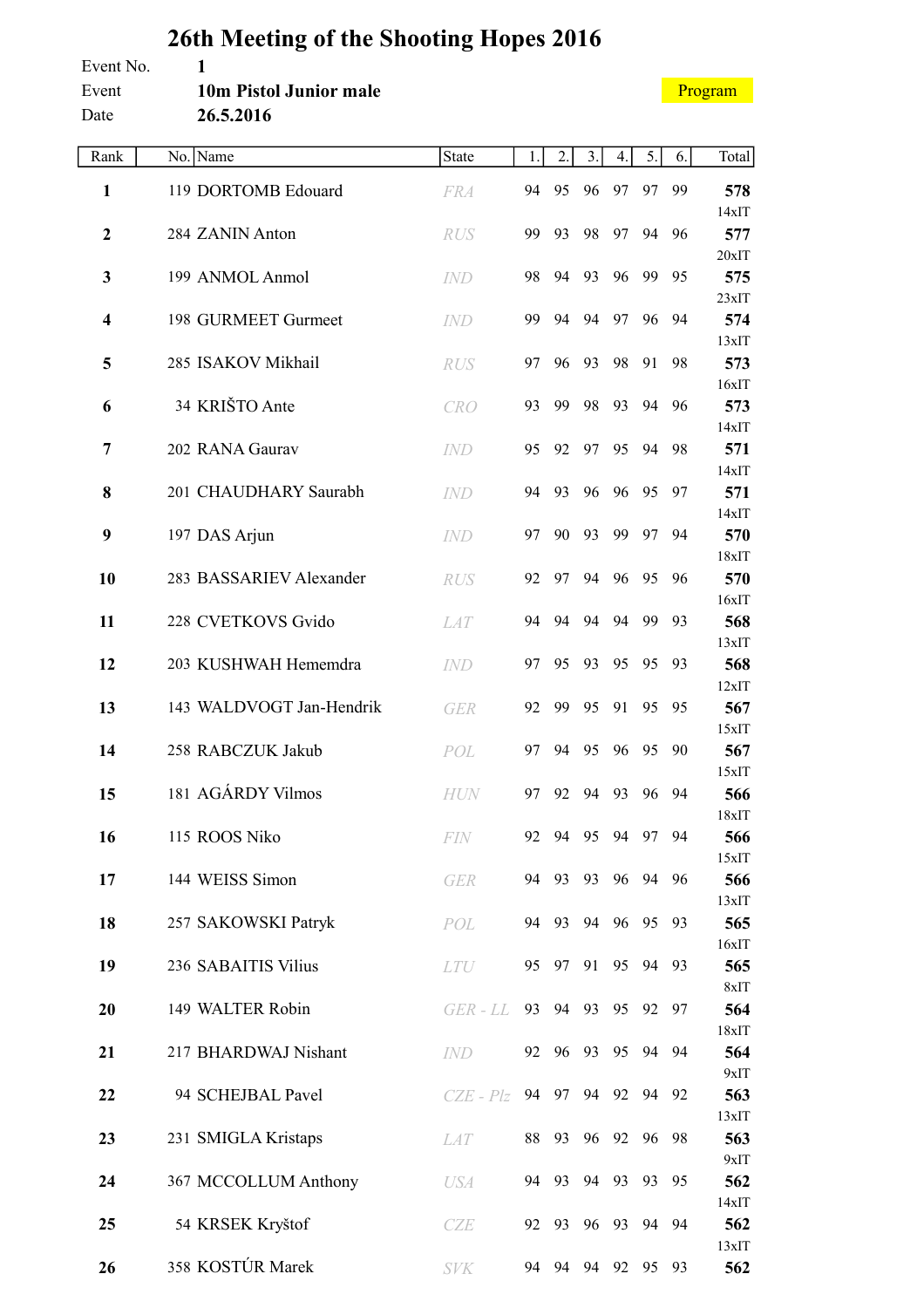|    |                          |               |    |       |    |    |       |    | 9xIT         |
|----|--------------------------|---------------|----|-------|----|----|-------|----|--------------|
| 27 | 184 VAREHA Attila        | <b>HUN</b>    | 95 | 95    | 93 | 94 | 88    | 96 | 561          |
| 28 | 327 SCHAUB Adrian        | SUI           | 96 | 92    | 94 | 91 | 94    | 93 | 13xIT<br>560 |
| 29 | 365 LEVERETT Henry       | <b>USA</b>    | 94 | 91    | 95 | 92 | 94    | 94 | 16xIT<br>560 |
| 30 | 295 ČEPER Jože           | <b>SLO</b>    | 91 | 95    | 96 | 91 | 93    | 93 | 9xIT<br>559  |
|    |                          |               |    |       |    |    |       |    | 18xIT        |
| 31 | 326 WENGER Cédric        | SUI           | 93 | 89    | 98 | 94 | 93    | 92 | 559<br>11xIT |
| 32 | 151 WUSSLER Marco        | GER - LL      | 91 | 93    | 95 | 92 | 95    | 93 | 559          |
| 33 | 299 DEMŠAR Matija        | <b>SLO</b>    | 93 | 96    | 94 | 92 | 91    | 92 | 8xIT<br>558  |
| 34 | 92 VILDOMEC Jan          | $CZE - Ost$   | 90 | 92    | 96 | 93 | 94    | 93 | 15xIT<br>558 |
| 35 | 330 FERRARI Davide       | <b>SUI</b>    | 90 | 94    | 94 | 93 | 92    | 94 | 8xIT<br>557  |
|    |                          |               |    |       |    |    |       |    | 11xIT        |
| 36 | 222 KANWAR Tribhuvan     | <i>IND</i>    | 92 | 97    | 91 | 93 | 90    | 94 | 557<br>11xIT |
| 37 | 110 BOLDYREV Stanislav   | <b>EST</b>    | 92 | 94    | 93 | 94 | 92    | 92 | 557<br>10xIT |
| 38 | 259 MARCINIAK Nikolaj    | POL           | 91 | 93    | 91 | 91 | 94    | 96 | 556          |
| 39 | 83 TUPÝ Antonín          | $CZE$ - $Duh$ | 94 | 90    | 94 | 90 | 95    | 92 | 12xIT<br>555 |
|    |                          |               |    |       |    |    |       |    | 13xIT        |
| 40 | 237 NEDZINSKAS Tautvydas | <b>LTU</b>    | 93 | 92    | 93 | 93 | 93    | 91 | 555<br>10xIT |
| 41 | 368 PLATT Charles        | <b>USA</b>    | 92 | 92    | 96 | 92 | 92    | 91 | 555          |
| 42 | 161 MADER Jonathan       | GER - TH      | 92 | 98    | 90 | 92 | 93    | 89 | 10xIT<br>554 |
| 43 | 195 BAROT Rushiraj Atul  | <b>IND</b>    | 93 | 98    | 91 | 90 | 91    | 91 | 14xIT<br>554 |
|    |                          |               |    |       |    |    |       |    | 12xIT        |
| 44 | 361 COPÁK Marek          | <b>SVK</b>    | 92 | 93    | 94 | 91 | 91    | 93 | 554<br>11xIT |
| 45 | 366 LEVERETT Jackson     | <b>USA</b>    | 91 | 91    | 90 | 94 | 92    | 96 | 554          |
| 46 | 160 BRAUN Nicolas        | $GER$ - $TH$  | 90 | 90    | 92 | 94 | 92    | 95 | 9xIT<br>553  |
| 47 | 142 SIMMANK Glenn-Niklas | <b>GER</b>    | 92 | 97    | 89 | 89 | 93    | 92 | 9xIT<br>552  |
|    |                          |               |    |       |    |    |       |    | 12xIT        |
| 48 | 117 SIRÉN Leevi          | <b>FIN</b>    | 94 | - 90  | 93 | 90 | 92    | 93 | 552<br>8xIT  |
| 49 | 114 KIVI Konsta          | <b>FIN</b>    | 91 | 93    | 90 | 89 | 94    | 94 | 551          |
| 50 | 88 SOCHOR Jakub          | $CZE$ - Duk   | 91 | 93    | 90 | 93 | 95    | 89 | 12xIT<br>551 |
| 51 | 183 NAGY Náté            | <b>HUN</b>    | 93 | 88    | 90 | 94 | 91    | 95 | 8xIT<br>551  |
|    | 298 KLANČAR Jure         |               |    |       | 86 | 96 |       |    | 7xIT         |
| 52 |                          | <b>SLO</b>    | 92 | 94    |    |    | 93    | 89 | 550<br>13xIT |
| 53 | 150 JUNG Frederik        | GER - LL      |    | 92 91 | 93 | 89 | 93    | 92 | 550<br>8xIT  |
| 54 | 356 STOJKA Patrik        | <b>SVK</b>    |    | 92 91 | 89 | 92 | 94    | 91 | 549          |
| 55 | 148 BRENNER Max          | $GER$ - $LL$  |    | 91 88 | 92 |    | 94 90 | 93 | 10xIT<br>548 |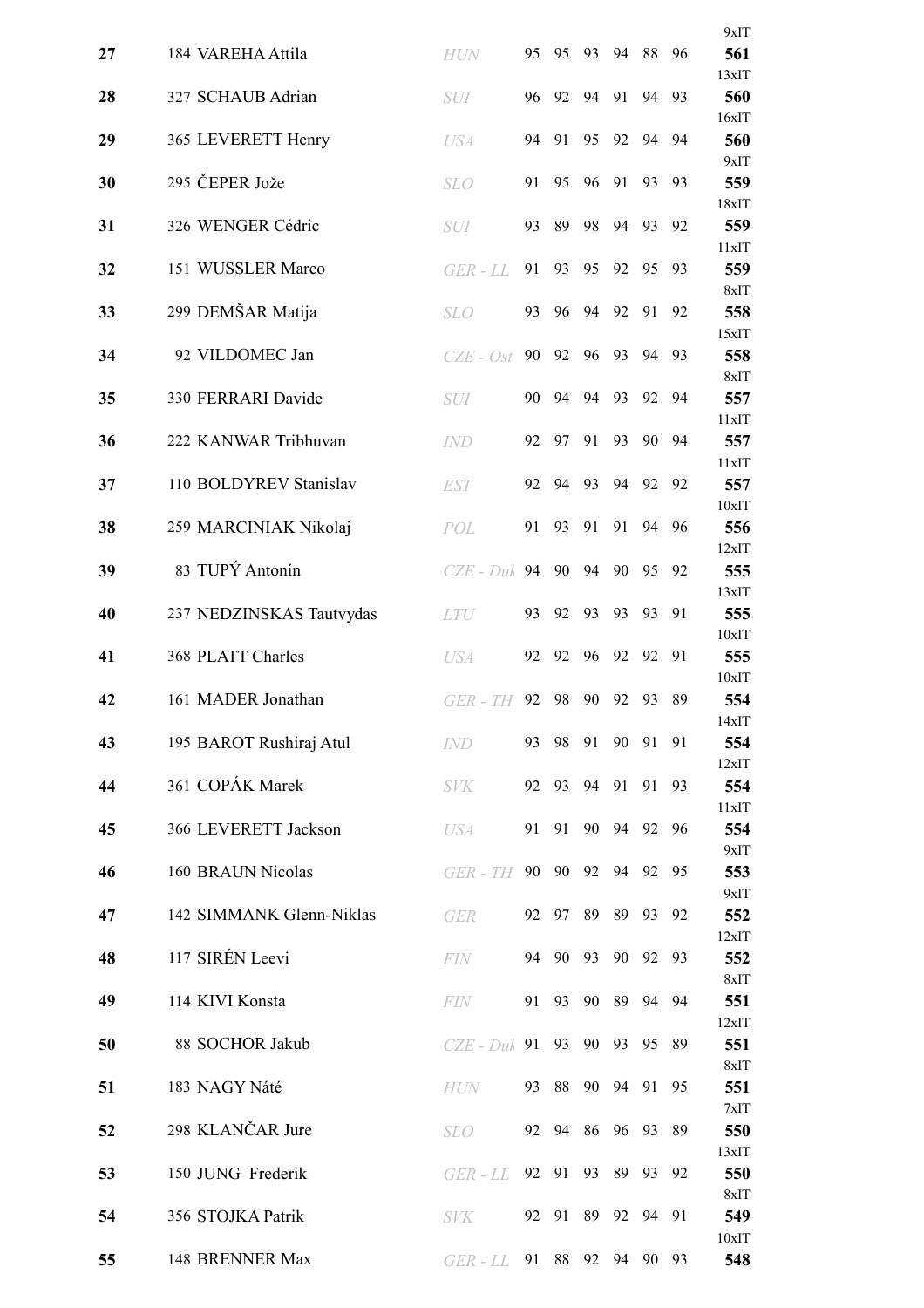|    |                                             |              |    |          |    |      |       |       | 10xIT                 |
|----|---------------------------------------------|--------------|----|----------|----|------|-------|-------|-----------------------|
| 56 | 10 TIEFENTHALER Christoph                   | AUT          |    | 90 92 90 |    | - 89 |       | 92 94 | 547                   |
|    |                                             |              |    |          |    |      |       |       | 10xIT                 |
| 57 | 159 BERTHEL Christopher                     | GER - TH     | 90 | 91       | 95 | 89   | 88    | -94   | 547                   |
| 58 | 147 HÖTZEL Marius                           |              | 91 | 90       | 93 | 95   | 85    | 89    | 9xIT<br>543           |
|    |                                             | $GER$ - $LL$ |    |          |    |      |       |       | 10xIT                 |
| 59 | 243 BRINK Evert                             | NED - ER     | 92 | 91       | 90 | 92   | 85    | 92    | 542                   |
|    |                                             |              |    |          |    |      |       |       | 8xIT                  |
| 60 | 230 ERBS Ernest                             | <i>LAT</i>   | 90 | 87       | 88 | 93   | 93    | 91    | 542                   |
|    |                                             |              |    |          |    |      |       |       | 6xIT                  |
| 61 | 200 MEHRA Siddharrth Kishore                | <b>IND</b>   | 91 | 92       | 89 | 92   | 93    | 85    | 542                   |
|    |                                             |              |    |          |    |      |       |       | 4xIT                  |
| 62 | 182 ERÖS Hunor                              | <b>HUN</b>   | 89 | 91       | 92 | 93   | 84 91 |       | 540                   |
|    |                                             |              |    |          |    |      |       |       | 7xIT                  |
| 63 | 6 CRUZ Ivan Gabriel                         | <i>ARG</i>   | 84 | 93       | 95 | 85   | 95    | 87    | 539                   |
|    |                                             |              |    |          |    |      |       |       | 8xIT                  |
| 64 | 375 CHMEL Petr                              | <b>CZE</b>   | 88 | 83       | 95 | 91   | 85    | 90    | 532                   |
|    |                                             |              |    |          |    |      |       |       | 7xIT                  |
| 65 | 357 VENGRÍNI Jerguš                         | <b>SVK</b>   | 85 | 89       | 88 | 88   | 92    | 90    | 532                   |
|    |                                             |              |    |          |    |      |       |       | 5xIT                  |
| 66 | 93 HALA Petr                                | $CZE - Ost$  | 88 | 89       | 93 | 87   | 92    | 83    | 532                   |
|    |                                             |              |    |          |    |      |       |       | 5xIT                  |
| 67 | 116 IHALAINEN Arttu                         | <b>FIN</b>   | 91 | 84       | 88 | 89   | 87    | 87    | 526                   |
|    |                                             |              |    |          |    |      |       |       | 11xIT                 |
|    | Chief referee: A-0108 - GASSELDORFER Ludvík |              |    |          |    |      |       |       | <b>SCOPI</b> software |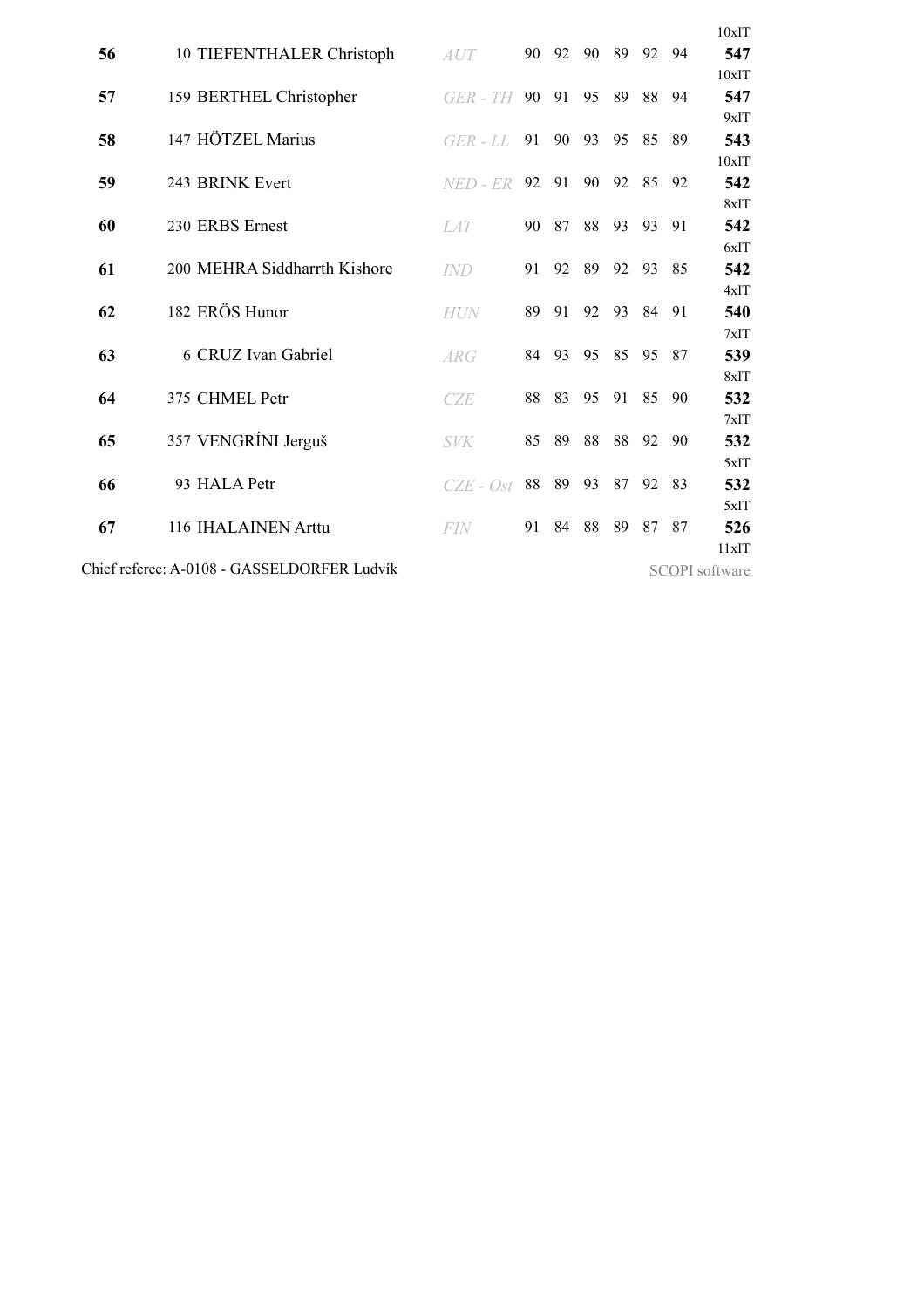<span id="page-6-0"></span>

| Event No.<br>Event<br>Date | 1 - Final<br>10m Pistol Junior male<br>26.5.2016 |                |         |      |                  |                  |       |       |       | Program |         |       |       |
|----------------------------|--------------------------------------------------|----------------|---------|------|------------------|------------------|-------|-------|-------|---------|---------|-------|-------|
| Rank                       | No. Name                                         | Nat.           | Qualif. | 1.   | $\overline{2}$ . | $\overline{3}$ . | 4.    | 5.    | 6.    | 7.      | $8. \,$ | 9.    | Final |
| $\mathbf{1}$               | 34 KRIŠTO Ante                                   | CRO            | 573     | 28,1 | 57,7             | 77,8             | 98,4  | 118,8 | 139,2 | 159,1   | 178,6   | 198,7 | 198,7 |
|                            |                                                  |                |         | 28,1 | 29,6             | 20,1             | 20,6  | 20,4  | 20,4  | 19,9    | 19,5    | 20,1  |       |
|                            |                                                  |                |         | 7,9  | 9,4              | 9,8              | 10,7  | 10,7  | 10,3  | 10,1    | 10,2    | 9,5   |       |
|                            |                                                  |                |         | 10,5 | 10,1             | 10,3             | 9,9   | 9,7   | 10,1  | 9,8     | 9,3     | 10,6  |       |
|                            |                                                  |                |         | 9,7  | 10,1             |                  |       |       |       |         |         |       |       |
| $\mathbf{2}$               | 284 ZANIN Anton                                  | RUS            | 577     | 29,8 | 57,5             | 77,4             | 98,5  | 119,1 | 139,8 | 160,9   | 179,8   | 196,8 | 196,8 |
|                            |                                                  |                |         | 29,8 | 27,7             | 19,9             | 21,1  | 20,6  | 20,7  | 21,1    | 18,9    | 17,0  |       |
|                            |                                                  |                |         | 9,9  | 9,1              | 9,9              | 10,6  | 10,4  | 10,2  | 10,3    | 9,4     | 8,5   |       |
|                            |                                                  |                |         | 10,0 | 10,2             | 10,0             | 10,5  | 10,2  | 10,5  | 10,8    | 9,5     | 8,5   |       |
|                            |                                                  |                |         | 9,9  | 8,4              |                  |       |       |       |         |         |       |       |
| 3                          | 119 DORTOMB Edouard                              | <b>FRA</b>     | 578     | 29,3 | 60,3             | 80,0             | 100,0 | 119,7 | 138,9 | 159,6   | 176,6   |       | 176,6 |
|                            |                                                  |                |         | 29,3 | 31,0             | 19,7             | 20,0  | 19,7  | 19,2  | 20,7    | 17,0    |       |       |
|                            |                                                  |                |         | 9,4  | 10,4             | 9,5              | 10,0  | 9,8   | 10,0  | 10,1    | 9,9     |       |       |
|                            |                                                  |                |         | 10,3 | 10,6             | 10,2             | 10,0  | 9,9   | 9,2   | 10,6    | 7,1     |       |       |
|                            |                                                  |                |         | 9,6  | 10,0             |                  |       |       |       |         |         |       |       |
| $\overline{\mathbf{4}}$    | 202 RANA Gaurav                                  | $\mathit{IND}$ | 571     | 30,4 | 60,3             | 80,5             | 99,1  | 120,1 | 140,5 | 158,5   |         |       | 158,5 |
|                            |                                                  |                |         | 30,4 | 29,9             | 20,2             | 18,6  | 21,0  | 20,4  | 18,0    |         |       |       |
|                            |                                                  |                |         | 10,1 | 9,9              | 10,0             | 9,9   | 10,7  | 10,2  | 10,0    |         |       |       |
|                            |                                                  |                |         | 10,6 | 9,7              | 10,2             | 8,7   | 10,3  | 10,2  | 8,0     |         |       |       |
|                            |                                                  |                |         | 9,7  | 10,3             |                  |       |       |       |         |         |       |       |
| 5                          | 199 ANMOL Anmol                                  | <b>IND</b>     | 575     | 30,3 | 58,4             | 77,8             | 98,8  | 118,2 | 137,6 |         |         |       | 137,6 |
|                            |                                                  |                |         | 30,3 | 28,1             | 19,4             | 21,0  | 19,4  | 19,4  |         |         |       |       |
|                            |                                                  |                |         | 10,8 | 10,3             | 10,0             | 10,7  | 8,6   | 9,7   |         |         |       |       |
|                            |                                                  |                |         | 9,1  | 9,4              | 9,4              | 10,3  | 10,8  | 9,7   |         |         |       |       |
|                            |                                                  |                |         | 10,4 | 8,4              |                  |       |       |       |         |         |       |       |
| 6                          | 285 ISAKOV Mikhail                               | <b>RUS</b>     | 573     | 29,2 | 57,5             | 77,7             | 97,2  | 117,0 |       |         |         |       | 117,0 |
|                            |                                                  |                |         | 29,2 | 28,3             | 20,2             | 19,5  | 19,8  |       |         |         |       |       |
|                            |                                                  |                |         | 10,1 | 9,4              | 10,4             | 9,8   | 10,0  |       |         |         |       |       |
|                            |                                                  |                |         | 9,3  | 9,8              | 9,8              | 9,7   | 9,8   |       |         |         |       |       |
|                            |                                                  |                |         | 9,8  | 9,1              |                  |       |       |       |         |         |       |       |
| $\overline{7}$             | 198 GURMEET Gurmeet                              | <b>IND</b>     | 574     | 29,4 | 58,9             | 77,8             | 96,7  |       |       |         |         |       | 96,7  |
|                            |                                                  |                |         | 29,4 | 29,5             | 18,9             | 18,9  |       |       |         |         |       |       |
|                            |                                                  |                |         | 10,0 | 9,2              | 9,5              | 9,2   |       |       |         |         |       |       |
|                            |                                                  |                |         | 9,2  | 9,9              | 9,4              | 9,7   |       |       |         |         |       |       |
|                            |                                                  |                |         | 10,2 | 10,4             |                  |       |       |       |         |         |       |       |
| 8                          | 201 CHAUDHARY Saurabh                            | $\mathit{IND}$ | 571     | 26,7 | 57,1             | 76,9             |       |       |       |         |         |       | 76,9  |
|                            |                                                  |                |         | 26,7 | 30,4             | 19,8             |       |       |       |         |         |       |       |
|                            |                                                  |                |         | 8,9  | 10,5             | 9,3              |       |       |       |         |         |       |       |
|                            |                                                  |                |         | 9,3  | 9,9              | 10,5             |       |       |       |         |         |       |       |
|                            |                                                  |                |         | 8,5  | 10,0             |                  |       |       |       |         |         |       |       |

Chief referee: A-0108 - GASSELDORFER Ludvík SCOPI software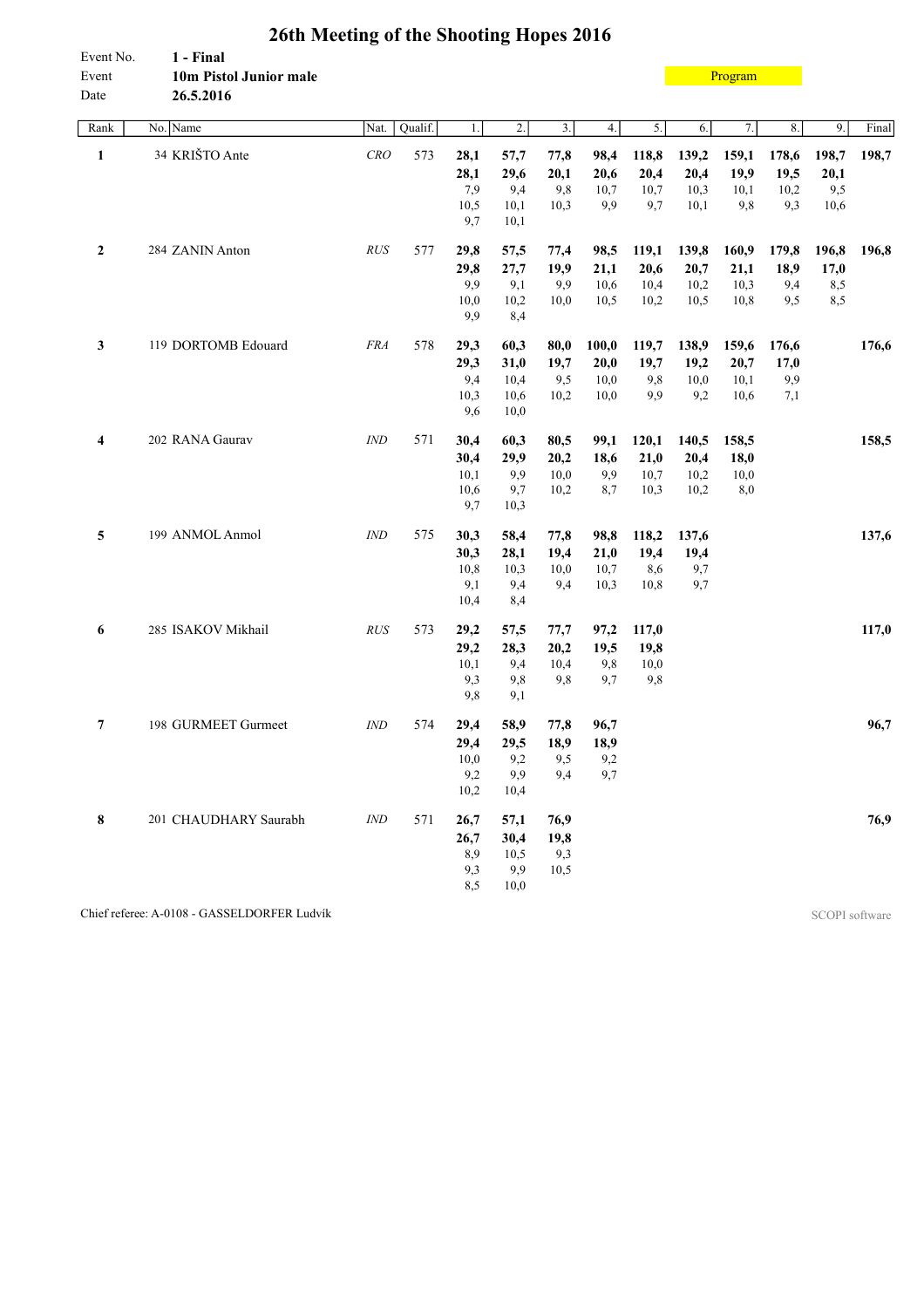<span id="page-7-0"></span>

|                            |              | 26th Meeting of the Shooting Hopes 2016         |                   |                              |
|----------------------------|--------------|-------------------------------------------------|-------------------|------------------------------|
| Event No.<br>Event<br>Date |              | 1 - Team<br>10m Pistol Junior male<br>26.5.2016 |                   | Program                      |
| Rank                       | Team         | No. Name                                        | Result            | $\operatorname{IT}$<br>Total |
| $\mathbf{1}$               | <b>RUS</b>   | 284 ZANIN<br>285 ISAKOV<br>283 BASSARIEV        | 577<br>573<br>570 | 1720                         |
| 2                          | <b>IND B</b> | 199 ANMOL<br>198 GURMEET<br>197 DAS             | 575<br>574<br>570 | 1719                         |
| 3                          | <b>INDA</b>  | 201 CHAUDHARY<br>202 RANA<br>203 KUSHWAH        | 571<br>571<br>568 | 1710                         |
| 4                          | POL          | 258 RABCZUK<br>257 SAKOWSKI<br>259 MARCINIAK    | 567<br>565<br>556 | 1688                         |
| 5                          | <b>GER</b>   | 143 WALDVOGT<br><b>144 WEISS</b><br>142 SIMMANK | 567<br>566<br>552 | 1685                         |
| 6                          | <b>CZE</b>   | 94 SCHEJBAL<br>54 KRSEK<br>92 VILDOMEC          | 563<br>562<br>558 | 1683                         |
| 7                          | <b>HUN</b>   | 181 AGÁRDY<br>184 VAREHA<br>183 NAGY            | 566<br>561<br>551 | 1678                         |
| 8                          | SUI          | 327 SCHAUB<br>326 WENGER<br>330 FERRARI         | 560<br>559<br>557 | 1676                         |
| 9                          | <b>IND C</b> | 217 BHARDWAJ<br>222 KANWAR<br>195 BAROT         | 564<br>557<br>554 | 1675                         |
| 10                         | <b>LAT</b>   | 228 CVETKOVS<br>231 SMIGLA<br>230 ERBS          | 568<br>563<br>542 | 1673                         |
| 11                         | <b>USA</b>   | 367 MCCOLLUM<br>368 PLATT<br>366 LEVERETT       | 562<br>555<br>554 | 1671                         |
| 12                         | <b>FIN</b>   | 115 ROOS<br>117 SIRÉN<br>114 KIVI               | 566<br>552<br>551 | 1669                         |
| 13                         | <b>SLO</b>   | 295 ČEPER<br>299 DEMŠAR<br>298 KLANČAR          | 559<br>558<br>550 | 1667                         |
| 14                         | <b>SVK</b>   | 358 KOSTÚR<br>361 COPÁK<br>356 STOJKA           | 562<br>554<br>549 | 1665                         |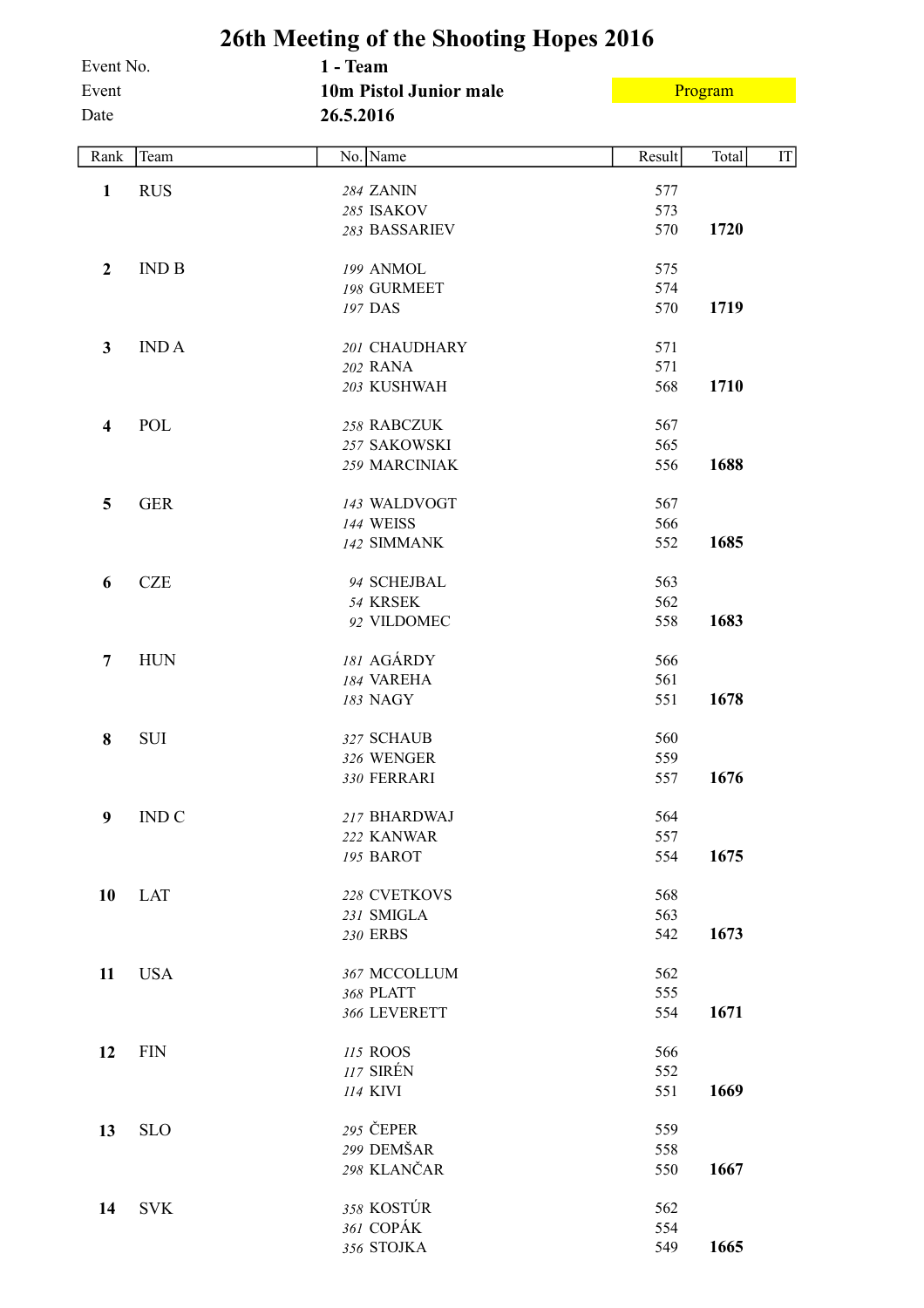| 15 GER-LLZ BW | 149 WALTER | 564         |
|---------------|------------|-------------|
|               | 150 JUNG   | 550         |
|               | 147 HÖTZEL | 1657<br>543 |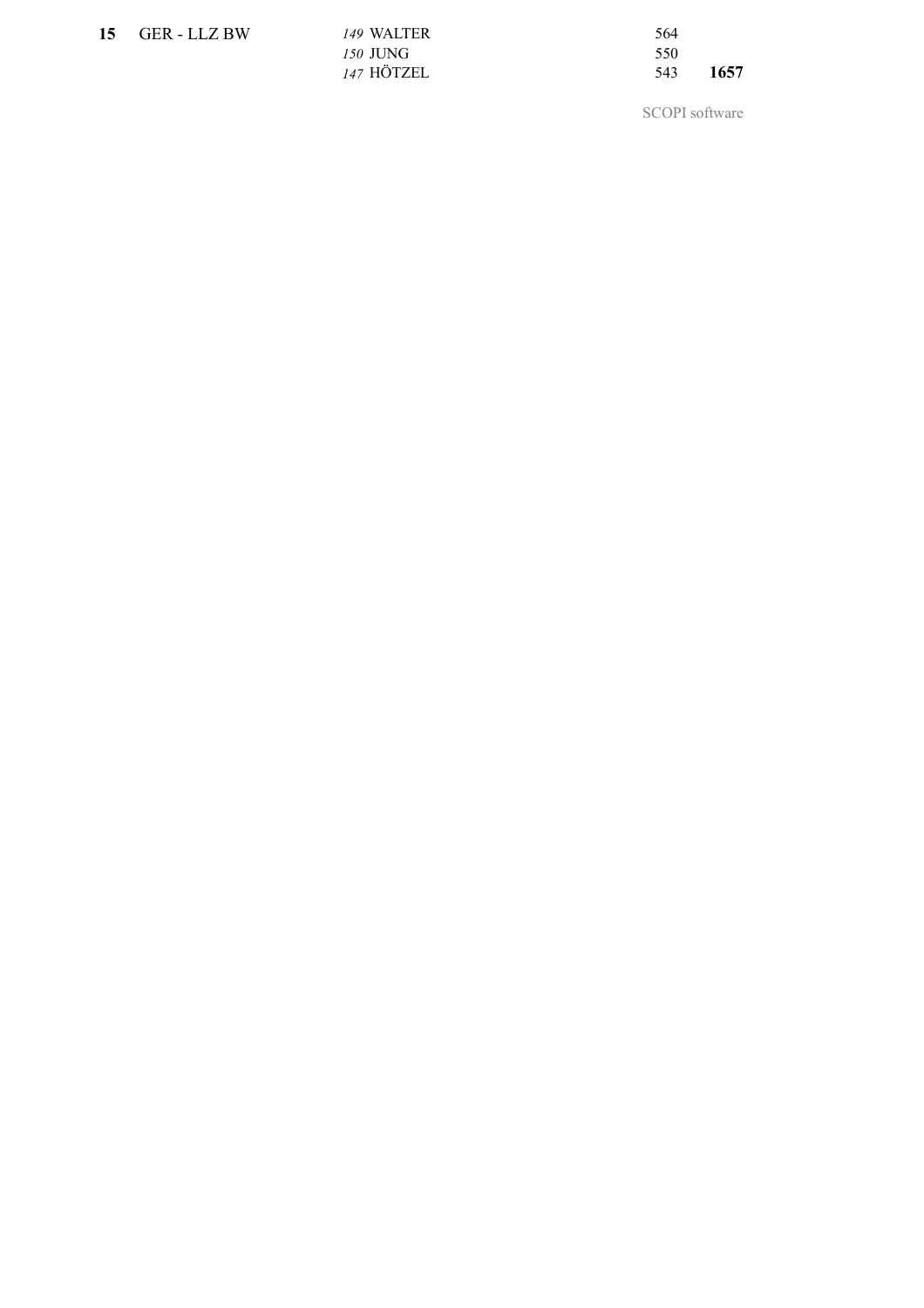#### <span id="page-9-0"></span>Event No. **2** Event **25m Rapid Fire Pistol Junior male** Date **26.5.2016**

[Program](#page-2-0)

| Rank                    | No. Name                     | State        | 8" | 6"       | 4"    | $\Sigma$     | $8"$  | 6"    | 4" | Σ   | Total           |
|-------------------------|------------------------------|--------------|----|----------|-------|--------------|-------|-------|----|-----|-----------------|
| 1                       | 145 HEYER Philip             | <b>GER</b>   | 97 | 97       | 90    | 284          | 96    | 97    | 96 | 289 | 573             |
|                         |                              |              |    |          |       |              |       |       |    |     | 19xIT           |
| $\mathbf{2}$            | 253 MILIWEK Oskar            | POL          | 94 | 98       | 93    | 285          | 98    | 97    | 92 | 287 | 572<br>14xIT    |
| $\mathbf{3}$            | 58 SKOUMAL Lukáš             | <b>CZE</b>   | 95 | 94       | 94    | 283          | 97    | 97    | 92 | 286 | 569             |
|                         |                              |              |    |          |       |              |       |       |    |     | 14xIT           |
| $\overline{\mathbf{4}}$ | 122 GREFFIER Clément         | <b>FRA</b>   | 96 | 94       | 93    | 283          | 99    | 96    | 88 | 283 | 566<br>11xIT    |
| 5                       | 120 THIEL Nicolas            | <b>FRA</b>   | 98 | 98       | 90    | 286          | 95    | 95    | 89 | 279 | 565             |
|                         |                              |              |    |          |       |              |       |       |    |     | 15xIT           |
| 6                       | 57 RAMPULA Matěj             | <b>CZE</b>   | 99 | 97       | 93    | 289          | 97    | 96    | 82 | 275 | 564<br>16xIT    |
| 7                       | 288 ISMAKOV Egor             | <b>RUS</b>   | 96 | 97       | 94    | 287          | 96    | 93    | 86 | 275 | 562             |
|                         |                              |              |    |          |       |              |       |       |    |     | $10x$ IT        |
| 8                       | 146 THÜNEMANN Florian        | <b>GER</b>   | 94 | 94       | 93    | 281          | 94    | 97    | 89 | 280 | 561             |
| 9                       | 194 JAWANDA Anhad            | <b>IND</b>   | 97 | 93       | 88    | 278          | 99    | 97    | 85 | 281 | $10x$ IT<br>559 |
|                         |                              |              |    |          |       |              |       |       |    |     | 11xIT           |
| 10                      | 195 BAROT Rushiraj Atul      | <b>IND</b>   | 97 | 96       | 82    | 275          | 94    | 95    | 92 | 281 | 556             |
| 11                      |                              |              | 97 | 96       | 83    | 276          | 93    | 92    | 93 | 278 | 11xIT<br>554    |
|                         | 153 LUTZ Christoph           | $GER$ - $LL$ |    |          |       |              |       |       |    |     | 9xIT            |
| 12                      | 286 PETROV Alexander         | <b>RUS</b>   | 94 | 86       | 94    | 274          | 97    | 98    | 83 | 278 | 552             |
|                         |                              |              |    |          |       |              |       |       |    |     | 16xIT           |
| 13                      | 123 LAVERROU KRAUSER Charles | <b>FRA</b>   | 92 | 89       | 90    | 271          | 94    | 95    | 90 | 279 | 550<br>5xIT     |
| 14                      | 376 GEORGE Thomas            | <b>IND</b>   | 95 | 91       | 91    | 277          | 96    | 88    | 87 | 271 | 548             |
|                         |                              |              |    |          |       |              |       |       |    |     | 11xIT           |
| 15                      | 256 ZAJKOWSKI Adrian         | POL          | 94 | 96       | 84    | 274          | 93    | 97    | 81 | 271 | 545<br>12xIT    |
| 16                      | 196 JOAHAL Aadeithyaa        | <b>IND</b>   | 95 | 84       | 84    | 263          | 95 97 |       | 89 | 281 | 544             |
|                         |                              |              |    |          |       |              |       |       |    |     | 10xIT           |
| 17                      | 121 PICAT RE Tristan         | <b>FRA</b>   | 93 |          | 96 79 | 268 96 92 87 |       |       |    | 275 | 543             |
| 18                      | 287 SHIKHOV Daniil           | RUS          |    | 93 95 93 |       | 281 90 84 87 |       |       |    | 261 | 12xIT<br>542    |
|                         |                              |              |    |          |       |              |       |       |    |     | 9xIT            |
| 19                      | 198 GURMEET Gurmeet          | IND          | 95 | 91       | 76    | 262 95 96    |       |       | 88 | 279 | 541             |
| 20                      | 10 TIEFENTHALER Christoph    | AUT          |    | 90 87 85 |       | 262 97 90    |       |       | 91 | 278 | 13xIT<br>540    |
|                         |                              |              |    |          |       |              |       |       |    |     | 10xIT           |
| 21                      | 53 HEJNA Vojtěch             | <b>CZE</b>   | 93 | 84 87    |       | 264 94 84    |       |       | 90 | 268 | 532             |
|                         |                              |              |    |          |       |              |       |       |    |     | 9xIT            |
| 22                      | 59 HUML Jan                  | <b>CZE</b>   | 88 | 87       | 90    | 265 93 87 83 |       |       |    | 263 | 528<br>9xIT     |
| 23                      | 218 KUMAR Akshay             | <b>IND</b>   |    | 96 89 81 |       | 266 92 89    |       |       | 75 | 256 | 522             |
|                         |                              |              |    |          |       |              |       |       |    |     | 11xIT           |
| 24                      | 368 PLATT Charles            | <b>USA</b>   | 87 | 88       | 87    | 262 93 92    |       |       | 75 | 260 | 522<br>6xIT     |
| 25                      | 110 BOLDYREV Stanislav       | <b>EST</b>   | 90 | 86 74    |       | 250 86 91    |       |       | 75 | 252 | 502             |
|                         |                              |              |    |          |       |              |       |       |    |     | 4xIT            |
| 26                      | 255 MORAWSKI Maciej          | POL          | 92 | 83       | 64    | 239          |       | 97 97 | 64 | 258 | 497             |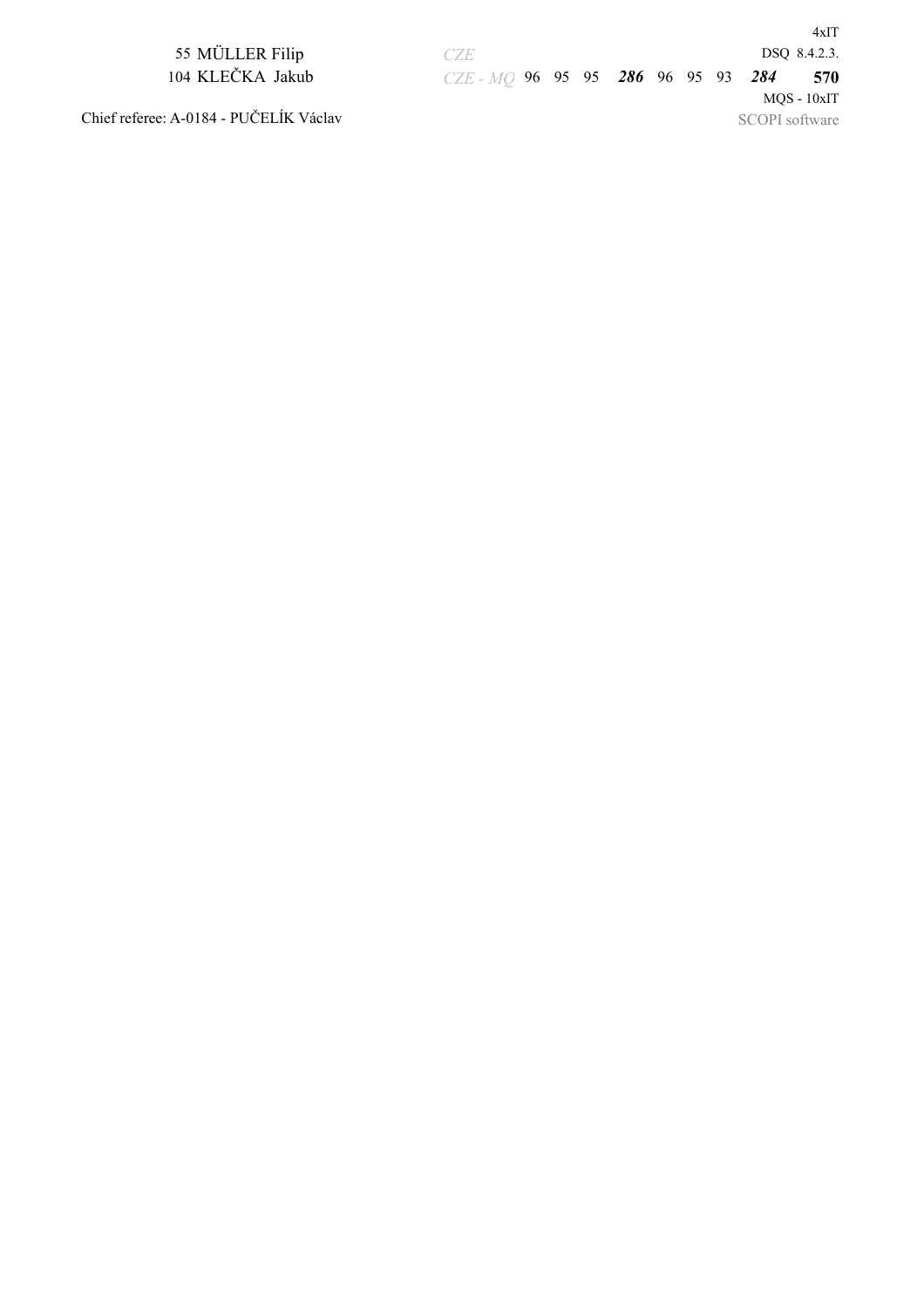<span id="page-11-0"></span>

| Event No. | 2 - Final                         |
|-----------|-----------------------------------|
| Event     | 25m Rapid Fire Pistol Junior male |
| Date      | 26.5.2016                         |

**[Program](#page-2-0)** 

| Rank           | No. Name             | Nat.       | Qualif.        | 1.                                              | 2.                                |                      | 3.                                                       | 4.                                               | Final |
|----------------|----------------------|------------|----------------|-------------------------------------------------|-----------------------------------|----------------------|----------------------------------------------------------|--------------------------------------------------|-------|
| 1              | 253 MILIWEK Oskar    | POL        | 572            | 00000<br>$2\sqrt{2}$                            | <b>0000</b> 4 6                   |                      | $\circledcirc \bullet \bullet \bullet$<br>3 <sub>9</sub> | <b>©000</b><br>$2 \quad 11$                      |       |
|                |                      |            |                | <b>00000</b> $5$ 16                             | 00000                             | $\overline{2}$<br>18 | 00000<br>$3\quad 21$                                     | $\boldsymbol{0} @ 0 \boldsymbol{0}$<br>$3 \t 24$ | 24    |
| $\overline{2}$ | 120 THIEL Nicolas    | <b>FRA</b> | 565            | $\circledcirc\circ\circ$<br>2 <sub>2</sub>      | 00000                             | $1\quad 3$           | 00000<br>$4 \overline{7}$                                | 00000 5 12                                       |       |
|                |                      |            |                | $\circledcirc\bullet\circledcirc$<br>2 14       | 00000                             | $2 \t16$             | 0@00@<br>$3 - 19$                                        | <b>©©000</b><br>$3\quad 22$                      | 22    |
| 3              | 122 GREFFIER Clément | <b>FRA</b> | 566            | 00000<br>$4\quad 4$                             | <b>00000</b> 2 6                  |                      | 00000<br>$2 \quad 8$                                     | <b>00000</b> 4 12                                |       |
|                |                      |            |                | 00000<br>$1 \quad 13$                           | <b>©0©00</b> 3 16                 |                      | $\circledcirc\bullet\circ\bullet$<br>$2 \quad 18$        |                                                  | 18    |
| $\overline{4}$ | 145 HEYER Philip     | <b>GER</b> | 573            | 00000<br>$0\quad 0$                             | <b>©0000</b> 3 3                  |                      | 0@0@@<br>2 5                                             | <b>00000</b> 3 8                                 |       |
|                |                      |            |                | 00000<br>$4 \t12$                               | $000003$ 3 15                     |                      |                                                          |                                                  | 15    |
| 5              | 58 SKOUMAL Lukáš     | CZE        | 569            | $\circledcirc\bullet\bullet\circledcirc$<br>2 2 | $\circledcirc\bullet\circ\bullet$ | 2 4                  | 00000<br>$1\quad5$                                       | 00000<br>0 <sub>5</sub>                          |       |
|                |                      |            |                | 0000038                                         |                                   |                      |                                                          |                                                  | 8     |
|                |                      |            | Shot-off $(5)$ | 000003                                          |                                   |                      |                                                          |                                                  |       |
| -6             | 57 RAMPULA Matěj     | <b>CZE</b> | 564            | 00000<br>$\frac{1}{1}$                          | 00000                             | $1\quad 2$           | 00000<br>$1\quad 3$                                      | 00000 2 5                                        | 5     |
|                |                      |            | Shot-off $(5)$ | 00000 1                                         |                                   |                      |                                                          |                                                  |       |

Chief referee: A-0184 - PUČELÍK Václav SCOPI software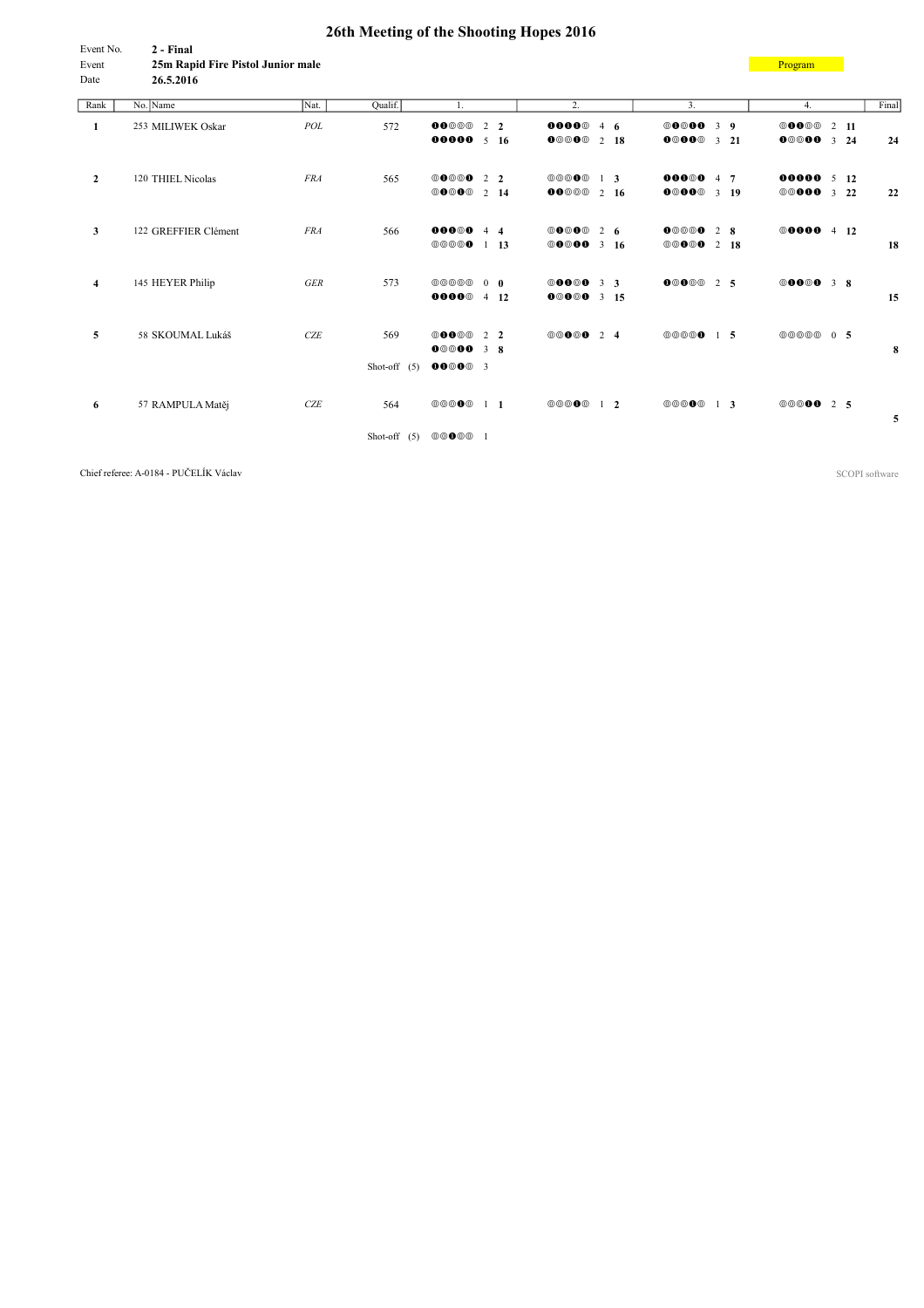<span id="page-12-0"></span>

|                  | 26th Meeting of the Shooting Hopes 2016 |                                   |        |         |    |  |  |  |  |  |  |  |  |
|------------------|-----------------------------------------|-----------------------------------|--------|---------|----|--|--|--|--|--|--|--|--|
| Event No.        |                                         | 2 - Team                          |        |         |    |  |  |  |  |  |  |  |  |
| Event            |                                         | 25m Rapid Fire Pistol Junior male |        | Program |    |  |  |  |  |  |  |  |  |
| Date             |                                         | 26.5.2016                         |        |         |    |  |  |  |  |  |  |  |  |
| Rank             | Team                                    | No. Name                          | Result | Total   | IT |  |  |  |  |  |  |  |  |
| 1                | <b>FRA</b>                              | 122 GREFFIER                      | 566    |         |    |  |  |  |  |  |  |  |  |
|                  |                                         | 120 THIEL                         | 565    |         |    |  |  |  |  |  |  |  |  |
|                  |                                         | 123 LAVERROU KRAUSER              | 550    | 1681    |    |  |  |  |  |  |  |  |  |
| $\boldsymbol{2}$ | <b>CZE</b>                              | 58 SKOUMAL                        | 569    |         |    |  |  |  |  |  |  |  |  |
|                  |                                         | 57 RAMPULA                        | 564    |         |    |  |  |  |  |  |  |  |  |
|                  |                                         | 53 HEJNA                          | 532    | 1665    |    |  |  |  |  |  |  |  |  |
| 3                | <b>INDA</b>                             | 194 JAWANDA                       | 559    |         |    |  |  |  |  |  |  |  |  |
|                  |                                         | 195 BAROT                         | 556    |         |    |  |  |  |  |  |  |  |  |
|                  |                                         | 196 JOAHAL                        | 544    | 1659    |    |  |  |  |  |  |  |  |  |
| $\boldsymbol{4}$ | <b>RUS</b>                              | 288 ISMAKOV                       | 562    |         |    |  |  |  |  |  |  |  |  |
|                  |                                         | 286 PETROV                        | 552    |         |    |  |  |  |  |  |  |  |  |
|                  |                                         | 287 SHIKHOV                       | 542    | 1656    |    |  |  |  |  |  |  |  |  |
| 5                | POL                                     | 253 MILIWEK                       | 572    |         |    |  |  |  |  |  |  |  |  |
|                  |                                         | 256 ZAJKOWSKI                     | 545    |         |    |  |  |  |  |  |  |  |  |
|                  |                                         | 255 MORAWSKI                      | 497    | 1614    |    |  |  |  |  |  |  |  |  |
| 6                | IND B                                   | 376 GEORGE                        | 548    |         |    |  |  |  |  |  |  |  |  |
|                  |                                         | 198 GURMEET                       | 541    |         |    |  |  |  |  |  |  |  |  |
|                  |                                         | <b>218 KUMAR</b>                  | 522    | 1611    |    |  |  |  |  |  |  |  |  |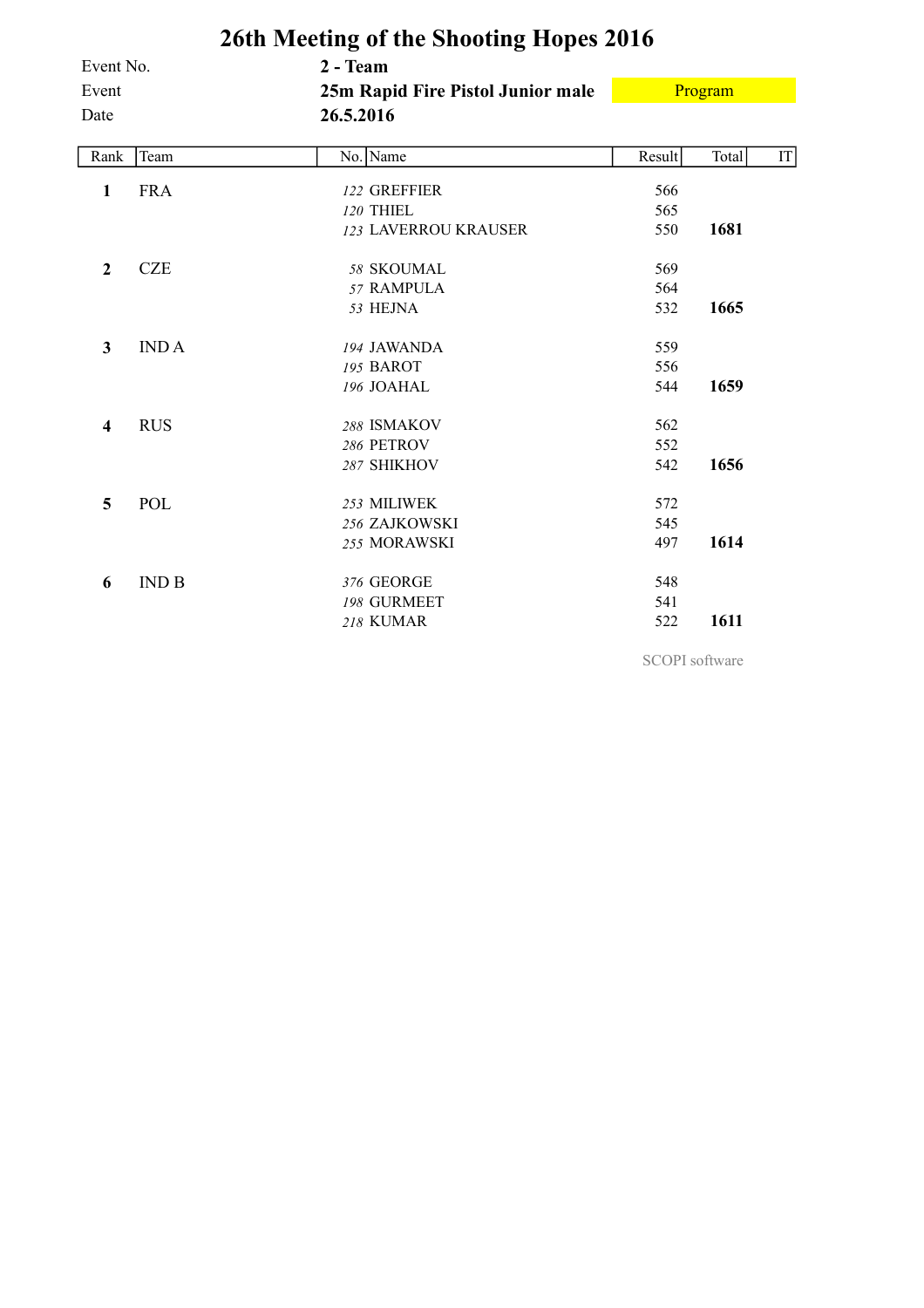#### <span id="page-13-0"></span>Event No. **3** Event **50m Rifle Prone ISSF Junior male** Date **26.5.2016**

| Rank                    | No. Name               | State                                           | 1.    | 2.                | 3.                                  | 4. | 5.               | 6. | Total          |
|-------------------------|------------------------|-------------------------------------------------|-------|-------------------|-------------------------------------|----|------------------|----|----------------|
| 1                       | 340 MEDVEĎ Matej       | <b>SVK</b>                                      |       |                   | 104,4 103,4 103,3 105,0 104,3 104,6 |    |                  |    | 625,0          |
| $\boldsymbol{2}$        | 347 JÁNY Patrik        | <b>SVK</b>                                      |       |                   | 104,5 103,1 104,3 104,8 103,3 104,3 |    |                  |    | 45xIT<br>624,3 |
| $\mathbf{3}$            | 264 IORDACHE Dragómir  | ROU                                             |       |                   | 103,7 103,6 105,1 104,0 104,3 103,6 |    |                  |    | 39xIT<br>624,3 |
| $\overline{\mathbf{4}}$ | 342 HOLKO Ondrej       | <b>SVK</b>                                      |       |                   | 104,3 104,4 103,3 104,4 102,7 103,6 |    |                  |    | 42xIT<br>622,7 |
| $\overline{\mathbf{5}}$ | 300 JOVANOVIČ Stevan   | <b>SRB</b>                                      |       |                   | 102,5 103,3 103,5 103,4 105,0 103,9 |    |                  |    | 37xIT<br>621,6 |
| 6                       | 369 BUCHANAN Jacob     | <b>USA</b>                                      | 103,3 |                   | 103,4 101,8 103,3                   |    | 104,8 103,1      |    | 37xIT<br>619,7 |
| $\overline{7}$          | 85 HLAVÁČEK Jakub      | $CZE - Duh$ 103,3 103,9 103,8 103,9 102,8 101,6 |       |                   |                                     |    |                  |    | 35xIT<br>619,3 |
| 8                       | 320 ALTHER Christian   | <i>SUI</i>                                      |       |                   | 104,7 103,4 103,4 104,0 101,1 102,6 |    |                  |    | 39xIT<br>619,2 |
|                         |                        |                                                 |       |                   |                                     |    |                  |    | 33xIT          |
| $\boldsymbol{9}$        | 302 IVANOVIČ Miloš     | <b>SRB</b>                                      |       |                   | 103,3 104,1 102,3 102,9 103,1 103,2 |    |                  |    | 618,9<br>29xIT |
| 10                      | 39 NEPEJCHAL Filip     | CZE                                             |       |                   | 102,5 103,6 101,4 103,1 104,9 103,1 |    |                  |    | 618,6          |
| 11                      | 280 AKHMEDZHANOV Timur | RUS                                             |       |                   | 101,6 103,5 104,2 102,5 102,1 104,2 |    |                  |    | 34xIT<br>618,1 |
| 12                      | 250 SMOL Filip         | POL                                             | 103,3 |                   | 102,2 102,5 102,3                   |    | $104,4$ $103,1$  |    | 38xIT<br>617,8 |
| 13                      | 32 PETRIČEVIČ Ivan     | CRO                                             |       |                   | 102,4 102,2 103,4 102,8 103,2 103,7 |    |                  |    | 33xIT<br>617,7 |
| 14                      | 29 MIKULJAN Andrija    | CRO                                             |       |                   | 103,3 103,3 103,3 104,9 101,1 101,6 |    |                  |    | 30xIT<br>617,5 |
| 15                      | 279 FETISOV Vladislav  | <b>RUS</b>                                      |       |                   | 101,2 103,5 103,1 102,2 104,4 102,9 |    |                  |    | 34xIT<br>617,3 |
| 16                      | 370 SHANER Wiliam      | <b>USA</b>                                      |       |                   | 103,4 102,6 103,5 102,2 102,1 102,9 |    |                  |    | 34xIT<br>616,7 |
| 17                      | 350 BABALA Stanislav   | <b>SVK</b>                                      |       |                   | 100,8 102,6 103,6 103,6 104,3 101,6 |    |                  |    | 31xIT<br>616,5 |
| 18                      | 41 CESTR Jan           | CZE                                             |       |                   | 102,9 100,9 103,7 101,5 103,4 104,0 |    |                  |    | 34xIT<br>616,4 |
|                         |                        |                                                 |       |                   |                                     |    |                  |    | 35xIT          |
| 19                      | 282 SENCHENKOV Oleg    | RUS                                             |       |                   | 103,1 101,3 104,2 103,0 103,9 100,8 |    |                  |    | 616,3<br>31xIT |
| 20                      | 65 PŘÍVRATSKÝ Jiří     | CZE                                             |       |                   | 100,5 102,7 104,7 102,6 102,0 103,4 |    |                  |    | 615,9<br>36xIT |
| 21                      | 246 PORWISIAK Pawel    | POL                                             |       |                   | 101,6 103,9 101,9 101,8 101,6 104,9 |    |                  |    | 615,7<br>28xIT |
| 22                      | 289 KELENC Žan         | <b>SLO</b>                                      |       | 103,9 102,5 102,8 |                                     |    | 99,3 101,8 105,2 |    | 615,5          |
| 23                      | 349 VOJTKO Roman       | <b>SVK</b>                                      |       |                   | 101,6 103,7 101,7 103,2 102,8 102,3 |    |                  |    | 31xIT<br>615,3 |
| 24                      | 188 DHILON Fateh Singh | IND                                             | 103,8 |                   | 103,0 100,8 102,9 102,6 102,1       |    |                  |    | 34xIT<br>615,2 |
| 25                      | 44 SMETANA František   | CZE                                             |       |                   | 99,8 102,1 103,3 102,5 102,5 104,8  |    |                  |    | 31xIT<br>615,0 |
| 26                      | 247 PIERKO Mateusz     | POL                                             |       |                   | 101,6 102,8 104,1 102,3 100,5 103,7 |    |                  |    | 32xIT<br>615,0 |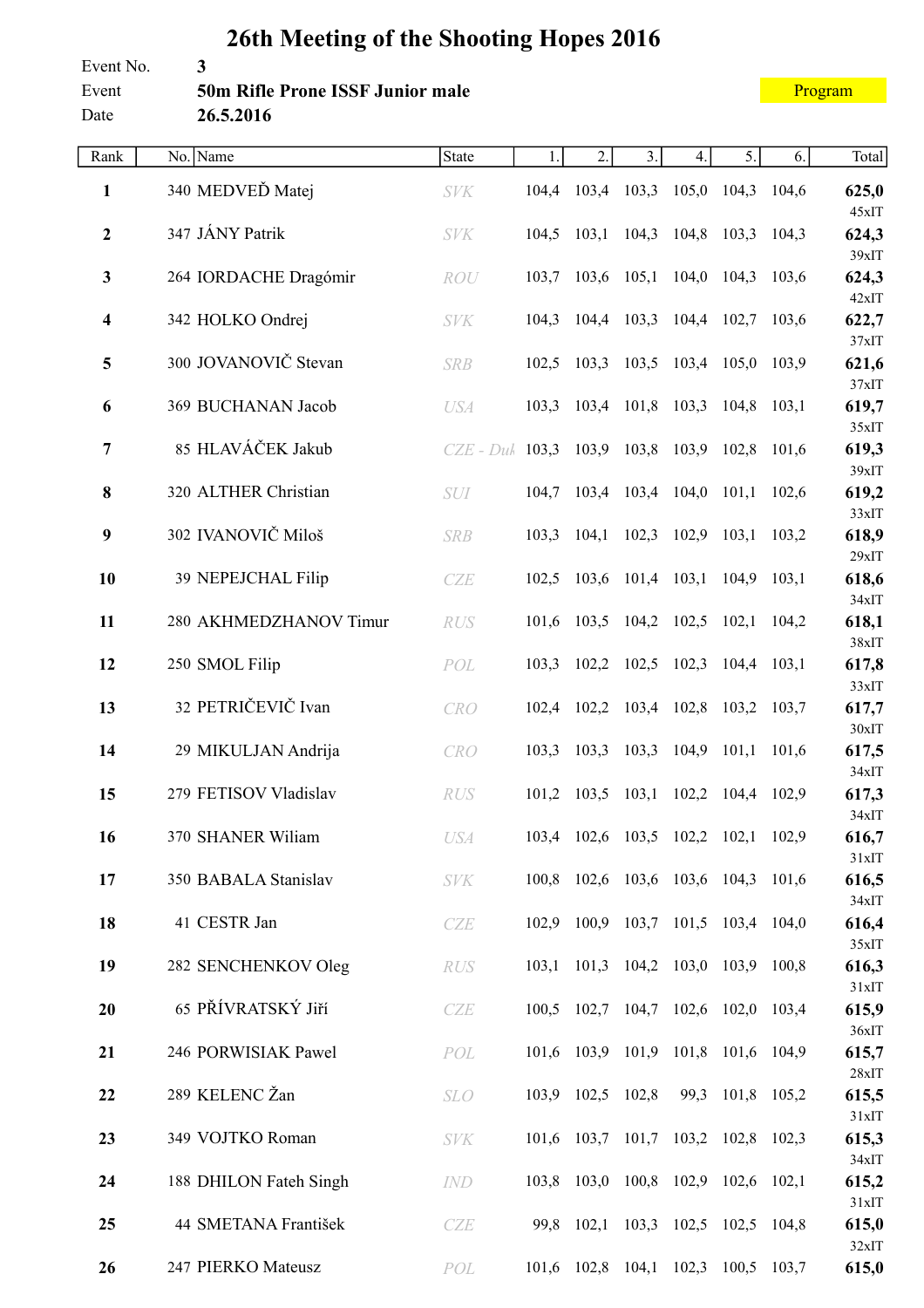|    |                                    |             |       |                   |                               |       |                                     |       | $29x$ IT                |
|----|------------------------------------|-------------|-------|-------------------|-------------------------------|-------|-------------------------------------|-------|-------------------------|
| 27 | 30 PETANJEK Borna                  | <b>CRO</b>  | 104,1 |                   | 101,5 103,3                   | 100,8 | $102,7$ 102,4                       |       | 614,8<br>33xIT          |
| 28 | 321 BACHMANN Pascal                | <b>SUI</b>  | 102,2 | 100,9             | 102,0                         | 102,1 | 104,0 103,4                         |       | 614,6                   |
| 29 | 324 WYRSCH Fabio                   | SUI         | 104,5 |                   | 103,5 102,0                   | 102,9 | 100,5                               | 101,0 | 30xIT<br>614,4          |
| 30 | 344 ČERVENKA Denis                 | <b>SVK</b>  | 100,8 |                   | 103,4 100,4                   | 103,1 | 104,0                               | 102,4 | 25xIT<br>614,1          |
| 31 | 20 WADLEGGER Stefan                | $AUT$ - Sal | 101,0 | 102,7             | 103,3                         | 102,9 | 103,1                               | 101,1 | 31xIT<br>614,1          |
| 32 | 345 LIPOVSKÝ Miroslav              | <b>SVK</b>  | 102,9 | 100,0             | 103,5                         |       | 102,2 101,3 103,8                   |       | 32xIT<br>613,7          |
| 33 | 68 MATOŠKA Michal                  | CZE         | 102,0 | 103,6             | 100,1                         |       | $101,7$ 101,7                       | 104,3 | 32xIT<br>613,4          |
| 34 | 172 VAS Péter                      | <b>HUN</b>  | 102,8 |                   | 101,4 101,1                   | 103,4 | 102,8                               | 101,9 | 28xIT<br>613,4          |
| 35 | 173 PEKLER Zaltán                  | <b>HUN</b>  | 103,8 |                   | 99,2 102,2                    | 102,8 | 101,7 103,5                         |       | 31xIT<br>613,2          |
| 36 | 190 PALANSELVAM Ajaey Nithish      | <b>IND</b>  | 102,1 |                   | 102,4 101,9                   | 101,5 | 101,9                               | 103,2 | $30x$ IT<br>613,0       |
| 37 | 31 TOMAŠEVIČ Denis                 | <b>CRO</b>  | 102,2 |                   | 101,9 101,6                   | 100,2 | 101,6                               | 105,1 | 31xIT<br>612,6          |
| 38 | 91 MAZURA Martin                   | $CZE - Ost$ | 102,8 |                   | 103,4 101,7                   | 102,2 | 100,2                               | 101,8 | 30xIT<br>612,1          |
| 39 | 341 HERÁK Stanislav                | <b>SVK</b>  | 102,0 |                   | 102,8 103,5                   | 102,3 | 99,8                                | 101,6 | 25xIT<br>612,0          |
| 40 | 128 CHASSAT Emilien                | <b>FRA</b>  | 102,8 | 99,6              | 101,4                         | 103,1 | 101,0                               | 104,0 | 27xIT<br>611,9<br>27xIT |
| 41 | 64 TICHÝ Radek                     | <b>CZE</b>  | 102,9 | 102,8             | 101,4                         | 99,8  | 103,1                               | 101,8 | 611,8<br>28xIT          |
| 42 | 292 NAGY Jan                       | <b>SLO</b>  | 101,8 | 103,5             | 103,2                         | 100,2 | 103,1                               | 100,0 | 611,8                   |
| 43 | 129 DEBENE Thomas                  | <b>FRA</b>  | 100,5 |                   |                               |       | 101,7 102,6 103,8 101,0 102,0       |       | 27xIT<br>611,6<br>23xIT |
| 44 | 69 VANĚK Petr                      | CZE         | 102,5 | 99,0              |                               |       | 103,7 103,3 102,6 100,2             |       | 611,3<br>25xIT          |
| 45 | 14 DIEM Patrick                    | AUT         | 101,3 |                   | 101,7 102,3                   |       | 101,2 102,9 101,8                   |       | 611,2<br>24xIT          |
| 46 | 189 DEVA BHANU Mayur               | <b>IND</b>  | 103,9 |                   |                               |       | 101,0 102,3 100,5 102,2 101,3       |       | 611,2<br>24xIT          |
| 47 | 174 BUKOVSZKY Péter                | <b>HUN</b>  | 102,2 |                   | $100,5$ $101,1$ $102,1$       |       | 102,7 102,5                         |       | 611,1<br>28xIT          |
| 48 | 186 PRAMANICK Subhankar            | IND         | 103,5 |                   | 100,9 101,0 104,0             |       | 101,3                               | 100,4 | 611,1<br>25xIT          |
| 49 | 171 KOVÁCS Csaba                   | <b>HUN</b>  |       |                   |                               |       | 100,7 101,1 103,5 101,3 100,8 103,1 |       | 610,5<br>22xIT          |
| 50 | 43 KOŘÁN Vojtěch                   | CZE         | 101,1 |                   |                               |       | 101,1 102,5 103,0 100,4 102,3       |       | 610,4<br>22xIT          |
| 51 | 9 ROSSITER Jack Thomas Venning AUS |             | 101,7 |                   | 101,5 101,8 102,4 102,8       |       |                                     | 100,1 | 610,3<br>23xIT          |
| 52 | 185 PARVEZ Syed Araib              | <b>IND</b>  | 101,1 |                   |                               |       | 101,0 103,1 101,7 101,8 101,5       |       | 610,2<br>26xIT          |
| 53 | 42 KELNAR Václav                   | CZE         |       |                   | 100,4 102,0 104,2 101,5 103,2 |       |                                     | 98,9  | 610,2<br>30xIT          |
| 54 | 131 WELSCH Alexandre               | <b>FRA</b>  |       | 101,4 102,5 101,3 |                               |       | 100,6 102,9                         | 101,2 | 609,9                   |
| 55 | 348 ŠULEK Štefan                   | <b>SVK</b>  | 102,0 |                   | 103,4 101,7                   | 103,6 | 100,3                               | 98,9  | 28xIT<br>609,9          |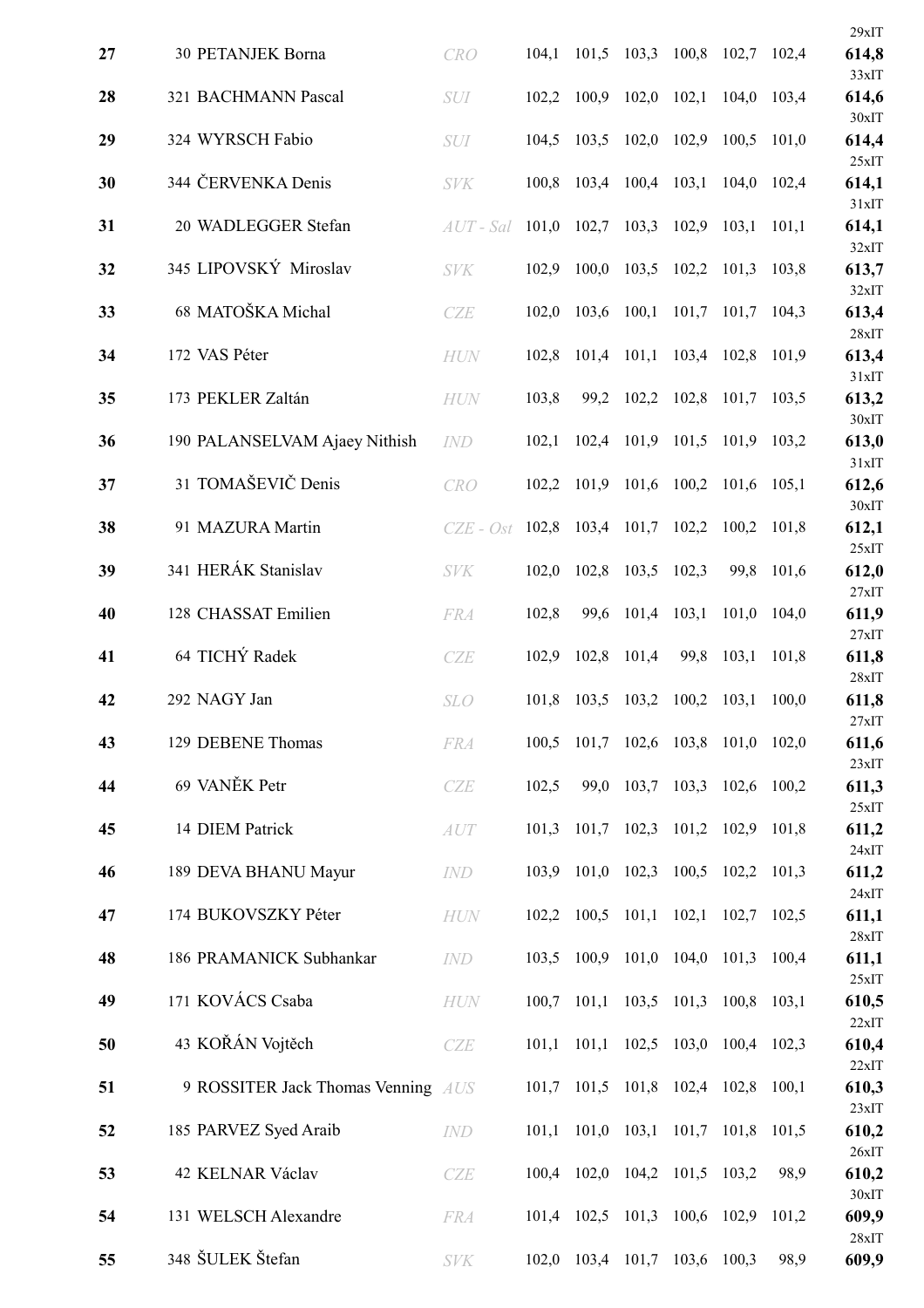|    |                               |                         |       |                   |                                     |       |                                 |             | 23xIT          |
|----|-------------------------------|-------------------------|-------|-------------------|-------------------------------------|-------|---------------------------------|-------------|----------------|
| 56 | 16 WALDER Markus              | AUT                     | 103,6 | 99,6              |                                     |       | $101,5$ $101,3$ $102,5$ $101,2$ |             | 609,7          |
| 57 | 281 FILIPPOV Artem            | <b>RUS</b>              | 100.3 | 101,0             | 102,7                               | 102,3 | 100,9                           | 102,3       | 23xIT<br>609,5 |
| 58 | 112 FRIMAN Björn              | <b>FIN</b>              | 103,1 |                   | 100,4 101,9                         | 98,9  | 101,6 103,3                     |             | 21xIT<br>609,2 |
| 59 | 322 HÄSLER Christoph          | SUI                     | 101,4 |                   | 100,9 102,8                         | 99,8  | 102,9                           | 100,9       | 25xIT<br>608,7 |
| 60 | 304 ILIČ Veliko               | <b>SRB</b>              | 101,5 | 101,7             | 101,5                               | 102,6 | 101,7                           | 99,3        | 23xIT<br>608,3 |
| 61 | 113 FRIMAN Christian          | <b>FIN</b>              | 99,8  | 100,9             | 102,9                               | 101,2 | 100,6                           | 102,8       | 24xIT<br>608,2 |
| 62 | 249 CHOJNOWSKI Rafal          | POL                     |       | 101,6 101,7       | 99,7                                | 102,6 | $101,5$ 101,1                   |             | 25xIT<br>608,2 |
| 63 | 66 SOBOTKA Dominik            | CZE                     | 104,0 | 100,0             | 101,7                               | 100,8 | 99,9                            | 101,5       | 22xIT<br>607,9 |
| 64 | 67 MIKULČÍK Radek             | CZE                     | 102,8 | 101,5             | 98,6                                | 99,9  | 102,7                           | 102,1       | 23xIT<br>607,6 |
| 65 | 130 FUND Maximilien           | <b>FRA</b>              | 100.8 | 101,2             | 104,1                               | 100,8 | 99,6                            | 101,1       | 22xIT<br>607,6 |
| 66 | 40 TOMAN Matěj                | CZE                     | 101,7 | 102,7             | 101,1                               | 101,3 | 98,9                            | 101,7       | 26xIT<br>607,4 |
| 67 | 86 MORÁVEK Tomáš              | $CZE$ - $Duk$           | 100,3 |                   | 101,3 100,9                         | 101,1 | 101,4 102,1                     |             | 26xIT<br>607,1 |
| 68 | 187 VELSANKAR Sarvesh Swaroop | <b>IND</b>              |       | 100,4 101,2 102,1 |                                     | 98,1  |                                 | 102,6 102,6 | 22xIT<br>607,0 |
| 69 | 290 PETELINEK Jakob           | <b>SLO</b>              | 102,4 | 100,7             | 101,5                               | 101,3 | 100,4                           | 100,7       | 22xIT<br>607,0 |
| 70 | 291 KADUNC Maj                | <b>SLO</b>              | 101,4 | 100,8             | 100,2                               |       | 100,4 101,9                     | 101,4       | 25xIT<br>606,1 |
| 71 | 21 SOHM Jodok                 | $AUT$ - $Vor$           |       |                   | 100,4 100,5 101,7 100,6 101,3 101,5 |       |                                 |             | 23xIT<br>606,0 |
| 72 | 87 PAČ Josef                  | $CZE$ - Duk 101,4 101,3 |       |                   | 98,9                                | 102,3 | 101,3                           | 100,6       | 22xIT<br>605,8 |
| 73 | 45 ŠPITÁLSKÝ Jaroslav         | CZE                     |       | 101,6 101,5 100,6 |                                     |       | 99,3 101,2 100,7                |             | 25xIT<br>604,9 |
| 74 | 22 HAMMERMANN Marcel          | $AUT$ - $Vor$           | 99,3  |                   | 101,2 101,7                         | 101,6 | 100,0                           | 100,5       | 22xIT<br>604,3 |
| 75 | 97 VALENTA Adam               | $CZE - Plz$             | 97,1  |                   | 99,4 102,3                          | 99,8  | 102,2 103,0                     |             | 18xIT<br>603,8 |
| 76 | 15 THUM Andreas               | AUT                     | 98,9  | 100,0             | 101,0                               | 101,7 | 99,9                            | 102,2       | 26xIT<br>603,7 |
| 77 | 362 VIŠŇOVEC Jozef            | <b>SVK</b>              | 100,7 | 99,1              | 99,9                                | 101,9 | 99,0                            | 102,5       | 20xIT<br>603,1 |
| 78 | 346 SUCHÝ Adam                | <b>SVK</b>              | 100,4 | 98,9              | 103,3                               | 98,5  | 102,6                           | 99,4        | 25xIT<br>603,1 |
| 79 | 107 ERT Artjom                | <b>EST</b>              | 102,0 |                   | 100,8 101,8                         | 99,4  | 97,8                            | 100,6       | 23xIT<br>602,4 |
| 80 | 72 ROTREKL Filip              | CZE                     | 96,2  |                   | 102,2 102,7                         | 98,0  | 101,4 100,2                     |             | 21xIT<br>600,7 |
| 81 | 96 HAUER Jiří                 | $CZE - Plz$             | 96,8  | 99,7              | 100,3                               | 102,9 | 100,9                           | 98,7        | 22xIT<br>599,3 |
| 82 | 106 VAKILOV Deniss            | <b>EST</b>              | 100,3 | 99,2              | 99,0                                | 101,2 | 98,7                            | 99,4        | 16xIT<br>597,8 |
| 83 | 70 ŠÁLEK Jaroslav             | CZE                     | 101,6 | 100,3             | 99,1                                | 100,8 | 98,8                            | 96,0        | 23xIT<br>596,6 |
| 84 | 351 SUCHÝ Libor               | <b>SVK</b>              | 97,6  | 99,8              | 100,4                               | 98,8  | 98,4                            | 100,7       | 17xIT<br>595,7 |
|    |                               |                         |       |                   |                                     |       |                                 |             |                |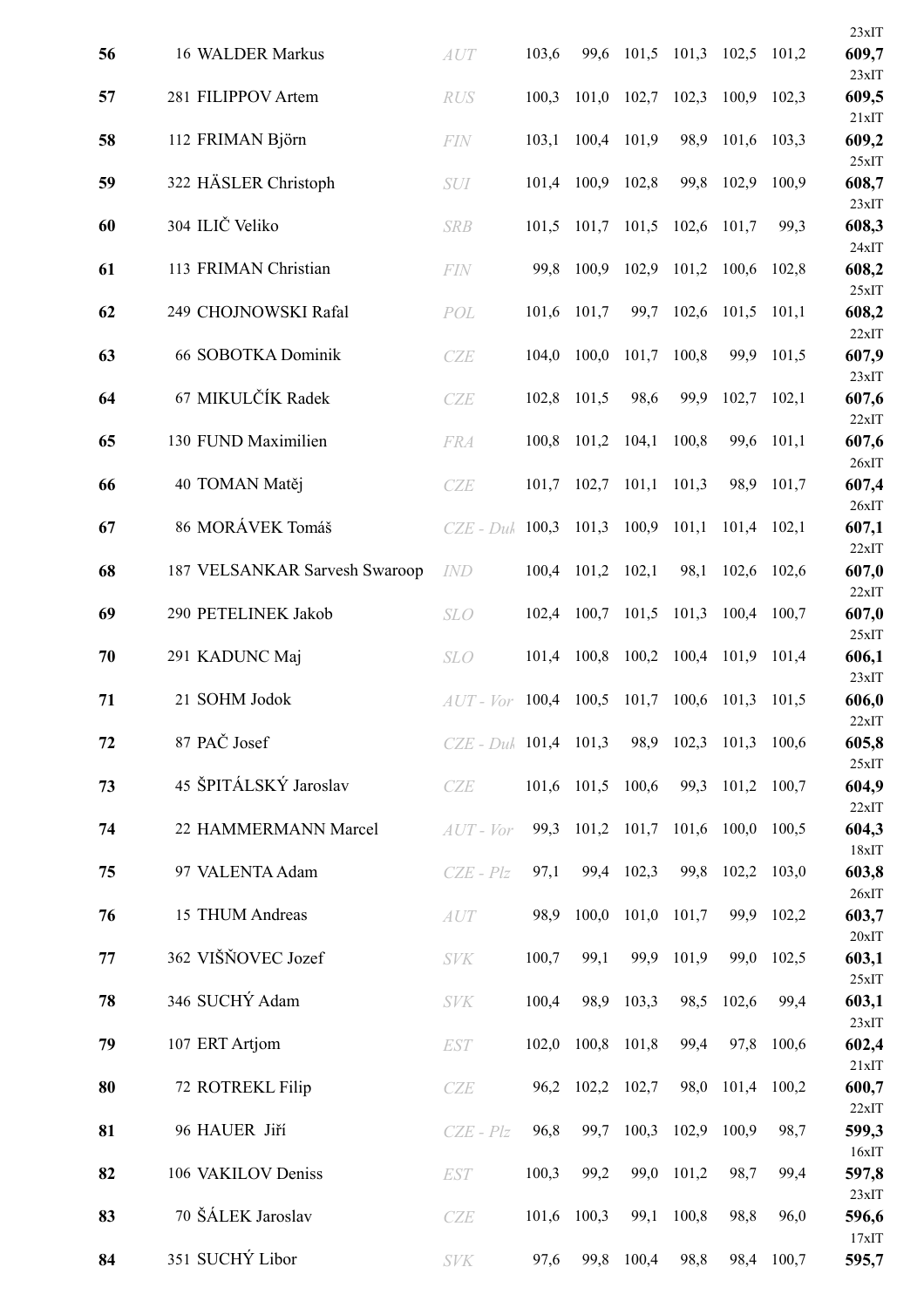| 85 | 363 DOMBI Jakub                     | <b>SVK</b> | 100.2 | 98.5 | 98,2 | 98,8 | 100.5 | 98.4 | 17xIT<br>594,6          |
|----|-------------------------------------|------------|-------|------|------|------|-------|------|-------------------------|
| 86 | 303 MILOVANOVIČ Andrija             | <b>SRB</b> | 99.1  | 99.6 | 99.3 | 98,4 | 98.9  | 99.0 | 16xIT<br>594,3          |
|    | Chief referee: A-0149 - PAVLOK Emil |            |       |      |      |      |       |      | 18xIT<br>SCOPI software |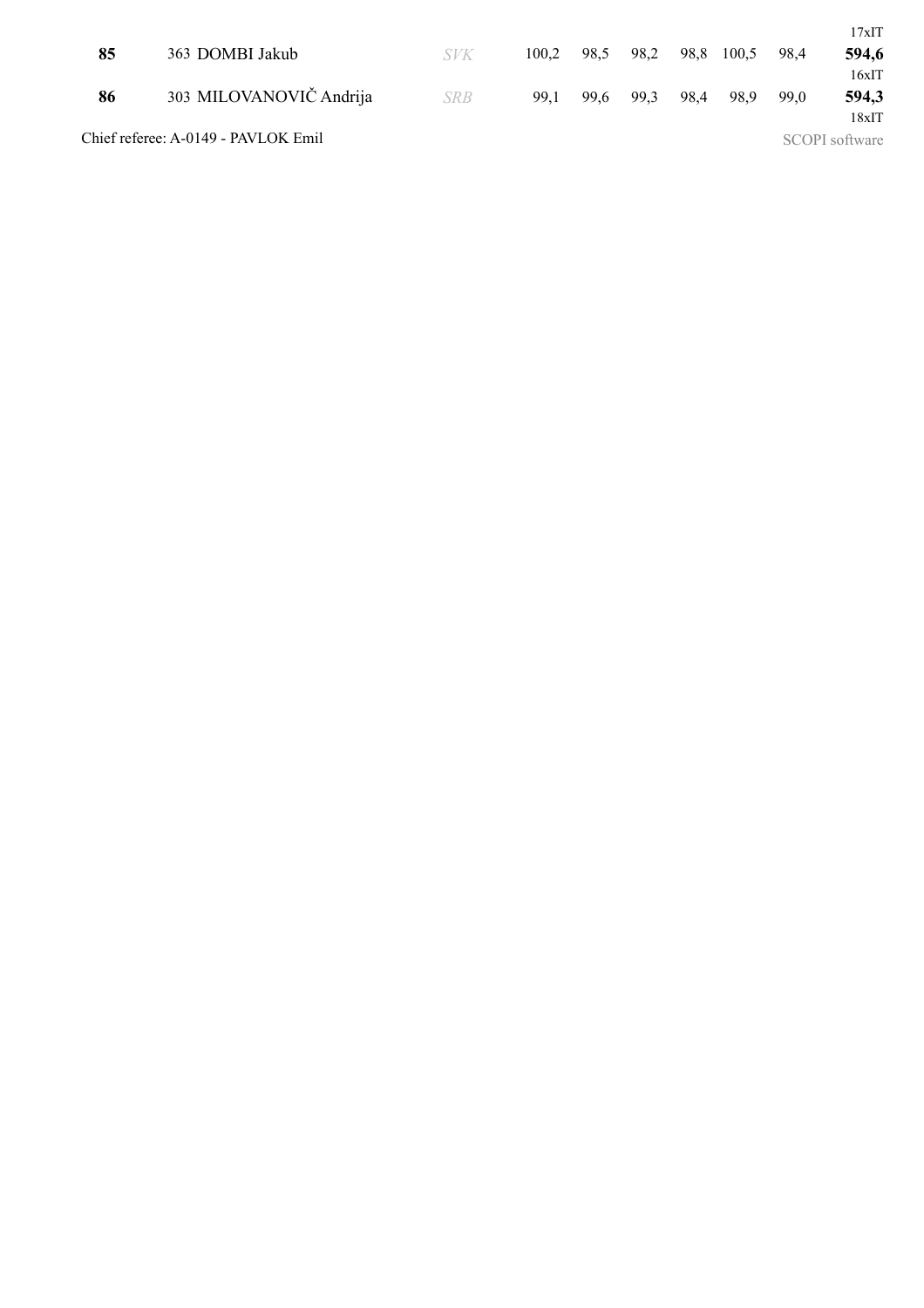<span id="page-17-0"></span>

| Event No.<br>Event<br>Date | 3 - Final<br>50m Rifle Prone ISSF Junior male<br>26.5.2016 |                                    |              |                  |                  |       |       |       | Program |       |       |       |
|----------------------------|------------------------------------------------------------|------------------------------------|--------------|------------------|------------------|-------|-------|-------|---------|-------|-------|-------|
| Rank                       | No. Name                                                   | Qualif.<br>Nat.                    | 1.           | $\overline{2}$ . | $\overline{3}$ . | 4.    | 5.    | 6.    | 7.      | 8.    | 9.    | Final |
| $\mathbf{1}$               | 264 IORDACHE Dragómir                                      | ROU 624,3                          | 30,9         | 62,0             | 82,9             | 103,9 | 125,0 | 145,6 | 166,6   | 187,3 | 208,5 | 208,5 |
|                            |                                                            |                                    | 30,9         | 31,1             | 20,9             | 21,0  | 21,1  | 20,6  | 21,0    | 20,7  | 21,2  |       |
|                            |                                                            |                                    | 9,7          | 10,7             | 10,6             | 10,5  | 10,6  | 10,4  | 10,9    | 10,1  | 10,3  |       |
|                            |                                                            |                                    | 10,5         | 10,1             | 10,3             | 10,5  | 10,5  | 10,2  | 10,1    | 10,6  | 10,9  |       |
|                            |                                                            |                                    | 10,7         | 10,3             |                  |       |       |       |         |       |       |       |
| $\mathbf{2}$               | 347 JÁNY Patrik                                            | SVK<br>624,3                       | 31,6         | 63,1             | 83,3             | 104,5 | 124,8 | 144,3 | 164,3   | 185,4 | 206,6 | 206,6 |
|                            |                                                            |                                    | 31,6         | 31,5             | 20,2             | 21,2  | 20,3  | 19,5  | 20,0    | 21,1  | 21,2  |       |
|                            |                                                            |                                    | 10,7         | 10,5             | 10,5             | 10,6  | 10,4  | 10,0  | 9,7     | 10,7  | 10,5  |       |
|                            |                                                            |                                    | 10,3         | 10,3             | 9,7              | 10,6  | 9,9   | 9,5   | 10,3    | 10,4  | 10,7  |       |
|                            |                                                            |                                    | 10,6         | 10,7             |                  |       |       |       |         |       |       |       |
| 3                          | 342 HOLKO Ondrej                                           | 622,7<br><b>SVK</b>                | 29,8         | 60,7             | 81,5             | 102,8 | 123,7 | 143,8 | 164,8   | 184,6 |       | 184,6 |
|                            |                                                            |                                    | 29,8         | 30,9             | 20,8             | 21,3  | 20,9  | 20,1  | 21,0    | 19,8  |       |       |
|                            |                                                            |                                    | 10,4         | 10,4             | 10,4             | 10,6  | 10,2  | 9,7   | 10,4    | 10,0  |       |       |
|                            |                                                            |                                    | 9,8          | 10,4             | 10,4             | 10,7  | 10,7  | 10,4  | 10,6    | 9,8   |       |       |
|                            |                                                            |                                    | 9,6          | 10,1             |                  |       |       |       |         |       |       |       |
| $\overline{\mathbf{4}}$    | 300 JOVANOVIČ Stevan                                       | 621,6<br><b>SRB</b>                | 30,5         | 60,3             | 81,1             | 101,6 | 122,9 | 143,7 | 163,9   |       |       | 163,9 |
|                            |                                                            |                                    | 30,5         | 29,8             | 20,8             | 20,5  | 21,3  | 20,8  | 20,2    |       |       |       |
|                            |                                                            |                                    | 9,7          | 9,4              | 10,3             | 10,3  | 10,6  | 10,4  | 10,2    |       |       |       |
|                            |                                                            |                                    | 10,7         | 9,9              | 10,5             | 10,2  | 10,7  | 10,4  | 10,0    |       |       |       |
|                            |                                                            |                                    | 10,1         | 10,5             |                  |       |       |       |         |       |       |       |
| 5                          | 340 MEDVEĎ Matej                                           | $\ensuremath{\textit{SVK}}$<br>625 | 30,8         | 61,5             | 82,4             | 102,8 | 122,4 | 142,6 |         |       |       | 142,6 |
|                            |                                                            |                                    | 30,8         | 30,7             | 20,9             | 20,4  | 19,6  | 20,2  |         |       |       |       |
|                            |                                                            |                                    | 10,1         | 9,7              | 10,2             | 10,5  | 10,5  | 10,0  |         |       |       |       |
|                            |                                                            |                                    | 10,2<br>10,5 | 10,7             | 10,7             | 9,9   | 9,1   | 10,2  |         |       |       |       |
|                            |                                                            |                                    |              | 10,3             |                  |       |       |       |         |       |       |       |
| 6                          | 320 ALTHER Christian                                       | 619,2<br>$\cal SUI$                | 31,7         | 61,8             | 81,0             | 100,4 | 120,6 |       |         |       |       | 120,6 |
|                            |                                                            |                                    | 31,7         | 30,1             | 19,2             | 19,4  | 20,2  |       |         |       |       |       |
|                            |                                                            |                                    | 10,7         | 10,2             | 10,4             | 9,4   | 9,8   |       |         |       |       |       |
|                            |                                                            |                                    | 10,5         | 9,8              | 8,8              | 10,0  | 10,4  |       |         |       |       |       |
|                            |                                                            |                                    | 10,5         | 10,1             |                  |       |       |       |         |       |       |       |
| 7                          | 85 HLAVÁČEK Jakub                                          | $CZE$ $-619,3$                     | 29,7         | 60,5             | 80,9             | 100,0 |       |       |         |       |       | 100,0 |
|                            |                                                            |                                    | 29,7         | 30,8             | 20,4             | 19,1  |       |       |         |       |       |       |
|                            |                                                            |                                    | 9,7          | 10,7             | 10,4             | 9,1   |       |       |         |       |       |       |
|                            |                                                            |                                    | 9,7          | 10,0             | 10,0             | 10,0  |       |       |         |       |       |       |
|                            |                                                            |                                    | 10,3         | 10,1             |                  |       |       |       |         |       |       |       |
| 8                          | 369 BUCHANAN Jacob                                         | USA 619,7                          | 29,7         | 59,1             | 79,7             |       |       |       |         |       |       | 79,7  |
|                            |                                                            |                                    | 29,7         | 29,4             | 20,6             |       |       |       |         |       |       |       |
|                            |                                                            |                                    | 10,0         | 10,0             | 10,0             |       |       |       |         |       |       |       |
|                            |                                                            |                                    | 10,5         | 9,5              | 10,6             |       |       |       |         |       |       |       |
|                            |                                                            |                                    | 9,2          | 9,9              |                  |       |       |       |         |       |       |       |

Chief referee: A-0149 - PAVLOK Emil SCOPI software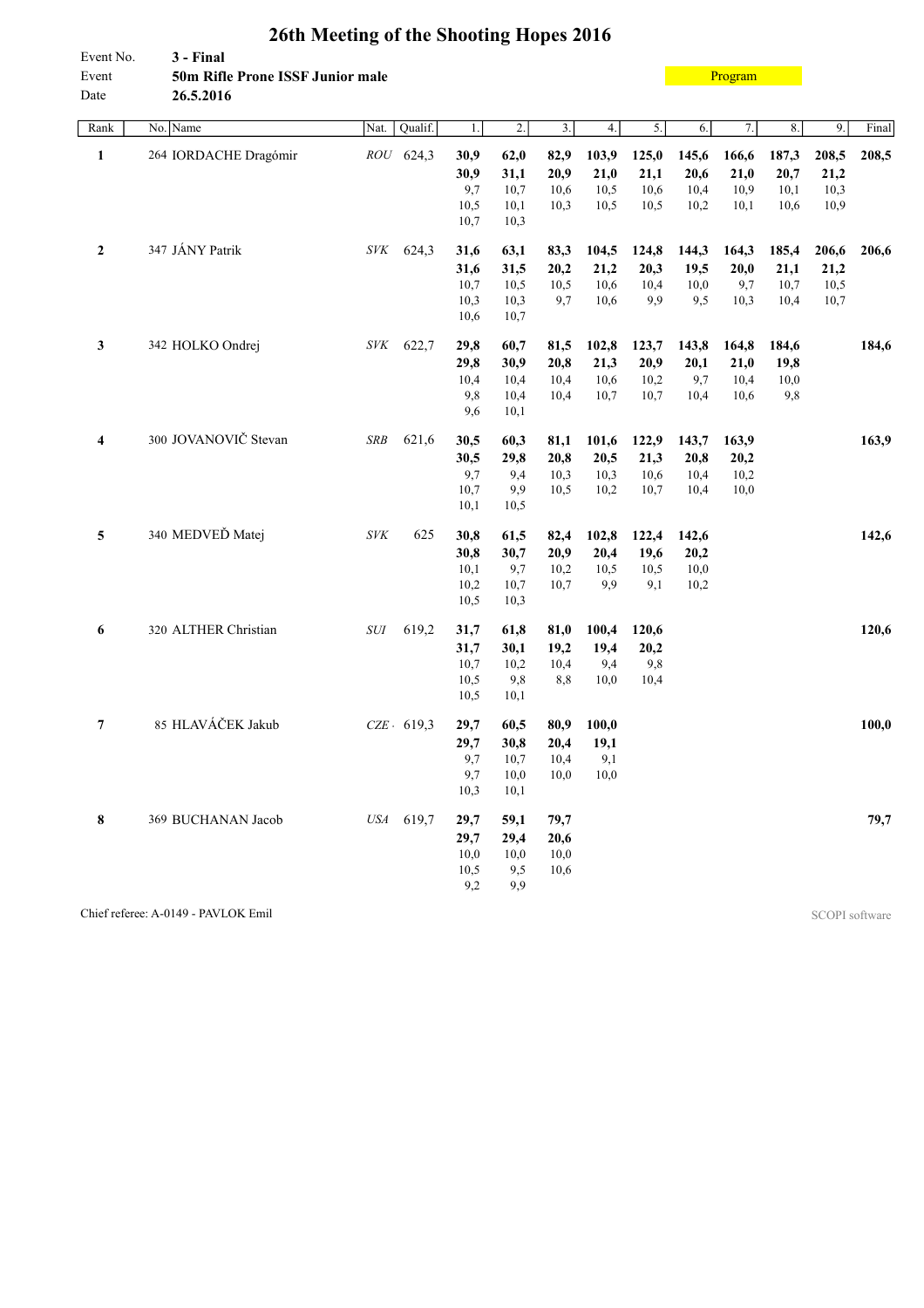#### <span id="page-18-0"></span>**26th Meeting of the Shooting Hopes 2016** Event No. **3 - Team** Event **50m Rifle Prone ISSF Junior male** Date **26.5.2016**

[Program](#page-2-0)

| Rank             | Team                          | No. Name         | Result | Total  | IT Series |
|------------------|-------------------------------|------------------|--------|--------|-----------|
| 1                | <b>SVKA</b>                   | 347 JÁNY         | 624,3  |        |           |
|                  |                               | 342 HOLKO        | 622,7  | 1861,1 |           |
|                  |                               | 344 ČERVENKA     | 614,1  |        |           |
| $\overline{2}$   | <b>RUS</b>                    | 280 AKHMEDZHANOV | 618,1  |        |           |
|                  |                               | 279 FETISOV      | 617,3  | 1851,7 |           |
|                  |                               | 282 SENCHENKOV   | 616,3  |        |           |
| $\mathbf{3}$     | CRO                           | 32 PETRIČEVIČ    | 617,7  |        |           |
|                  |                               | 29 MIKULJAN      | 617,5  | 1850,0 |           |
|                  |                               | 30 PETANJEK      | 614,8  |        |           |
| 4                | POL                           | 250 SMOL         | 617,8  |        |           |
|                  |                               | 246 PORWISIAK    | 615,7  | 1848,5 |           |
|                  |                               | 247 PIERKO       | 615    |        |           |
| 5                | <b>CZEA</b>                   | 39 NEPEJCHAL     | 618,6  |        |           |
|                  |                               | 65 PŘÍVRATSKÝ    | 615,9  | 1844,9 |           |
|                  |                               | 43 KOŘÁN         | 610,4  |        |           |
| 6                | SUI                           | 320 ALTHER       | 619,2  |        |           |
|                  |                               | 321 BACHMANN     | 614,6  | 1842,5 |           |
|                  |                               | 322 HÄSLER       | 608,7  |        |           |
| 7                | <b>SVKB</b>                   | 340 MEDVEĎ       | 625    |        |           |
|                  |                               | 345 LIPOVSKÝ     | 613,7  | 1841,8 |           |
|                  |                               | 346 SUCHÝ        | 603,1  |        |           |
| $\bf{8}$         | <b>INDA</b>                   | 188 DHILON       | 615,2  |        |           |
|                  |                               | 190 PALANSELVAM  | 613    | 1839,4 |           |
|                  |                               | 189 DEVA BHANU   | 611,2  |        |           |
| $\boldsymbol{9}$ | <b>SVK C</b>                  | 350 BABALA       | 616,5  |        |           |
|                  |                               | 341 HERÁK        | 612    | 1838,4 |           |
|                  |                               | 348 ŠULEK        | 609,9  |        |           |
| 10               | <b>HUN</b>                    | 173 PEKLER       | 613,2  |        |           |
|                  |                               | 174 BUKOVSZKY    | 611,1  | 1834,8 |           |
|                  |                               | 171 KOVÁCS       | 610,5  |        | 309.1     |
| 11               | <b>SRB</b>                    | 300 JOVANOVIČ    | 621,6  |        |           |
|                  |                               | 302 IVANOVIČ     | 618,9  | 1834,8 |           |
|                  |                               | 303 MILOVANOVIČ  | 594,3  |        | 306.1     |
| 12               | CZE C                         | 41 CESTR         | 616,4  |        |           |
|                  |                               | 68 MATOŠKA       | 613,4  | 1834,7 |           |
|                  |                               | 45 ŠPITÁLSKÝ     | 604,9  |        |           |
| 13               | <b>SLO</b>                    | 289 KELENC       | 615,5  |        |           |
|                  |                               | 292 NAGY         | 611,8  | 1833,4 |           |
|                  |                               | 291 KADUNC       | 606,1  |        |           |
| 14               | CZE B                         | 44 SMETANA       | 615    |        |           |
|                  |                               | 42 KELNAR        | 610,2  | 1832,8 |           |
|                  |                               | 67 MIKULČÍK      | 607,6  |        |           |
| 15               | <b>FRA</b>                    | 128 CHASSAT      | 611,9  |        |           |
|                  |                               | 129 DEBENE       | 611,6  | 1831,1 |           |
|                  |                               | 130 FUND         | 607,6  |        |           |
| 16               | $\mathop{\rm IND}\nolimits$ B | 186 PRAMANICK    | 611,1  |        |           |
|                  |                               | 185 PARVEZ       | 610,2  | 1828,3 |           |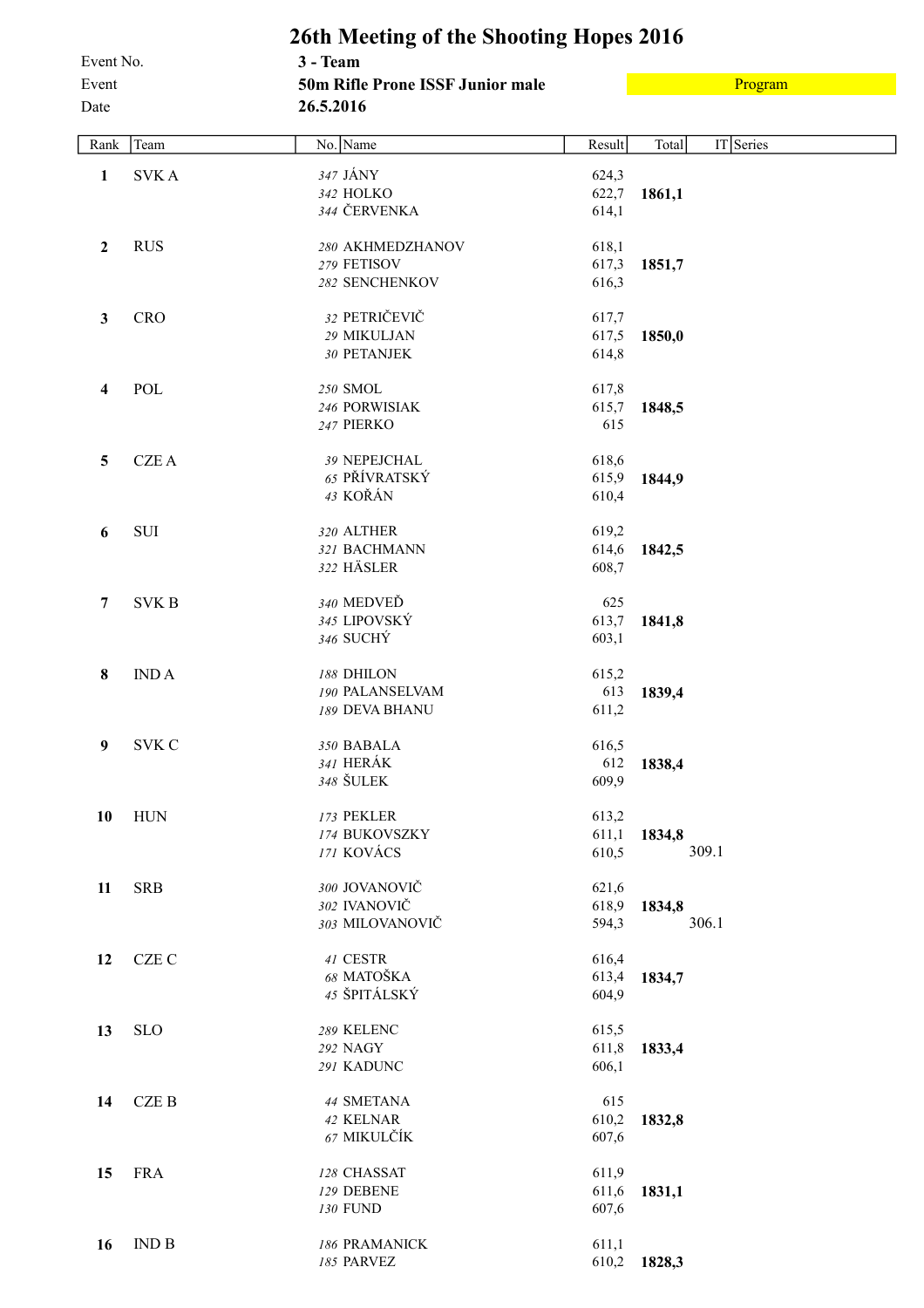|    |     | 187 VELSANKAR  | 607   |              |
|----|-----|----------------|-------|--------------|
| 17 | AUT | <i>14 DIEM</i> | 611.2 |              |
|    |     | 16 WALDER      |       | 609,7 1824,6 |
|    |     | 15 THUM        | 603,7 |              |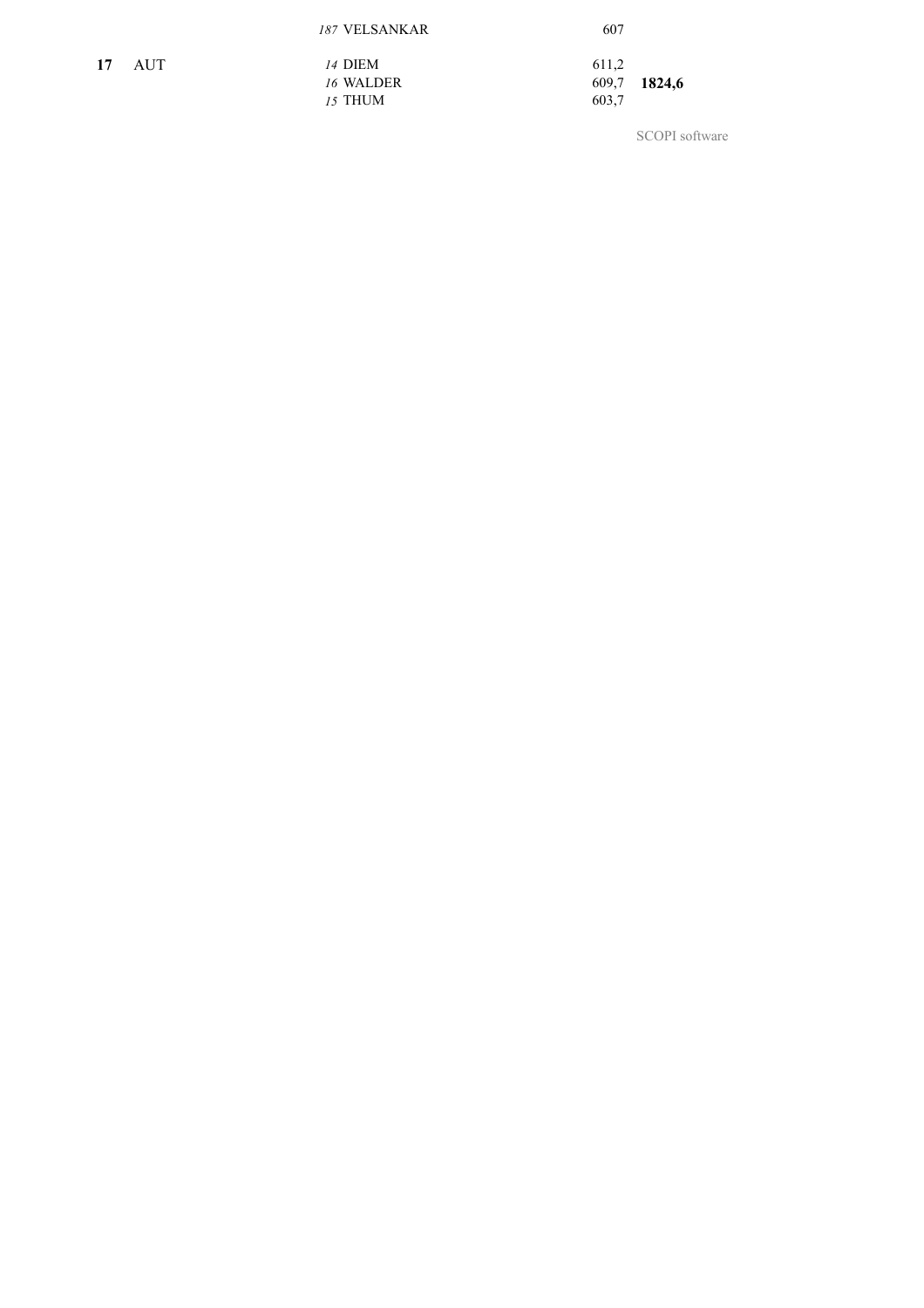<span id="page-20-0"></span>

| Event No.               | 4                                  |               |     |                |        |               |        |        |                       |
|-------------------------|------------------------------------|---------------|-----|----------------|--------|---------------|--------|--------|-----------------------|
| Event                   | <b>50m Rifle Prone Junior male</b> |               |     |                |        |               |        |        | Program               |
| Date                    | 26.5.2016                          |               |     |                |        |               |        |        |                       |
| Rank                    | No. Name                           | State         | 1.  | 2.             | 3.     | 4.            | 5.     | 6.     | Total                 |
| $\mathbf{1}$            | 347 JÁNY Patrik                    | <b>SVK</b>    | 100 |                |        | 98 100 100    |        | 99 100 | 597                   |
| $\boldsymbol{2}$        | 342 HOLKO Ondrej                   | <b>SVK</b>    |     | 99 100 100     |        | 99            |        | 99 100 | 39xIT<br>597          |
| 3                       | 340 MEDVEĎ Matej                   | <b>SVK</b>    |     | 98 100         |        | 98 100        |        | 99 100 | 37xIT<br>595          |
| $\overline{\mathbf{4}}$ | 85 HLAVÁČEK Jakub                  | $CZE$ - $Duh$ |     | 99 100 100 100 |        |               | 99     | 97     | 45xIT<br>595          |
| 5                       | 302 IVANOVIČ Miloš                 | <b>SRB</b>    |     | 100 100        | 99     | 98            | 99     | 99     | 39xIT<br>595          |
| 6                       | 300 JOVANOVIČ Stevan               | <b>SRB</b>    |     | 97 100         |        | 99 100 100    |        | 98     | 29xIT<br>594          |
| 7                       | 29 MIKULJAN Andrija                | <b>CRO</b>    | 100 |                |        | 99 100 100    | 98     | 97     | 37xIT<br>594          |
| 8                       | 264 IORDACHE Dragómir              | <b>ROU</b>    | 99  |                | 98 100 | 98            | 99     | 99     | 34xIT<br>593<br>42xIT |
| 9                       | 369 BUCHANAN Jacob                 | <b>USA</b>    | 99  | 99             | 98     |               | 99 100 | 98     | 593<br>35xIT          |
| 10                      | 324 WYRSCH Fabio                   | <b>SUI</b>    | 100 | 99             |        | 98 100        | 98     | 98     | 593<br>25xIT          |
| 11                      | 320 ALTHER Christian               | <b>SUI</b>    | 100 | 99             |        | 98 100        | 99     | 96     | 592<br>33xIT          |
| 12                      | 39 NEPEJCHAL Filip                 | <b>CZE</b>    | 97  | 99             | 97     |               | 99 100 | 99     | 591<br>34xIT          |
| 13                      | 32 PETRIČEVIČ Ivan                 | <b>CRO</b>    | 97  | 99             | 99     | 98            | 99     | 99     | 591<br>30xIT          |
| 14                      | 280 AKHMEDZHANOV Timur             | RUS           |     | 97 100 99      |        |               | 98 97  | 99     | 590<br>38xIT          |
| 15                      | 41 CESTR Jan                       | CZE           | 98  |                | 96 100 | 97            |        | 99 100 | 590<br>35xIT          |
| 16                      | 20 WADLEGGER Stefan                | $AUT$ - Sal   | 98  |                | 99 99  | 98            | 99     | 96     | 589<br>32xIT          |
| 17                      | 370 SHANER Wiliam                  | <b>USA</b>    | 98  |                | 99 99  | 97            | 98     | 98     | 589<br>31xIT          |
| 18                      | 129 DEBENE Thomas                  | <b>FRA</b>    | 96  |                |        | 98 100 100 97 |        | 98     | 589<br>23xIT          |
| 19                      | 279 FETISOV Vladislav              | RUS           | 96  | 98             | 99     |               | 97 100 | 98     | 588<br>34xIT          |
| 20                      | 349 VOJTKO Roman                   | <b>SVK</b>    | 98  | 99             | 96     | 99            | 98     | 98     | 588<br>34xIT          |
| 21                      | 350 BABALA Stanislav               | <b>SVK</b>    | 97  |                | 97 99  | 99            | - 99   | 97     | 588<br>34xIT          |
| 22                      | 30 PETANJEK Borna                  | CRO           | 99  |                | 96 100 | 98            | - 97   | 98     | 588<br>33xIT          |
| 23                      | 250 SMOL Filip                     | POL           | 99  |                | 96 98  |               | 98 100 | 97     | 588<br>33xIT          |
| 24                      | 188 DHILON Fateh Singh             | <i>IND</i>    | 98  | 97             | 97     | 99            | 98     | 99     | 588<br>31xIT          |
| 25                      | 321 BACHMANN Pascal                | <i>SUI</i>    | 99  | 97             | 99     | 96            | - 99   | 98     | 588<br>30xIT          |

**26** 246 PORWISIAK Pawel *POL* 96 100 97 98 97 100 **588**

# **26th Meeting of the Shooting Hopes 2016**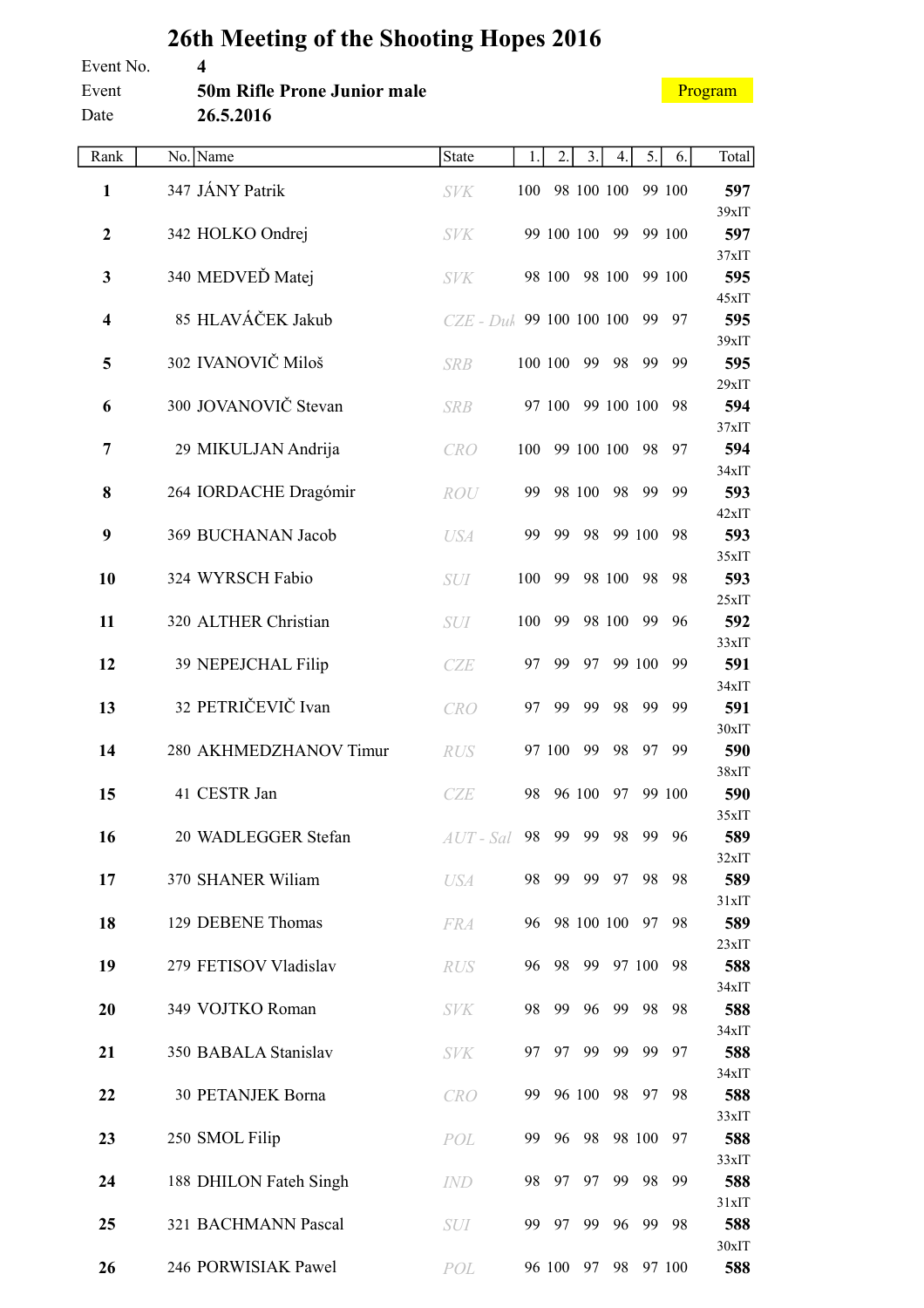|    |                                    |                        |    |    |        |    |        |        | 28xIT        |
|----|------------------------------------|------------------------|----|----|--------|----|--------|--------|--------------|
| 27 | 292 NAGY Jan                       | <b>SLO</b>             | 99 |    | 98 100 | 97 | 99     | 95     | 588          |
| 28 | 91 MAZURA Martin                   | $CZE - Ost$            | 98 | 99 | 98     | 99 | 97     | 97     | 27xIT<br>588 |
| 29 | 189 DEVA BHANU Mayur               | <b>IND</b>             | 99 | 98 | 98     |    | 96 100 | 97     | 25xIT<br>588 |
|    |                                    |                        |    |    |        |    |        |        | 24xIT        |
| 30 | 190 PALANSELVAM Ajaey Nithish      | <b>IND</b>             | 97 | 98 | 98     | 97 |        | 97 100 | 587<br>31xIT |
| 31 | 289 KELENC Žan                     | <b>SLO</b>             | 98 | 98 | 99     | 95 | 98     | 99     | 587          |
| 32 | 173 PEKLER Zaltán                  | <b>HUN</b>             | 99 | 97 | 97     | 99 | 96     | 99     | 31xIT<br>587 |
| 33 | 68 MATOŠKA Michal                  | <b>CZE</b>             | 97 | 99 | 97     | 98 | 97     | 99     | 30xIT<br>587 |
|    |                                    |                        |    |    |        |    |        |        | 28xIT        |
| 34 | 44 SMETANA František               | <b>CZE</b>             | 96 | 99 | 99     | 96 | 97     | 99     | 586<br>32xIT |
| 35 | 282 SENCHENKOV Oleg                | <b>RUS</b>             | 98 | 96 | 98     | 99 | 98     | 97     | 586          |
| 36 | 14 DIEM Patrick                    | AUT                    | 98 | 97 | 98     | 98 | 98     | 97     | 31xIT<br>586 |
|    |                                    |                        |    |    |        |    |        |        | 24xIT        |
| 37 | 9 ROSSITER Jack Thomas Venning AUS |                        | 98 | 98 | 98     | 97 | 98     | 97     | 586<br>23xIT |
| 38 | 65 PŘÍVRATSKÝ Jiří                 | CZE                    | 95 |    | 99 100 | 97 | 96     | 98     | 585          |
| 39 | 344 ČERVENKA Denis                 | <b>SVK</b>             | 96 | 99 | 95     | 98 | 99     | 98     | 36xIT<br>585 |
| 40 | 42 KELNAR Václav                   | CZE                    | 97 |    | 96 100 | 98 | 98     | 96     | 31xIT<br>585 |
|    |                                    |                        |    |    |        |    |        |        | 30xIT        |
| 41 | 341 HERÁK Stanislav                | <b>SVK</b>             | 97 | 98 | 98     | 98 | 96     | 98     | 585<br>27xIT |
| 42 | 186 PRAMANICK Subhankar            | <i>IND</i>             | 99 | 97 | 97     | 99 | 97     | 96     | 585          |
| 43 | 43 KOŘÁN Vojtěch                   | CZE                    | 98 | 95 | 98     | 99 | 97     | 98     | 25xIT<br>585 |
|    |                                    |                        |    |    |        |    |        |        | 22xIT        |
| 44 | 345 LIPOVSKÝ Miroslav              | <b>SVK</b>             | 98 | 96 | 97     | 98 |        | 95 100 | 584<br>32xIT |
| 45 | 247 PIERKO Mateusz                 | POL                    | 97 | 98 | 98     | 98 | 95     | 98     | 584          |
| 46 | 64 TICHÝ Radek                     | CZE                    | 97 | 98 | 97     | 97 | 97     | 98     | 29xIT<br>584 |
| 47 | 128 CHASSAT Emilien                | <b>FRA</b>             | 98 | 95 | 97     | 98 | 97     | 99     | 28xIT<br>584 |
|    |                                    |                        |    |    |        |    |        |        | 27xIT        |
| 48 | 185 PARVEZ Syed Araib              | <b>IND</b>             | 97 | 96 | 99     | 97 | 97     | 98     | 584<br>26xIT |
| 49 | 130 FUND Maximilien                | <b>FRA</b>             | 97 |    | 97 100 | 96 | 96     | 98     | 584          |
| 50 | 69 VANĚK Petr                      | CZE                    | 98 | 94 | 99     | 99 | 99     | 95     | 26xIT<br>584 |
|    |                                    |                        |    |    |        |    |        |        | 25xIT        |
| 51 | 86 MORÁVEK Tomáš                   | $CZE$ - $Duk$          | 97 | 97 | 98     | 96 | 97     | 99     | 584<br>22xIT |
| 52 | 172 VAS Péter                      | <b>HUN</b>             | 98 | 97 | 95     | 99 | 97     | 97     | 583<br>31xIT |
| 53 | 31 TOMAŠEVIČ Denis                 | CRO                    | 98 | 97 | 97     | 95 | 97     | 99     | 583          |
| 54 | 131 WELSCH Alexandre               | <b>FRA</b>             | 97 | 99 | 97     | 96 | 98     | 96     | 30xIT<br>583 |
|    |                                    |                        |    |    |        |    |        |        | 28xIT        |
| 55 | 87 PAČ Josef                       | CZE - Duk 97 96 95 100 |    |    |        |    | - 97   | 98     | 583          |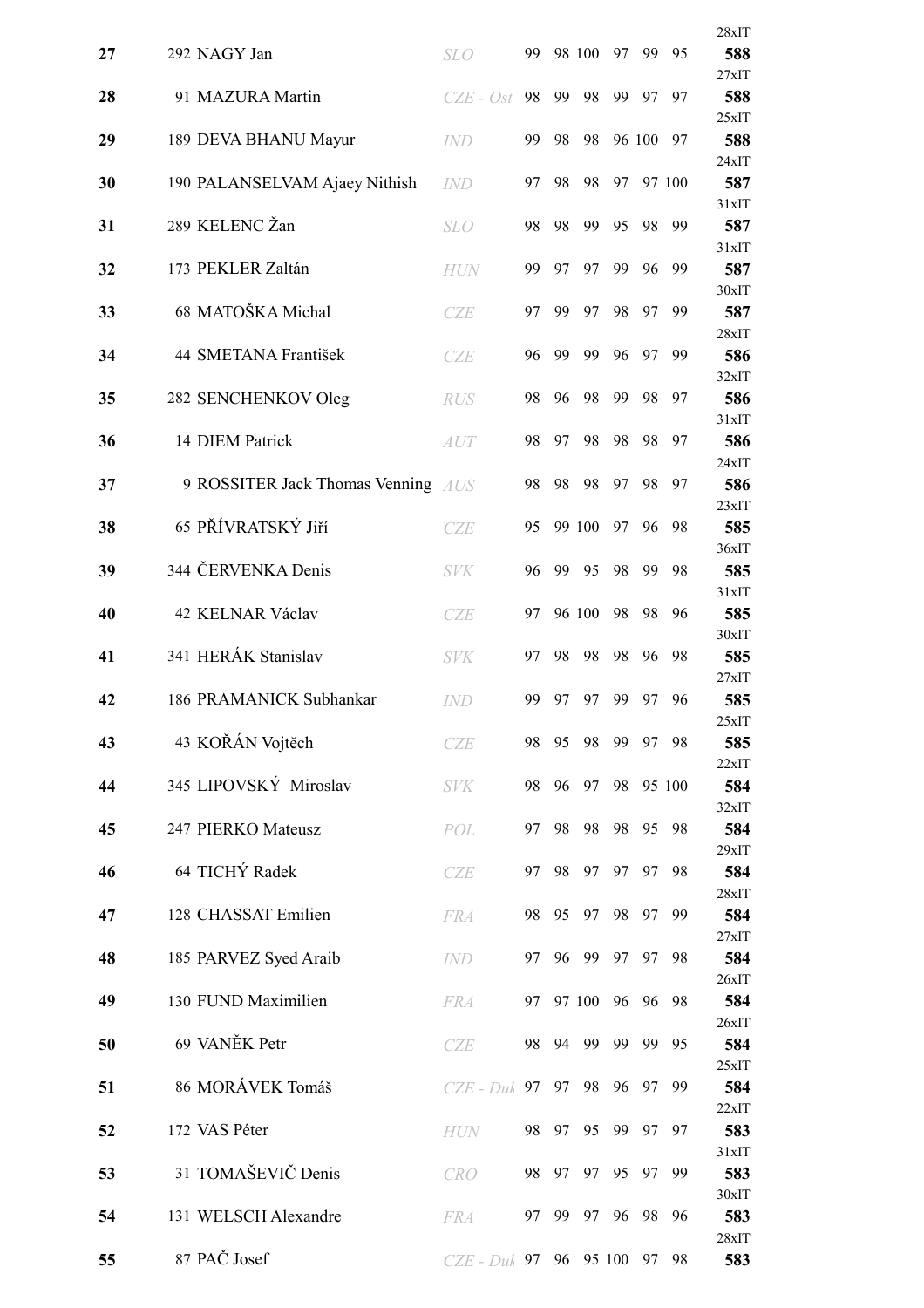|    |                               |             |    |        |        |        |    |    | 25xIT           |
|----|-------------------------------|-------------|----|--------|--------|--------|----|----|-----------------|
| 56 | 16 WALDER Markus              | <b>AUT</b>  | 98 | 96     | 98     | 96     | 97 | 98 | 583             |
| 57 | 322 HÄSLER Christoph          | <b>SUI</b>  | 96 | 97     | 99     | 95     | 99 | 97 | 23xIT<br>583    |
| 58 | 348 ŠULEK Štefan              | <b>SVK</b>  |    | 97 100 | 98     | 99     | 95 | 94 | 23xIT<br>583    |
|    |                               |             |    |        |        |        |    |    | 23xIT           |
| 59 | 187 VELSANKAR Sarvesh Swaroop | <i>IND</i>  | 98 | 97     | 97     | 95     | 98 | 98 | 583<br>22xIT    |
| 60 | 112 FRIMAN Björn              | FIN         | 99 | 96     | 98     | 94     | 97 | 98 | 582<br>25xIT    |
| 61 | 304 ILIČ Veliko               | <b>SRB</b>  | 97 | 97     | 96     | 99     | 98 | 95 | 582             |
| 62 | 174 BUKOVSZKY Péter           | <b>HUN</b>  | 97 | 95     | 96     | 98     | 97 | 98 | 24xIT<br>581    |
| 63 | 40 TOMAN Matěj                | CZE         | 98 | 99     | 96     | 96     | 94 | 98 | 28xIT<br>581    |
|    |                               |             |    |        |        |        |    |    | 26xIT           |
| 64 | 171 KOVÁCS Csaba              | <b>HUN</b>  | 96 |        | 95 100 | 96     | 96 | 98 | 581<br>22xIT    |
| 65 | 249 CHOJNOWSKI Rafal          | POL         | 97 | 97     | 95     | 96     | 99 | 97 | 581             |
| 66 | 21 SOHM Jodok                 | $AIT - Vor$ | 98 | 95     | 97     | 96     | 98 | 97 | 22xIT<br>581    |
|    |                               |             |    |        |        |        |    |    | 22xIT           |
| 67 | 281 FILIPPOV Artem            | <b>RUS</b>  | 96 | 97     | 99     | 97     | 95 | 97 | 581<br>21xIT    |
| 68 | 113 FRIMAN Christian          | <b>FIN</b>  | 95 | 96     | 98     | 98     | 96 | 97 | 580             |
| 69 | 290 PETELINEK Jakob           | <b>SLO</b>  | 97 | 96     | 97     | 97     | 97 | 96 | 25xIT<br>580    |
|    |                               |             |    |        |        |        |    |    | 25xIT           |
| 70 | 291 KADUNC Maj                | <b>SLO</b>  | 97 | 95     | 96     | 95     | 99 | 98 | 580<br>23xIT    |
| 71 | 66 SOBOTKA Dominik            | CZE         | 97 | 96     | 98     | 96     | 97 | 96 | 580             |
| 72 | 22 HAMMERMANN Marcel          | $AIT - Vor$ |    | 94 97  | 97     | 98     | 97 | 97 | 23xIT<br>580    |
| 73 | 67 MIKULČÍK Radek             | <b>CZE</b>  | 98 | 96     | 93     | 96     | 98 | 98 | 18xIT<br>579    |
|    |                               |             |    |        |        |        |    |    | 22xIT           |
| 74 | 45 ŠPITÁLSKÝ Jaroslav         | CZE         | 97 | 97     | 96     | 96     | 98 | 95 | 579<br>22xIT    |
| 75 | 15 THUM Andreas               | AUT         | 96 | 95     | 96     | 98     | 95 | 98 | 578             |
| 76 | 107 ERT Artjom                | <b>EST</b>  | 97 | 98     | 97     | 95     | 94 | 96 | $20x$ IT<br>577 |
|    |                               |             |    |        |        |        |    |    | 21xIT           |
| 77 | 97 VALENTA Adam               | $CZE - Plz$ | 93 | 95     | 97     | 95     | 98 | 98 | 576<br>26xIT    |
| 78 | 362 VIŠŇOVEC Jozef            | <b>SVK</b>  | 97 | 93     | 95     | 97     | 95 | 98 | 575             |
| 79 | 72 ROTREKL Filip              | <b>CZE</b>  | 92 | 98     | 98     | 95     | 97 | 95 | 25xIT<br>575    |
| 80 | 346 SUCHÝ Adam                | <b>SVK</b>  | 95 | 94     | 99     | 93     | 98 | 95 | 22xIT<br>574    |
|    |                               |             |    |        |        |        |    |    | 23xIT           |
| 81 | 96 HAUER Jiří                 | $CZE - Plz$ | 91 | 93     |        | 96 100 | 98 | 93 | 571<br>16xIT    |
| 82 | 106 VAKILOV Deniss            | <b>EST</b>  | 95 | 93     | 95     | 97     | 94 | 96 | 570             |
| 83 | 351 SUCHY Libor               | <b>SVK</b>  | 93 | 95     | 96     | 96     | 93 | 97 | 23xIT<br>570    |
| 84 | 363 DOMBI Jakub               | <b>SVK</b>  | 96 | 93     | 93     | 94     | 96 | 95 | 17xIT<br>567    |
|    |                               |             |    |        |        |        |    |    |                 |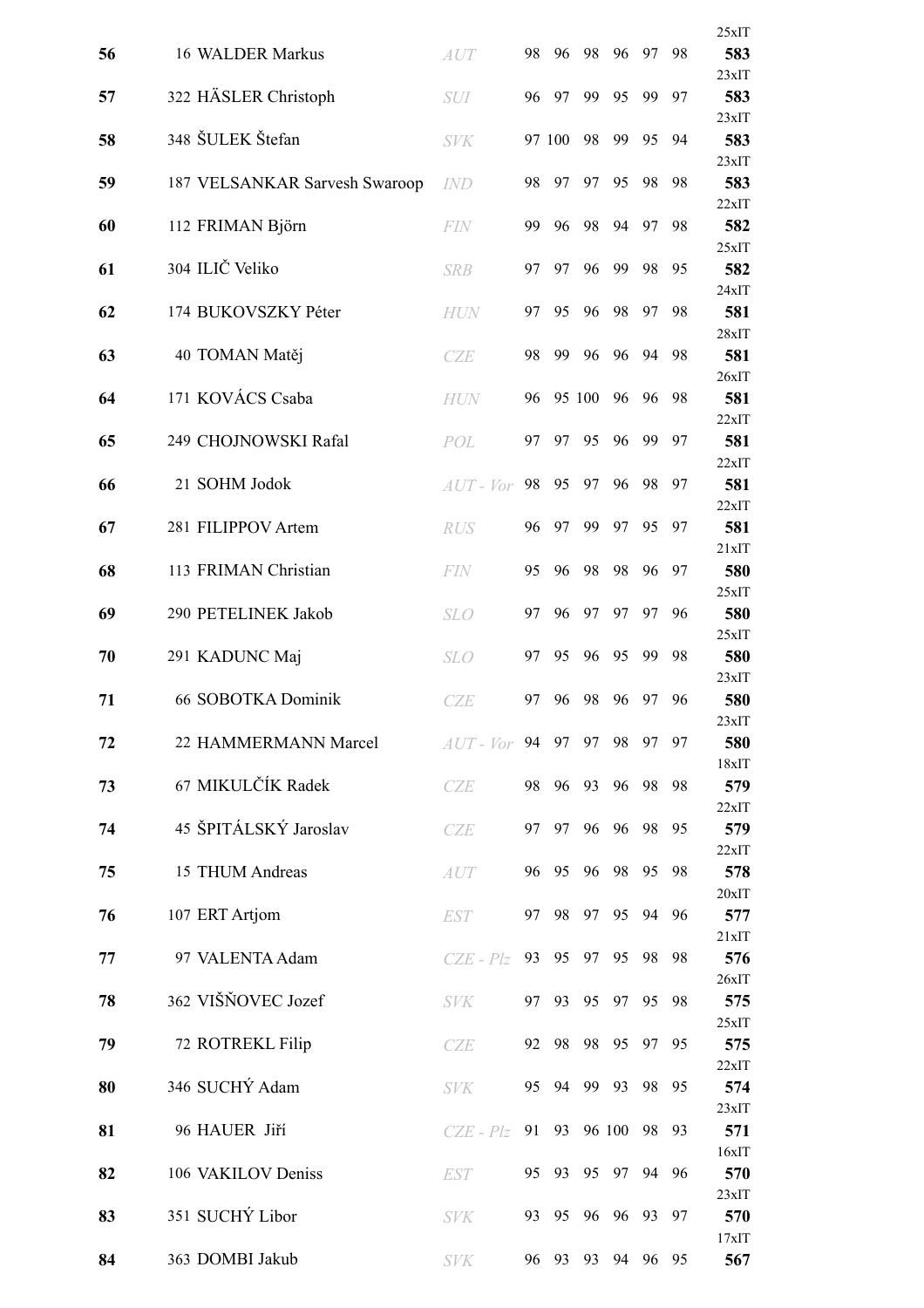|    |                                     |            |  |                   |  | 16xIT          |
|----|-------------------------------------|------------|--|-------------------|--|----------------|
| 85 | 303 MILOVANOVIČ Andrija             | <b>SRB</b> |  | 94 94 95 95 94 94 |  | 566            |
|    |                                     |            |  |                   |  | $18x$ IT       |
| 86 | 70 ŠÁLEK Jaroslav                   | CZE.       |  | 98 95 94 95 94 90 |  | 566            |
|    |                                     |            |  |                   |  | $17x$ IT       |
|    | Chief referee: A-0149 - PAVLOK Emil |            |  |                   |  | SCOPI software |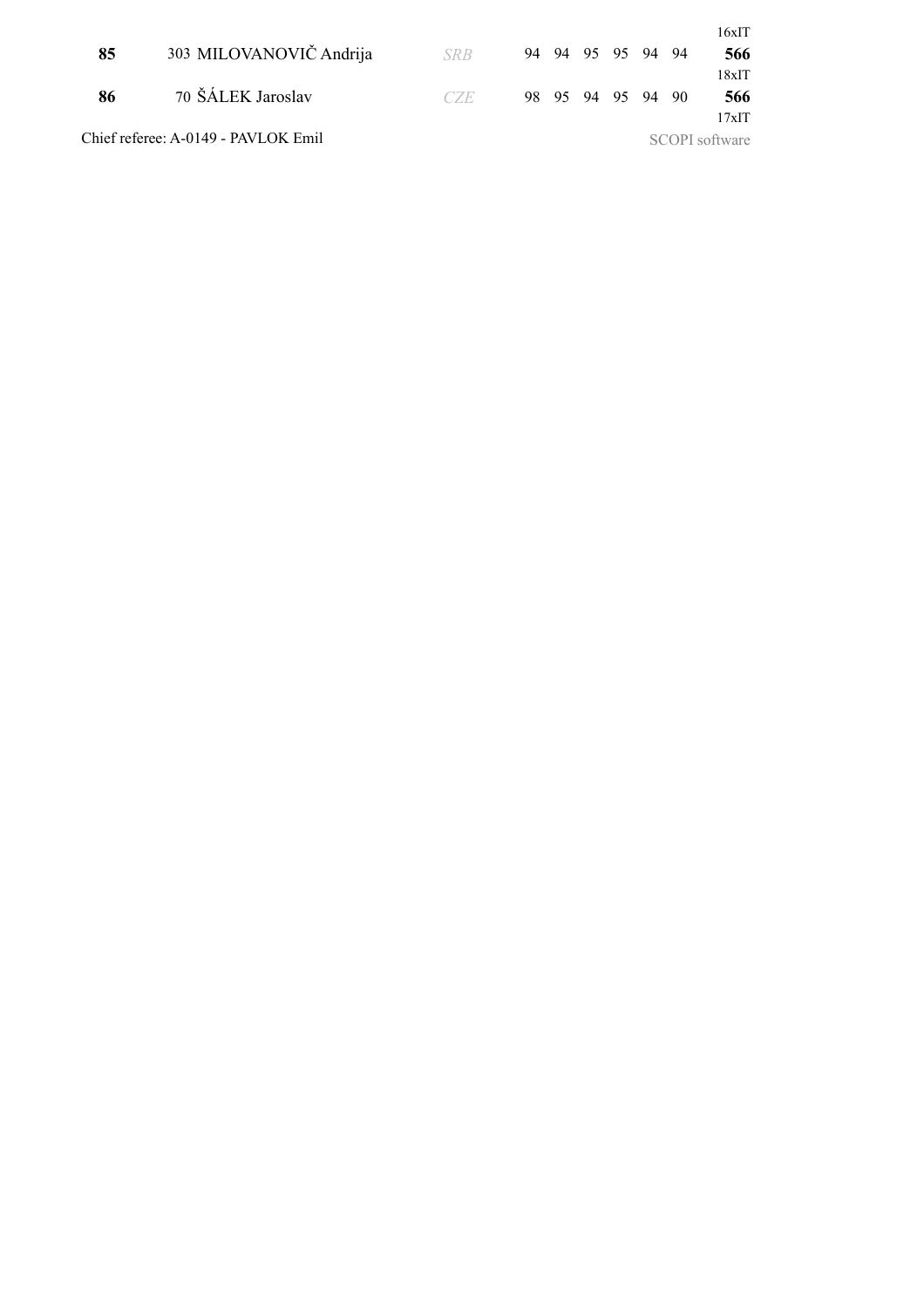#### <span id="page-24-0"></span>**26th Meeting of the Shooting Hopes 2016** Event No. **5** Event **10m Rifle ISSF Junior female** Date **27.5.2016**

#### [Program](#page-2-0)

| Rank                    | No. Name                      | State        | 1.    | 2.                      | 3.    | 4.    | Total             |
|-------------------------|-------------------------------|--------------|-------|-------------------------|-------|-------|-------------------|
| $\mathbf{1}$            | 373 THRASHER Virginia         | <b>USA</b>   | 104,5 | 104,8                   | 104,8 | 106,5 | 420,6             |
| $\boldsymbol{2}$        | 305 BABIČ Milica              | <b>SRB</b>   | 104,7 | 105,0                   | 104,1 | 105,7 | 36xIT<br>419,5    |
| $\mathbf{3}$            | 11 KÖCK Rebecca               | AUT          | 104,0 | 103,9                   | 103,6 | 104,6 | 33xIT<br>416,1    |
| $\overline{\mathbf{4}}$ | 165 HURAI Viktoria            | HUN          |       | 101,4 105,4             | 105,7 | 103,5 | 32xIT<br>416,0    |
| 5                       | 133 NIEWADA Inés              | <b>FRA</b>   | 102,4 | 104,5                   | 105,9 | 103,0 | 33xIT<br>415,8    |
| 6                       | 168 HORVÁTH Lea               | <b>HUN</b>   | 104,0 | 103,7                   | 103,4 | 104,5 | 32xIT<br>415,6    |
| $\overline{7}$          | 49 FOISTOVÁ Nikola            | CZE          | 103,1 | 103,6                   | 103,9 | 103,9 | $30x$ IT<br>414,5 |
| 8                       | 274 CHERNYSHEVA Natalia       | RUS          | 102,6 | 103,7                   | 103,0 | 104,0 | 27xIT<br>413,3    |
| 9                       | 271 IVANOVA Maria             | <b>RUS</b>   | 103,9 | 104,9                   | 101,3 | 103,0 | 29xIT<br>413,1    |
| 10                      | 272 BOLDINOVA Daria           | <b>RUS</b>   | 104,9 | 102,7                   | 102,7 | 102,8 | 31xIT<br>413,1    |
| 11                      | 208 GILL Dilreen              | IND          | 103,5 | 102,1                   | 103,1 | 104,1 | 31xIT<br>412,8    |
| 12                      | 270 KHARKOVA Tatiana          | RUS          | 102,5 | 103,4                   | 103,6 | 103,3 | 30xIT<br>412,8    |
| 13                      | 12 UNGERANK Nadine            | AUT          | 101,8 | 104,4                   | 101,8 | 104,7 | 29xIT<br>412,7    |
| 14                      | 372 GARNER Rachel             | <b>USA</b>   | 101,8 | 103,7                   | 105,1 | 101,7 | $30x$ IT<br>412,3 |
| 15                      | 33 VUKADIN Danijela           | CRO          | 103,3 | 101,9                   | 103,3 | 103,6 | 29xIT<br>412,1    |
| 16                      | 75 HELEŠICOVÁ Barbora         | <b>CZE</b>   |       | 103,2 103,5 103,2 102,0 |       |       | 29xIT<br>411,9    |
| 17                      | 273 EFIMOVA Olga              | RUS          |       | 102,1 103,2 102,2 104,3 |       |       | 29xIT<br>411,8    |
| 18                      | 306 VUKAŠINOVIČ Sanja         | <b>SRB</b>   |       | 102,6 103,6 102,4 103,0 |       |       | 27xIT<br>411,6    |
| 19                      | 156 RUSCHEL Melissa           | $GER$ - $NS$ |       | 103,7 101,7 102,0       |       | 104,1 | 31xIT<br>411,5    |
| 20                      | 210 DIXIT Geetakshi           | IND          |       | 101,8 102,3             | 104,1 | 103,2 | 28xIT<br>411,4    |
| 21                      | 209 RASTOGI Aashi             | IND          |       | 102,5 102,7 103,4 102,7 |       |       | 27xIT<br>411,3    |
| 22                      | 220 HUSSAIN Bandookwala Zenab | IND          |       | 103,3 102,4 102,3       |       | 103,1 | 28xIT<br>411,1    |
| 23                      | 207 PODDAR Ayushi             | <i>IND</i>   | 102,1 | 102,2 103,6             |       | 103,1 | 26xIT<br>411,0    |
| 24                      | 167 KOZMA Nikolett            | <b>HUN</b>   |       | 102,3 103,2 104,5       |       | 101,0 | 26xIT<br>411,0    |
| 25                      | 47 DIVÍŠKOVÁ Kateřina         | CZE          |       | 103,1 103,8 100,2 103,8 |       |       | 27xIT<br>410,9    |
| 26                      | 308 KOLAREVIČ Marija          | <b>SRB</b>   |       | 103,4 102,9             | 101,9 | 102,6 | 29xIT<br>410,8    |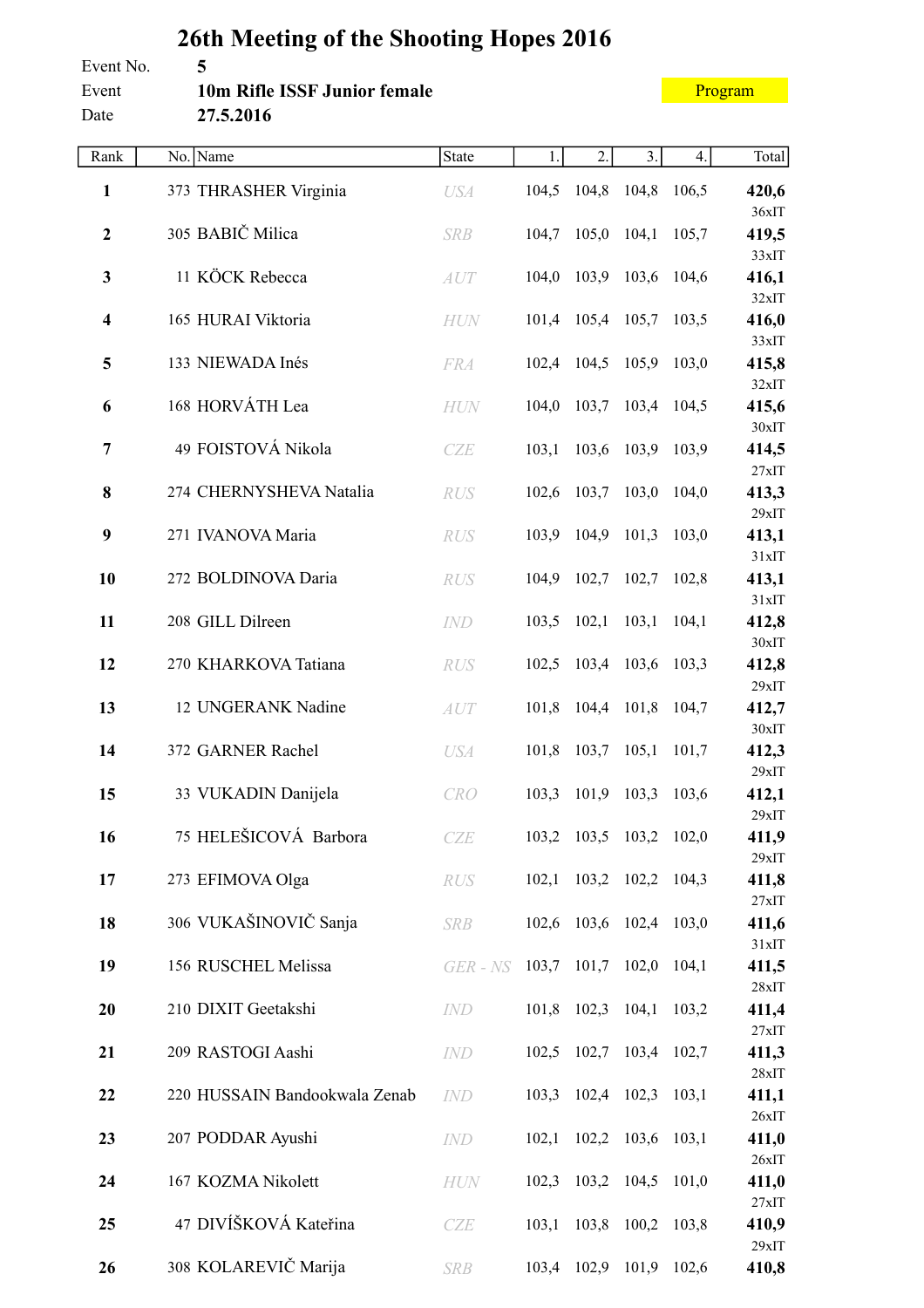|    |                         |                                     |             |                  |                         |       | 27xIT          |
|----|-------------------------|-------------------------------------|-------------|------------------|-------------------------|-------|----------------|
| 27 | 134 GOMEZ Judith        | <b>FRA</b>                          | 99,4        | 103,7            | 103,5                   | 104,0 | 410,6<br>28xIT |
| 28 | 339 ŽIDEKOVÁ Lenka      | <b>SVK</b>                          | 101,3       | 101,8            | 104,1                   | 102,9 | 410,1          |
| 29 | 52 THURNWALDOVÁ Sabina  | CZE                                 | 102,6       | 103,5            | 102,0                   | 101,8 | 22xIT<br>409,9 |
| 30 | 108 BOBYLEVA Anastassia | <b>EST</b>                          | 100,4       | 103,3            | 103,0                   | 103,0 | 27xIT<br>409,7 |
| 31 | 307 ARMUŠ Nevena        | <b>SRB</b>                          | 100,4       | 103,1            | 103,3                   | 102,9 | 27xIT<br>409,7 |
| 32 | 111 HÄKKINEN Armi       | <b>FIN</b>                          | 102,1       | 103,0            | 101,6                   | 102,9 | 29xIT<br>409,6 |
| 33 | 319 LEONE Chaira        | <b>SUI</b>                          | 103,8       | 102,5            | 100,7                   | 102,2 | 28xIT<br>409,2 |
| 34 | 50 KOKOŠKOVÁ Daniela    | <b>CZE</b>                          | 101,8       | 102,4            | 103,0                   | 101,8 | 24xIT<br>409,0 |
| 35 | 46 BARTONÍČKOVÁ Vlasta  | CZE                                 | 102,4       | 102,6            | 102,2                   | 101,8 | 25xIT<br>409,0 |
| 36 | 79 KARASOVÁ Sára        | CZE                                 | 102,4       | 104,2            | 101,7                   | 100,5 | 24xIT<br>408,8 |
| 37 | 169 HORVÁTH Zoe         | <b>HUN</b>                          | 101,9       | 102,0            | 101,4                   | 103,4 | 24xIT<br>408,7 |
| 38 | 51 KOLAŘÍKOVÁ Kateřina  | CZE                                 | 104,2       | 100,0            | 102,0                   | 102,5 | 22xIT<br>408,7 |
| 39 | 371 CARR Hannah         | <b>USA</b>                          | 102,7       | 101,2            | 101,4                   | 103,2 | 22xIT<br>408,5 |
| 40 | 138 HASELSBERGER Carmen | AUT                                 | 103,0       | 102,5            | 101,2                   | 101,7 | 27xIT<br>408,4 |
| 41 | 223 EVARDSONE Dzeneta   | <b>LAT</b>                          | 101,8       | 99,7             | 101,8                   | 104,6 | 25xIT<br>407,9 |
|    |                         |                                     |             |                  |                         |       | 25xIT          |
| 42 | 132 WINTENBERGER Emilie | <b>FRA</b>                          | 101,9       | 102,3            | 101,3                   | 102,1 | 407,6<br>24xIT |
| 43 | 25 EGENDER Bianca       | $AUT - Vor$ 101,1 102,6 102,1 101,8 |             |                  |                         |       | 407,6<br>25xIT |
| 44 | 252 MAKOWSKA Patrycja   | POL                                 |             | 98,7 102,8 103,1 |                         | 102,5 | 407,1<br>25xIT |
| 45 | 333 BENÍKOVÁ Diana      | <b>SVK</b>                          | 100,9       | 102,5            | 102,4                   | 101,2 | 407,0<br>21xIT |
| 46 | 158 ZIMMERMANN Selina   | $GER$ - $NS$                        | 101,4 102,9 |                  | 99,7                    | 102,9 | 406,9          |
| 47 | 137 TOMS Jemma          | <b>GBR</b>                          | 101,5       | 103,9            | 99,7                    | 101,8 | 22xIT<br>406,9 |
| 48 | 76 HOŠKOVÁ Žaneta       | CZE                                 | 96,7        |                  | 103,4 104,2             | 102,2 | 25xIT<br>406,5 |
| 49 | 219 SHREYA Saksena      | IND                                 | 103,5       |                  | 100,1 101,4 101,4       |       | 25xIT<br>406,4 |
| 50 | 73 BRABCOVÁ Karolína    | CZE                                 | 102,5       | 100,2            | 101,3                   | 102,3 | 23xIT<br>406,3 |
| 51 | 318 SUREMANN Lisa       | <i>SUI</i>                          | 101,8       | 102,6 102,2      |                         | 99,7  | 24xIT<br>406,3 |
| 52 | 170 DÉNES Eszter        | HUN                                 | 102,5       | 102,9 100,7      |                         | 100,1 | 24xIT<br>406,2 |
| 53 | 164 GÁSPÁR Lalita       | <b>HUN</b>                          | 101,7       | 99,4             | 102,3                   | 102,6 | 22xIT<br>406,0 |
| 54 | 166 TOMA Dorina         | <b>HUN</b>                          | 100,9       | 100,1            | 102,6                   | 102,4 | 25xIT<br>406,0 |
| 55 | 265 MANEA Adriana       | ROU                                 |             |                  | 101,1 101,0 101,5 102,4 |       | 22xIT<br>406,0 |
|    |                         |                                     |             |                  |                         |       |                |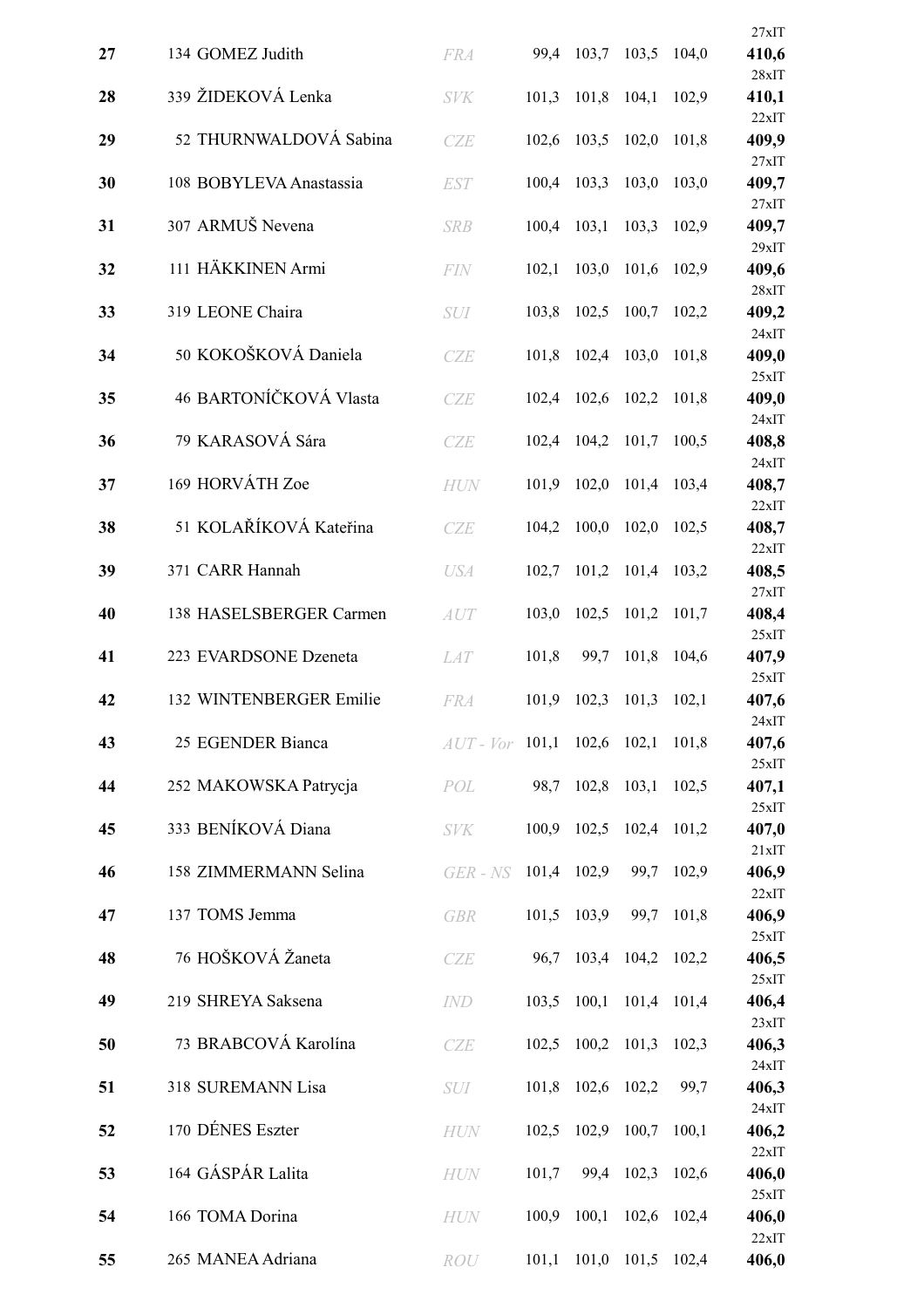|    |                             |                   |       |                  |       |       | $20x$ IT       |
|----|-----------------------------|-------------------|-------|------------------|-------|-------|----------------|
| 56 | 224 SIRVANOVA Annija Nadina | <b>LAT</b>        | 99,5  | 103,2            | 102,5 | 100,7 | 405,9<br>20xIT |
| 57 | 233 DŽAPBAROVAITĖ Martyna   | <b>LTU</b>        | 100,2 | 101,8            | 102,5 | 101,0 | 405,5          |
| 58 | 316 STARK Franziska         | SUI               | 99,0  | 100,9            | 102,6 | 102,8 | 18xIT<br>405,3 |
| 59 | 332 NOVOSEDLÍKOVÁ Lucia     | <b>SVK</b>        | 101,7 | 100,1            | 101,8 | 101,6 | 24xIT<br>405,2 |
| 60 | 338 SPIŠÁKOVÁ Kristína      | <b>SVK</b>        | 102,8 | 100,3            | 101,0 | 100,8 | 19xIT<br>404,9 |
| 61 | 1 OLIVER Lorena Ayelen      | <b>ARG</b>        | 101,9 | 101,6            | 101,5 | 99,4  | 22xIT<br>404,4 |
| 62 | 80 MICHÁLKOVÁ Kateřina      | CZE               | 101,3 | 100,3            | 103,3 | 99,4  | 25xIT<br>404,3 |
| 63 | 251 KOCHANSKA Natalia       | POL               | 102,5 | 99,6             | 103,3 | 98,6  | 21xIT<br>404,0 |
| 64 | 293 JEROVŠEK Klavdija       | <b>SLO</b>        | 99,5  | 100,7            | 101,8 | 101,5 | 22xIT<br>403,5 |
| 65 | 155 LESEBERG Sara           | $GER - NS$        | 102,4 | 102,7            | 98,8  | 99,4  | 19xIT<br>403,3 |
|    | 254 STEC Marlena            |                   |       |                  |       |       | 25xIT          |
| 66 |                             | POL               | 98,2  | 102,2            | 101,1 | 101,7 | 403,2<br>21xIT |
| 67 | 74 HAJŠMANOVÁ Eva           | CZE               | 101,6 | 99,8             | 98,8  | 102,5 | 402,7<br>20xIT |
| 68 | 323 HITZ Sarina             | SUI               | 103,0 | 99,6             | 99,4  | 100,7 | 402,7<br>20xIT |
| 69 | 77 JANDOVÁ Šárka            | <b>CZE</b>        | 96,6  | 101,2            | 102,8 | 101,6 | 402,2<br>18xIT |
| 70 | 102 STUDENÁ Adéla           | $CZE$ - $Pra$     | 102,1 | 98,8             | 100,5 | 100,7 | 402,1<br>22xIT |
| 71 | 13 WAIBEL Sheileen          | <b>AUT</b>        | 101,5 | 101,1            | 97,3  | 102,1 | 402,0<br>19xIT |
| 72 | 19 STADLER Sarah            | $AUT-O\ddot{o}$   |       | 99,4 100,2 101,0 |       | 101,3 | 401,9          |
| 73 | 89 ŠTEFÁNKOVÁ Kateřina      | $CZE - Ost$ 101,7 |       | 100,2            | 99,1  | 100,4 | 20xIT<br>401,4 |
| 74 | 317 CALUORI Valentina       | <b>SUI</b>        | 99,2  | 101,0            | 100,1 | 100,3 | 18xIT<br>400,6 |
| 75 | 337 MEDVEĎOVÁ Jana          | <b>SVK</b>        | 101,2 | 98,1             | 99,2  | 101,8 | 16xIT<br>400,3 |
| 76 | 2 VOLKART Alliana           | ARG               | 99,1  | 100,1            | 101,0 | 100,1 | 16xIT<br>400,3 |
| 77 | 294 HRAŠOVEC Urška          | <b>SLO</b>        | 99,2  | 101,7            | 98,2  | 100,6 | 16xIT<br>399,7 |
| 78 | 98 BANDURIČOVÁ Helena       | $CZE - Plz$       | 102,5 | 99,9             | 100,3 | 97,0  | 16xIT<br>399,7 |
| 79 | 335 OLŠAVSKÁ Ivana          | <b>SVK</b>        | 97,7  | 101,3            | 100,9 | 99,7  | 19xIT<br>399,6 |
| 80 | 157 RUSCHEL Isabell         | $GER$ - $NS$      | 100,8 | 98,6             | 98,8  | 100,8 | 13xIT<br>399,0 |
|    |                             |                   | 97,8  | 101,0            | 102,8 | 96,4  | 17xIT          |
| 81 | 18 GREIFENEDER Sophie       | AUT - OÖ          |       |                  |       |       | 398,0<br>21xIT |
| 82 | 297 ŠPINDLER Nuša           | SLO               | 99,2  | 98,7             | 99,9  | 100,1 | 397,9<br>15xIT |
| 83 | 78 KAILOVÁ Michaela         | CZE               | 100,6 | 101,8            | 97,0  | 98,0  | 397,4<br>19xIT |
| 84 | 334 KLUKNAVSKÁ Júlia        | <b>SVK</b>        | 97,8  | 99,4             | 97,5  | 102,5 | 397,2          |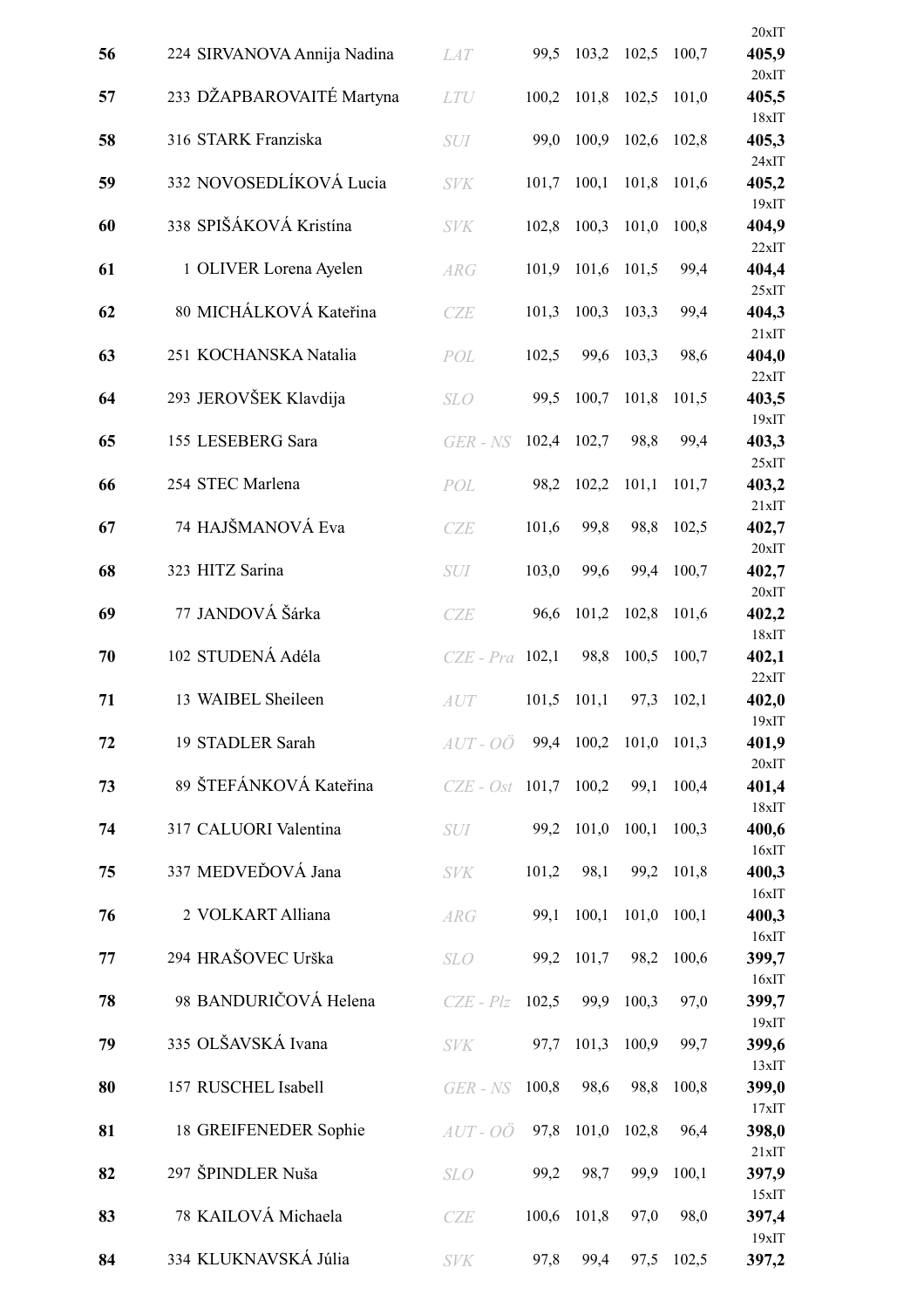|    |                                             |                     |      |       |       |       | 18xIT                 |
|----|---------------------------------------------|---------------------|------|-------|-------|-------|-----------------------|
| 85 | 336 MAZANOVA Michaela                       | <b>SVK</b>          | 99,8 | 100,6 | 99,0  | 97,6  | 397,0                 |
|    |                                             |                     |      |       |       |       | 15xIT                 |
| 86 | 103 JIRÁKOVÁ Vladimíra                      | $CZE$ - $Pra$       | 96,0 | 100,3 | 99,5  | 100,4 | 396,2                 |
|    |                                             |                     |      |       |       |       | 12xIT                 |
| 87 | 101 VINŠOVÁ Johana                          | $CZE$ - $Pra$       | 97,5 | 100,3 | 99,0  | 98,3  | 395,1                 |
|    |                                             |                     |      |       |       |       | 13xIT                 |
| 88 | 109 SMIRNOVA Katrin                         | <i>EST</i>          | 99,8 | 99,0  | 100,5 | 95,7  | 395,0<br>11xIT        |
| 89 | 325 IMHOF Alexandra                         | <i>SUI</i>          | 97,4 | 98,8  | 100,6 | 97,0  | 393,8                 |
|    |                                             |                     |      |       |       |       | 13xIT                 |
| 90 | 24 CERIC Angelina                           | $AUT$ - $Vor$       | 98,5 | 98,2  | 97,2  | 99,6  | 393,5                 |
|    |                                             |                     |      |       |       |       | 18xIT                 |
| 91 | 17 HACKL Sarah                              | $AUT$ - $O\ddot{O}$ | 98,4 | 98,8  | 97,6  | 98,3  | 393,1                 |
|    |                                             |                     |      |       |       |       | 17xIT                 |
| 92 | 241 VERHOEVEN Hannah                        | NED - ER            | 98,7 | 98,1  | 96,6  | 99,5  | 392,9                 |
|    |                                             |                     |      |       |       |       | 15xIT                 |
| 93 | 90 KOLKOVÁ Kateřina                         | CZE - Ost           | 96,5 | 98,5  | 99,2  | 94,9  | 389,1                 |
|    |                                             |                     |      |       |       |       | 12xIT                 |
|    | Chief referee: A-0108 - GASSELDORFER Ludvík |                     |      |       |       |       | <b>SCOPI</b> software |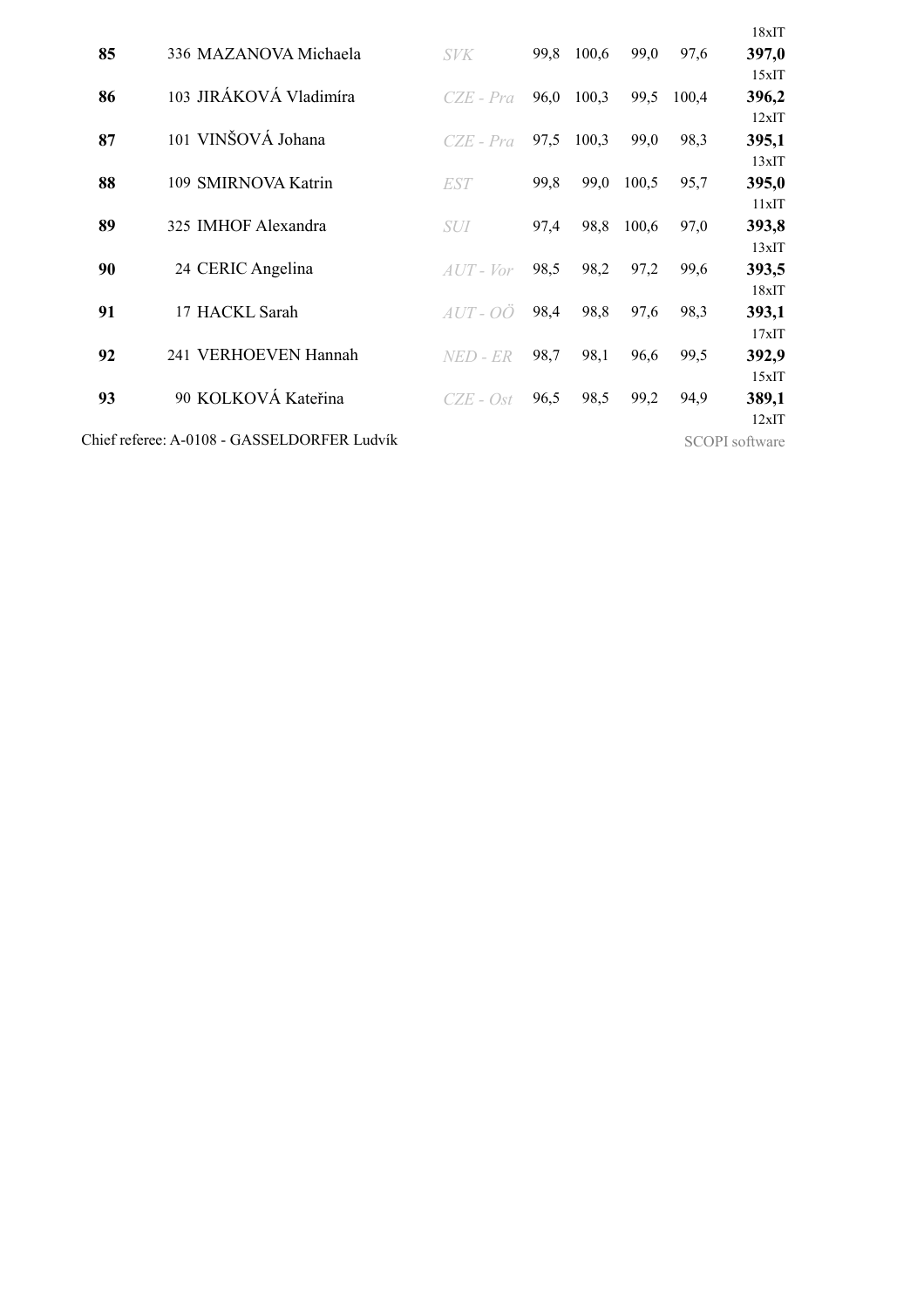<span id="page-28-0"></span>

| Event No.<br>Event<br>Date | 5 - Final<br>10m Rifle ISSF Junior female<br>27.5.2016 |                     |              |                  |                  |              |              |             | Program |       |       |       |
|----------------------------|--------------------------------------------------------|---------------------|--------------|------------------|------------------|--------------|--------------|-------------|---------|-------|-------|-------|
| Rank                       | No. Name                                               | Qualif.<br>Nat.     | $1.$         | $\overline{2}$ . | $\overline{3}$ . | 4.           | 5.           | 6.          | 7.      | 8.    | 9.    | Final |
| $\mathbf{1}$               | 373 THRASHER Virginia                                  | 420,6<br><b>USA</b> | 31,4         | 62,4             | 83,1             | 104,2        | 124,5        | 145,9       | 166,8   | 187,3 | 208,4 | 208,4 |
|                            |                                                        |                     | 31,4         | 31,0             | 20,7             | 21,1         | 20,3         | 21,4        | 20,9    | 20,5  | 21,1  |       |
|                            |                                                        |                     | 10,6         | 10,0             | 10,7             | 10,6         | 10,2         | 10,7        | 10,4    | 10,6  | 10,6  |       |
|                            |                                                        |                     | 10,3         | 10,5             | 10,0             | 10,5         | 10,1         | 10,7        | 10,5    | 9,9   | 10,5  |       |
|                            |                                                        |                     | 10,5         | 10,5             |                  |              |              |             |         |       |       |       |
| $\boldsymbol{2}$           | 305 BABIČ Milica                                       | $SRB$<br>419,5      | 31,4         | 62,9             | 83,9             | 105,0        | 125,9        | 146,4       | 167,0   | 187,1 | 207,8 | 207,8 |
|                            |                                                        |                     | 31,4         | 31,5             | 21,0             | 21,1         | 20,9         | 20,5        | 20,6    | 20,1  | 20,7  |       |
|                            |                                                        |                     | 10,3         | 10,8             | 10,6             | 10,6         | 10,6         | 10,2        | 10,4    | 10,0  | 10,2  |       |
|                            |                                                        |                     | 10,6         | 10,2             | 10,4             | 10,5         | 10,3         | 10,3        | 10,2    | 10,1  | 10,5  |       |
|                            |                                                        |                     | 10,5         | 10,5             |                  |              |              |             |         |       |       |       |
| 3                          | 49 FOISTOVÁ Nikola                                     | $CZE$ 414,5         | 31,7         | 62,6             | 82,6             | 103,5        | 124,2        | 145,7       | 166,7   | 186,8 |       | 186,8 |
|                            |                                                        |                     | 31,7         | 30,9             | 20,0             | 20,9         | 20,7         | 21,5        | 21,0    | 20,1  |       |       |
|                            |                                                        |                     | 10,7         | 10,3             | 9,8              | 10,4         | 9,9          | 10,7        | 10,2    | 10,2  |       |       |
|                            |                                                        |                     | 10,6         | 10,4             | 10,2             | 10,5         | 10,8         | 10,8        | 10,8    | 9,9   |       |       |
|                            |                                                        |                     | 10,4         | 10,2             |                  |              |              |             |         |       |       |       |
| 4                          | 11 KÖCK Rebecca                                        | $AUT$ 416,1         | 30,2         | 61,4             | 82,2             | 103,2        | 123,9        | 144,6       | 165,4   |       |       | 165,4 |
|                            |                                                        |                     | 30,2         | 31,2             | 20,8             | 21,0         | 20,7         | 20,7        | 20,8    |       |       |       |
|                            |                                                        |                     | 9,9          | 9,9              | 10,6             | 10,4         | 10,2         | 10,8        | 10,1    |       |       |       |
|                            |                                                        |                     | 10,3         | 10,7             | 10,2             | 10,6         | 10,5         | 9,9         | 10,7    |       |       |       |
|                            |                                                        |                     | 10,0         | 10,6             |                  |              |              |             |         |       |       |       |
| 5                          | 274 CHERNYSHEVA Natalia                                | RUS 413,3           | 30,8         | 60,1             | 80,6             | 101,9        | 122,9        | 143,6       |         |       |       | 143,6 |
|                            |                                                        |                     | 30,8         | 29,3             | 20,5             | 21,3         | 21,0         | 20,7        |         |       |       |       |
|                            |                                                        |                     | 10,4<br>10,3 | 9,6<br>9,8       | 10,2<br>10,3     | 10,9<br>10,4 | 10,7<br>10,3 | 9,9<br>10,8 |         |       |       |       |
|                            |                                                        |                     | 10,1         | 9,9              |                  |              |              |             |         |       |       |       |
|                            |                                                        |                     |              |                  |                  |              |              |             |         |       |       |       |
| 6                          | 168 HORVÁTH Lea                                        | HUN 415,6           | 30,7         | 61,2             | 80,5             | 101,5        | 122,6        |             |         |       |       | 122,6 |
|                            |                                                        |                     | 30,7<br>10,6 | 30,5<br>9,7      | 19,3<br>10,2     | 21,0<br>10,1 | 21,1<br>10,5 |             |         |       |       |       |
|                            |                                                        |                     | 10,2         | 10,6             | 9,1              | 10,9         | 10,6         |             |         |       |       |       |
|                            |                                                        |                     | 9,9          | 10,2             |                  |              |              |             |         |       |       |       |
| 7                          | 133 NIEWADA Inés                                       | FRA 415,8           | 29,0         | 59,5             | 79,9             | 100,9        |              |             |         |       |       | 100,9 |
|                            |                                                        |                     | 29,0         | 30,5             | 20,4             | 21,0         |              |             |         |       |       |       |
|                            |                                                        |                     | 9,4          | 10,5             | 10,0             | 10,2         |              |             |         |       |       |       |
|                            |                                                        |                     | 9,7          | 10,6             | 10,4             | 10,8         |              |             |         |       |       |       |
|                            |                                                        |                     | 9,9          | 9,4              |                  |              |              |             |         |       |       |       |
|                            |                                                        | Shot off            |              |                  | 10,5             |              |              |             |         |       |       |       |
| 8                          | 165 HURAI Viktoria                                     | 416<br>$H\!U\!N$    | 29,6         | 59,9             | 79,9             |              |              |             |         |       |       | 79,9  |
|                            |                                                        |                     | 29,6         | 30,3             | 20,0             |              |              |             |         |       |       |       |
|                            |                                                        |                     | 9,5          | 9,7              | 9,6              |              |              |             |         |       |       |       |
|                            |                                                        |                     | 10,6         | 9,7              | 10,4             |              |              |             |         |       |       |       |
|                            |                                                        | Shot off            | 9,5          | 10,9             |                  |              |              |             |         |       |       |       |
|                            |                                                        |                     |              |                  | 10,0             |              |              |             |         |       |       |       |

Chief referee: A-0108 - GASSELDORFER Ludvík SCOPI software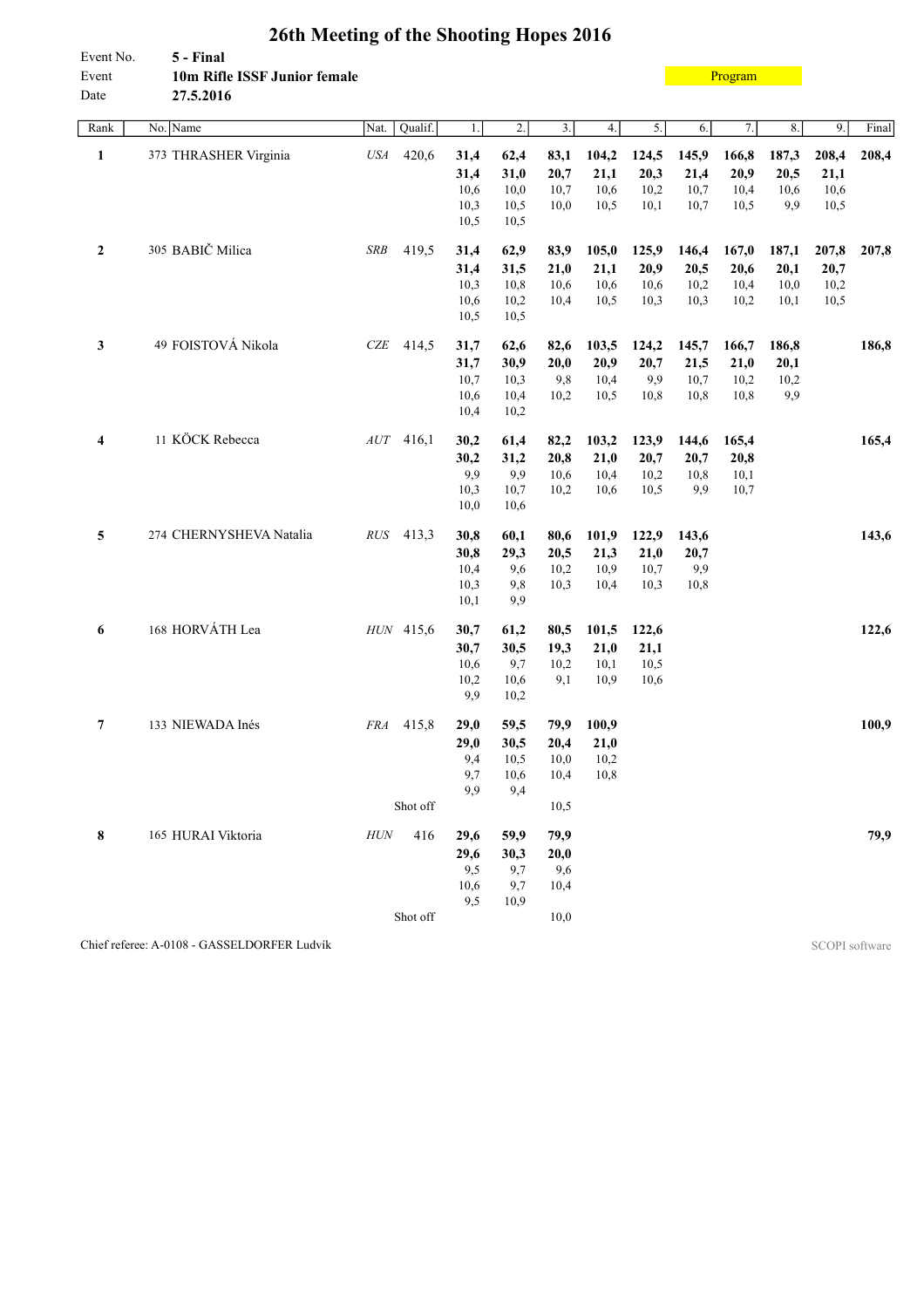<span id="page-29-0"></span>

|                            |              | 26th Meeting of the Shooting Hopes 2016               |                         |         |                     |
|----------------------------|--------------|-------------------------------------------------------|-------------------------|---------|---------------------|
| Event No.<br>Event<br>Date |              | 5 - Team<br>10m Rifle ISSF Junior female<br>27.5.2016 |                         | Program |                     |
| Rank                       | Team         | No. Name                                              | Result                  | Total   | $\operatorname{IT}$ |
| $\mathbf{1}$               | <b>USA</b>   | 373 THRASHER<br>372 GARNER<br>371 CARR                | 420,6<br>412,3<br>408,5 | 1241,4  |                     |
| $\boldsymbol{2}$           | <b>SRB</b>   | 305 BABIČ<br>306 VUKAŠINOVIČ<br>307 ARMUŠ             | 419,5<br>411,6<br>409,7 | 1240,8  |                     |
| $\mathbf{3}$               | <b>RUS</b>   | 274 CHERNYSHEVA<br>272 BOLDINOVA<br>270 KHARKOVA      | 413,3<br>413,1<br>412,8 | 1239,2  |                     |
| $\overline{\mathbf{4}}$    | <b>AUT</b>   | 11 KÖCK<br>12 UNGERANK<br>138 HASELSBERGER            | 416,1<br>412,7<br>408,4 | 1237,2  |                     |
| 5                          | <b>INDA</b>  | 208 GILL<br>210 DIXIT<br>209 RASTOGI                  | 412,8<br>411,4<br>411,3 | 1235,5  |                     |
| 6                          | <b>FRA</b>   | 133 NIEWADA<br>134 GOMEZ<br>132 WINTENBERGER          | 415,8<br>410,6<br>407,6 | 1234,0  |                     |
| $\overline{7}$             | <b>CZEA</b>  | 49 FOISTOVÁ<br>52 THURNWALDOVÁ<br>46 BARTONÍČKOVÁ     | 414,5<br>409,9<br>409   | 1233,4  |                     |
| 8                          | <b>HUNB</b>  | <b>165 HURAI</b><br>167 KOZMA<br>166 TOMA             | 416<br>411<br>406       | 1233,0  |                     |
| $\boldsymbol{9}$           | IND B        | 220 HUSSAIN<br>207 PODDAR<br>219 SHREYA               | 411,1<br>411<br>406,4   | 1228,5  |                     |
| 10                         | <b>HUNA</b>  | 168 HORVÁTH<br>170 DÉNES<br>164 GÁSPÁR                | 415,6<br>406,2<br>406   | 1227,8  |                     |
| 11                         | <b>CZE C</b> | 75 HELEŠICOVÁ<br>50 KOKOŠKOVÁ<br>73 BRABCOVÁ          | 411,9<br>409<br>406,3   | 1227,2  |                     |
| 12                         | GER-NS       | 156 RUSCHEL<br>158 ZIMMERMANN<br>155 LESEBERG         | 411,5<br>406,9<br>403,3 | 1221,7  |                     |
| 13                         | <b>CZEB</b>  | 51 KOLAŘÍKOVÁ<br>76 HOŠKOVÁ<br>74 HAJŠMANOVÁ          | 408,7<br>406,5<br>402,7 | 1217,9  |                     |
| 14                         | <b>SVKA</b>  | 333 BENÍKOVÁ<br>332 NOVOSEDLÍKOVÁ<br>338 SPIŠÁKOVÁ    | 407<br>405,2<br>404,9   | 1217,1  |                     |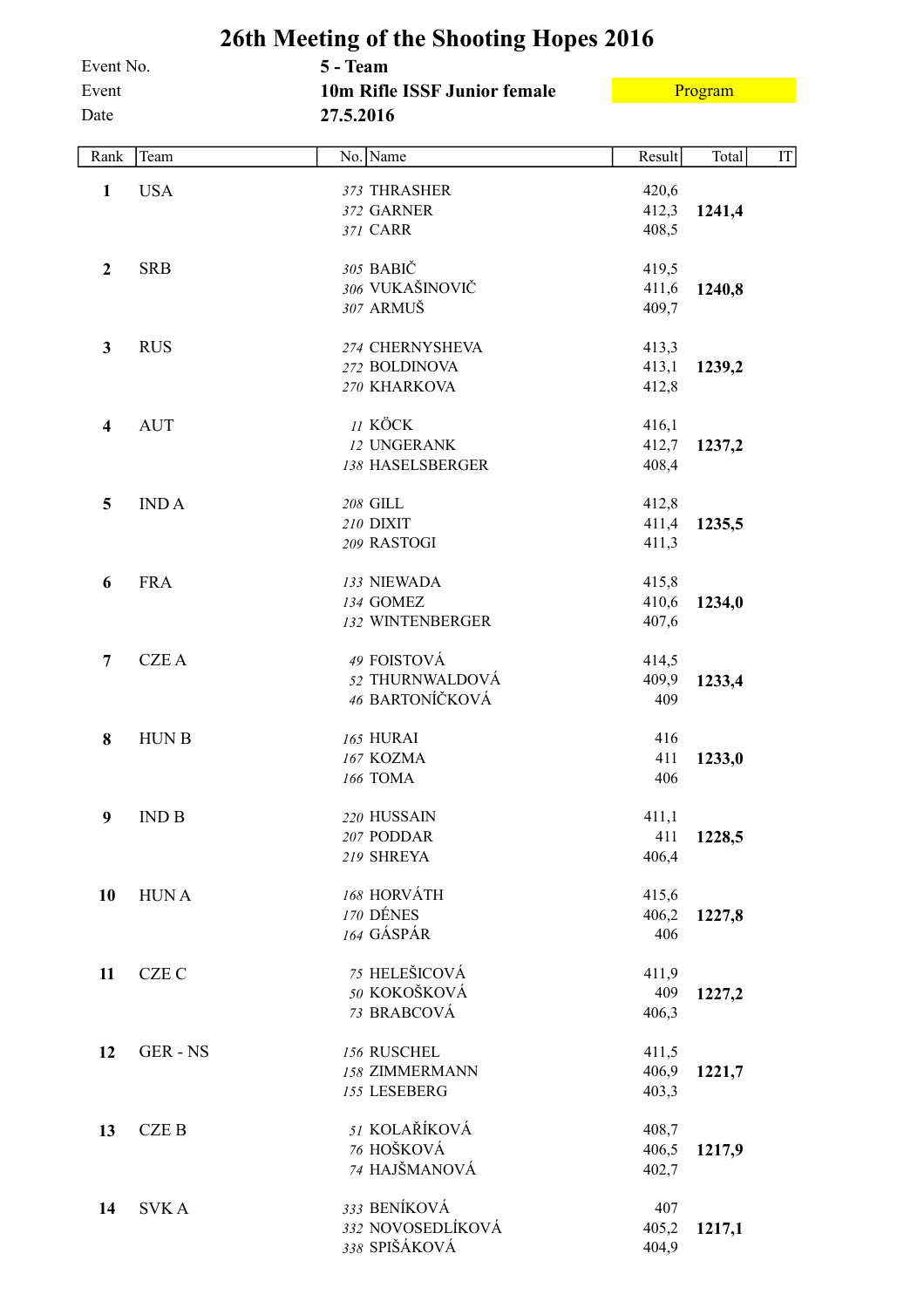| 15 | <b>SUIA</b>  | 319 LEONE<br>318 SUREMANN<br>317 CALUORI               | 409,2<br>406,3<br>400,6 | 1216,1 |
|----|--------------|--------------------------------------------------------|-------------------------|--------|
| 16 | POL          | 252 MAKOWSKA<br>251 KOCHANSKA<br>254 STEC              | 407,1<br>404<br>403,2   | 1214,3 |
| 17 | <b>SVK B</b> | 339 ŽIDEKOVÁ<br>337 MEDVEĎOVÁ<br>335 OLŠAVSKÁ          | 410,1<br>400,3<br>399,6 | 1210,0 |
| 18 | <b>SUI B</b> | 316 STARK<br>323 HITZ<br>325 IMHOF                     | 405,3<br>402,7<br>393,8 | 1201,8 |
| 19 | <b>SLO</b>   | 293 JEROVŠEK<br>294 HRAŠOVEC<br>297 ŠPINDLER           | 403,5<br>399,7<br>397,9 | 1201,1 |
| 20 | AUT - OÖST   | <b>19 STADLER</b><br><b>18 GREIFENEDER</b><br>17 HACKL | 401,9<br>398<br>393,1   | 1193,0 |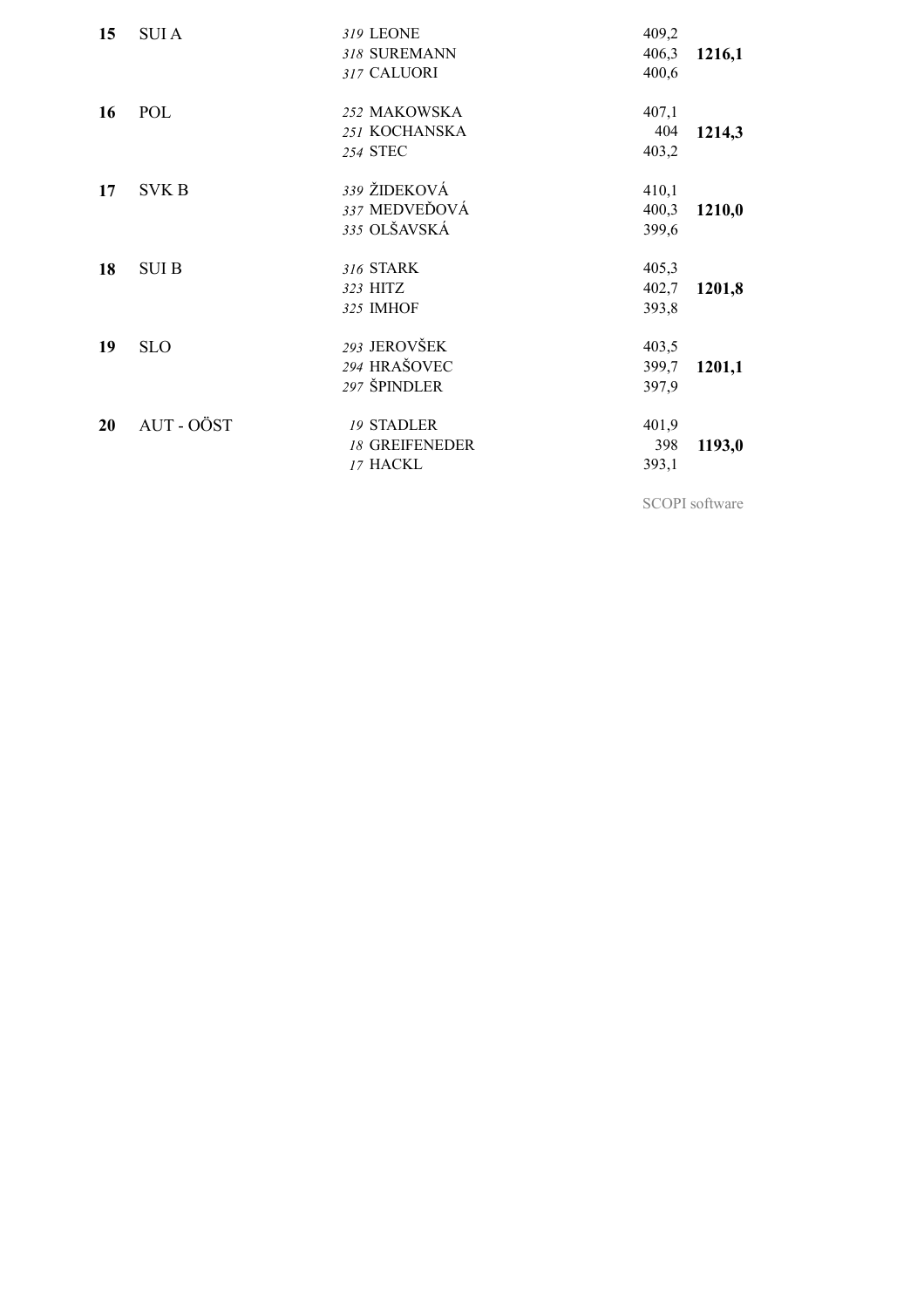#### <span id="page-31-0"></span>Event No. **6** Event **25m Pistol Junior female** Date **27.5.2016**

| Rank                    | No. Name                 | <b>State</b>       | 1. | 2.       | 3. | $\Sigma$  | 1. | 2. | 3.     | Σ   | Total        |
|-------------------------|--------------------------|--------------------|----|----------|----|-----------|----|----|--------|-----|--------------|
| $\mathbf{1}$            | 139 SKERIES Michelle     | <b>GER</b>         | 98 | 97       | 96 | 291       | 97 | 99 | 96     | 292 | 583          |
|                         |                          |                    |    |          |    |           |    |    |        |     | $19x$ IT     |
| $\mathbf{2}$            | 275 LOMOVA Margarita     | <b>RUS</b>         | 93 | 94       | 97 | 284       | 96 | 99 | 98     | 293 | 577<br>18xIT |
| $\mathbf{3}$            | 179 MIHALKÓ Nikoletta    | <b>HUN</b>         | 95 | 92       | 96 | 283       | 99 | 98 | 95     | 292 | 575          |
|                         | 27 MINCHEVA Miroslava    |                    |    |          |    |           |    |    |        |     | 18xIT        |
| $\overline{\mathbf{4}}$ |                          | <b>BUL</b>         | 95 | 95       | 95 | 285       | 98 | 96 | 95     | 289 | 574<br>14xIT |
| 5                       | 261 NOWAK Agata          | POL                | 92 | 96       | 96 | 284       | 95 | 94 | 99     | 288 | 572          |
|                         |                          |                    |    |          |    |           |    |    |        |     | 13xIT        |
| 6                       | 213 SEHRAWAT Sanjana     | <b>IND</b>         | 93 | 93       | 95 | 281       | 98 | 94 | 98     | 290 | 571<br>18xIT |
| $\overline{7}$          | 61 PŘIBÁŇOVÁ Tereza      | CZE                | 95 | 94       | 95 | 284       | 97 | 95 | 94     | 286 | 570          |
|                         |                          |                    |    |          |    |           |    |    |        |     | 16xIT        |
| 8                       | 28 NENCHEVA Lidia        | <b>BUL</b>         | 93 | 95       | 94 | 282       | 96 | 98 | 94     | 288 | 570<br>14xIT |
| 9                       | 227 RASMANE Agate        | <b>LAT</b>         | 94 | 89       | 93 | 276       | 96 |    | 98 100 | 294 | 570          |
|                         |                          |                    |    |          |    |           |    |    |        |     | 11xIT        |
| 10                      | 278 SEREBRYANSKAYA Irina | <b>RUS</b>         | 94 | 94       | 94 | 282       | 96 | 93 | 98     | 287 | 569<br>15xIT |
| 11                      | 60 BEZDĚČNÁ Denisa       | CZE                | 93 | 98       | 94 | 285       | 94 | 95 | 95     | 284 | 569          |
|                         |                          |                    |    |          |    |           |    |    |        |     | $10x$ IT     |
| 12                      | 62 ZÍSKALOVÁ Silvie      | <b>CZE</b>         | 94 | 93       | 95 | 282       | 99 | 95 | 92     | 286 | 568<br>12xIT |
| 13                      | 277 ORDINA Natalia       | <b>RUS</b>         | 96 | 90       | 92 | 278       | 97 | 97 | 95     | 289 | 567          |
|                         |                          |                    |    |          |    |           |    |    |        |     | 9xIT         |
| 14                      | 211 YADAV Chinki         | <b>IND</b>         | 93 | 92       | 96 | 281       | 95 | 96 | 93     | 284 | 565<br>12xIT |
| 15                      | 177 FORRÁSSI Boglárka    | <b>HUN</b>         | 91 | 96       | 96 | 283       | 95 | 97 | 90     | 282 | 565          |
|                         |                          |                    |    |          |    |           |    |    |        |     | 7xIT         |
| 16                      | 212 SHEORAN Gauri        | <b>IND</b>         | 95 | 95       | 95 | 285 84 99 |    |    | 95     | 278 | 563          |
| 17                      | 126 CHEVALLIER Alexandra | <b>FRA</b>         |    | 94 94 93 |    | 281 94 93 |    |    | 95     | 282 | 15xIT<br>563 |
|                         |                          |                    |    |          |    |           |    |    |        |     | 14xIT        |
| 18                      | 328 VILLIGER Rebecca     | <i>SUI</i>         |    | 96 94 92 |    | 282 92 93 |    |    | 95     | 280 | 562          |
| 19                      | 140 DÖRR Cora            | <b>GER</b>         |    | 94 95 92 |    | 281 92 93 |    |    | 95     | 280 | 7xIT<br>561  |
|                         |                          |                    |    |          |    |           |    |    |        |     | 12xIT        |
| 20                      | 124 POLO Sophie          | <b>FRA</b>         |    | 90 93    | 91 | 274 96 98 |    |    | 93     | 287 | 561          |
| 21                      | 276 LOPATINA Daria       | RUS                |    | 96 92 93 |    | 281 92 92 |    |    | 95     | 279 | 11xIT<br>560 |
|                         |                          |                    |    |          |    |           |    |    |        |     | 8xIT         |
| 22                      | 267 STAN Andreea         | ROU                | 90 | 90 94    |    | 274 95 98 |    |    | 92     | 285 | 559          |
| 23                      | 162 ZIERT Carolin        | $GER$ - $TH$       |    | 90 94 97 |    | 281 94 91 |    |    | 92     | 277 | 11xIT<br>558 |
|                         |                          |                    |    |          |    |           |    |    |        |     | 7xIT         |
| 24                      | 82 NOVÁKOVÁ Veronika     | CZE - Brn 96 97 97 |    |          |    | 290 92 87 |    |    | 88     | 267 | 557          |
| 25                      | 127 NICOLAS Kateline     | <b>FRA</b>         |    | 92 91 94 |    | 277 89 93 |    |    | 97     | 279 | 13xIT<br>556 |
|                         |                          |                    |    |          |    |           |    |    |        |     | 10xIT        |
| 26                      | 125 MALLET Laurie        | <b>FRA</b>         | 93 | 92 95    |    | 280 93 94 |    |    | 88     | 275 | 555          |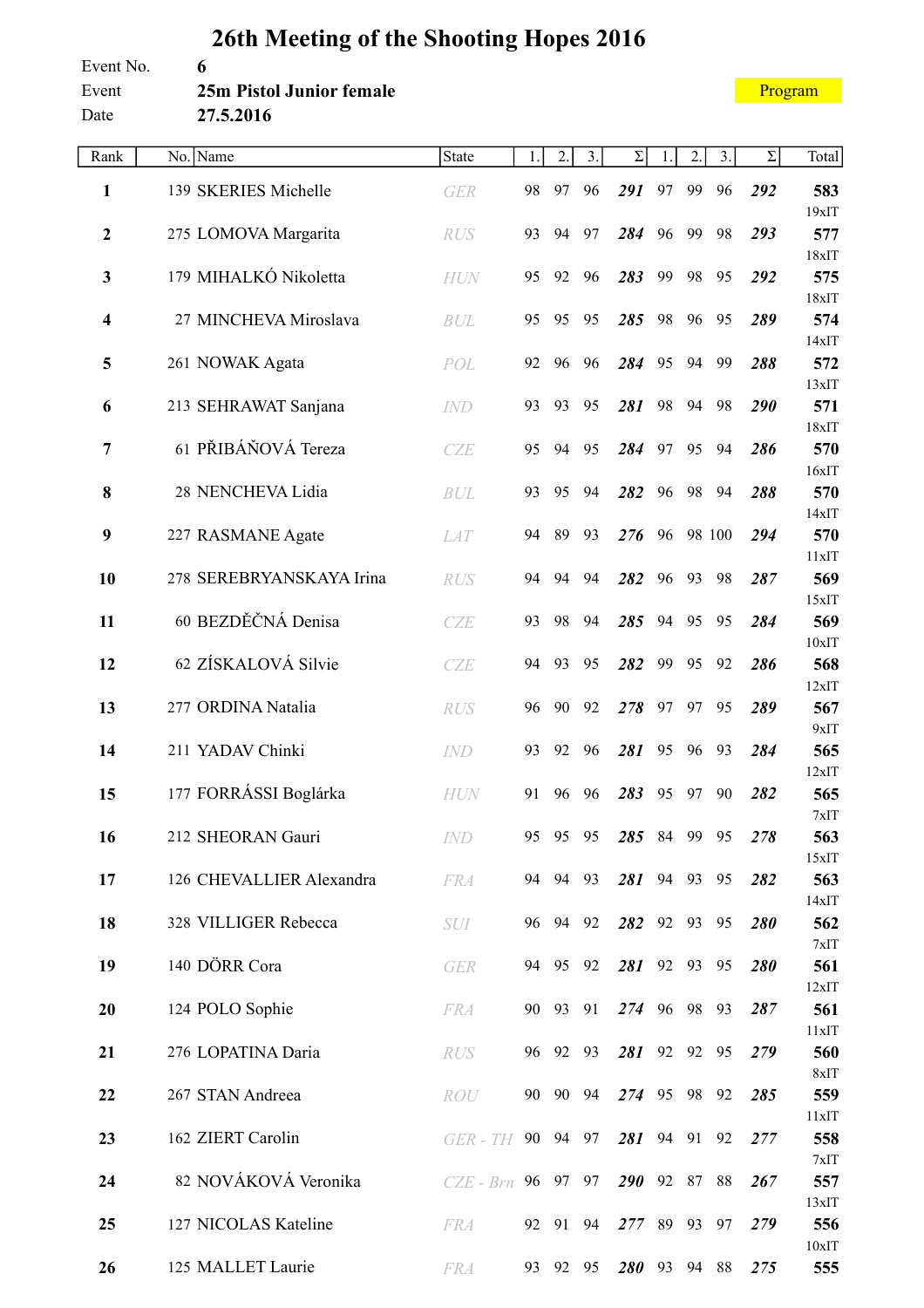|    |                                        |             |    |          |       |              |    |    |    |     | 10xIT          |
|----|----------------------------------------|-------------|----|----------|-------|--------------|----|----|----|-----|----------------|
| 27 | 262 SZEWC Kinga                        | POL         | 91 | 95       | 91    | 277          | 95 | 88 | 92 | 275 | 552            |
|    |                                        |             |    |          |       |              |    |    |    |     | 12xIT          |
| 28 | 352 ERNSTOVÁ Samuela                   | <b>SVK</b>  | 91 | 90       | 91    | 272          | 92 | 96 | 90 | 278 | 550<br>6xIT    |
| 29 | 309 ALEKSIČ Lea                        | <b>SRB</b>  | 90 | 89       | 93    | 272          | 94 | 94 | 86 | 274 | 546            |
|    |                                        |             |    |          |       |              |    |    |    |     | 9xIT           |
| 30 | 353 NAGYOVÁ Alexandra                  | <b>SVK</b>  | 90 | 93       | 94    | 277          | 90 | 88 | 91 | 269 | 546<br>8xIT    |
| 31 | 37 LUČIČ Martina                       | <b>CRO</b>  | 79 | 94       | 89    | 262          | 94 | 94 | 94 | 282 | 544            |
|    |                                        |             |    |          |       |              |    |    |    |     | 10xIT          |
| 32 | 269 POPESCU Andreea                    | ROU         | 91 | 90       | 84    | 265          | 93 | 92 | 92 | 277 | 542<br>7xIT    |
| 33 | 63 DĚDOVÁ Anna                         | CZE         | 89 | 89       | 94    | 272          | 79 | 94 | 94 | 267 | 539            |
|    |                                        |             |    |          |       |              |    |    |    |     | 13xIT          |
| 34 | 260 KOWALIK Kinga                      | POL         | 86 | 85       | 86    | 257          | 94 | 90 | 98 | 282 | 539            |
| 35 | 268 AGAFITEI Andreea                   | ROU         | 90 | 93       | 88    | 271          | 85 | 93 | 90 | 268 | 9xIT<br>539    |
|    |                                        |             |    |          |       |              |    |    |    |     | 6xIT           |
| 36 | 180 NAGY Vivienn                       | <b>HUN</b>  | 90 | 91       | 89    | <b>270</b>   | 89 | 91 | 86 | 266 | 536            |
| 37 | 226 VDOBCENKO Laura                    | <b>LAT</b>  | 89 | 87       | 86    | 262          | 93 | 91 | 90 | 274 | 6xIT<br>536    |
|    |                                        |             |    |          |       |              |    |    |    |     | 3xIT           |
| 38 | 100 CHOVANCOVÁ Bára                    | CZE         | 86 | 93       | 88    | 267          | 88 | 90 | 90 | 268 | 535            |
|    |                                        |             |    |          |       |              |    |    |    |     | 6xIT           |
| 39 | 95 SCHEJBALOVÁ Veronika                | $CZE - Plz$ | 93 | 90       | 85    | 268          | 90 | 89 | 82 | 261 | 529<br>6xIT    |
| 40 | 355 KANIAKOVA Katarina                 | <b>SVK</b>  | 92 | 85       | 89    | 266          | 84 | 92 | 86 | 262 | 528            |
|    |                                        |             |    |          |       |              |    |    |    |     | 4xIT           |
| 41 | 377 JAJIČ Oriana                       | <b>CRO</b>  | 92 | 81       | 82    | 255          | 90 | 92 | 90 | 272 | 527<br>4xIT    |
| 42 | 221 MORZARIA Tanya Pranavbhai          | <i>IND</i>  | 86 | 85       | 93    | 264          | 87 | 87 | 88 | 262 | 526            |
|    |                                        |             |    |          |       |              |    |    |    |     | 2xIT           |
| 43 | 141 GROSS Teresa                       | <b>GER</b>  | 92 |          | 95 93 | 280 86 67    |    |    | 92 | 245 | 525            |
| 44 | 99 DĚDOVÁ Alžběta                      | CZE         | 93 | 91       | 94    | 278 86       |    | 78 | 83 | 247 | 9xIT<br>525    |
|    |                                        |             |    |          |       |              |    |    |    |     | 6xIT           |
| 45 | 354 KANIAKOVA Jana                     | <b>SVK</b>  | 83 |          | 85 88 | 256 92 92 84 |    |    |    | 268 | 524            |
| 46 | 118 PALMGREN Julia                     | <b>FIN</b>  |    | 92 83 92 |       | 267 86 86 82 |    |    |    | 254 | 4xIT<br>521    |
|    |                                        |             |    |          |       |              |    |    |    |     | 4xIT           |
| 47 | 38 SILADJEV Marija                     | <b>CRO</b>  | 88 | 82       | 86    | 256 88 85    |    |    | 91 | 264 | 520            |
|    |                                        |             |    |          |       |              |    |    |    |     | 3xIT           |
| 48 | 314 ŠIMIČ Teodora                      | $SRB - Bel$ | 85 |          | 89 93 | 267 75 91    |    |    | 78 | 244 | 511<br>3xIT    |
| 49 | 263 JANKOWSKA Katarzyna                | POL         |    | 84 96 95 |       | 275 84 93    |    |    | 55 | 232 | 507            |
|    |                                        |             |    |          |       |              |    |    |    |     | 8xIT           |
| 50 | 178 LÉGRÁDI Nikolett                   | HUN         |    | 89 83 91 |       | 263 80 81    |    |    | 82 | 243 | 506<br>1xIT    |
|    | Chief referee: A-0184 - PUČELÍK Václav |             |    |          |       |              |    |    |    |     | SCOPI software |
|    |                                        |             |    |          |       |              |    |    |    |     |                |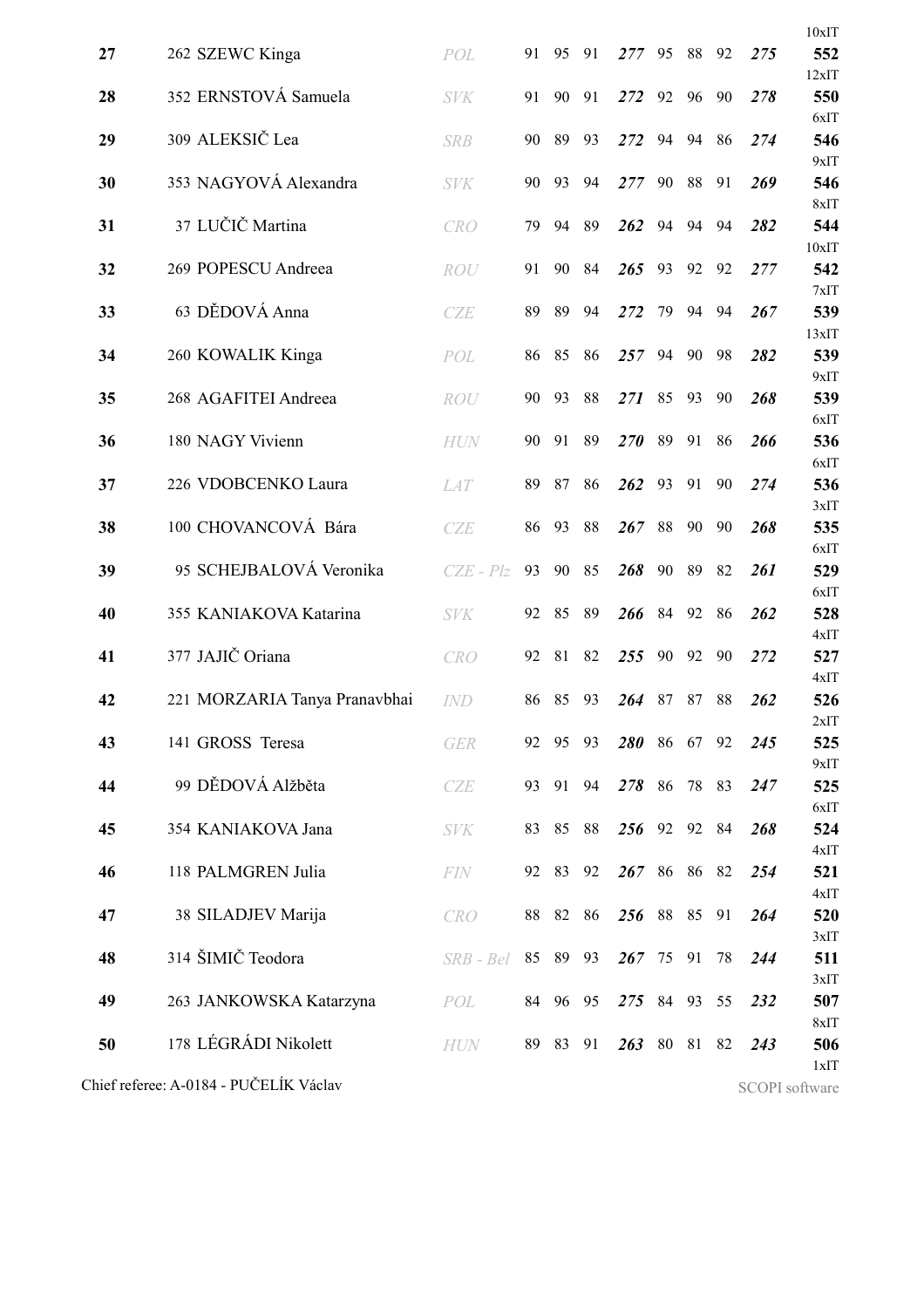<span id="page-33-0"></span>

| Event No. | 6 - Final                       |
|-----------|---------------------------------|
| Event     | <b>25m Pistol Junior female</b> |
| Date      | 27.5.2016                       |

**[Program](#page-2-0)** 

| Rank                    | No. Name              | Nat.               | Qualif. | 1.                                            | 2.                                   | 3.                  | 4.                 | 5.                 | Final |
|-------------------------|-----------------------|--------------------|---------|-----------------------------------------------|--------------------------------------|---------------------|--------------------|--------------------|-------|
| $\mathbf{1}$            | 139 SKERIES Michelle  | $GER$              | 583     | <b>©©©©0</b> 1-0 0<br><b>©00</b> © 2-2 6      | $000004-22$<br>$000004-28$           | 00000 4-2 4         | <b>©0©00</b> 3-0 4 | 00000 3-0 4        | 8     |
| $\overline{2}$          | 61 PŘIBÁŇOVÁ Tereza   | CZE                | 570     | <b>©©00</b> <sup>0</sup> 2-2 2<br>00000 0-0 6 | $000003 - 02$<br><b>000</b> 00 3-0 6 | 00000202            | <b>0000</b> 4-2 4  | <b>00000</b> 4-2 6 | 6     |
| 3                       | 213 SEHRAWAT Sanjana  | IND                | 571     | <b>00000 1-0 0</b><br>00000 1-1 7             | <b>©©000</b> 3-2 2                   | <b>00000</b> 2-1 3  | $000002 - 25$      | $000002-16$        | 7     |
| $\overline{\mathbf{4}}$ | 275 LOMOVA Margarita  | RUS                | 577     | <b>00000</b> 3-2 2<br>00000 1-1 5             | 00000 2-0 2                          | <b>©00</b> ©© 2-1 3 | 00000 1-0 3        | <b>©©00</b> 2-1 4  | 5     |
| $\mathbf{1}$            | 61 PŘIBÁŇOVÁ Tereza   | CZE                | 570     | <b>©©00</b> <sup>2</sup>                      | 000002                               | 00000 5             | <b>00000</b> 3     | <b>©©000</b> 3     | 15    |
| $\overline{2}$          | 139 SKERIES Michelle  | <b>GER</b>         | 583     | 0000003                                       | <b>©00©0</b> 3                       | <b>00000 2</b>      | <b>00000</b> 2     | 000004             | 14    |
| 3                       | 213 SEHRAWAT Sanjana  | IND                | 571     | <b>00000</b> 3                                | <b>©©©00</b> 2                       | 0000002             | <b>©©0©0</b> 2     | 000003             | 12    |
| 4                       | 275 LOMOVA Margarita  | RUS                | 577     | 00000 1                                       | 000004                               | 00000 2             | 000003             | 00000 2            | 12    |
| 5                       | 27 MINCHEVA Miroslava | $\mathcal{B} U\!L$ | 574     | 00000 0                                       | <b>00000</b> 2                       | 0000002             | 000003             | 000004             | 11    |
| 6                       | 179 MIHALKÓ Nikoletta | $H\!U\!N$          | 575     | <b>©00©0</b> 3                                | 00000 2                              | 00000 2             | 00000 1            | <b>©©000</b> 3     | 11    |
| $\overline{7}$          | 28 NENCHEVA Lidia     | BUL                | 570     | 000004                                        | 0000002                              | <b>00</b> 000 2     | 00000 0            | 0000002            | 10    |
| 8                       | 261 NOWAK Agata       | POL                | 572     | <b>©©00</b> <sup>2</sup>                      | <b>©©000</b> 3                       | <b>©0©00</b> 3      | 00000 1            | 00000 1            | 10    |

Chief referee: A-0184 - PUČELÍK Václav SCOPI software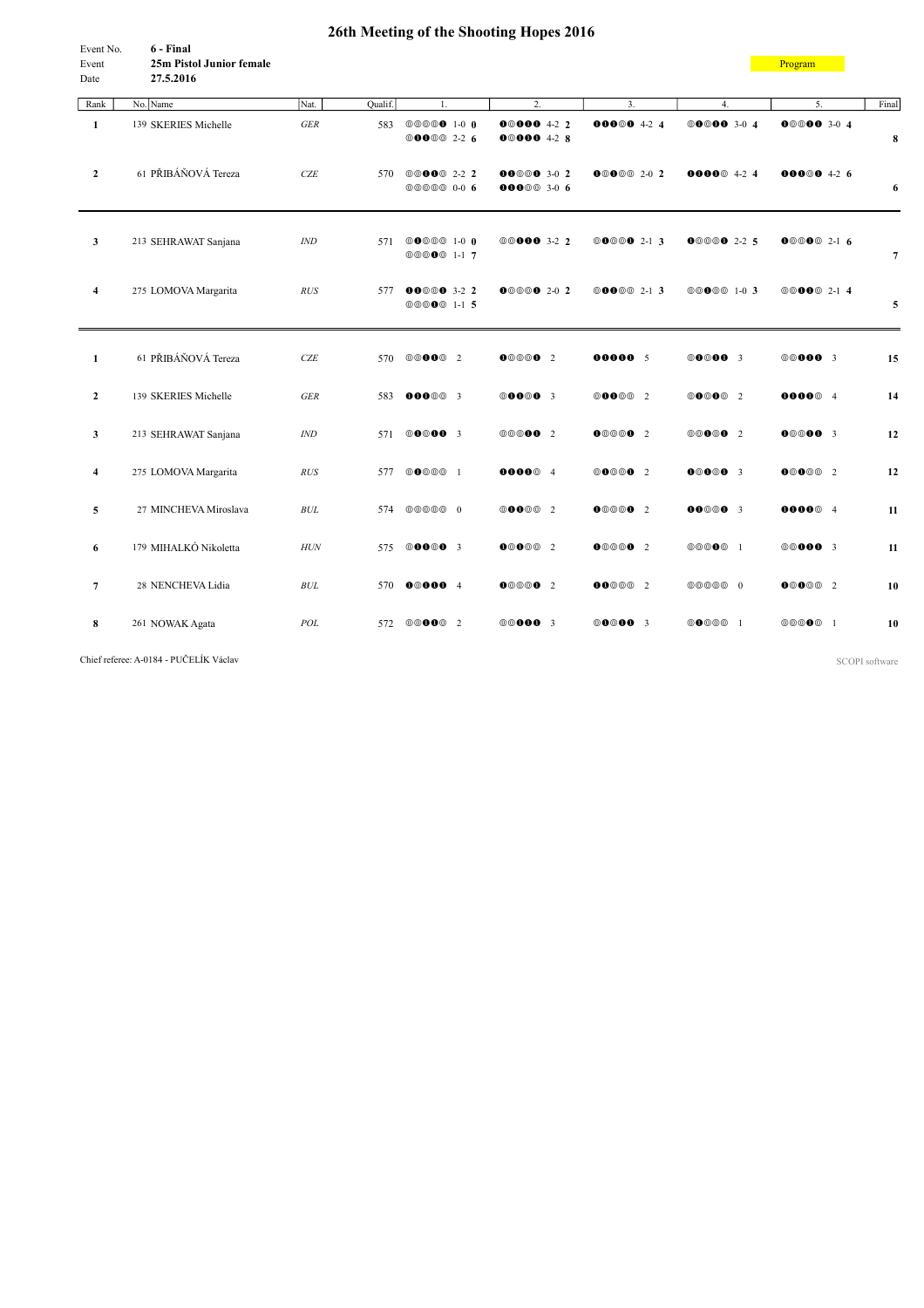<span id="page-34-0"></span>

|                         |             | 26th Meeting of the Shooting Hopes 2016      |        |         |    |
|-------------------------|-------------|----------------------------------------------|--------|---------|----|
| Event No.               |             | 6 - Team                                     |        |         |    |
| Event<br>Date           |             | <b>25m Pistol Junior female</b><br>27.5.2016 |        | Program |    |
|                         |             |                                              |        |         |    |
| Rank                    | Team        | No. Name                                     | Result | Total   | IT |
| $\mathbf{1}$            | <b>RUS</b>  | 275 LOMOVA                                   | 577    |         |    |
|                         |             | 278 SEREBRYANSKAYA                           | 569    |         |    |
|                         |             | 276 LOPATINA                                 | 560    | 1706    |    |
| $\boldsymbol{2}$        | <b>IND</b>  | 213 SEHRAWAT                                 | 571    |         |    |
|                         |             | 211 YADAV                                    | 565    |         |    |
|                         |             | 212 SHEORAN                                  | 563    | 1699    |    |
| $\mathbf{3}$            | <b>CZEA</b> | 61 PŘIBÁŇOVÁ                                 | 570    |         |    |
|                         |             | 62 ZÍSKALOVÁ                                 | 568    |         |    |
|                         |             | 63 DĚDOVÁ                                    | 539    | 1677    |    |
| $\overline{\mathbf{4}}$ | <b>HUN</b>  | 179 MIHALKÓ                                  | 575    |         |    |
|                         |             | 177 FORRÁSSI                                 | 565    |         |    |
|                         |             | 180 NAGY                                     | 536    | 1676    |    |
| 5                       | <b>FRA</b>  | 124 POLO                                     | 561    |         |    |
|                         |             | 127 NICOLAS                                  | 556    |         |    |
|                         |             | 125 MALLET                                   | 555    | 1672    |    |
| 6                       | <b>GER</b>  | 139 SKERIES                                  | 583    |         |    |
|                         |             | 140 DÖRR                                     | 561    |         |    |
|                         |             | 141 GROSS                                    | 525    | 1669    |    |
| $\overline{7}$          | <b>ROU</b>  | 267 STAN                                     | 559    |         |    |
|                         |             | 269 POPESCU                                  | 542    |         |    |
|                         |             | 268 AGAFITEI                                 | 539    | 1640    |    |
| 8                       | POL         | 261 NOWAK                                    | 572    |         |    |
|                         |             | <b>262 SZEWC</b>                             | 552    |         |    |
|                         |             | 263 JANKOWSKA                                | 507    | 1631    |    |
| $\boldsymbol{9}$        | <b>CZEB</b> | 60 BEZDĚČNÁ                                  | 569    |         |    |
|                         |             | 100 CHOVANCOVÁ                               | 535    |         |    |
|                         |             | 99 DĚDOVÁ                                    | 525    | 1629    |    |
| 10                      | <b>SVK</b>  | 352 ERNSTOVÁ                                 | 550    |         |    |
|                         |             | 353 NAGYOVÁ                                  | 546    |         |    |
|                         |             | 354 KANIAKOVA                                | 524    | 1620    |    |
| 11                      | <b>CRO</b>  | 37 LUČIČ                                     | 544    |         |    |
|                         |             | 377 JAJIČ                                    | 527    |         |    |
|                         |             | 38 SILADJEV                                  | 520    | 1591    |    |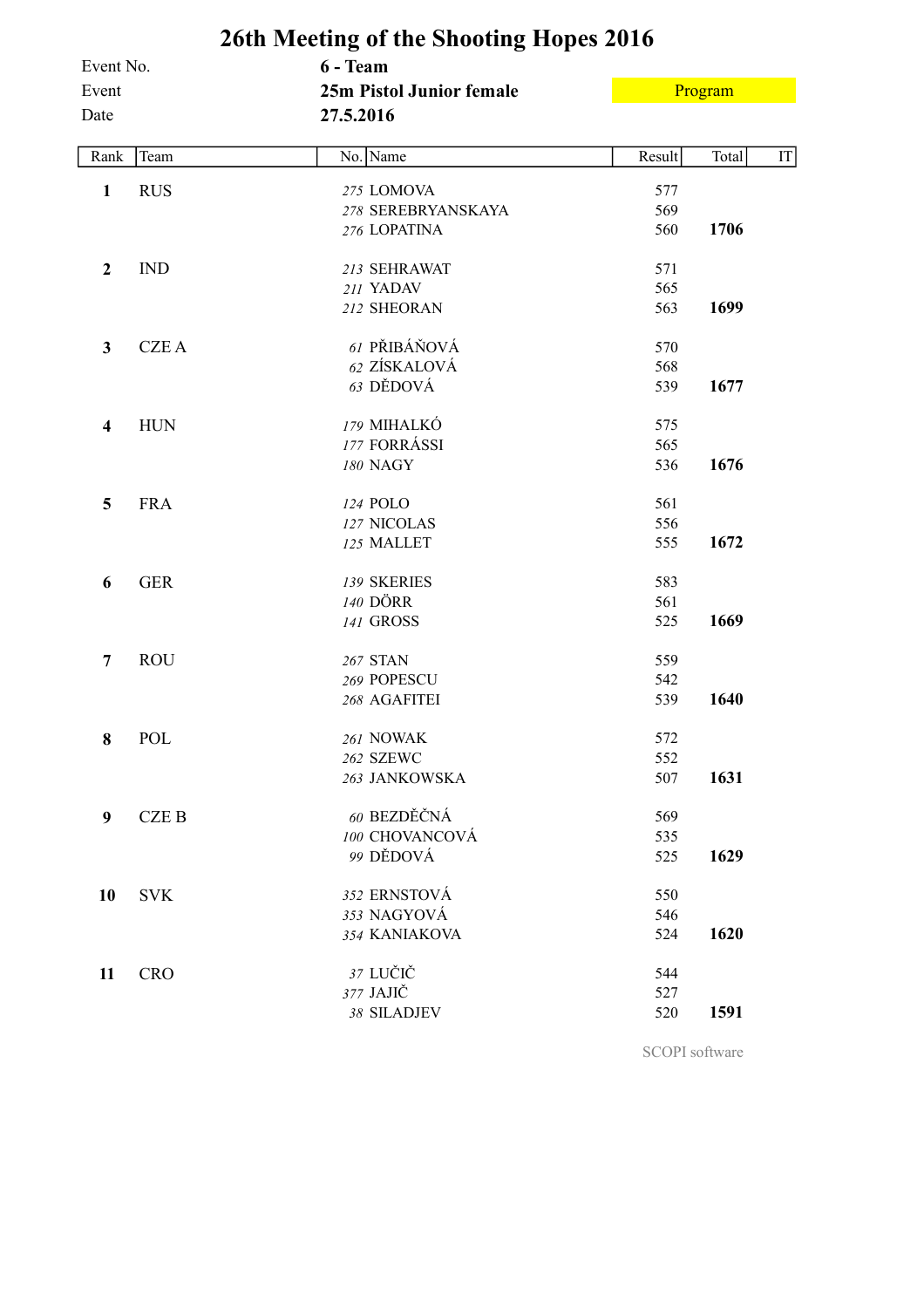<span id="page-35-0"></span>Event No. **7** Event **50m Rifle 3 Positions Junior male** Date **27.5.2016**

| ooram |
|-------|
|-------|

| Rank             | No.<br>Name            | State      | 1. | 2.          | 3.    | 4.    | Σ   | 1.      | 2.            | 3.                  | 4.     | Σ                                           |     | 2.       | 3.       | 4.    | Σ   | Total            |
|------------------|------------------------|------------|----|-------------|-------|-------|-----|---------|---------------|---------------------|--------|---------------------------------------------|-----|----------|----------|-------|-----|------------------|
| 1                | 369 BUCHANAN Jacob     | <b>USA</b> | 97 | 94          | 99    | 97    | 387 |         | 98 ###        | 99                  | 98     | 395                                         | 94  | 95       | 96       | 95    | 380 | 1162             |
| $\boldsymbol{2}$ | 44 SMETANA František   | <b>CZE</b> | 97 | 98          | 94    | 97    |     | 386 ### | 99            | 99                  | 98     | 396                                         | 92  | 94       | 98       | 95    | 379 | $50x$ IT<br>1161 |
|                  | 340 MEDVEĎ Matej       |            |    |             | 98    |       |     |         |               |                     |        |                                             |     |          |          |       |     | 46xIT            |
| 3                |                        | <b>SVK</b> | 95 | 93          |       | - 98  | 384 | 98      | - 98          | - 99                | - 99   | 394 96 97 93 96                             |     |          |          |       | 382 | 1160<br>50xIT    |
| 4                | 30 PETANJEK Borna      | CRO        | 97 | -96         | 95 93 |       |     | 381 ### | 97            | 96 99               |        | 392                                         | 98  | 97 96 96 |          |       | 387 | 1160<br>47xIT    |
| 5                | 16 WALDER Markus       | AUT        | 94 | 95          | 95    | 95    | 379 | 97      | 99            |                     | 97 ### | 393                                         | 94  | 97       | 95       | 99    | 385 | 1157             |
| 6                | 65 PŘÍVRATSKÝ Jiří     | <b>CZE</b> | 97 | 93          | 93    | 99    | 382 |         | 97 ###        | 99                  | 98     | 394                                         | 95  | 95       | 93       | -97   | 380 | 47xIT<br>1156    |
| 7                | 300 JOVANOVIČ Stevan   | <b>SRB</b> | 97 | 97          | 97    | 97    | 388 | 97      | -99           | 98                  | 99     | 393                                         | 92  | 94       | 93       | 95    | 374 | 46xIT<br>1155    |
| 8                | 247 PIERKO Mateusz     | POL        | 91 | 98          | 97    | 94    | 380 |         | 98 ###        | 99                  | 99     | 396                                         | 92  | 95       | 96       | 96    | 379 | 57xIT<br>1155    |
| 9                | 280 AKHMEDZHANOV Timur | <b>RUS</b> | 96 | 95          | 98    | -97   | 386 |         | 99 ###        | 97                  | 98     | 394                                         | 91  | 93       | 98       | 93    | 375 | 48xIT<br>1155    |
| 10               | 128 CHASSAT Emilien    | <b>FRA</b> | 97 | 97          | 97    | - 97  |     | 388 ### | 98            | 99                  | 97     | 394                                         | 92  | 95       | 93       | 92    | 372 | 48xIT<br>1154    |
|                  |                        |            |    |             |       |       |     |         |               |                     |        |                                             |     |          |          |       |     | 52xIT            |
| 11               | 15 THUM Andreas        | AUT        | 97 | 98          | 95    | 98    | 388 | 99      | 99            | 99                  | 98     | 395                                         | 91  | 98       | 90       | 92    | 371 | 1154<br>47xIT    |
| 12               | 172 VAS Péter          | <b>HUN</b> | 95 | 94          | 97    | 95    | 381 | 99      | 98            | 97                  | 97     | 391                                         | 94  | 96       | 96       | 96    | 382 | 1154<br>35xIT    |
| 13               | 173 PEKLER Zaltán      | <b>HUN</b> | 94 | 97          | 95    | 96    | 382 | 98      |               | 99 ###              | -99    | 396                                         | 92  | 93       | 97       | 93    | 375 | 1153<br>44xIT    |
| 14               | 279 FETISOV Vladislav  | <b>RUS</b> | 93 | 96          | 95    | 97    | 381 | 97      | 99            |                     | 97 ### | 393                                         | 94  | 92       | 95       | 96    | 377 | 1151             |
| 15               | 342 HOLKO Ondrej       | <b>SVK</b> | 96 | 96          | 99    | 98    | 389 | 99      |               | 98 98 ###           |        | 395                                         | -89 | 92 94    |          | 92    | 367 | 48xIT<br>1151    |
| 16               | 171 KOVÁCS Csaba       | <b>HUN</b> | 94 | 98          | 98    | - 93  | 383 | 98      |               | 97 94 98            |        | 387 95                                      |     | 94 97 95 |          |       | 381 | 42xIT<br>1151    |
| 17               | 282 SENCHENKOV Oleg    | <b>RUS</b> | 94 | 93          | 97    | 96    |     |         | 380 97 98 ### |                     | 98     | 393 93                                      |     |          | 96 97 92 |       | 378 | 40xIT<br>1151    |
| 18               | 347 JÁNY Patrik        | <b>SVK</b> | 94 | 97          | 95    | -98   | 384 | 96      | - 97          | -99                 | 98     | 390                                         | 92  | 92       |          | 97 94 | 375 | 40xIT<br>1149    |
| 19               | 264 IORDACHE Dragómir  | ROU        |    | 95 96 95 95 |       |       |     |         |               | 381 ### ### ### ### |        | 400 91 90 95 92                             |     |          |          |       | 368 | 52xIT<br>1149    |
| 20               | 322 HÄSLER Christoph   | <b>SUI</b> |    | 91 97       | 94 98 |       |     |         |               | 380 98 97 98 99     |        | 392 92 95 94 96                             |     |          |          |       | 377 | 45xIT<br>1149    |
|                  |                        |            |    |             |       |       |     |         |               |                     |        |                                             |     |          |          |       |     | 36xIT            |
| 21               | 41 CESTR Jan           | CZE        |    | 94 93       | 95 97 |       |     |         |               | 379 ### 99 99 98    |        | 396 93 92 94 94                             |     |          |          |       | 373 | 1148<br>47xIT    |
| 22               | 113 FRIMAN Christian   | FIN        |    | 97 92 98 97 |       |       |     |         | 384 99 ###    |                     | 99 97  | 395 92 93 92 92                             |     |          |          |       | 369 | 1148<br>46xIT    |
| 23               | 32 PETRIČEVIČ Ivan     | CRO        |    | 97 92       |       | 96 93 |     |         | 378 99 ###    |                     | 98 99  | 396 95 89 94 95                             |     |          |          |       | 373 | 1147<br>56xIT    |
| 24               | 29 MIKULJAN Andrija    | CRO        | 97 | 96          | 98    | 97    | 388 | 99      | 97            | 99                  | 99     | 394 93                                      |     | 84       |          | 94 94 | 365 | 1147             |
| 25               | 42 KELNAR Václav       | CZE        | 98 | 98          | 94    | 93    | 383 |         |               | 99 99 ### ###       |        | 398                                         | -86 | 90 96 93 |          |       | 365 | 44xIT<br>1146    |
| 26               | 289 KELENC Žan         | <b>SLO</b> | 96 | 94          | 94    | 90    | 374 |         |               | 98 98 98 ###        |        | 394                                         | 94  |          | 95 95 94 |       | 378 | 51xIT<br>1146    |
| 27               | 320 ALTHER Christian   | <b>SUI</b> |    | 97 94       | 95 94 |       | 380 |         |               | 98 99 96 98         |        | 391 94 92 95 93                             |     |          |          |       | 374 | 44xIT<br>1145    |
|                  |                        |            |    |             |       |       |     |         |               |                     |        |                                             |     |          |          |       |     | 43xIT            |
| 28               | 246 PORWISIAK Pawel    | POL        |    | 95 95 93 96 |       |       |     |         |               | 379 ### ### ###     | 98     | 398 87 94 92 94                             |     |          |          |       | 367 | 1144<br>42xIT    |
| 29               | 281 FILIPPOV Artem     | RUS        |    | 93 97       |       | 94 94 | 378 |         |               | 99 97 97 99         |        | 392 90 93 96 95                             |     |          |          |       | 374 | 1144<br>41xIT    |
| 30               | 321 BACHMANN Pascal    | SUI        |    | 96 95       | 99    | 96    |     | 386 99  |               | 98 ###              | 95     | 392 89                                      |     | 93       |          | 90 93 | 365 | 1143<br>46xIT    |
| 31               | 31 TOMAŠEVIČ Denis     | CRO        |    | 92 93       | 96 91 |       | 372 | 99      | 98            | - 98                | - 99   | 394 92 93 96 96                             |     |          |          |       | 377 | 1143             |
| 32               | 67 MIKULČÍK Radek      | CZE        |    |             |       |       |     |         |               |                     |        | 92 93 93 95 373 96 98 97 99 390 95 91 95 97 |     |          |          |       | 378 | 34xIT<br>1141    |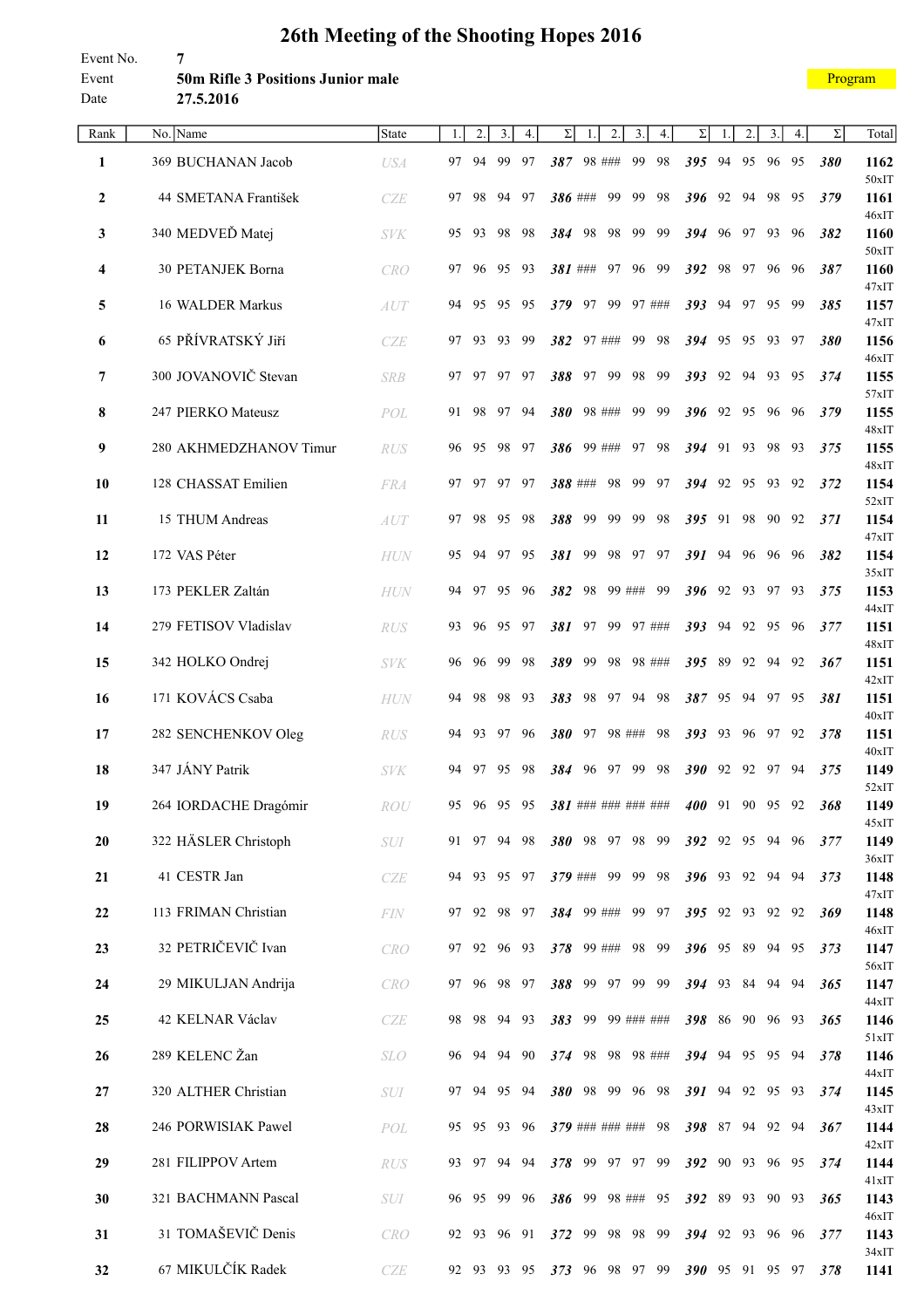|    |                                    |               |    |    |             |       |                   |    |             |            |        |                 |    |       |          |      |            | 37xIT            |
|----|------------------------------------|---------------|----|----|-------------|-------|-------------------|----|-------------|------------|--------|-----------------|----|-------|----------|------|------------|------------------|
| 33 | 14 DIEM Patrick                    | AUT           | 94 | 98 | 93          | 98    | 383               |    | 98 98       |            | 98 ### | 394             | 88 | 91    | 89 94    |      | 362        | 1139<br>41xIT    |
| 34 | 174 BUKOVSZKY Péter                | <b>HUN</b>    | 93 | 95 | 95          | 98    | 381               | 96 | 97          | 97         | 99     | 389             | 92 | 92    | 90       | 93   | 367        | 1137<br>35xIT    |
| 35 | 370 SHANER Wiliam                  | <b>USA</b>    | 94 | 94 | 91          | 91    | <b>370</b>        | 99 | 96          | -98        | 96     | 389             | 93 | 95    | 95       | - 94 | 377        | 1136             |
| 36 | 45 ŠPITÁLSKÝ Jaroslav              | CZE           | 95 | 94 | 95          | 96    | 380               |    | 97 ### ###  |            | 99     | 396             | 92 | 86    | 91 91    |      | 360        | 39xIT<br>1136    |
| 37 | 129 DEBENE Thomas                  | <b>FRA</b>    | 91 | 97 |             | 94 97 | 379               |    | 97 ###      | 96         | 98     | 391             | 94 | 86    | 95 88    |      | 363        | 34xIT<br>1133    |
| 38 | 64 TICHÝ Radek                     | <b>CZE</b>    | 95 | 94 | 96 94       |       | 379               |    | 96 98       | 95         | 97     | 386             | 93 | 93    | 94 88    |      | 368        | 39xIT<br>1133    |
| 39 | 344 ČERVENKA Denis                 | <b>SVK</b>    | 91 | 94 | 94 93       |       | 372               | 98 | 95          | 97         | 93     | 383             | 99 | 90    | 97 92    |      | 378        | 36xIT<br>1133    |
| 40 | 291 KADUNC Maj                     | <b>SLO</b>    | 93 | 94 |             | 94 91 | 372               | 95 | 98          | 98         | 97     | 388             | 94 | 96    | 92 89    |      | 371        | 26xIT<br>1131    |
| 41 | 69 VANĚK Petr                      | CZE           | 92 | 94 | 84          | 92    | 362               | 99 | 99          | 99         | 99     | 396             | 92 | 96    | 95 89    |      | 372        | 31xIT<br>1130    |
| 42 | 304 ILIČ Veliko                    | <b>SRB</b>    | 91 | 92 | 93          | 94    | <b>370</b>        | 97 | 98          | 98         | 97     | <b>390</b>      | 93 | 93    | 93       | 91   | 370        | 37xIT<br>1130    |
| 43 | 302 IVANOVIČ Miloš                 | <b>SRB</b>    | 96 | 97 | 92 97       |       | 382 97            |    | 95          | 95         | - 96   | 383             | 87 | 91    | 91 95    |      | 364        | $36x$ IT<br>1129 |
| 44 | 43 KOŘÁN Vojtěch                   | <b>CZE</b>    | 95 | 92 | 94 92       |       | $373$ ###         |    |             | 97 97 96   |        | 390 92 87 91 94 |    |       |          |      | 364        | 41xIT<br>1127    |
| 45 | 130 FUND Maximilien                | <b>FRA</b>    | 95 | 92 | 97 92       |       | 376 98 98 97 95   |    |             |            |        | 388 91 89       |    |       | 91 90    |      | 361        | $30x$ IT<br>1125 |
| 46 | 9 ROSSITER Jack Thomas Venning AUS |               | 88 | 91 |             | 91 93 | 363               |    | 98 ###      | 96         | -95    | 389             | 92 | 92    | 95 94    |      | 373        | 34xIT<br>1125    |
| 47 | 348 ŠULEK Štefan                   | <b>SVK</b>    | 96 | 95 | 93          | -90   | 374               | 95 | 94          | 95         | - 97   | 381             | 89 | 94    | 95 91    |      | 369        | 33xIT<br>1124    |
| 48 | 186 PRAMANICK Subhankar            | <b>IND</b>    | 92 | 96 | 93          | 94    | 375               | 94 | 96          | 99         | 98     | 387             | 91 | 88    | 94 88    |      | 361        | 24xIT<br>1123    |
| 49 | 190 PALANSELVAM Ajaey Nithish      | <i>IND</i>    | 96 | 92 | 94          | 94    | 376               | 98 | 96          | 98         | - 96   | 388             | 91 | 90    | 88 89    |      | 358        | 37xIT<br>1122    |
| 50 | 290 PETELINEK Jakob                | <b>SLO</b>    | 87 | 93 | 91 87       |       | 358               |    | 98 98 97 98 |            |        | 391             | 94 |       | 93 95 91 |      | 373        | 40xIT<br>1122    |
| 51 | 185 PARVEZ Syed Araib              | <i>IND</i>    | 88 | 89 |             | 88 97 | 362               | 98 |             | 98 ### ### |        | 396             | 92 | 89    | 95 88    |      | 364        | $38x$ IT<br>1122 |
| 52 | 68 MATOŠKA Michal                  | CZE           | 95 | 92 | 92          | 88    | 367 97 98         |    |             |            | 98 ### | 393             |    | 86 91 | 90 95    |      | 362        | 31xIT<br>1122    |
| 53 | 303 MILOVANOVIČ Andrija            | <b>SRB</b>    | 89 | 95 | 95 98       |       | 377 97 98 97 96   |    |             |            |        | 388 93 84 92 87 |    |       |          |      | 356        | 29xIT<br>1121    |
| 54 | 112 FRIMAN Björn                   | FIN           | 95 | 90 | 95 92       |       | 372               | 97 | 98          | 97         | 99     | 391             | 90 | 89    | 90 89    |      | 358        | 42xIT<br>1121    |
| 55 | 187 VELSANKAR Sarvesh Swaroop      | <i>IND</i>    | 94 | 90 |             | 94 92 | $370^{9}5$        |    | 95          | 98         | - 98   | 386 89          |    |       | 93 88 95 |      | 365        | 33xIT<br>1121    |
| 56 | 350 BABALA Stanislav               | <b>SVK</b>    |    |    | 94 92 98 93 |       | 377 98 97 98 97   |    |             |            |        | 390 89 87 87 89 |    |       |          |      | 352        | 31xIT<br>1119    |
| 57 | 40 TOMAN Matěj                     | CZE           |    |    | 92 92 91 91 |       | 366 98 95 97 96   |    |             |            |        | 386 92 92 96 87 |    |       |          |      | 367        | 35xIT<br>1119    |
| 58 | 249 CHOJNOWSKI Rafal               | POL           | 87 | 91 | 92 92       |       | 362 96 96 99 97   |    |             |            |        | 388 88          |    | 93    | 89 98    |      | 368        | 22xIT<br>1118    |
| 59 | 349 VOJTKO Roman                   | <b>SVK</b>    | 88 | 94 |             | 88 94 | $364$ 99 ### ###  |    |             |            | 97     | 396 89 91 89 89 |    |       |          |      | 358        | 35xIT<br>1118    |
| 60 | 131 WELSCH Alexandre               | <b>FRA</b>    | 94 | 89 |             | 94 90 | 367 96 96 99 96   |    |             |            |        | 387 91 93 84 94 |    |       |          |      | 362        | 33xIT<br>1116    |
| 61 | 20 WADLEGGER Stefan                | $AUT$ - Sal   | 86 | 90 | 89 89       |       | 354 99 98 ### ### |    |             |            |        | 397 86 94 90 93 |    |       |          |      | 363        | 29xIT<br>1114    |
| 62 | 346 SUCHÝ Adam                     | $\it SVK$     |    |    | 94 96 93 91 |       | 374 95 97 97 96   |    |             |            |        | 385 89 93 87 86 |    |       |          |      | 355        | 34xIT<br>1114    |
| 63 | 345 LIPOVSKÝ Miroslav              | <b>SVK</b>    | 93 |    | 95 95 96    |       | 379 97 98 96 97   |    |             |            |        | 388 87 88 86 85 |    |       |          |      | 346        | 28xIT<br>1113    |
| 64 | 324 WYRSCH Fabio                   | SUI           | 87 | 97 | 88 83       |       | 355 97 97 ###     |    |             |            | 96     | 390 92 92 89 92 |    |       |          |      | 365        | 34xIT<br>1110    |
| 65 | 21 SOHM Jodok                      | AUT-Vor 87 90 |    |    | 93 96       |       | 366 98 96 96 96   |    |             |            |        | 386 91 86 91 89 |    |       |          |      | 357        | 34xIT<br>1109    |
| 66 | 66 SOBOTKA Dominik                 | CZE           | 97 | 90 | 95 91       |       | 373 96 96 95 96   |    |             |            |        | 383 86 84 93 87 |    |       |          |      | <b>350</b> | 24xIT<br>1106    |
| 67 | 341 HERÁK Stanislav                | <b>SVK</b>    |    |    | 91 86 92 91 |       | 360 99 98 99 97   |    |             |            |        | 393 83 88 90 87 |    |       |          |      | 348        | 28xIT<br>1101    |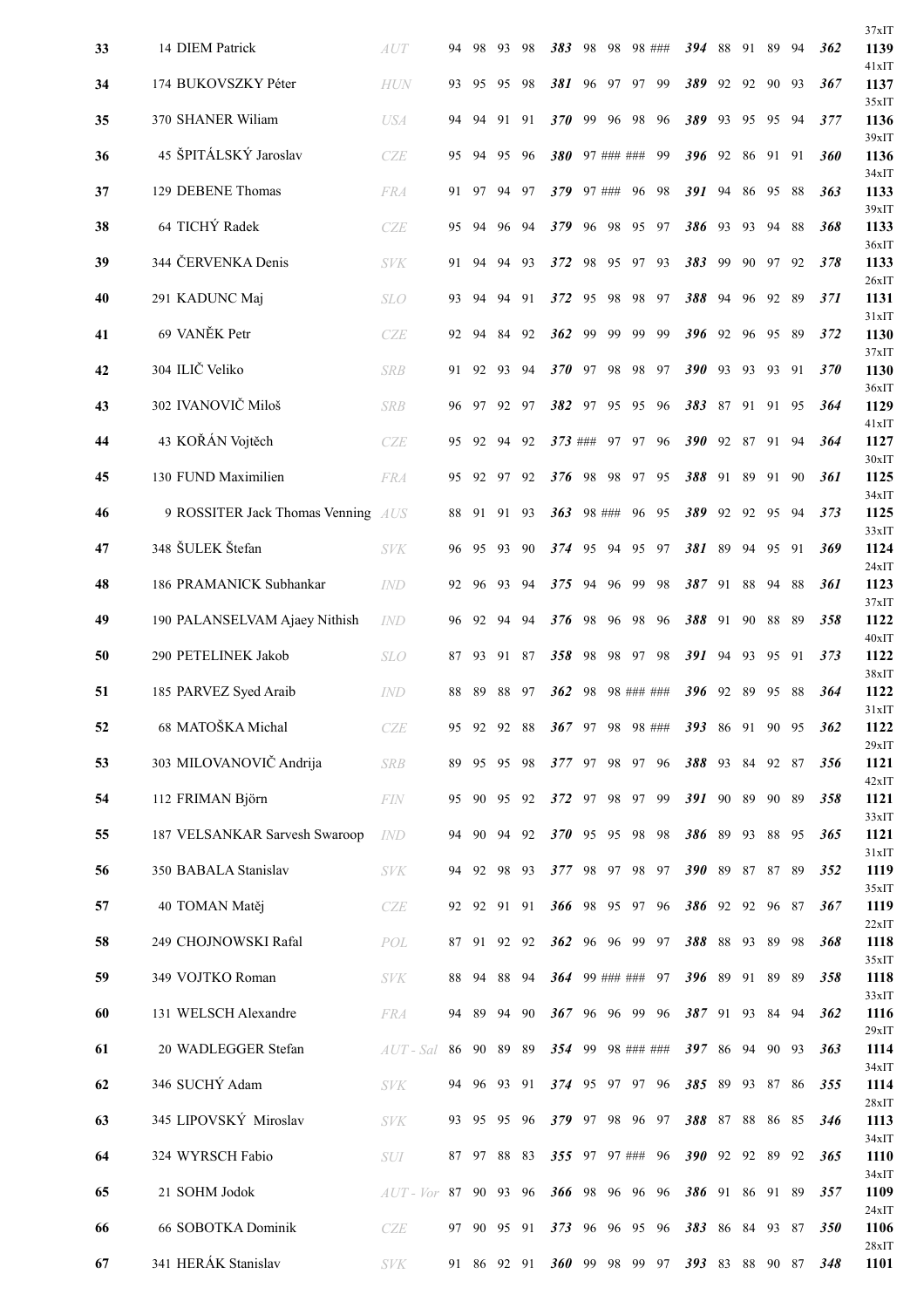| 68 | 106 VAKILOV Deniss                  | EST                     | 93 | 84       | 90    | -89 | $356\quad95$ |     |        | 94 97  | -96 | 382 94        |    | 91 |          | 88 90 | 363            | $36x$ IT<br>1101      |
|----|-------------------------------------|-------------------------|----|----------|-------|-----|--------------|-----|--------|--------|-----|---------------|----|----|----------|-------|----------------|-----------------------|
| 69 | 22 HAMMERMANN Marcel                | $AUT - Vor$ 91 90 87 91 |    |          |       |     | 359          |     | 96 ### | 99     | 97  | 392           | 90 | 88 | 83       | -88   | 349            | 25xIT<br>1100         |
| 70 | 70 ŠÁLEK Jaroslav                   | CZE                     | 91 | 97       | 91    | 92  | 371          |     | 96 95  | 93     | 95  | 379 83        |    | 84 |          | 90 88 | <i>345</i>     | 29xIT<br>1095         |
| 71 | 107 ERT Artjom                      | <b>EST</b>              |    | 88 90 91 |       | -89 | 358 96 95 98 |     |        |        | 98  | 387 90        |    |    | 90 80 89 |       | 349            | 29xIT<br>1094         |
|    |                                     |                         |    |          |       |     |              |     |        |        |     |               |    |    |          |       |                | 29xIT                 |
| 72 | 292 NAGY Jan                        | SLO                     | 89 | 87       | 86    | 80  | 342          | 98  | 97     | 96 98  |     | 389           | 90 | 94 | 91 88    |       | 363            | 1094<br>24xIT         |
| 73 | 96 HAUER Jiří                       | $CZE$ - $Plz$           |    | 88 91    | 90    | 88  | 357          | 97  | 97     | 96     | 99  | 389 87        |    | 83 | 88 87    |       | <b>345</b>     | 1091<br>32xIT         |
|    | 378 NYMBURSKÝ Petr                  | $CZE$ - $MO$ 97 94      |    |          | 96 96 |     | 383          | 98  | 99     | 98     | 99  | <b>394</b> 97 |    | 99 | 95 97    |       | 388            | 1165                  |
|    | 105 SVÁČEK Petr                     | $CZE$ - $MO$ 98 95      |    |          | 96 97 |     | 386          | -99 | 96     | 99 ### |     | <b>394</b> 93 |    | 93 | 94 95    |       | 375            | $MQS - 62xIT$<br>1155 |
|    |                                     |                         |    |          |       |     |              |     |        |        |     |               |    |    |          |       |                | $MOS - 44xIT$         |
|    | Chief referee: A-0149 - PAVLOK Emil |                         |    |          |       |     |              |     |        |        |     |               |    |    |          |       | SCOPI software |                       |
|    |                                     |                         |    |          |       |     |              |     |        |        |     |               |    |    |          |       |                |                       |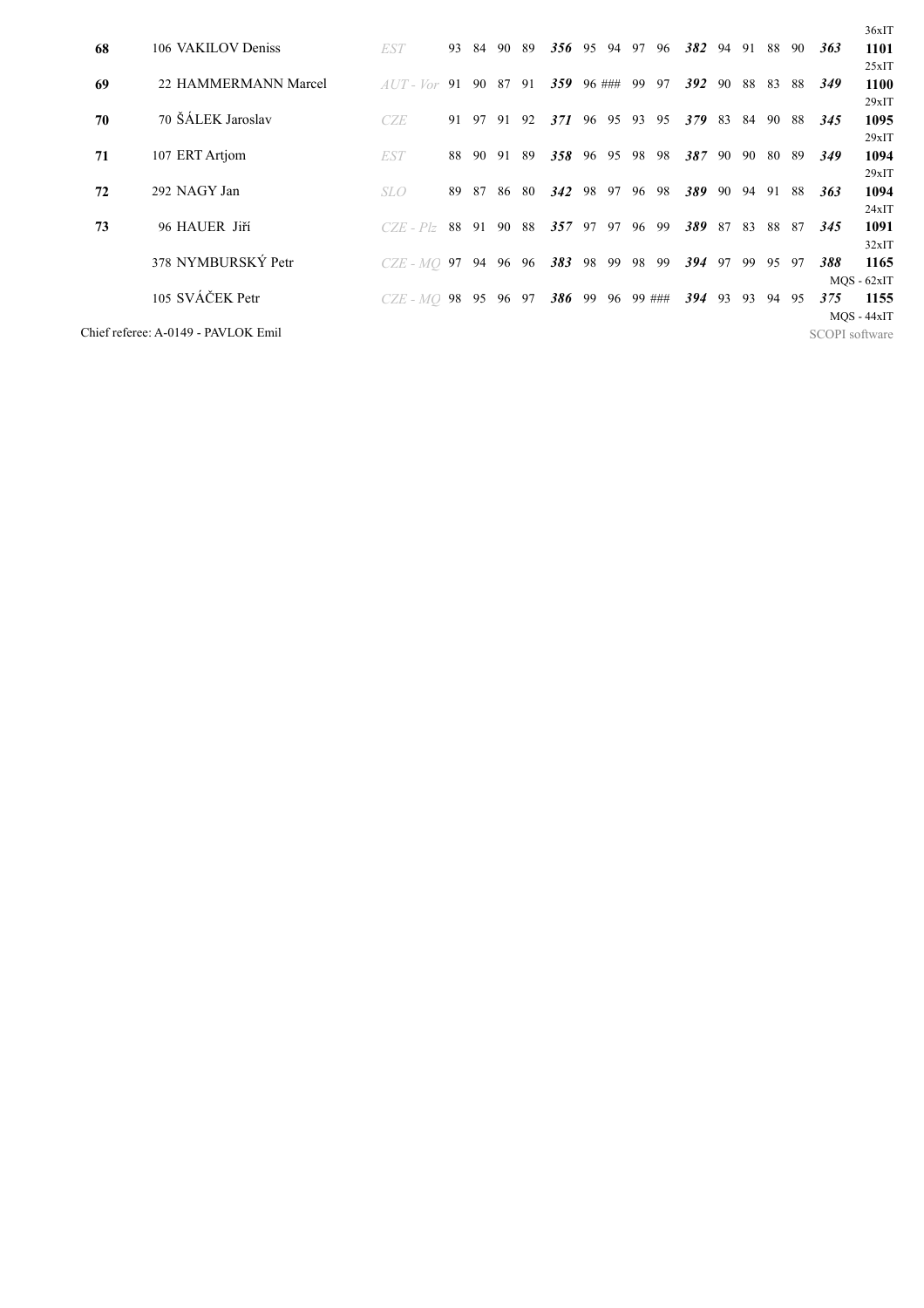| Event No. | 7 - Final                                |
|-----------|------------------------------------------|
| Event     | <b>50m Rifle 3 Positions Junior male</b> |
| Date      | 27.5.2016                                |

| Rank           | No. Name             | Nat.       | Qualif. | 1.           | 2.           | 3.           | 4.           | 5.           | 6.           | 7.          | 8.           | 9.    | 10.   | 11.   | 12.   | 13.   | Final |
|----------------|----------------------|------------|---------|--------------|--------------|--------------|--------------|--------------|--------------|-------------|--------------|-------|-------|-------|-------|-------|-------|
| 1              | 369 BUCHANAN Jacob   | <b>USA</b> | 1162    | 50,7         | 101,2        | 152,5        | 203,8        | 255,1        | 306,3        | 354,8       | 405,0        | 413,0 | 423,2 | 432,6 | 442,9 | 453,5 | 453,5 |
|                |                      |            |         | 50,7         | 50,5         | 51,3         | 51,3         | 51,3         | 51,2         | 48,5        | 50,2         | 8,0   | 10,2  | 9,4   | 10,3  | 10,6  |       |
|                |                      |            |         | 9,4<br>10,5  | 10,1<br>10,1 | 10,3<br>10,2 | 10,0<br>10,7 | 9,7<br>10,5  | 10,2<br>10,2 | 9,4<br>9,0  | 9,9<br>10,7  | 8,0   | 10,2  | 9,4   | 10,3  | 10,6  |       |
|                |                      |            |         | 9,9          | 10,6         | 10,0         | 10,7         | 10,2         | 10,6         | 10,7        | 9,5          |       |       |       |       |       |       |
|                |                      |            |         | 10,2         | 9,2          | 10,2         | 10,1         | 10,3         | 10,0         | 10,0        | 10,0         |       |       |       |       |       |       |
|                |                      |            |         | 10,7         | 10,5         | 10,6         | 9,8          | 10,6         | 10,2         | 9,4         | 10,1         |       |       |       |       |       |       |
| $\overline{2}$ | 30 PETANJEK Borna    | CRO        | 1160    | 49,7         | 100,3        | 149,9        | 201,7        | 253,0        | 303,4        | 351,6       | 400,6        | 410,6 | 420,4 | 430,8 | 441,0 | 450,3 | 450,3 |
|                |                      |            |         | 49,7         | 50,6         | 49,6         | 51,8         | 51,3         | 50,4         | 48,2        | 49,0         | 10,0  | 9,8   | 10,4  | 10,2  | 9,3   |       |
|                |                      |            |         | 10,9         | 10,6         | 9,4          | 10,4         | 10,2         | 9,6          | 10,6        | 9,1          | 10,0  | 9,8   | 10,4  | 10,2  | 9,3   |       |
|                |                      |            |         | 10,1         | 10,4         | 10,0         | 10,3         | 10,5         | 10,3         | 8,4         | 9,6          |       |       |       |       |       |       |
|                |                      |            |         | 9,1          | 9,2          | 10,2         | 10,4         | 10,2         | 10,0         | 10,3        | 10,1         |       |       |       |       |       |       |
|                |                      |            |         | 9,8<br>9,8   | 10,0<br>10,4 | 9,5<br>10,5  | 10,7<br>10,0 | 10,2<br>10,2 | 10,6<br>9,9  | 9,6<br>9,3  | 10,1<br>10,1 |       |       |       |       |       |       |
| 3              | 16 WALDER Markus     | AUT        | 1157    | 46,9         | 97,3         | 149,5        | 201,5        | 251,8        | 301,9        | 350,2       | 399,5        | 409,3 | 419,7 | 429,5 | 440,1 |       | 440,1 |
|                |                      |            |         | 46,9         | 50,4         | 52,2         | 52,0         | 50,3         | 50,1         | 48,3        | 49,3         | 9,8   | 10,4  | 9,8   | 10,6  |       |       |
|                |                      |            |         | 10,0         | 10,0         | 10,1         | 10,6         | 10,3         | 9,9          | 9,4         | 9,5          | 9,8   | 10,4  | 9,8   | 10,6  |       |       |
|                |                      |            |         | 9,2          | 10,3         | 10,6         | 10,6         | 10,0         | 10,2         | 10,1        | 10,5         |       |       |       |       |       |       |
|                |                      |            |         | 9,1          | 10,4         | 10,7         | 10,2         | 10,0         | 9,9          | 9,0         | 9,5          |       |       |       |       |       |       |
|                |                      |            |         | 9,3          | 10,2         | 10,6         | 10,3         | 10,5         | 10,0         | 10,4        | 10,3         |       |       |       |       |       |       |
|                |                      |            |         | 9,3          | 9,5          | 10,2         | 10,3         | 9,5          | 10,1         | 9,4         | 9,5          |       |       |       |       |       |       |
| 4              | 300 JOVANOVIČ Stevan | <b>SRB</b> | 1155    | 50,9         | 100,4        | 151,6        | 202,9        | 254,2        | 304,4        | 349,2       | 397,7        | 407,6 | 416,4 | 426,9 |       |       | 426,9 |
|                |                      |            |         | 50,9         | 49,5         | 51,2         | 51,3         | 51,3         | 50,2         | 44,8        | 48,5         | 9,9   | 8,8   | 10,5  |       |       |       |
|                |                      |            |         | 10,4         | 9,9          | 10,6         | 10,3         | 10,4         | 10,0         | 8,1         | 10,4         | 9,9   | 8,8   | 10,5  |       |       |       |
|                |                      |            |         | 10,3         | 9,6          | 10,3         | 10,0         | 10,7         | 9,7          | 9,6         | 9,0          |       |       |       |       |       |       |
|                |                      |            |         | 9,1<br>10,3  | 9,6<br>10,3  | 10,0<br>9,7  | 10,1<br>10,4 | 10,3<br>10,0 | 10,1<br>10,2 | 8,7<br>9,7  | 10,9<br>8,7  |       |       |       |       |       |       |
|                |                      |            |         | 10,8         | 10,1         | 10,6         | 10,5         | 9,9          | 10,2         | 8,7         | 9,5          |       |       |       |       |       |       |
| 5              | 247 PIERKO Mateusz   | POL        | 1155    | 50,1         | 99,9         | 149,0        | 200,2        | 251,8        | 303,3        | 349,1       | 397,4        | 406,0 | 415,8 |       |       |       | 415,8 |
|                |                      |            |         | 50,1         | 49,8         | 49,1         | 51,2         | 51,6         | 51,5         | 45,8        | 48,3         | 8,6   | 9,8   |       |       |       |       |
|                |                      |            |         | 10,2         | 9,9          | 10,6         | 10,4         | 10,7         | 10,6         | 7,8         | 9,8          | 8,6   | 9,8   |       |       |       |       |
|                |                      |            |         | 10,1         | 9,7          | 9,8          | 10,1         | 10,3         | 10,1         | 10,5        | 10,0         |       |       |       |       |       |       |
|                |                      |            |         | 9,1          | 9,9          | 9,8          | 10,1         | 10,7         | 10,4         | 8,8         | 8,8          |       |       |       |       |       |       |
|                |                      |            |         | 10,3         | 10,0         | 8,9          | 10,5         | 10,2         | 10,1         | 9,3         | 9,6          |       |       |       |       |       |       |
|                |                      |            |         | 10,4         | 10,3         | 10,0         | 10,1         | 9,7          | 10,3         | 9,4         | 10,1         |       |       |       |       |       |       |
| 6              | 340 MEDVEĎ Matej     | <b>SVK</b> | 1160    | 49,6         | 96,8         | 145,6        | 196,4        | 247,4        | 299,2        | 346,1       | 395,3        | 402,4 |       |       |       |       | 402,4 |
|                |                      |            |         | 49,6         | 47,2         | 48,8         | 50,8         | 51,0         | 51,8         | 46,9        | 49,2         | 7,1   |       |       |       |       |       |
|                |                      |            |         | 10,0<br>10,9 | 9,0<br>10,5  | 9,9<br>10,4  | 10,2<br>10,3 | 10,6<br>10,0 | 10,3<br>10,5 | 9,4<br>9,8  | 10,0<br>10,1 | 7,1   |       |       |       |       |       |
|                |                      |            |         | 9,3          | 9,5          | 9,0          | 10,1         | 9,6          | 10,5         | 9,4         | 9,2          |       |       |       |       |       |       |
|                |                      |            |         | 10,0         | 9,9          | 9,1          | 9,8          | 10,1         | 10,1         | 9,4         | 9,4          |       |       |       |       |       |       |
|                |                      |            |         | 9,4          | 8,3          | 10,4         | 10,4         | 10,7         | 10,4         | 8,9         | 10,5         |       |       |       |       |       |       |
| $\overline{7}$ | 65 PŘÍVRATSKÝ Jiří   | CZE        | 1156    | 48,7         | 94,9         | 142,6        | 193,5        | 243,8        | 294,4        | 344,1       | 391,1        |       |       |       |       |       | 391,1 |
|                |                      |            |         | 48,7         | 46,2         | 47,7         | 50,9         | 50,3         | 50,6         | 49,7        | 47,0         |       |       |       |       |       |       |
|                |                      |            |         | 10,2         | 9,0          | 8,5          | 9,5          | 10,4         | 9,9          | 9,7         | 8,9          |       |       |       |       |       |       |
|                |                      |            |         | 9,1          | 9,5          | 9,9          | 10,7         | 10,4         | 10,0         | 10,3        | 9,8          |       |       |       |       |       |       |
|                |                      |            |         | 9,5          | 8,3          | 9,8          | 9,8          | 9,9          | 10,2         | 9,7         | 10,2         |       |       |       |       |       |       |
|                |                      |            |         | 10,3<br>9,6  | 10,0<br>9,4  | 9,6<br>9,9   | 10,4<br>10,5 | 9,8<br>9,8   | 10,3<br>10,2 | 10,6<br>9,4 | 8,8<br>9,3   |       |       |       |       |       |       |
|                |                      |            |         |              |              |              |              |              |              |             |              |       |       |       |       |       |       |
| 8              | 44 SMETANA František | <b>CZE</b> | 1161    | 0,0<br>0,0   | 0,0<br>0,0   | 0,0<br>0,0   | 0,0<br>0,0   | 0,0<br>0,0   | 0,0<br>0,0   | 0,0<br>0,0  | 0,0<br>0,0   |       |       |       |       |       | 0,0   |
|                |                      |            |         | 0,0          | 0,0          | 0,0          | 0,0          | 0,0          | 0,0          | 0,0         | 0,0          |       |       |       |       |       |       |
|                |                      |            |         | 0,0          | 0,0          | 0,0          | 0,0          | 0,0          | 0,0          | 0,0         | 0,0          |       |       |       |       |       |       |
|                |                      |            |         | 0,0          | 0,0          | $_{0,0}$     | 0,0          | 0,0          | 0,0          | 0,0         | 0,0          |       |       |       |       |       |       |
|                |                      |            |         | 0,0          | $_{0,0}$     | 0,0          | $_{0,0}$     | $_{0,0}$     | 0,0          | 0,0         | $_{0,0}$     |       |       |       |       |       |       |
|                |                      |            |         | 0,0          | 0,0          | 0,0          | 0,0          | 0,0          | 0,0          | 0,0         | 0,0          |       |       |       |       |       |       |

Chief referee: A-0149 - PAVLOK Emil SCOPI software

**[Program](#page-2-0)**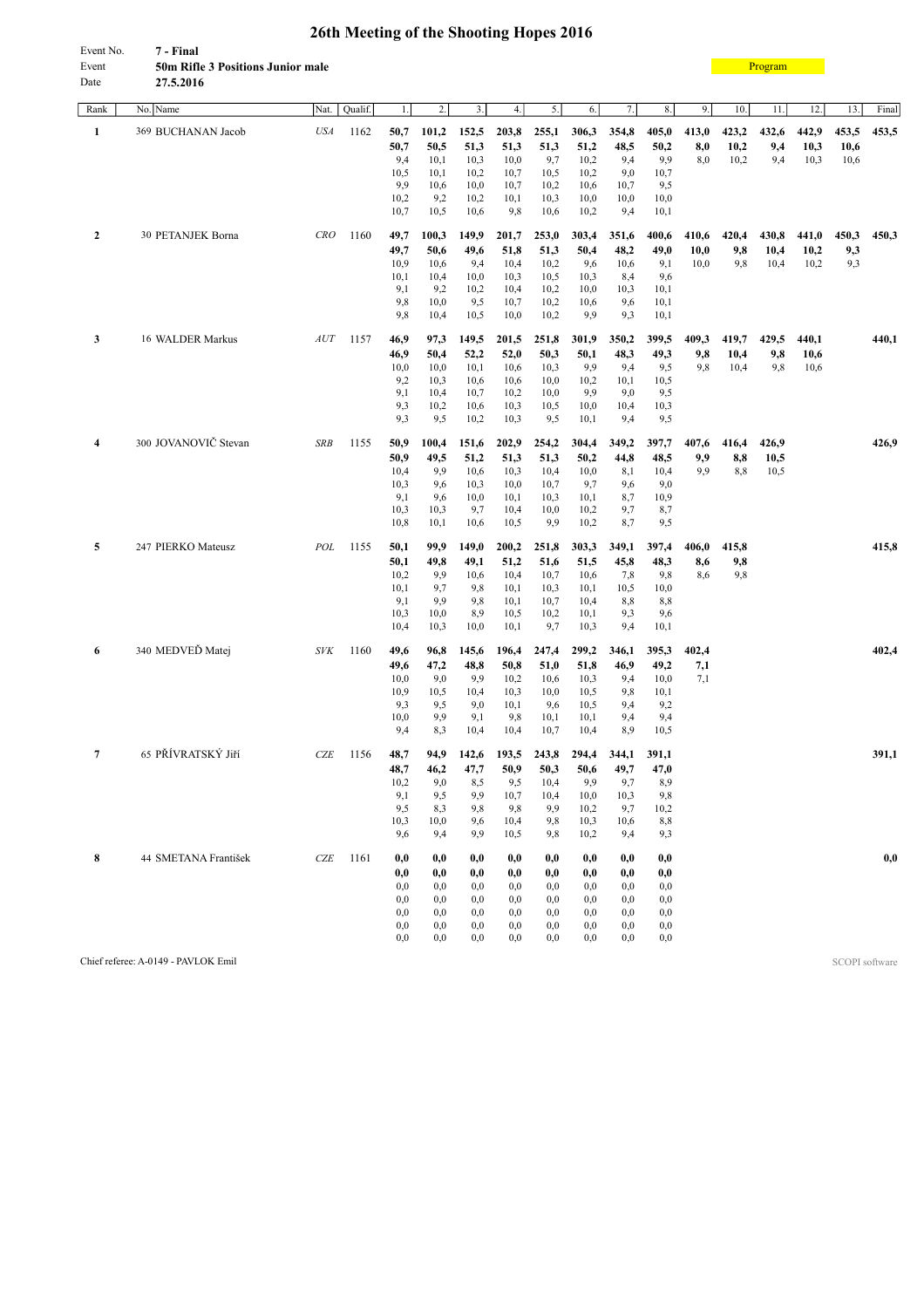| Event No.               |              | 26th Meeting of the Shooting Hopes 2016<br>7 - Team   |        |         |     |
|-------------------------|--------------|-------------------------------------------------------|--------|---------|-----|
| Event<br>Date           |              | <b>50m Rifle 3 Positions Junior male</b><br>27.5.2016 |        | Program |     |
|                         |              |                                                       |        |         |     |
| Rank                    | Team         | No. Name                                              | Result | Total   | IT  |
| $\mathbf{1}$            | <b>RUS</b>   | 280 AKHMEDZHANOV                                      | 1155   |         |     |
|                         |              | 279 FETISOV                                           | 1151   |         |     |
|                         |              | 281 FILIPPOV                                          | 1144   | 3450    | 137 |
| $\boldsymbol{2}$        | <b>AUT</b>   | 16 WALDER                                             | 1157   |         |     |
|                         |              | 15 THUM                                               | 1154   |         |     |
|                         |              | 14 DIEM                                               | 1139   | 3450    | 135 |
| $\mathbf{3}$            | <b>CRO</b>   | 30 PETANJEK                                           | 1160   |         |     |
|                         |              | 29 MIKULJAN                                           | 1147   |         |     |
|                         |              | 31 TOMAŠEVIČ                                          | 1143   | 3450    | 125 |
| $\overline{\mathbf{4}}$ | <b>HUN</b>   | 172 VAS                                               | 1154   |         |     |
|                         |              | 171 KOVÁCS                                            | 1151   |         |     |
|                         |              | 174 BUKOVSZKY                                         | 1137   | 3442    |     |
| 5                       | <b>SVKA</b>  | 342 HOLKO                                             | 1151   |         |     |
|                         |              | 347 JÁNY                                              | 1149   |         |     |
|                         |              | 344 ČERVENKA                                          | 1133   | 3433    |     |
| 6                       | <b>CZEB</b>  | 44 SMETANA                                            | 1161   |         |     |
|                         |              | 42 KELNAR                                             | 1146   |         |     |
|                         |              | 40 TOMAN                                              | 1119   | 3426    |     |
| $\overline{7}$          | <b>CZE C</b> | 41 CESTR                                              | 1148   |         |     |
|                         |              | 67 MIKULČÍK                                           | 1141   |         |     |
|                         |              | 45 ŠPITÁLSKÝ                                          | 1136   | 3425    |     |
| 8                       | POL          | 247 PIERKO                                            | 1155   |         |     |
|                         |              | 246 PORWISIAK                                         | 1144   |         |     |
|                         |              | 249 CHOJNOWSKI                                        | 1118   | 3417    |     |
| 9                       | <b>CZEA</b>  | 65 PŘÍVRATSKÝ                                         | 1156   |         |     |
|                         |              | 64 TICHÝ                                              | 1133   |         |     |
|                         |              | 43 KOŘÁN                                              | 1127   | 3416    |     |
| 10                      | <b>SRB</b>   | 300 JOVANOVIČ                                         | 1155   |         |     |
|                         |              | 302 IVANOVIČ                                          | 1129   |         |     |
|                         |              | 303 MILOVANOVIČ                                       | 1121   | 3405    |     |
| 11                      | <b>SUI</b>   | 320 ALTHER                                            | 1145   |         |     |
|                         |              | 321 BACHMANN                                          | 1143   |         |     |
|                         |              | 324 WYRSCH                                            | 1110   | 3398    |     |
| 12                      | <b>SVKB</b>  | 340 MEDVEĎ                                            | 1160   |         |     |
|                         |              | 348 ŠULEK                                             | 1124   |         |     |
|                         |              | 345 LIPOVSKÝ                                          | 1113   | 3397    |     |
| 13                      | <b>FRA</b>   | 128 CHASSAT                                           | 1154   |         |     |
|                         |              | 130 FUND                                              | 1125   |         |     |
|                         |              | 131 WELSCH                                            | 1116   | 3395    |     |
| 14                      | <b>SLO</b>   | 289 KELENC                                            | 1146   |         |     |
|                         |              | 291 KADUNC                                            | 1131   |         |     |
|                         |              | 292 NAGY                                              | 1094   | 3371    |     |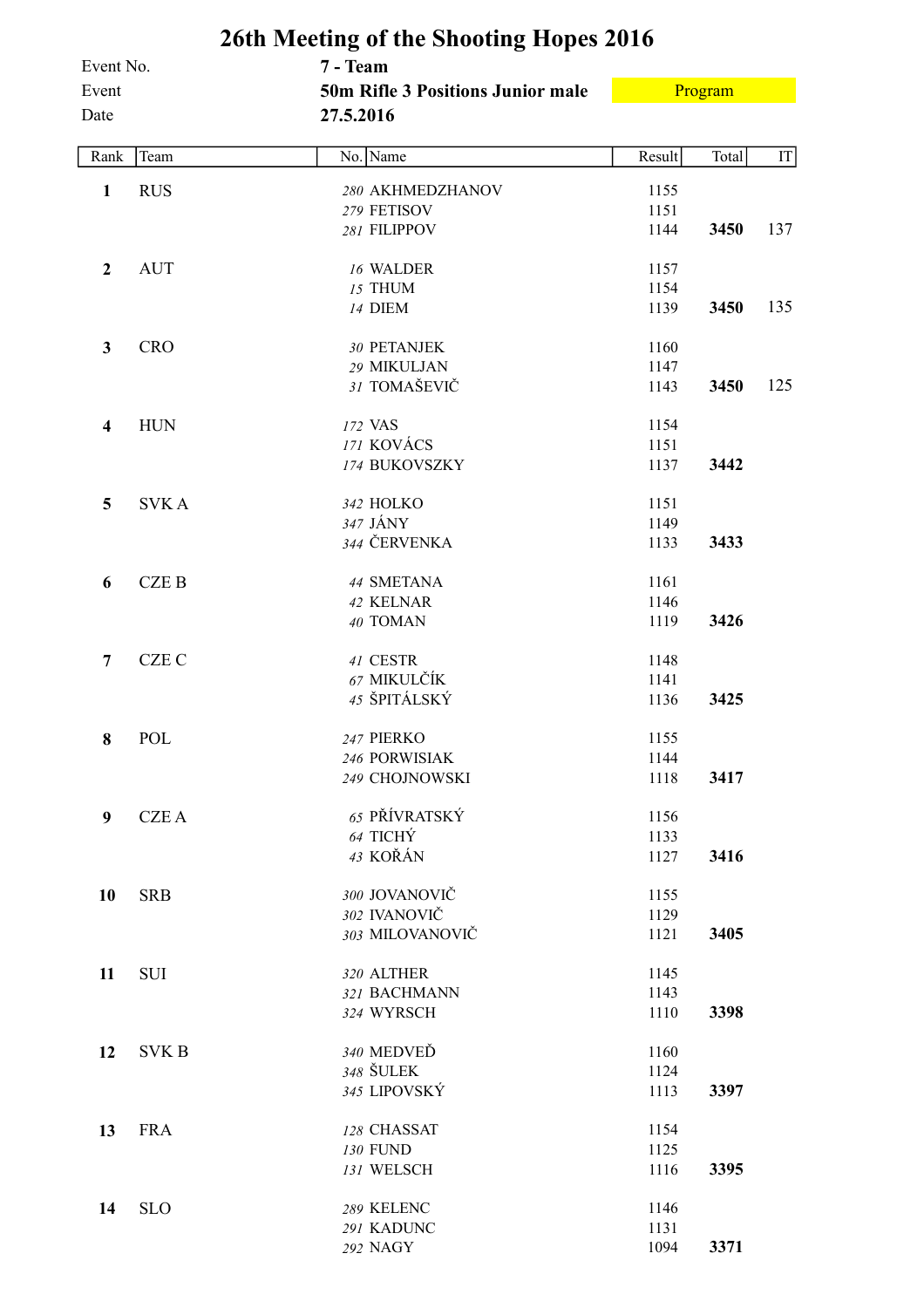| 15  | IND.  | 186 PRAMANICK<br>185 PARVEZ<br>187 VELSANKAR | 1123<br>1122<br>1121 | 3366 |
|-----|-------|----------------------------------------------|----------------------|------|
| -16 | SVK C | 350 BABALA<br>346 SUCHY<br>341 HERAK         | 1119<br>1114<br>1101 | 3334 |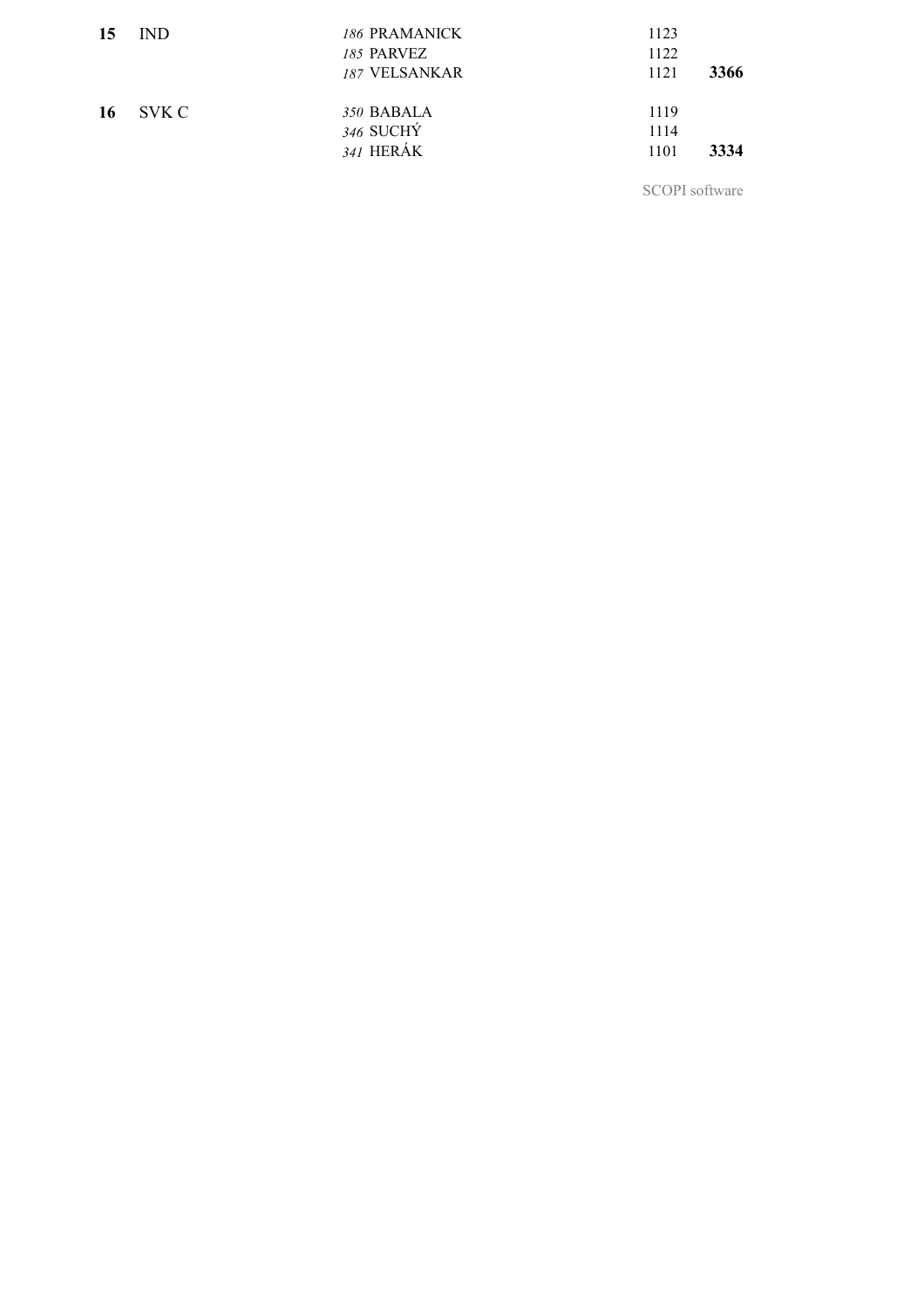#### Event No. **8** Event **10m Rifle ISSF Junior male** Date **28.5.2016**

| Rank                    | No. Name                           | State       | 1.    | 2.                                  | 3.                      | 4. | 5.                      | 6.          | Total          |
|-------------------------|------------------------------------|-------------|-------|-------------------------------------|-------------------------|----|-------------------------|-------------|----------------|
| 1                       | 192 BORSE Pratik Chhaganrad        | <b>IND</b>  |       | 104,0 105,9                         | 105,9 105,0 104,8 103,4 |    |                         |             | 629,0          |
| $\boldsymbol{2}$        | 39 NEPEJCHAL Filip                 | CZE         | 104,1 | 105,1                               |                         |    | 103,6 105,9 104,5       | 104,4       | 54xIT<br>627,6 |
| $\mathbf{3}$            | 279 FETISOV Vladislav              |             |       | 104,2 105,0 105,2 104,0 104,5 103,6 |                         |    |                         |             | 51xIT          |
|                         |                                    | <b>RUS</b>  |       |                                     |                         |    |                         |             | 626,5<br>54xIT |
| 4                       | 191 BABUTA Arjun                   | IND         |       | 104,1 104,4 103,8 104,9 103,7 102,5 |                         |    |                         |             | 623,4<br>53xIT |
| $\overline{\mathbf{5}}$ | 9 ROSSITER Jack Thomas Venning AUS |             |       | 103,7 104,9                         | 101,4 104,4 103,9 104,7 |    |                         |             | 623,0          |
| 6                       | 289 KELENC Žan                     | <b>SLO</b>  |       | 102,4 104,0 105,1 104,5 104,1 102,5 |                         |    |                         |             | 48xIT<br>622,6 |
| 7                       | 173 PEKLER Zaltán                  | HUN         |       | 103,6 103,1 102,5 102,8 104,4 103,8 |                         |    |                         |             | 44xIT<br>620,2 |
|                         |                                    |             |       |                                     |                         |    |                         |             | 42xIT          |
| 8                       | 172 VAS Péter                      | HUN         | 103,3 | 101,1                               |                         |    | 103,0 105,2 102,5 104,8 |             | 619,9<br>45xIT |
| 9                       | 171 KOVÁCS Csaba                   | <b>HUN</b>  |       | 102,3 102,3                         |                         |    | 103,2 103,8 101,7 105,1 |             | 618,4          |
| 10                      | 247 PIERKO Mateusz                 | POL         |       | 103,2 103,3                         | 100,8 102,4 103,4 104,7 |    |                         |             | 43xIT<br>617,8 |
|                         |                                    |             |       |                                     |                         |    |                         |             | 39xIT          |
| 11                      | 370 SHANER Wiliam                  | <b>USA</b>  |       | $102,7$ 102,7                       | 103,2 102,3             |    | 103,1 103,2             |             | 617,2<br>40xIT |
| 12                      | 20 WADLEGGER Stefan                | $AUT$ - Sal |       | $100,6$ 101,1                       | 105,8 103,6 102,1 103,9 |    |                         |             | 617,1<br>42xIT |
| 13                      | 42 KELNAR Václav                   | CZE         |       | 104,8 103,6 102,0 103,1 103,2 100,3 |                         |    |                         |             | 617,0          |
| 14                      | 280 AKHMEDZHANOV Timur             | <b>RUS</b>  |       | 102,5 104,3                         | 103,2 101,8             |    | 102,6 102,4             |             | 40xIT<br>616,8 |
| 15                      | 16 WALDER Markus                   |             |       |                                     | $102,5$ 104,1           |    |                         |             | 42xIT          |
|                         |                                    | AUT         |       | 101,2 103,5                         |                         |    |                         | 101,2 103,7 | 616,2<br>42xIT |
| 16                      | 300 JOVANOVIČ Stevan               | <b>SRB</b>  |       | 103,2 101,0 102,2 105,2 103,0 101,6 |                         |    |                         |             | 616,2<br>37xIT |
| 17                      | 340 MEDVEĎ Matej                   | <b>SVK</b>  |       | 102,9 103,8 103,1 101,1 103,0 102,2 |                         |    |                         |             | 616,1          |
| 18                      | 281 FILIPPOV Artem                 | RUS         |       | 102,4 102,6 102,7 101,9 102,8 103,5 |                         |    |                         |             | 38xIT<br>615,9 |
| 19                      | 32 PETRIČEVIČ Ivan                 | CRO         |       | 102,2 101,4 101,6 104,9 103,4 102,1 |                         |    |                         |             | 39xIT<br>615,6 |
|                         |                                    |             |       |                                     |                         |    |                         |             | 37xIT          |
| 20                      | 304 ILIČ Veliko                    | <b>SRB</b>  | 101,7 | 98,5                                | 101,8 103,7 104,6 104,1 |    |                         |             | 614,4<br>38xIT |
| 21                      | 303 MILOVANOVIČ Andrija            | <b>SRB</b>  |       | 102,2 101,8 101,4 102,6 102,4 103,6 |                         |    |                         |             | 614,0          |
| 22                      | 65 PŘÍVRATSKÝ Jiří                 | CZE         |       | 100,5 103,6 102,0 104,2 100,8 102,8 |                         |    |                         |             | 40xIT<br>613,9 |
|                         | 175 SIMAI Márton                   |             |       | 101,5 101,9 101,4 100,8 103,6 104,4 |                         |    |                         |             | 35xIT          |
| 23                      |                                    | HUN         |       |                                     |                         |    |                         |             | 613,6<br>36xIT |
| 24                      | 8 FRIMAPAZ Facundo                 | ARG         |       | 104,3 103,0 102,0 101,6 102,0 100,5 |                         |    |                         |             | 613,4<br>38xIT |
| 25                      | 193 PRASHANT Prashant              | IND         |       | 102,2 100,7 103,5 101,9 103,7 101,2 |                         |    |                         |             | 613,2          |
| 26                      | 15 THUM Andreas                    | AUT         |       | 102,5 101,6 102,3 100,6 103,8 102,1 |                         |    |                         |             | 41xIT<br>612,9 |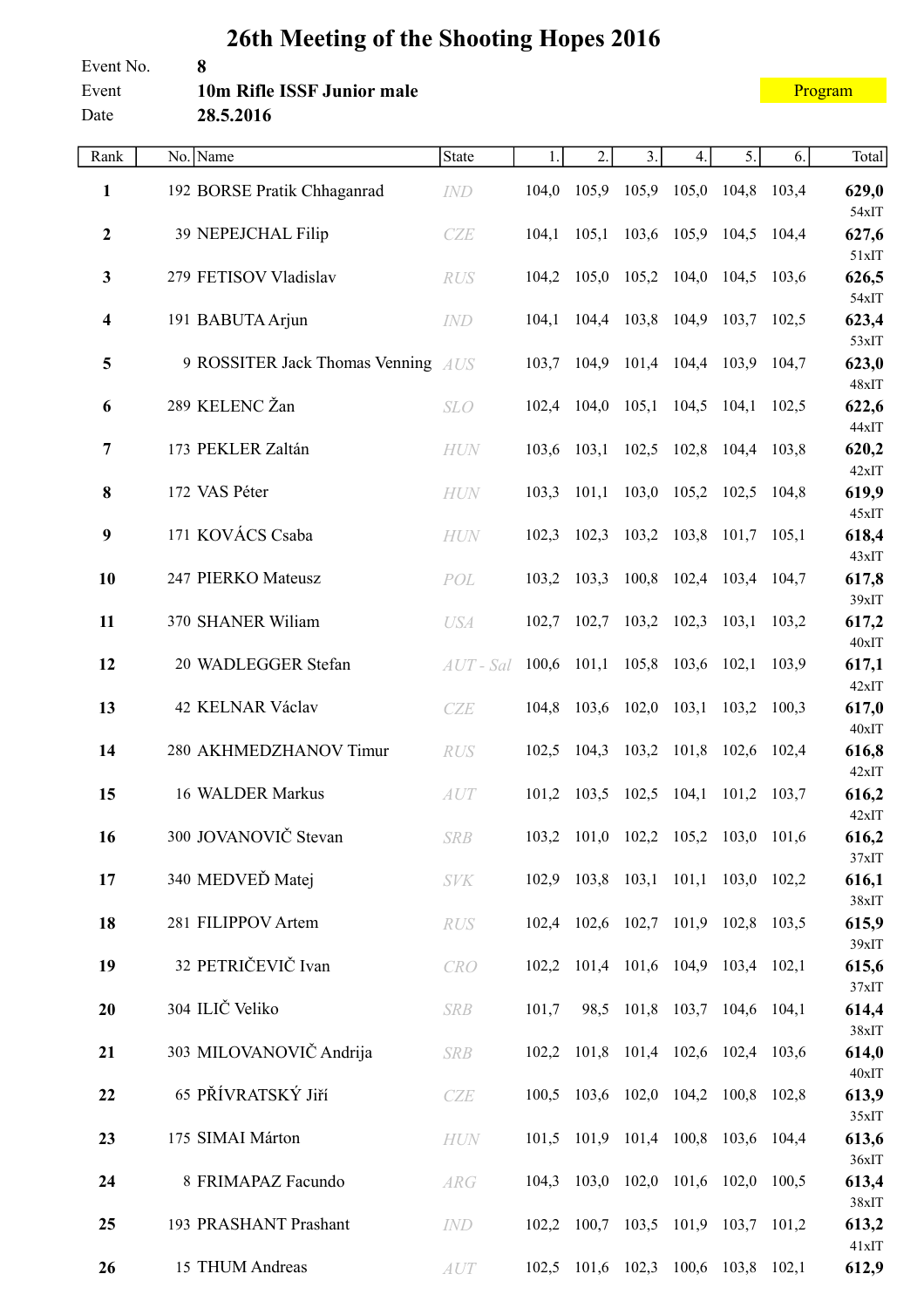|    |                        |               |       |             |                               |       |                   |             | 40xIT             |
|----|------------------------|---------------|-------|-------------|-------------------------------|-------|-------------------|-------------|-------------------|
| 27 | 291 KADUNC Maj         | <b>SLO</b>    | 99,8  | 101,3 101,3 |                               |       | 103,4 103,0 103,1 |             | 611,9<br>35xIT    |
| 28 | 188 DHILON Fateh Singh | <b>IND</b>    | 101,5 |             | 103,7 104,2                   | 99,9  |                   | 101,0 101,5 | 611,8             |
| 29 | 324 WYRSCH Fabio       | SUI           | 102,9 | 103,5       | 100,0                         | 100,8 | 103,5             | 101,0       | 37xIT<br>611,7    |
| 30 | 342 HOLKO Ondrej       | <b>SVK</b>    | 103,0 | 99,9        | 103,2                         | 101,3 | $102,6$ 101,1     |             | 34xIT<br>611,1    |
| 31 | 67 MIKULČÍK Radek      | CZE           | 103,1 |             | 100,2 103,5                   |       | 100,4 101,2 102,6 |             | 34xIT<br>611,0    |
| 32 | 290 PETELINEK Jakob    | <b>SLO</b>    | 103,0 | 103,9       | 100,1                         |       | $100,2$ 101,7     | 101,1       | 35xIT<br>610,0    |
| 33 | 44 SMETANA František   | <b>CZE</b>    | 103,6 | 100,8       | 100,9                         | 102,6 | 100,6             | 101,2       | 37xIT<br>609,7    |
| 34 | 321 BACHMANN Pascal    | <b>SUI</b>    | 102,6 | 100,3       | 102,1                         | 101,7 | 101,9             | 101,0       | $30x$ IT<br>609,6 |
| 35 | 14 DIEM Patrick        | AUT           | 103,8 |             | 99,2 103,6                    | 102,3 | 100,3             | 100,4       | 35xIT<br>609,6    |
| 36 | 41 CESTR Jan           | CZE           | 100,1 | 103,7       | 101,7                         | 100,8 | 101,0             | 101,6       | 35xIT<br>608,9    |
| 37 | 320 ALTHER Christian   | <b>SUI</b>    | 104,7 | 102,5       | 99,2                          | 101,5 | 100,6             | 100,1       | 34xIT<br>608,6    |
| 38 | 40 TOMAN Matěj         | CZE           | 98,3  | 102,3       | 100,1                         | 102,5 | 101,3             | 103,8       | 33xIT<br>608,3    |
| 39 | 349 VOJTKO Roman       | <b>SVK</b>    | 100,9 | 103,9       | 101,8                         | 102,6 | 100,7             | 98,4        | 34xIT<br>608,3    |
| 40 | 113 FRIMAN Christian   | <b>FIN</b>    | 99,3  |             | 102,8 102,7                   | 101,0 | 102,2             | 100,0       | 31xIT<br>608,0    |
| 41 | 246 PORWISIAK Pawel    | POL           | 102,1 | 103,5       | 100,1                         | 99,5  | 101,2             | 101,1       | 31xIT<br>607,5    |
| 42 | 174 BUKOVSZKY Péter    | <b>HUN</b>    | 100,4 | 103,3       | 100,2                         | 102,6 | 99,9              | 101,1       | 31xIT<br>607,5    |
| 43 | 347 JÁNY Patrik        | <b>SVK</b>    |       |             | 99,4 100,2 100,7 104,8 102,3  |       |                   | 99,6        | 32xIT<br>607,0    |
| 44 | 107 ERT Artjom         | <b>EST</b>    | 103,0 | 98,7        | 97,9                          |       | 103,6 100,9 102,2 |             | 32xIT<br>606,3    |
| 45 | 348 ŠULEK Štefan       | <b>SVK</b>    | 91,9  |             | $103,3$ 104,1                 |       | 103,2 102,8       | 100,9       | 31xIT<br>606,2    |
| 46 | 7 FERNANDEZ Fausto     | ARG           | 101,6 |             | 99,6 102,9                    |       | 99,8 101,3 100,5  |             | 37xIT<br>605,7    |
| 47 | 249 CHOJNOWSKI Rafal   | POL           |       |             | 100,5 101,4 103,1 101,9       |       |                   | 98,3 100,4  | 33xIT<br>605,6    |
| 48 | 21 SOHM Jodok          | $AUT$ - $Vor$ | 99,2  |             | 100,9 101,2 102,4 100,5 101,1 |       |                   |             | 32xIT<br>605,3    |
| 49 | 45 ŠPITÁLSKÝ Jaroslav  | CZE           | 101,3 |             | 97,5 101,4 101,6 102,9 100,2  |       |                   |             | 27xIT<br>604,9    |
| 50 | 282 SENCHENKOV Oleg    | RUS           | 100,6 |             | 102,7 102,5                   | 100,0 | 99,2              | 99,5        | 31xIT<br>604,5    |
| 51 | 69 VANĚK Petr          | CZE           | 98,1  | 101,8       | 99,7                          | 102,5 | 102,6             | 99,2        | 27xIT<br>603,9    |
| 52 | 64 TICHÝ Radek         | CZE           | 103,9 |             | 102,9 102,7                   |       | 91,6 103,0        | 99,6        | 29xIT<br>603,7    |
| 53 | 3 GUTIERREZ Julian     | ARG           | 99,4  | 99,9        | 100,9                         |       | 101,6 101,4       | 99,5        | 36xIT<br>602,7    |
| 54 | 106 VAKILOV Deniss     | <b>EST</b>    | 100,2 | 98,9        | 103,9                         | 99,3  | 100,8             | 99,3        | 27xIT<br>602,4    |
| 55 | 234 BLASKEVICIUS Matas | LTU           | 100,2 |             | 99,5 102,6                    | 101,0 | 97,8              | 100,9       | 28xIT<br>602,0    |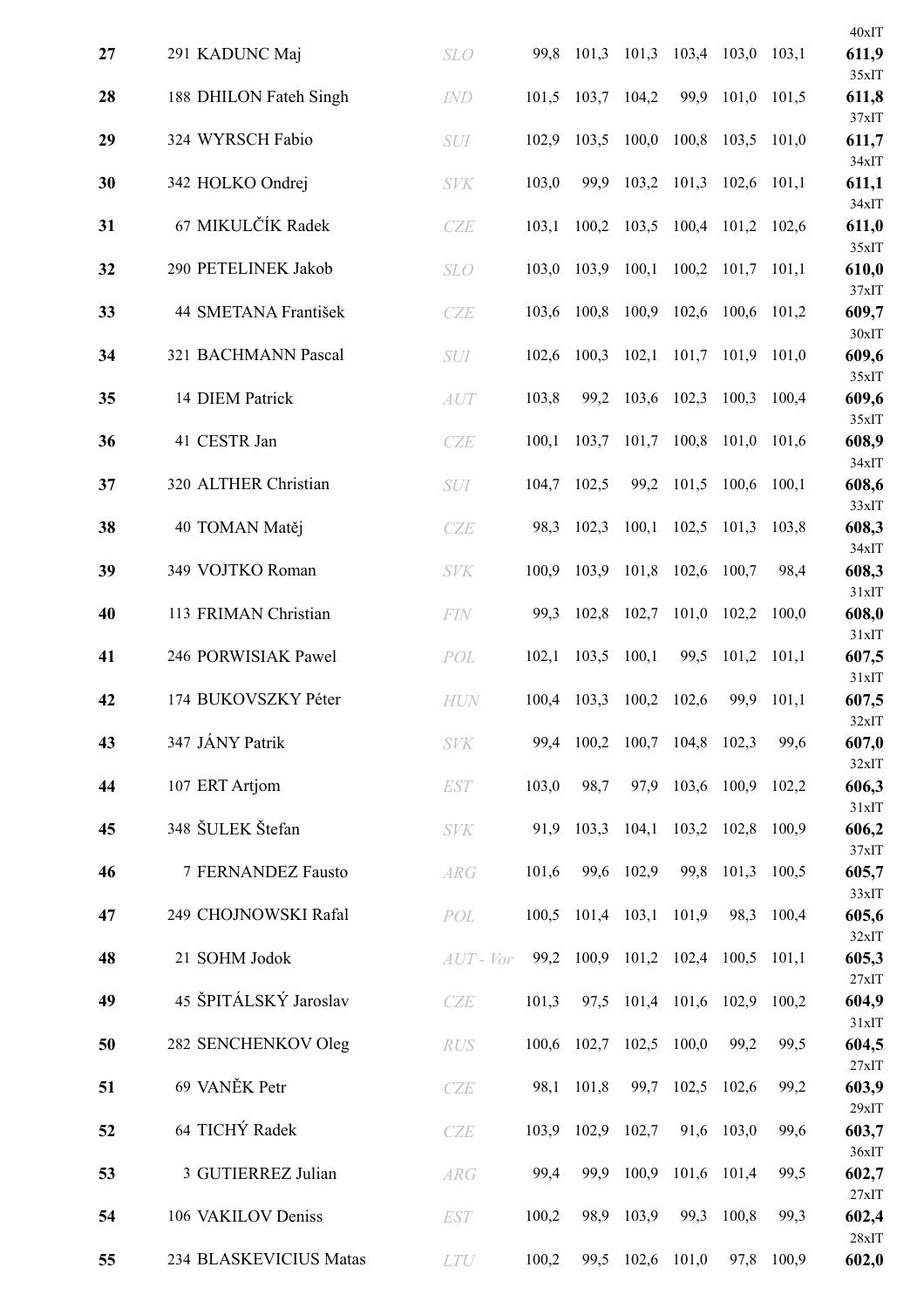|                  |                                             |               |       |       |       |                   |       |       | 25xIT                 |
|------------------|---------------------------------------------|---------------|-------|-------|-------|-------------------|-------|-------|-----------------------|
| 56               | 176 PRÁGAI Patrik                           | <b>HUN</b>    | 99,5  | 101,3 |       | 102,6 101,9 101,3 |       | 95,4  | 602,0                 |
|                  |                                             |               |       |       |       |                   |       |       | 29xIT                 |
| 57               | 129 DEBENE Thomas                           | <b>FRA</b>    | 101,4 | 100,8 | 99,2  | 99,4              | 100,2 | 100,3 | 601,3                 |
|                  |                                             |               |       |       |       |                   |       |       | 24xIT                 |
| 58               | 244 VAN VENROOIJ Jeff                       | $NED$ - $ER$  | 101,9 | 95,2  | 100,5 | 100,5             | 100.9 | 99,9  | 598,9                 |
|                  |                                             |               |       |       |       |                   |       |       | 24xIT                 |
| 59               | 131 WELSCH Alexandre                        | <b>FRA</b>    | 99,2  | 101,9 | 100,0 | 101,2             | 96,7  | 98,6  | 597,6                 |
|                  | 68 MATOŠKA Michal                           |               |       |       |       |                   |       |       | 22xIT                 |
| 60               |                                             | CZE           | 100,3 | 99,3  | 100,5 | 100,4             | 99,9  | 96,4  | 596,8<br>26xIT        |
| 61               | 112 FRIMAN Björn                            | FIN           | 100,3 | 97,8  | 97,3  | 101,0             | 99,0  | 99,9  | 595,3                 |
|                  |                                             |               |       |       |       |                   |       |       | 22xIT                 |
| 62               | 71 KARÁSEK Lukáš                            | CZE           | 95,9  | 97,2  | 100,9 | 98,5              | 101,4 | 99,3  | 593,2                 |
|                  |                                             |               |       |       |       |                   |       |       | 26xIT                 |
| 63               | 292 NAGY Jan                                | <b>SLO</b>    | 97,8  | 97,4  | 100,4 | 97,2              | 101,6 | 98,8  | 593,2                 |
|                  |                                             |               |       |       |       |                   |       |       | 21xIT                 |
| 64               | 22 HAMMERMANN Marcel                        | $AUT$ - $Vor$ | 99,6  | 101,9 | 98,0  | 103,0             | 95,5  | 93,5  | 591,5                 |
|                  |                                             |               |       |       |       |                   |       |       | 25xIT                 |
| 65               | 43 KOŘÁN Vojtěch                            | CZE           | 97,4  | 94,8  | 102,2 | 98,7              | 100,1 | 96,6  | 589,8                 |
|                  |                                             |               |       |       |       |                   |       |       | 21xIT                 |
| 66               | 369 BUCHANAN Jacob                          | <b>USA</b>    | 99,8  | 103,8 | 101,0 | 102,5             | 102,9 | 78,9  | 588,9                 |
|                  |                                             |               |       |       |       |                   |       |       | $30x$ IT              |
| 67               | 225 SLOKA Helvijs                           | <b>LAT</b>    | 99,5  | 100,2 | 96,8  | 99,0              | 97,9  | 94,8  | 588,2                 |
|                  |                                             |               |       |       |       |                   |       |       | 18xIT                 |
| 68               | 322 HÄSLER Christoph                        | SUI           | 93,9  | 99,8  | 98,6  | 98,1              | 98,0  | 96,8  | 585,2                 |
|                  |                                             |               |       |       |       |                   |       |       | $19x$ IT              |
| $\boldsymbol{0}$ | 128 CHASSAT Emilien                         | <b>FRA</b>    | 0,0   | 0,0   | 0,0   | 0,0               | 0,0   | 0,0   | 0,0                   |
|                  |                                             |               |       |       |       |                   |       |       | <b>DNF</b>            |
|                  | Chief referee: A-0108 - GASSELDORFER Ludvík |               |       |       |       |                   |       |       | <b>SCOPI</b> software |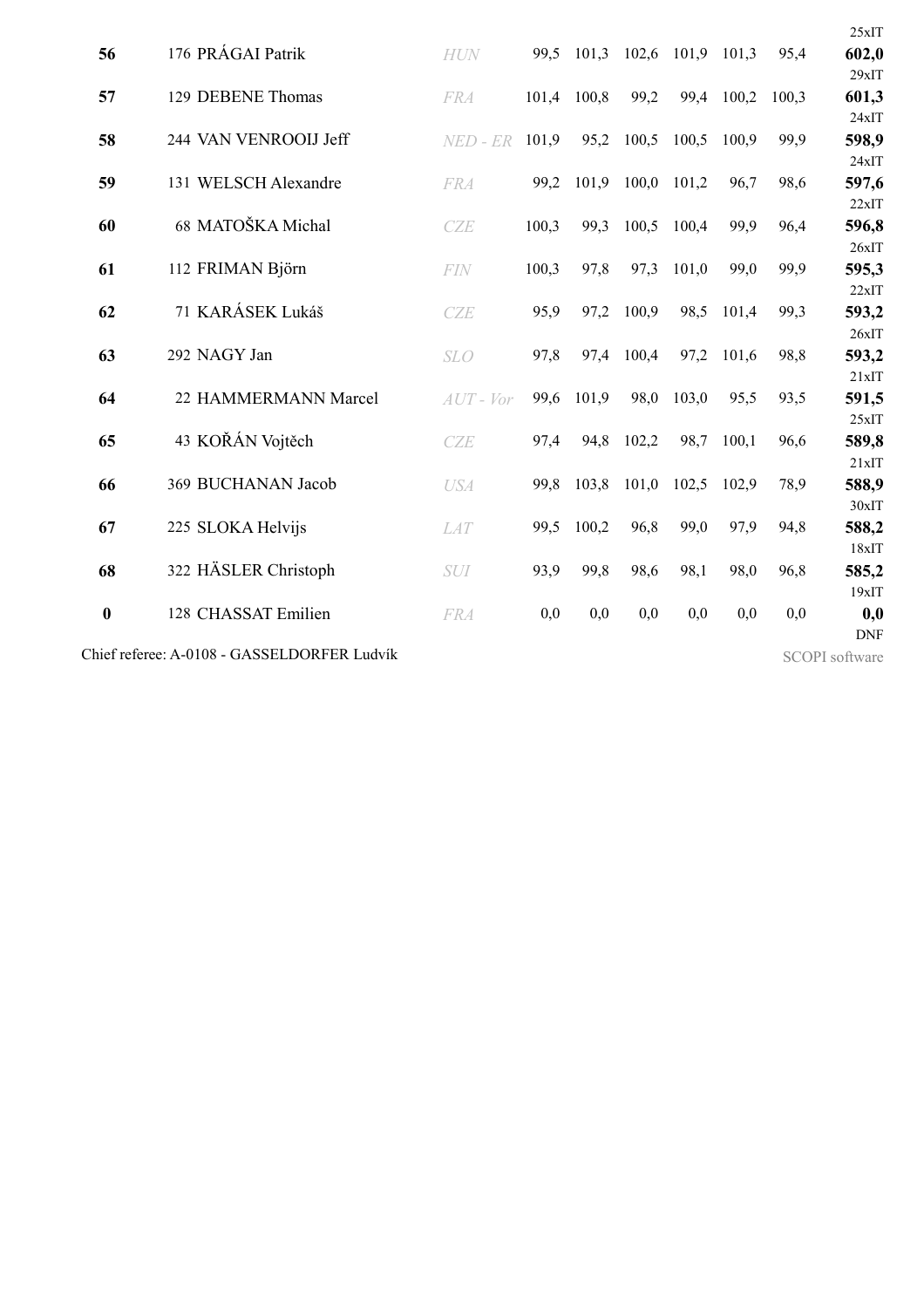| Event No.<br>Event<br>Date | 8 - Final<br>10m Rifle ISSF Junior male<br>28.5.2016 |                |           |                                      |                                      |                              |                                         |                               |                               | Program                       |                               |                               |       |
|----------------------------|------------------------------------------------------|----------------|-----------|--------------------------------------|--------------------------------------|------------------------------|-----------------------------------------|-------------------------------|-------------------------------|-------------------------------|-------------------------------|-------------------------------|-------|
| Rank                       | No. Name                                             | Nat.           | Qualif.   | 1.                                   | $\overline{2}$ .                     | $\overline{3}$ .             | 4.                                      | 5.                            | 6.                            | 7.                            | 8.                            | 9.                            | Final |
| $\mathbf{1}$               | 39 NEPEJCHAL Filip                                   | CZE            | 627,6     | 31,1<br>31,1<br>9,4<br>10,9<br>10,8  | 61,8<br>30,7<br>10,1<br>10,4<br>10,2 | 82,1<br>20,3<br>9,9<br>10,4  | 103,3<br>21,2<br>10,5<br>10,7           | 123,9<br>20,6<br>10,4<br>10,2 | 145,2<br>21,3<br>10,6<br>10,7 | 166,5<br>21,3<br>10,8<br>10,5 | 188,0<br>21,5<br>10,8<br>10,7 | 208,3<br>20,3<br>10,1<br>10,2 | 208,3 |
| $\mathbf{2}$               | 191 BABUTA Arjun                                     | IND            | 623,4     | 31,2<br>31,2<br>10,7<br>10,0<br>10,5 | 62,6<br>31,4<br>10,6<br>10,2<br>10,6 | 82,9<br>20,3<br>10,0<br>10,3 | 104,2<br>21,3<br>10,6<br>10,7           | 124,8<br>20,6<br>10,3<br>10,3 | 145,0<br>20,2<br>9,8<br>10,4  | 166,0<br>21,0<br>10,3<br>10,7 | 186,1<br>20,1<br>9,9<br>10,2  | 206,7<br>20,6<br>10,1<br>10,5 | 206,7 |
| 3                          | 279 FETISOV Vladislav                                |                | RUS 626,5 | 30,3<br>30,3<br>9,9<br>10,5<br>9,9   | 61,2<br>30,9<br>10,1<br>10,6<br>10,2 | 82,0<br>20,8<br>10,8<br>10,0 | 102,9<br>20,9<br>10,4<br>10,5           | 124,2<br>21,3<br>10,6<br>10,7 | 145,1<br>20,9<br>10,4<br>10,5 | 164,6<br>19,5<br>9,1<br>10,4  | 185,9<br>21,3<br>10,6<br>10,7 |                               | 185,9 |
| 4                          | 173 PEKLER Zaltán                                    |                | HUN 620,2 | 29,6<br>29,6<br>9,0<br>10,6<br>10,0  | 60,7<br>31,1<br>10,6<br>10,3<br>10,2 | 82,0<br>21,3<br>10,7<br>10,6 | 102,5<br>20,5<br>9,9<br>10,6            | 122,8<br>20,3<br>10,1<br>10,2 | 143,7<br>20,9<br>10,2<br>10,7 | 163,9<br>20,2<br>10,2<br>10,0 |                               |                               | 163,9 |
| 5                          | 9 ROSSITER Jack Thomas Venning AUS                   |                | 623       | 30,4<br>30,4<br>10,4<br>10,1<br>9,9  | 61,9<br>31,5<br>10,4<br>10,3<br>10,8 | 81,2<br>19,3<br>9,1<br>10,2  | 101,9<br>20,7<br>10,4<br>10,3           | 122,9<br>21,0<br>10,5<br>10,5 | 143,3<br>20,4<br>10,2<br>10,2 |                               |                               |                               | 143,3 |
| 6                          | 172 VAS Péter                                        |                | HUN 619,9 | 30,6<br>30,6<br>10,2<br>10,5<br>9,9  | 60,3<br>29,7<br>10,2<br>10,7<br>8,8  | 81,0<br>20,7<br>10,2<br>10,5 | 101,3<br>20,3<br>10,2<br>10,1           | 122,0<br>20,7<br>10,6<br>10,1 |                               |                               |                               |                               | 122,0 |
| 7                          | 289 KELENC Žan                                       | <b>SLO</b>     | 622,6     | 30,1<br>30,1<br>10,7<br>10,3<br>9,1  | 60,4<br>30,3<br>10,3<br>10,0<br>10,0 | 10,4<br>10,6                 | 81,4 100,3<br>$21,0$ 18,9<br>9,2<br>9,7 |                               |                               |                               |                               |                               | 100,3 |
| 8                          | 192 BORSE Pratik Chhaganrad                          | $\mathit{IND}$ | 629       | 30,6<br>30,6<br>9,7<br>10,5<br>10,4  | 60,1<br>29,5<br>10,2<br>9,5<br>9,8   | 80,6<br>20,5<br>10,6<br>9,9  |                                         |                               |                               |                               |                               |                               | 80,6  |

Chief referee: A-0108 - GASSELDORFER Ludvík SCOPI software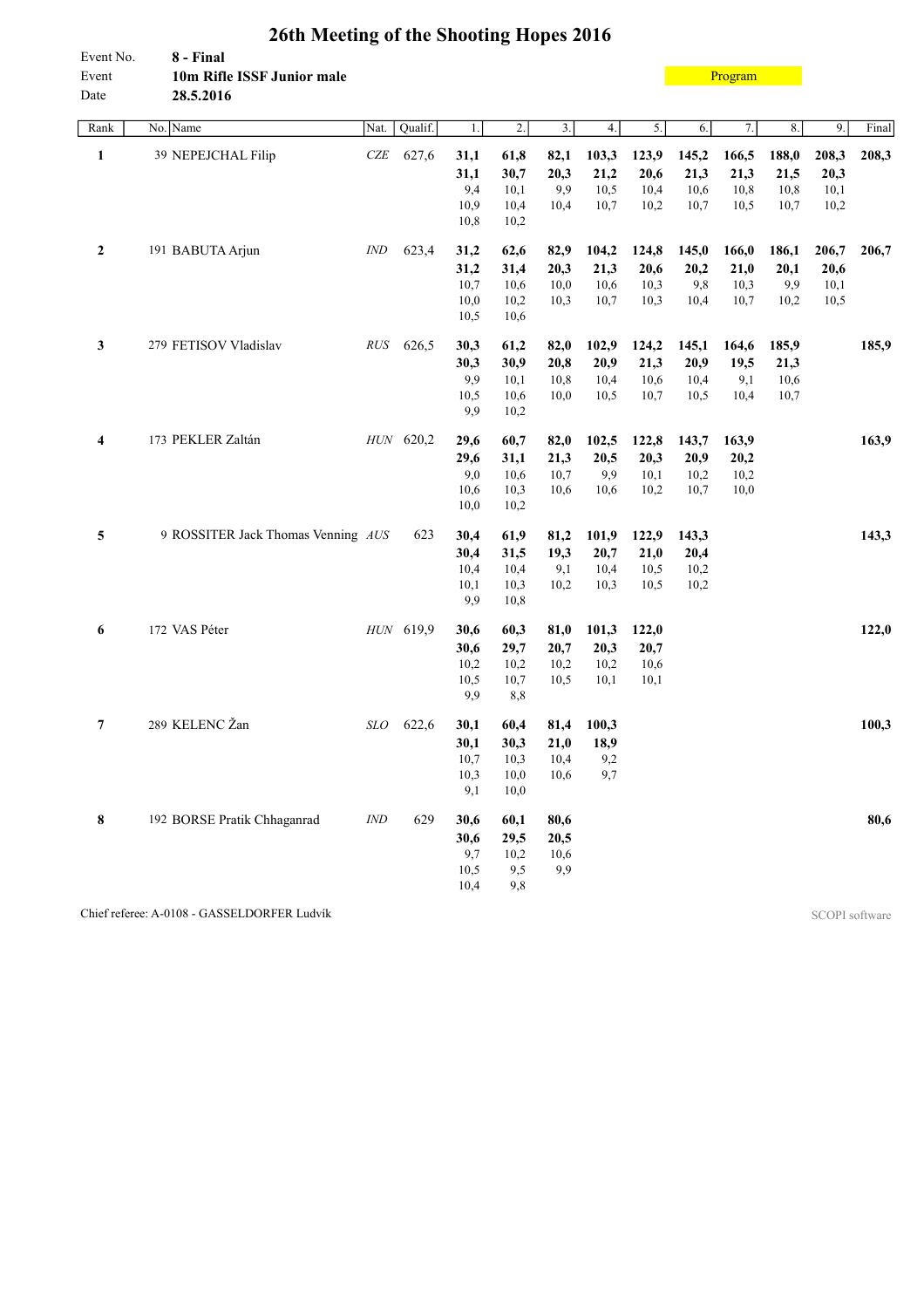|                    |              | 26th Meeting of the Shooting Hopes 2016 |                           |         |    |
|--------------------|--------------|-----------------------------------------|---------------------------|---------|----|
| Event No.<br>Event |              | 8 - Team<br>10m Rifle ISSF Junior male  |                           | Program |    |
| Date               |              | 28.5.2016                               |                           |         |    |
| Rank               | Team         | No. Name                                | Result                    | Total   | IT |
| $\mathbf{1}$       | <b>IND</b>   | 192 BORSE                               | 629                       |         |    |
|                    |              | 191 BABUTA                              | 623,4                     | 1865,6  |    |
|                    |              | 193 PRASHANT                            | 613,2                     |         |    |
| $\mathbf{2}$       | <b>HUNA</b>  | 173 PEKLER                              | 620,2                     |         |    |
|                    |              | 172 VAS                                 | 619,9                     | 1858,5  |    |
|                    |              | 171 KOVÁCS                              | 618,4                     |         |    |
| $\mathbf{3}$       | <b>CZEA</b>  | 39 NEPEJCHAL                            | 627,6                     |         |    |
|                    |              | 65 PŘÍVRATSKÝ                           | 613,9                     | 1852,5  |    |
|                    |              | 67 MIKULČÍK                             | 611                       |         |    |
| 4                  | <b>SRB</b>   | 300 JOVANOVIČ                           | 616,2                     |         |    |
|                    |              | 304 ILIČ                                | 614,4                     | 1844,6  |    |
|                    |              | 303 MILOVANOVIČ                         | 614                       |         |    |
| 5                  | <b>SLO</b>   | 289 KELENC                              | 622,6                     |         |    |
|                    |              | 291 KADUNC                              | 611,9                     | 1844,5  |    |
|                    |              | 290 PETELINEK                           | 610                       |         |    |
| 6                  | <b>AUT</b>   | 16 WALDER                               | 616,2                     |         |    |
|                    |              | 15 THUM                                 | 612,9                     | 1838,7  |    |
|                    |              | 14 DIEM                                 | 609,6                     |         |    |
| 7                  | <b>SVK</b>   | 340 MEDVEĎ                              | 616,1                     |         |    |
|                    |              | 342 HOLKO                               | 611,1                     | 1834,2  |    |
|                    |              | 347 JÁNY                                | 607                       |         |    |
| 8                  | POL          | 247 PIERKO                              | 617,8                     |         |    |
|                    |              | 246 PORWISIAK                           | 607,5                     | 1830,9  |    |
|                    |              | 249 CHOJNOWSKI                          | 605,6                     |         |    |
| 9                  | <b>CZE C</b> | 42 KELNAR                               | 617                       |         |    |
|                    |              | 40 TOMAN                                | 608,3                     | 1830,2  |    |
|                    |              | 45 ŠPITÁLSKÝ                            | 604,9                     |         |    |
| 10                 | <b>HUNB</b>  | 175 SIMAI                               | 613,6                     |         |    |
|                    |              | 174 BUKOVSZKY                           | 607,5                     | 1823,1  |    |
|                    |              | 176 PRÁGAI                              | 602                       |         |    |
| 11                 | <b>ARG</b>   | 8 FRIMAPAZ                              | 613,4                     |         |    |
|                    |              | 7 FERNANDEZ                             | 605,7                     | 1821,8  |    |
|                    |              | 3 GUTIERREZ                             | 602,7                     |         |    |
| 12                 | <b>CZEB</b>  | 44 SMETANA                              | 609,7                     |         |    |
|                    |              | 69 VANĚK<br>64 TICHÝ                    | 603,9<br>603,7            | 1817,3  |    |
|                    |              |                                         |                           |         |    |
| 13                 | <b>SUI</b>   | 324 WYRSCH                              | 611,7                     |         |    |
|                    |              | 320 ALTHER<br>322 HÄSLER                | 608,6                     | 1805,5  |    |
|                    |              |                                         | 585,2                     |         |    |
| 14                 | <b>FRA</b>   | 129 DEBENE                              | 601,3                     |         |    |
|                    |              | 131 WELSCH<br>128 CHASSAT               | 597,6<br>$\boldsymbol{0}$ | 1198,9  |    |
|                    |              |                                         |                           |         |    |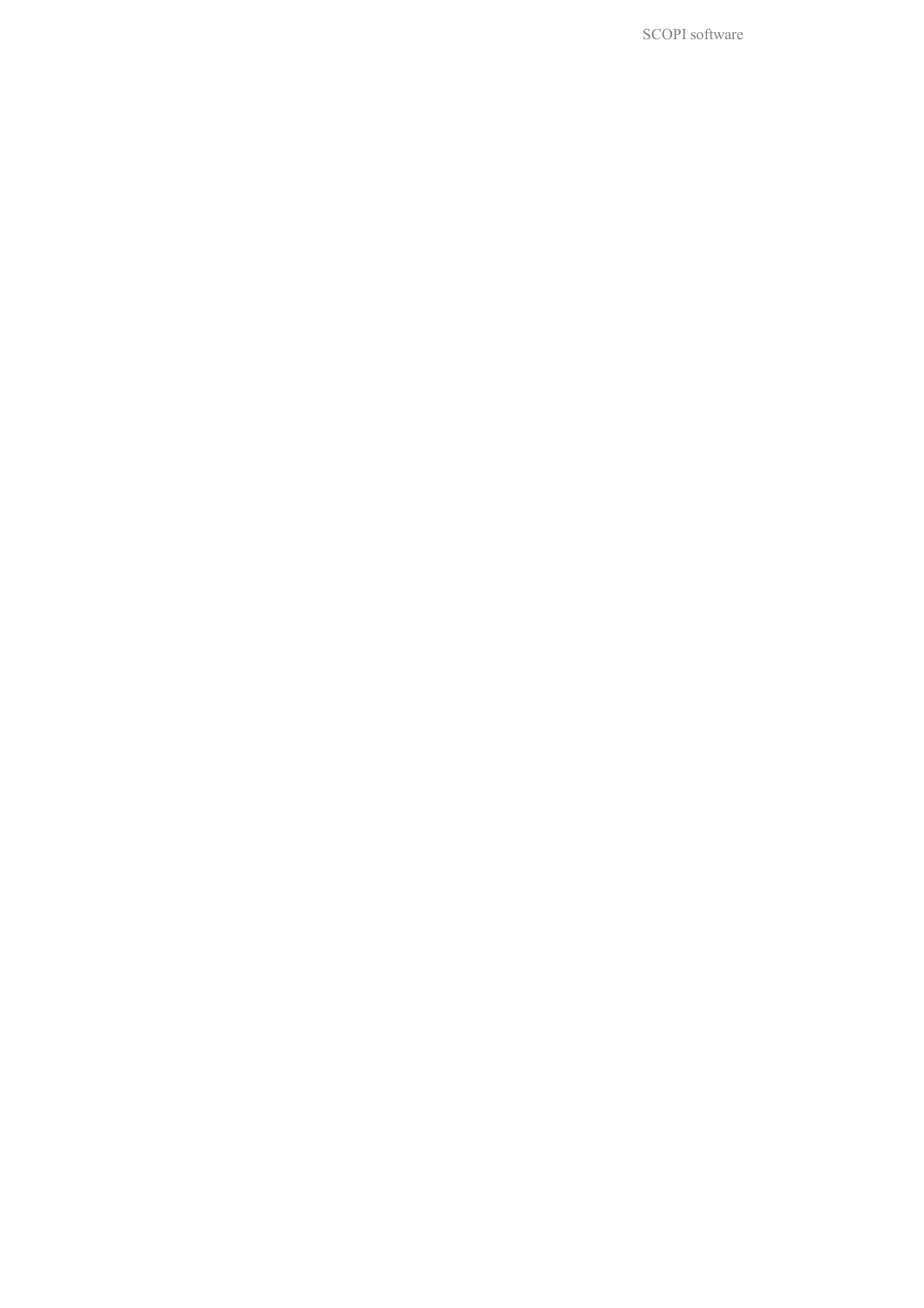| Event No.<br>Event<br>Date | 9<br><b>50m Pistol Junior male</b><br>28.5.2016 |                 |       |          |             |                |                   | Program |              |
|----------------------------|-------------------------------------------------|-----------------|-------|----------|-------------|----------------|-------------------|---------|--------------|
| Rank                       | No. Name                                        | State           | 1.    | 2.       | 3.          | 4.             | 5.                | 6.      | Total        |
| $\mathbf{1}$               | 285 ISAKOV Mikhail                              | <b>RUS</b>      | 91    | 96       | 96          | 96             | 94                | 90      | 563          |
| $\boldsymbol{2}$           | 283 BASSARIEV Alexander                         | <b>RUS</b>      | 92    | 88       | 94          | 92             | 92                | 93      | 8xIT<br>551  |
| 3                          | 35 ČELIČ Leon Luka                              | <b>CRO</b>      | 92    | 93       | 87          | 92             | 89                | 92      | 12xIT<br>545 |
| 4                          | 144 WEISS Simon                                 | <b>GER</b>      | 87    | 90       | 91          | 93             | 91                | 92      | 6xIT<br>544  |
| 5                          | 217 BHARDWAJ Nishant                            | <i>IND</i>      | 90    | 87       | 91          | 90             | 90                | 89      | 4xIT<br>537  |
| 6                          | 199 ANMOL Anmol                                 | <b>IND</b>      | 89    | 84       | 90          | 92             | 91                | 89      | 5xIT<br>535  |
| 7                          | 330 FERRARI Davide                              | <b>SUI</b>      | 87    | 92       | 90          | 93             | 88                | 85      | 6xIT<br>535  |
| 8                          | 259 MARCINIAK Nikolaj                           | POL             | 91    | 87       | 89          | 95             | -84               | 88      | 3xIT<br>534  |
| 9                          | 329 FLÜCKIGER Marvin                            | <b>SUI</b>      |       | 94 84    | 90          | 87             | 88                | 91      | 9xIT<br>534  |
| 10                         | 54 KRSEK Kryštof                                | CZE             | 84    | 90       | 92          | 86             | 89                | 92      | 4xIT<br>533  |
| 11                         | 295 ČEPER Jože                                  | <b>SLO</b>      | 94    | -90      | 89          | 89             | 90                | 81      | 3xIT<br>533  |
| 12                         | 228 CVETKOVS Gvido                              | <b>LAT</b>      | 89    | 88       | 94          | 86             | 81                | 94      | 3xIT<br>532  |
| 13                         | 284 ZANIN Anton                                 | <b>RUS</b>      | 87    | 89       | 89          | 91             | 88                | 88      | 8xIT<br>532  |
| 14                         | 197 DAS Arjun                                   | <i>IND</i>      |       |          |             |                | 89 88 89 85 90 89 |         | 5xIT<br>530  |
| 15                         | 257 SAKOWSKI Patryk                             | POL             |       |          |             | 85 89 91 87 89 |                   | - 89    | 6xIT<br>530  |
| 16                         | 119 DORTOMB Edouard                             | <b>FRA</b>      | 89 87 |          | 88          | 84 93          |                   | 87      | 5xIT<br>528  |
| 17                         | 253 MILIWEK Oskar                               | POL             |       |          |             | 88 87 89 85 89 |                   | 90      | 7xIT<br>528  |
| 18                         | 142 SIMMANK Glenn-Niklas                        | <b>GER</b>      | 90    | - 90     | 88          | 91             | 84                | 85      | 6xIT<br>528  |
| 19                         | 358 KOSTÚR Marek                                | <b>SVK</b>      |       |          | 90 85 86 87 |                | 92                | 88      | 5xIT<br>528  |
| 20                         | 230 ERBS Ernest                                 | <i>LAT</i>      |       |          | 87 89 90    | 88             | 90                | 83      | 3xIT<br>527  |
| 21                         | 114 KIVI Konsta                                 | FIN             |       | 86 87    | 90          | 88             | 87                | 89      | 9xIT<br>527  |
| 22                         | 326 WENGER Cédric                               | <b>SUI</b>      |       | 87 90    | 91          | 87 83          |                   | 89      | 6xIT<br>527  |
| 23                         | 327 SCHAUB Adrian                               | <b>SUI</b>      |       |          | 86 85 86 91 |                | 83                | 93      | 3xIT<br>524  |
| 24                         | 161 MADER Jonathan                              | GER-TH 87 91 83 |       |          |             | 89             | 88                | 86      | 5xIT<br>524  |
| 25                         | 231 SMIGLA Kristaps                             | <i>LAT</i>      |       | 83 86 91 |             | 94             | 86                | 83      | 5xIT<br>523  |
| 26                         | 258 RABCZUK Jakub                               | POL             |       |          | 92 86 87    |                | 86 86 85          |         | 2xIT<br>522  |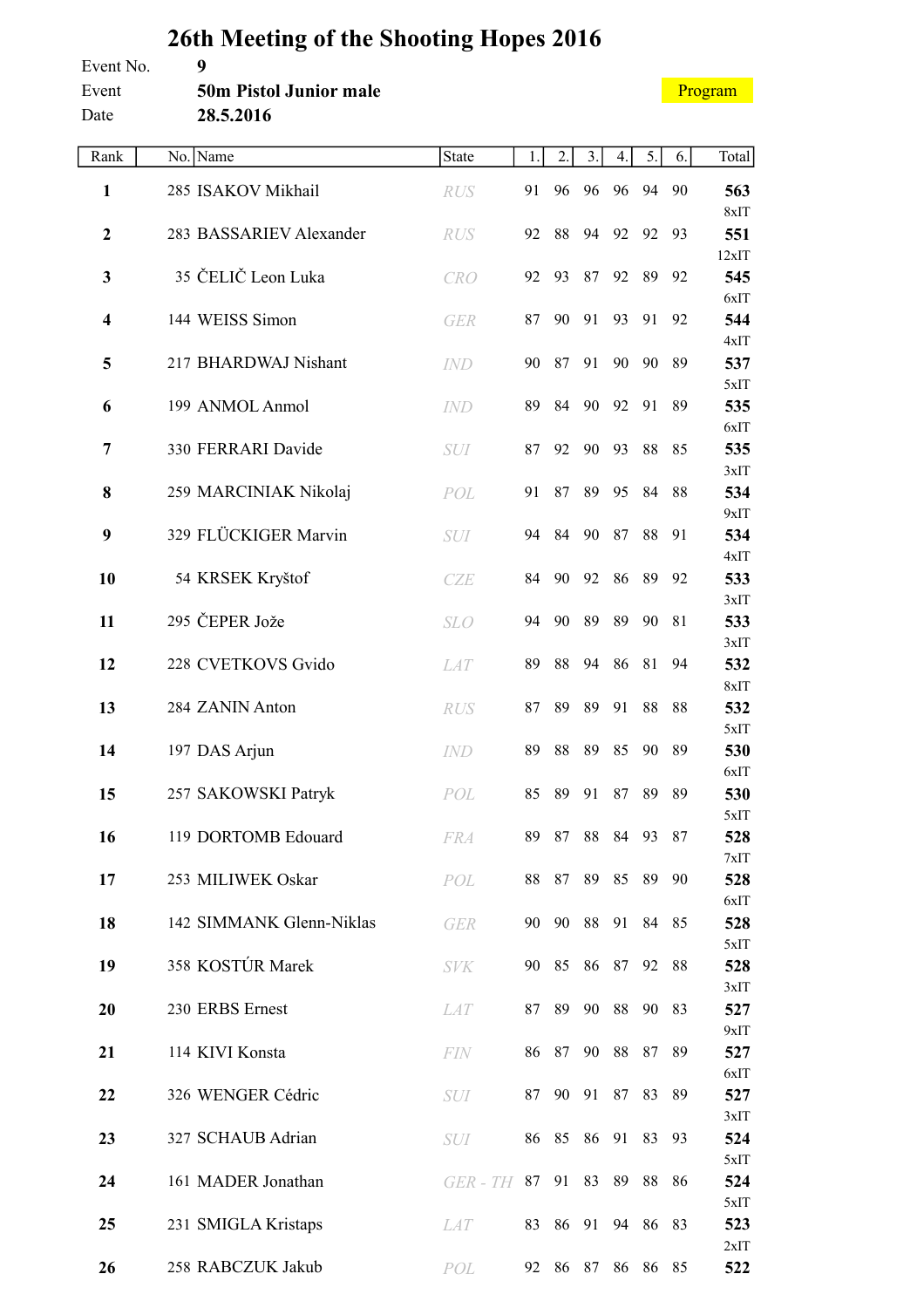|    |                              |                  |    |    |    |    |       |    | 4xIT         |
|----|------------------------------|------------------|----|----|----|----|-------|----|--------------|
| 27 | 120 THIEL Nicolas            | <b>FRA</b>       | 81 | 90 | 89 | 87 | 91    | 84 | 522          |
| 28 | 315 MAŠANOVIC Branko         | SRB - Bel        | 88 | 88 | 90 | 90 | 82    | 83 | 2xIT<br>521  |
| 29 | 181 AGÁRDY Vilmos            | <b>HUN</b>       | 88 | 82 | 89 | 84 | 86    | 90 | 3xIT<br>519  |
| 30 | 222 KANWAR Tribhuvan         | IND              | 87 | 85 | 86 | 89 | 83    | 89 | 4xIT<br>519  |
| 31 | 34 KRIŠTO Ante               | <b>CRO</b>       | 88 | 84 | 90 | 81 | 87    | 89 | 4xIT<br>519  |
| 32 | 200 MEHRA Siddharrth Kishore | <i>IND</i>       | 89 | 79 | 91 | 86 | 86    | 86 | 2xIT<br>517  |
| 33 | 232 BARAKS Krisjanis         | LAT              | 88 | 82 | 80 | 91 | 85    | 89 | 2xIT<br>515  |
| 34 | 36 BUTKOVIČ Borna            | CRO              | 83 | 83 | 89 | 82 | 88    | 88 | 7xIT<br>513  |
| 35 | 184 VAREHA Attila            | HUN              | 81 | 83 | 82 | 88 | 92    | 86 | 4xIT<br>512  |
| 36 | 148 BRENNER Max              | $GER - LI$       | 85 | 84 | 84 | 87 | 82    | 89 | 5xIT<br>511  |
| 37 | 83 TUPÝ Antonín              | $CZE$ - Duk $79$ |    | 83 | 89 | 88 | 83    | 87 | 5xIT<br>509  |
| 38 | 160 BRAUN Nicolas            | GER - TH         | 90 | 84 | 83 | 82 | 88    | 82 | 10xIT<br>509 |
| 39 | 229 ZORGE Richards           | <i>LAT</i>       | 82 | 88 | 80 | 85 | 83    | 88 | 3xIT<br>506  |
| 40 | 183 NAGY Náté                | <b>HUN</b>       | 75 | 81 | 84 | 93 | 85    | 87 | 1xIT<br>505  |
|    |                              |                  |    |    |    |    |       |    | 8xIT         |
| 41 | 149 WALTER Robin             | $GER$ - $LI$ .   | 81 | 88 | 87 | 82 | 88    | 79 | 505<br>1xIT  |
| 42 | 151 WUSSLER Marco            | GER - LL         | 81 | 86 | 85 | 87 | 86    | 79 | 504<br>1xIT  |
| 43 | 56 MIČKA Michal              | <b>CZE</b>       | 84 | 85 | 77 | 91 | 83    | 79 | 499<br>6xIT  |
| 44 | 361 COPÁK Marek              | <b>SVK</b>       | 81 | 77 | 86 | 89 | 80    | 85 | 498          |
| 45 | 147 HÖTZEL Marius            | GER - LL         | 84 | 87 | 86 | 74 | 88    | 78 | 497          |
| 46 | 356 STOJKA Patrik            | <b>SVK</b>       | 82 | 86 | 86 | 88 | 75    | 74 | 4xIT<br>491  |
| 47 | 115 ROOS Niko                | <b>FIN</b>       | 80 | 79 | 85 | 78 | 83    | 83 | 5xIT<br>488  |
| 48 | 357 VENGRÍNI Jerguš          | <b>SVK</b>       | 72 | 78 | 77 | 87 | 87    | 87 | 5xIT<br>488  |
| 49 | 143 WALDVOGT Jan-Hendrik     | <b>GER</b>       | 83 | 90 | 76 | 72 | 87    | 78 | 2xIT<br>486  |
| 50 | 150 JUNG Frederik            | GER - LL         | 81 | 84 | 84 | 79 | 79    | 78 | 4xIT<br>485  |
| 51 | 360 KASALA Štefan            | <b>SVK</b>       | 80 | 80 | 83 | 78 | 77    | 87 | 3xIT<br>485  |
| 52 | 182 ERÖS Hunor               | <b>HUN</b>       | 66 | 86 | 79 |    | 86 85 | 83 | 2xIT<br>485  |
| 53 | 159 BERTHEL Christopher      | <b>GER</b> - TH  | 73 | 81 | 87 | 76 | 87    | 79 | 2xIT<br>483  |
| 54 | 359 ŠTEFKOVIČ Samuel         | <b>SVK</b>       | 77 | 85 | 82 | 81 | 81    | 76 | 3xIT<br>482  |
| 55 | 10 TIEFENTHALER Christoph    | AUT              | 74 | 79 | 79 | 81 | 79    | 85 | 1xIT<br>477  |
|    |                              |                  |    |    |    |    |       |    |              |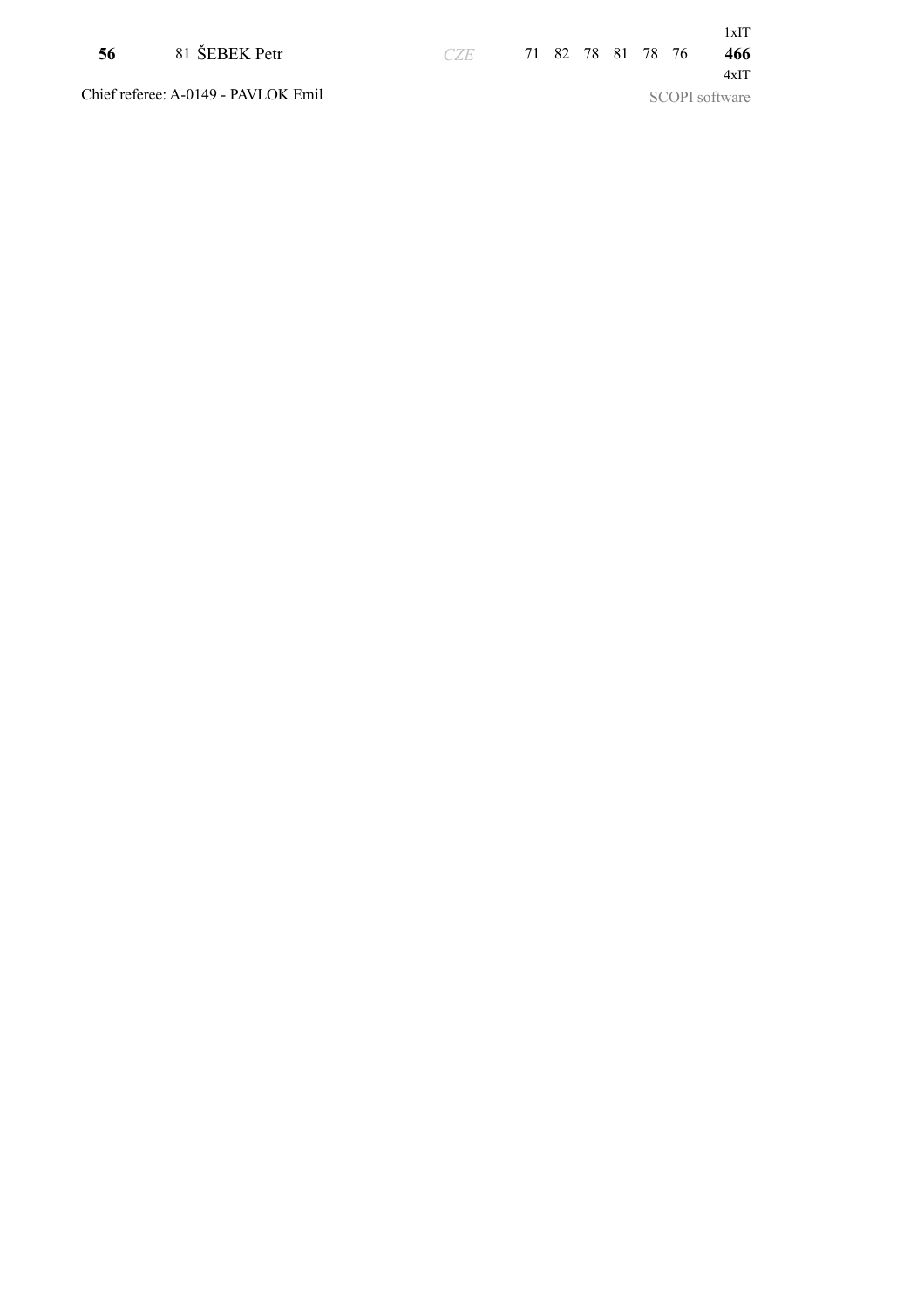| Event No.<br>Event<br>Date | 9 - Final<br>50m Pistol Junior male<br>28.5.2016 |                |         |      |                  |      |      |                  |       | Program |          |       |       |
|----------------------------|--------------------------------------------------|----------------|---------|------|------------------|------|------|------------------|-------|---------|----------|-------|-------|
| Rank                       | No. Name                                         | Nat.           | Qualif. | 1.   | $\overline{2}$ . | 3.   | 4.   | $\overline{5}$ . | 6.    | 7.      | $\bf 8.$ | 9.    | Final |
| $\mathbf{1}$               | 285 ISAKOV Mikhail                               | RUS            | 563     | 29,8 | 57,0             | 78,1 | 98,2 | 117,6            | 136,0 | 155,1   | 172,5    | 192,4 | 192,4 |
|                            |                                                  |                |         | 29,8 | 27,2             | 21,1 | 20,1 | 19,4             | 18,4  | 19,1    | 17,4     | 19,9  |       |
|                            |                                                  |                |         | 9,9  | 9,7              | 10,7 | 10,1 | 9,2              | 8,6   | 8,9     | 8,3      | 9,9   |       |
|                            |                                                  |                |         | 9,8  | 8,5              | 10,4 | 10,0 | 10,2             | 9,8   | 10,2    | 9,1      | 10,0  |       |
|                            |                                                  |                |         | 10,1 | 9,0              |      |      |                  |       |         |          |       |       |
| $\mathbf{2}$               | 144 WEISS Simon                                  | <b>GER</b>     | 544     | 27,9 | 55,5             | 75,9 | 94,8 | 114,2            | 132,8 | 153,0   | 171,6    | 187,7 | 187,7 |
|                            |                                                  |                |         | 27,9 | 27,6             | 20,4 | 18,9 | 19,4             | 18,6  | 20,2    | 18,6     | 16,1  |       |
|                            |                                                  |                |         | 10,0 | 8,6              | 10,3 | 8,4  | 10,0             | 8,4   | 9,7     | 9,4      | 8,2   |       |
|                            |                                                  |                |         | 9,1  | 10,5             | 10,1 | 10,5 | 9,4              | 10,2  | 10,5    | 9,2      | 7,9   |       |
|                            |                                                  |                |         | 8,8  | 8,5              |      |      |                  |       |         |          |       |       |
| 3                          | 199 ANMOL Anmol                                  | <b>IND</b>     | 535     | 29,4 | 55,6             | 73,5 | 90,8 | 110,3            | 130,9 | 149,1   | 167,9    |       | 167,9 |
|                            |                                                  |                |         | 29,4 | 26,2             | 17,9 | 17,3 | 19,5             | 20,6  | 18,2    | 18,8     |       |       |
|                            |                                                  |                |         | 9,8  | 9,8              | 9,5  | 9,2  | 9,4              | 10,4  | 9,5     | 8,2      |       |       |
|                            |                                                  |                |         | 9,1  | 7,5              | 8,4  | 8,1  | 10,1             | 10,2  | 8,7     | 10,6     |       |       |
|                            |                                                  |                |         | 10,5 | 8,9              |      |      |                  |       |         |          |       |       |
| $\overline{\mathbf{4}}$    | 283 BASSARIEV Alexander                          | RUS            | 551     | 28,7 | 56,9             | 73,2 | 92,1 | 109,8            | 128,6 | 147,8   |          |       | 147,8 |
|                            |                                                  |                |         | 28,7 | 28,2             | 16,3 | 18,9 | 17,7             | 18,8  | 19,2    |          |       |       |
|                            |                                                  |                |         | 9,2  | 10,3             | 10,1 | 9,2  | 8,5              | 10,6  | 9,3     |          |       |       |
|                            |                                                  |                |         | 10,0 | 9,9              | 6,2  | 9,7  | 9,2              | 8,2   | 9,9     |          |       |       |
|                            |                                                  |                |         | 9,5  | 8,0              |      |      |                  |       |         |          |       |       |
| 5                          | 217 BHARDWAJ Nishant                             | $\mathit{IND}$ | 537     | 29,9 | 53,7             | 71,4 | 89,0 | 108,4            | 126,8 |         |          |       | 126,8 |
|                            |                                                  |                |         | 29,9 | 23,8             | 17,7 | 17,6 | 19,4             | 18,4  |         |          |       |       |
|                            |                                                  |                |         | 9,5  | 10,1             | 9,2  | 10,1 | 10,1             | 10,2  |         |          |       |       |
|                            |                                                  |                |         | 10,1 | 5,3              | 8,5  | 7,5  | 9,3              | 8,2   |         |          |       |       |
|                            |                                                  |                |         | 10,3 | 8,4              |      |      |                  |       |         |          |       |       |
| 6                          | 35 ČELIČ Leon Luka                               | CRO            | 545     | 28,1 | 52,8             | 69,4 | 86,2 | 102,4            |       |         |          |       | 102,4 |
|                            |                                                  |                |         | 28,1 | 24,7             | 16,6 | 16,8 | 16,2             |       |         |          |       |       |
|                            |                                                  |                |         | 9,6  | 8,3              | 8,4  | 8,8  | $_{\rm 8,0}$     |       |         |          |       |       |
|                            |                                                  |                |         | 10,4 | 6,8              | 8,2  | 8,0  | 8,2              |       |         |          |       |       |
|                            |                                                  |                |         | 8,1  | 9,6              |      |      |                  |       |         |          |       |       |
| 7                          | 259 MARCINIAK Nikolaj                            | POL            | 534     | 23,1 | 51,6             | 67,8 | 85,8 |                  |       |         |          |       | 85,8  |
|                            |                                                  |                |         | 23,1 | 28,5             | 16,2 | 18,0 |                  |       |         |          |       |       |
|                            |                                                  |                |         | 7,4  | 9,9              | 8,6  | 9,3  |                  |       |         |          |       |       |
|                            |                                                  |                |         | 10,7 | 9,4              | 7,6  | 8,7  |                  |       |         |          |       |       |
|                            |                                                  |                |         | 5,0  | 9,2              |      |      |                  |       |         |          |       |       |
| 8                          | 330 FERRARI Davide                               | $\cal SUI$     | 535     | 17,9 | 37,9             | 53,0 |      |                  |       |         |          |       | 53,0  |
|                            |                                                  |                |         | 17,9 | 20,0             | 15,1 |      |                  |       |         |          |       |       |
|                            |                                                  |                |         | 8,2  | 5,4              | 6,1  |      |                  |       |         |          |       |       |
|                            |                                                  |                |         | 3,6  | 6,1              | 9,0  |      |                  |       |         |          |       |       |
|                            |                                                  |                |         | 6,1  | 8,5              |      |      |                  |       |         |          |       |       |

Chief referee: A-0149 - PAVLOK Emil SCOPI software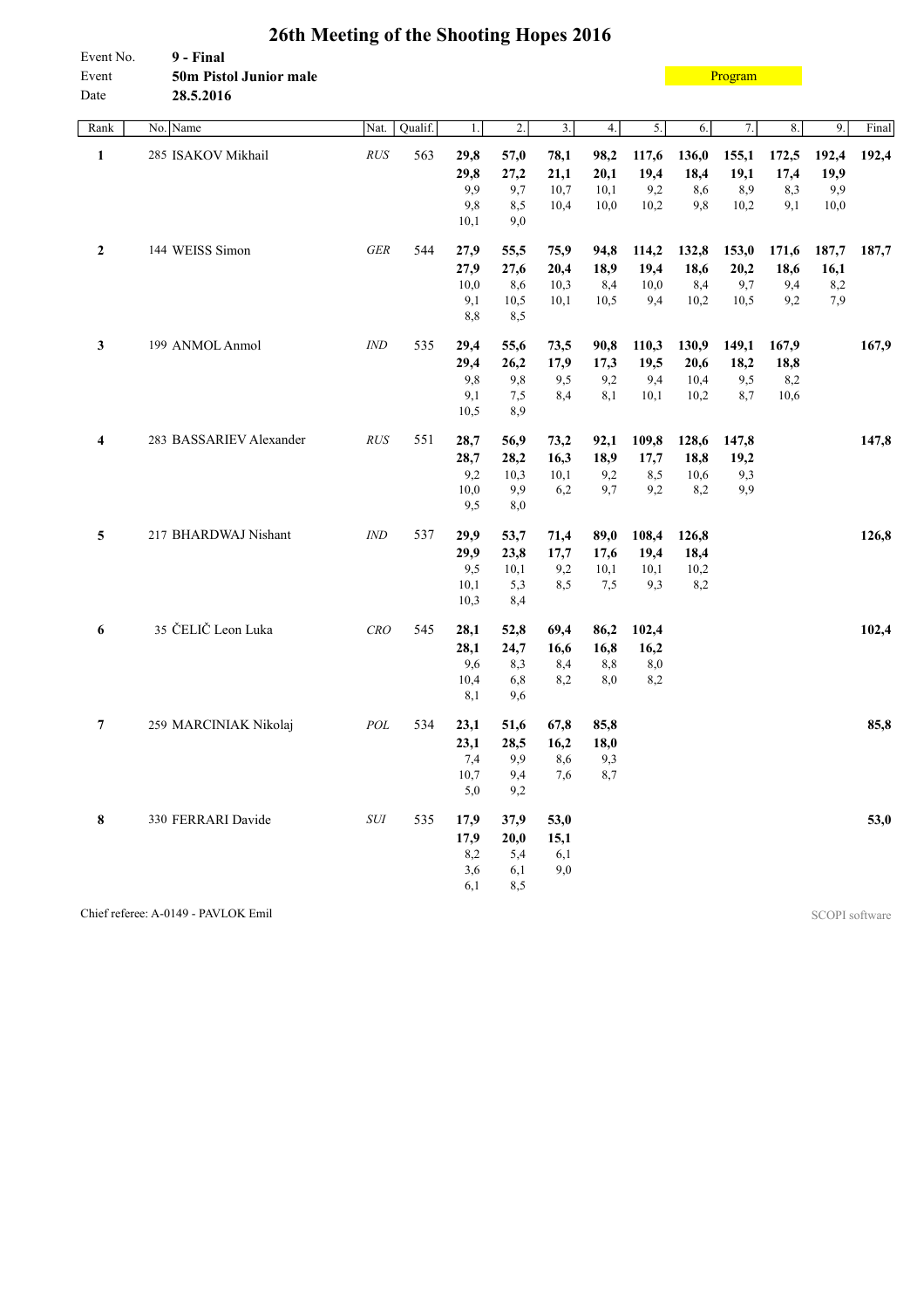|                    |                     | 26th Meeting of the Shooting Hopes 2016   |        |             |
|--------------------|---------------------|-------------------------------------------|--------|-------------|
| Event No.<br>Event |                     | 9 - Team<br><b>50m Pistol Junior male</b> |        | Program     |
| Date               |                     | 28.5.2016                                 |        |             |
| Rank               | Team                | No. Name                                  | Result | Total<br>IT |
| $\mathbf{1}$       | <b>RUS</b>          | 285 ISAKOV                                | 563    |             |
|                    |                     | 283 BASSARIEV                             | 551    |             |
|                    |                     | 284 ZANIN                                 | 532    | 1646        |
| $\boldsymbol{2}$   | <b>SUI</b>          | 330 FERRARI                               | 535    |             |
|                    |                     | 329 FLÜCKIGER                             | 534    |             |
|                    |                     | 327 SCHAUB                                | 524    | 1593        |
| $\mathbf{3}$       | <b>IND</b>          | 199 ANMOL                                 | 535    |             |
|                    |                     | 197 DAS                                   | 530    |             |
|                    |                     | <b>200 MEHRA</b>                          | 517    | 1582        |
| 4                  | POL                 | 257 SAKOWSKI                              | 530    |             |
|                    |                     | 253 MILIWEK                               | 528    |             |
|                    |                     | 258 RABCZUK                               | 522    | 1580        |
| 5                  | <b>CRO</b>          | 35 ČELIČ                                  | 545    |             |
|                    |                     | 34 KRIŠTO                                 | 519    |             |
|                    |                     | 36 BUTKOVIČ                               | 513    | 1577        |
| 6                  | <b>LAT</b>          | 228 CVETKOVS                              | 532    |             |
|                    |                     | 231 SMIGLA                                | 523    |             |
|                    |                     | 229 ZORGE                                 | 506    | 1561        |
| 7                  | <b>GER</b>          | <b>144 WEISS</b>                          | 544    |             |
|                    |                     | 142 SIMMANK                               | 528    |             |
|                    |                     | 143 WALDVOGT                              | 486    | 1558        |
| 8                  | <b>HUN</b>          | 181 AGÁRDY                                | 519    |             |
|                    |                     | 184 VAREHA                                | 512    |             |
|                    |                     | 183 NAGY                                  | 505    | 1536        |
| 9                  | <b>SVKA</b>         | 358 KOSTÚR                                | 528    |             |
|                    |                     | 361 COPÁK                                 | 498    |             |
|                    |                     | 356 STOJKA                                | 491    | 1517        |
| 10                 | <b>GER - LLZ BW</b> | 148 BRENNER                               | 511    |             |
|                    |                     | 149 WALTER                                | 505    |             |
|                    |                     | 150 JUNG                                  | 485    | 1501        |
| 11                 | <b>CZE</b>          | 54 KRSEK                                  | 533    |             |
|                    |                     | 56 MIČKA                                  | 499    |             |
|                    |                     | 81 ŠEBEK                                  | 466    | 1498        |
| 12                 | <b>SVK B</b>        | 357 VENGRÍNI                              | 488    |             |
|                    |                     | 360 KASALA                                | 485    |             |
|                    |                     | 359 ŠTEFKOVIČ                             | 482    | 1455        |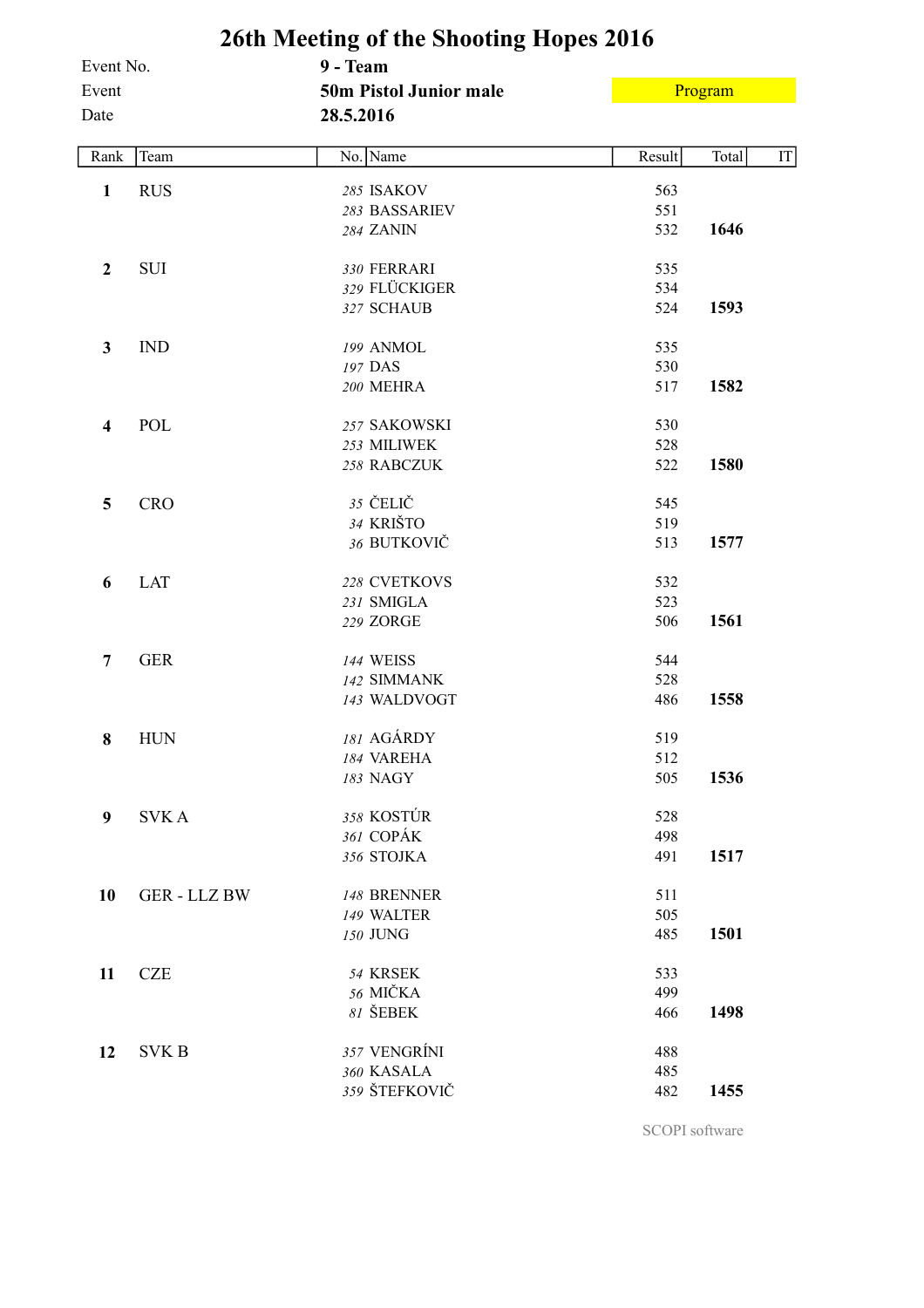#### **26th Meeting of the Shooting Hopes 2016** Event No. **10** Event **50m Rifle Prone ISSF Junior female** Date **28.5.2016** [Program](#page-2-0)

|  |  | and the state of the state of the state of the state of the state of the state of the state of the state of th |
|--|--|----------------------------------------------------------------------------------------------------------------|
|  |  |                                                                                                                |
|  |  |                                                                                                                |
|  |  |                                                                                                                |
|  |  |                                                                                                                |
|  |  |                                                                                                                |
|  |  |                                                                                                                |
|  |  |                                                                                                                |
|  |  |                                                                                                                |
|  |  |                                                                                                                |

| Rank             | No. Name                   | <b>State</b>                                | 1.    | 2.                                  | 3.          | 4.                      | 5.          | 6.          | Total             |
|------------------|----------------------------|---------------------------------------------|-------|-------------------------------------|-------------|-------------------------|-------------|-------------|-------------------|
| $\mathbf{1}$     | 51 KOLAŘÍKOVÁ Kateřina     | CZE                                         | 103,0 | 104,2 102,7 104,4 104,0 104,5       |             |                         |             |             | 622,8             |
| $\boldsymbol{2}$ | 132 WINTENBERGER Emilie    | <b>FRA</b>                                  |       | 103,8 106,1                         |             | 104,1 103,4 102,4 102,9 |             |             | 37xIT<br>622,7    |
| $\mathbf{3}$     | 133 NIEWADA Inés           | <b>FRA</b>                                  | 104,3 | 104,3                               |             | 103,5 101,4 105,0       |             | 103,7       | 45xIT<br>622,2    |
| 4                | 273 EFIMOVA Olga           | RUS                                         | 104,5 | 103,7                               |             | $103,7$ 101,1           | 104,6 104,5 |             | $38x$ IT<br>622,1 |
| 5                | 154 LEHRICH Tina           | $GER$ - $NS$                                |       | 102,7 104,9 103,2 103,3 102,6 103,9 |             |                         |             |             | 42xIT<br>620,6    |
| 6                | 372 GARNER Rachel          | <b>USA</b>                                  |       | $102,2$ $103,1$                     |             | 103,4 102,7 105,4 103,3 |             |             | 37xIT<br>620,1    |
| $\overline{7}$   | 373 THRASHER Virginia      | <b>USA</b>                                  |       | 103,9 103,6                         | 103,7 103,9 |                         | 101,7       | 103,3       | 34xIT<br>620,1    |
| 8                | 251 KOCHANSKA Natalia      | POL                                         | 102,7 | 104,7                               |             | 103,5 103,4 103,1 102,2 |             |             | 36xIT<br>619,6    |
| 9                | 135 MILLIERE Julie         | <b>FRA</b>                                  |       | 103,4 101,8 104,5 103,3 103,8 102,4 |             |                         |             |             | 35xIT<br>619,2    |
| 10               | 364 TELEN Maia             | <b>SWE</b>                                  |       | 104,0 103,4 104,8 103,7 102,2 100,5 |             |                         |             |             | 34xIT<br>618,6    |
| 11               | 74 HAJŠMANOVÁ Eva          | CZE                                         | 100,5 | 102,1                               |             | $102,0$ $103,1$         |             | 103,5 106,2 | 35xIT<br>617,4    |
| 12               | 12 UNGERANK Nadine         | AUT                                         |       | 102,8 102,4 101,5 103,1 103,3 104,3 |             |                         |             |             | 32xIT<br>617,4    |
| 13               | 306 VUKAŠINOVIČ Sanja      | <b>SRB</b>                                  |       | 103,4 104,0                         |             | 98,2 105,0              | 104,6 102,2 |             | 32xIT<br>617,4    |
| 14               | 84 JANKOVÁ Michaela        | $CZE$ - $Duh$                               |       | 103,3 102,5 103,8 102,8 102,7 102,0 |             |                         |             |             | 39xIT<br>617,1    |
| 15               | 79 KARASOVÁ Sára           | CZE                                         |       | 103,8 103,9 101,4 100,9             |             |                         | 103,7 102,7 |             | 35xIT<br>616,4    |
| 16               | 204 NITHYANANDAM Gaayathri | IND                                         |       | 103,6 104,1                         |             | 103,9 101,2             |             | 99,8 103,6  | 37xIT<br>616,2    |
| 17               | 310 AKIFOVIČ Ana           | SRB-Bel 101,8 101,5 103,4 103,2 103,4 102,8 |       |                                     |             |                         |             |             | 31xIT<br>616,1    |
| 18               | 155 LESEBERG Sara          |                                             |       | 98,9 103,5 103,7 104,2 101,9 103,8  |             |                         |             |             | 30xIT<br>616,0    |
|                  |                            | GER - NS                                    |       |                                     |             |                         |             |             | 31xIT             |
| 19               | 80 MICHÁLKOVÁ Kateřina     | CZE                                         |       | 102,5 102,0 103,2 101,8 103,0 103,4 |             |                         |             |             | 615,9<br>34xIT    |
| 20               | 207 PODDAR Ayushi          | <i>IND</i>                                  |       | 103,9 102,2 100,6 102,4 104,0 102,4 |             |                         |             |             | 615,5<br>30xIT    |
| 21               | 49 FOISTOVÁ Nikola         | CZE                                         |       | 103,8 102,5 102,5 101,8 102,0 102,2 |             |                         |             |             | 614,8<br>28xIT    |
| 22               | 318 SUREMANN Lisa          | <b>SUI</b>                                  |       | 100,8 102,2 103,1 104,5 102,7 101,5 |             |                         |             |             | 614,8<br>33xIT    |
| 23               | 325 IMHOF Alexandra        | <b>SUI</b>                                  |       | 101,4 100,8 103,8 103,5 101,9 103,3 |             |                         |             |             | 614,7             |
| 24               | 156 RUSCHEL Melissa        | $GER$ - $NS$                                |       | 100,9 103,4 102,6 104,1 101,5 102,1 |             |                         |             |             | 28xIT<br>614,6    |
| 25               | 305 BABIČ Milica           | <b>SRB</b>                                  |       | 104,3 100,9 102,7 101,4 103,5 101,8 |             |                         |             |             | 36xIT<br>614,6    |
| 26               | 13 WAIBEL Sheileen         | AUT                                         |       | 101,6 104,5 102,6 103,8 101,7 100,2 |             |                         |             |             | 31xIT<br>614,4    |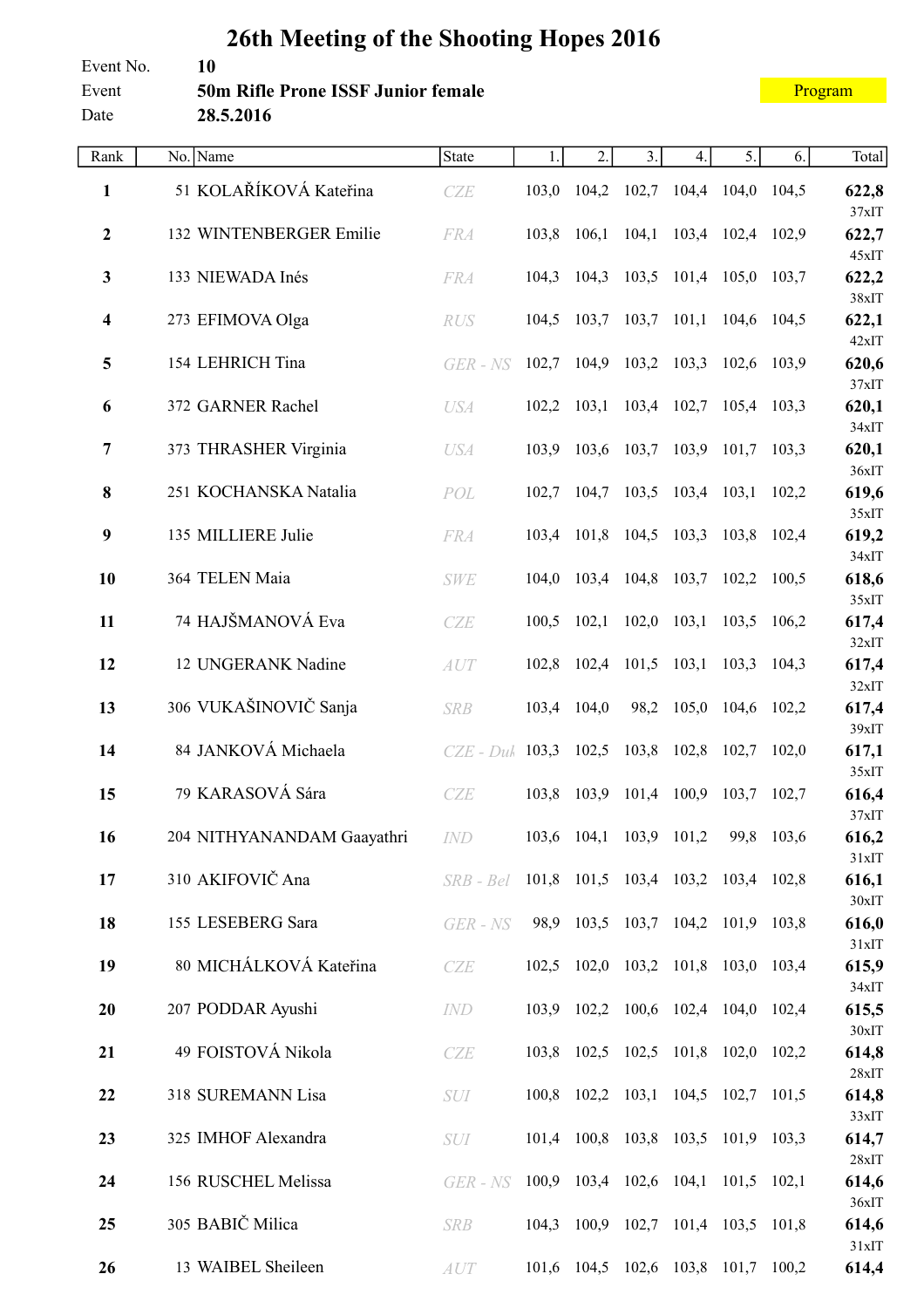|    |                         |                                                |       |                   |                               |             |                                     |             | 29xIT             |
|----|-------------------------|------------------------------------------------|-------|-------------------|-------------------------------|-------------|-------------------------------------|-------------|-------------------|
| 27 | 317 CALUORI Valentina   | <b>SUI</b>                                     | 103,5 |                   | $100,9$ $101,1$               |             | 101,3 103,7 103,5                   |             | 614,0<br>33xIT    |
| 28 | 271 IVANOVA Maria       | <b>RUS</b>                                     | 100,1 | 104,0             | 103,5                         | 101,0 103,9 |                                     | 101,2       | 613,7             |
| 29 | 157 RUSCHEL Isabell     | GER - NS                                       | 103,4 | 104,7             | 102,1                         | 103,4       | 100,1                               | 99,9        | 29xIT<br>613,6    |
| 30 | 52 THURNWALDOVÁ Sabina  | <b>CZE</b>                                     | 99,7  |                   | 103,2 102,3                   | 102,9       | 103,3                               | 102,1       | $30x$ IT<br>613,5 |
| 31 | 73 BRABCOVÁ Karolína    | CZE                                            | 101,7 |                   | 102,6 103,5                   |             | 101,9 102,5                         | 101,3       | 26xIT<br>613,5    |
| 32 | 371 CARR Hannah         | <b>USA</b>                                     | 102,9 |                   | 101,4 100,0                   | 100,5       | 103,3                               | 105,1       | 31xIT<br>613,2    |
| 33 | 90 KOLKOVÁ Kateřina     | $CZE - Ost$                                    | 102,4 |                   | 103,8 102,2                   | 101,7       | 102,9                               | 100,1       | 27xIT<br>613,1    |
| 34 | 47 DIVÍŠKOVÁ Kateřina   | CZE                                            | 102,7 | 99,0              | 102,7                         | 102,3       | 102,8                               | 103,5       | 28xIT<br>613,0    |
| 35 | 316 STARK Franziska     | SUI                                            | 102,2 | 102,0             | 99,4                          | 103,9       | 102,4 103,0                         |             | 27xIT<br>612,9    |
| 36 | 270 KHARKOVA Tatiana    | <b>RUS</b>                                     | 98,8  |                   | 102,2 103,0                   | 104,1       | 104,3                               | 100,4       | 28xIT<br>612,8    |
| 37 | 272 BOLDINOVA Daria     | <b>RUS</b>                                     | 101,7 | 100,0             |                               | 103,6 102,2 | 103,6                               | 101,5       | 1xIT<br>612,6     |
| 38 | 89 ŠTEFÁNKOVÁ Kateřina  | $CZE - Ost$                                    | 102,9 |                   | 101,3 100,4 101,8             |             | 102,9 103,2                         |             | 33xIT<br>612,5    |
| 39 | 335 OLŠAVSKÁ Ivana      | <b>SVK</b>                                     | 104,9 |                   | 102,7 100,3                   | 101,1       | 101,8                               | 101,6       | 27xIT<br>612,4    |
| 40 | 339 ŽIDEKOVÁ Lenka      | <b>SVK</b>                                     | 100,6 | 102,0             | 101,8                         | 102,9       | 102,3                               | 102,6       | 27xIT<br>612,2    |
| 41 | 11 KÖCK Rebecca         | AUT                                            | 102,6 | 99,7              | 100,0                         |             | 102,6 104,2                         | 102,9       | 29xIT<br>612,0    |
| 42 | 301 RADULOVIČ Nina      | <b>SRB</b>                                     | 100,9 | 102,0             | 103,7                         | 101,4       | 101,0                               | 102,7       | 32xIT<br>611,7    |
| 43 | 134 GOMEZ Judith        | <b>FRA</b>                                     |       | 102,9 102,1       |                               |             | 99,7 101,7 102,0 103,1              |             | 26xIT<br>611,5    |
| 44 | 205 SONIKA Sonika       | IND                                            |       |                   |                               |             | 103,5 101,4 103,9 100,6 100,4 101,7 |             | 30xIT<br>611,5    |
| 45 | 78 KAILOVÁ Michaela     | CZE                                            | 102,6 |                   |                               |             | 102,8 100,2 101,8 101,7 102,0       |             | 31xIT<br>611,1    |
| 46 | 111 HÄKKINEN Armi       | FIN                                            |       | 103,8 101,8 102,9 |                               |             | 99,3 101,7 101,5                    |             | 24xIT<br>611,0    |
| 47 | 164 GÁSPÁR Lalita       | <b>HUN</b>                                     | 102,3 |                   | $102,7$ 103,0                 | 101,1       |                                     | 99,8 101,6  | 29xIT<br>610,5    |
| 48 | 307 ARMUŠ Nevena        | <b>SRB</b>                                     | 101,1 |                   | 101,6 102,2 102,9             |             | 102,2 100,4                         |             | 24xIT<br>610,4    |
| 49 | 311 JOVIČ Jovana        | SRB - Bel                                      |       | 99,4 103,8 101,3  |                               |             | 98,9 102,6 103,5                    |             | 22xIT<br>609,5    |
| 50 | 308 KOLAREVIČ Marija    | <b>SRB</b>                                     | 103,7 |                   | 101,8 100,8                   |             | 101,8 102,5                         | 98,7        | 23xIT<br>609,3    |
| 51 | 252 MAKOWSKA Patrycja   | POL                                            | 102,9 | 103,8 100,7       |                               |             | 98,6 100,8 102,4                    |             | 27xIT<br>609,2    |
| 52 | 108 BOBYLEVA Anastassia | <b>EST</b>                                     |       | 101,6 100,0 100,8 |                               |             | 99,5 103,3                          | 103,7       | 28xIT<br>608,9    |
| 53 | 75 HELEŠICOVÁ Barbora   | CZE                                            |       |                   | 101,8 100,5 103,0             |             | 101,2 100,6 101,8                   |             | 27xIT<br>608,9    |
| 54 | 293 JEROVŠEK Klavdija   | <b>SLO</b>                                     |       |                   | 100,2 103,2 102,2 101,9 101,4 |             |                                     | 99,6        | 29xIT<br>608,5    |
| 55 | 323 HITZ Sarina         | $\boldsymbol{S}\boldsymbol{U}\!\boldsymbol{I}$ |       | 102,2 101,2 101,2 |                               | 99,7        |                                     | 102,2 101,9 | 27xIT<br>608,4    |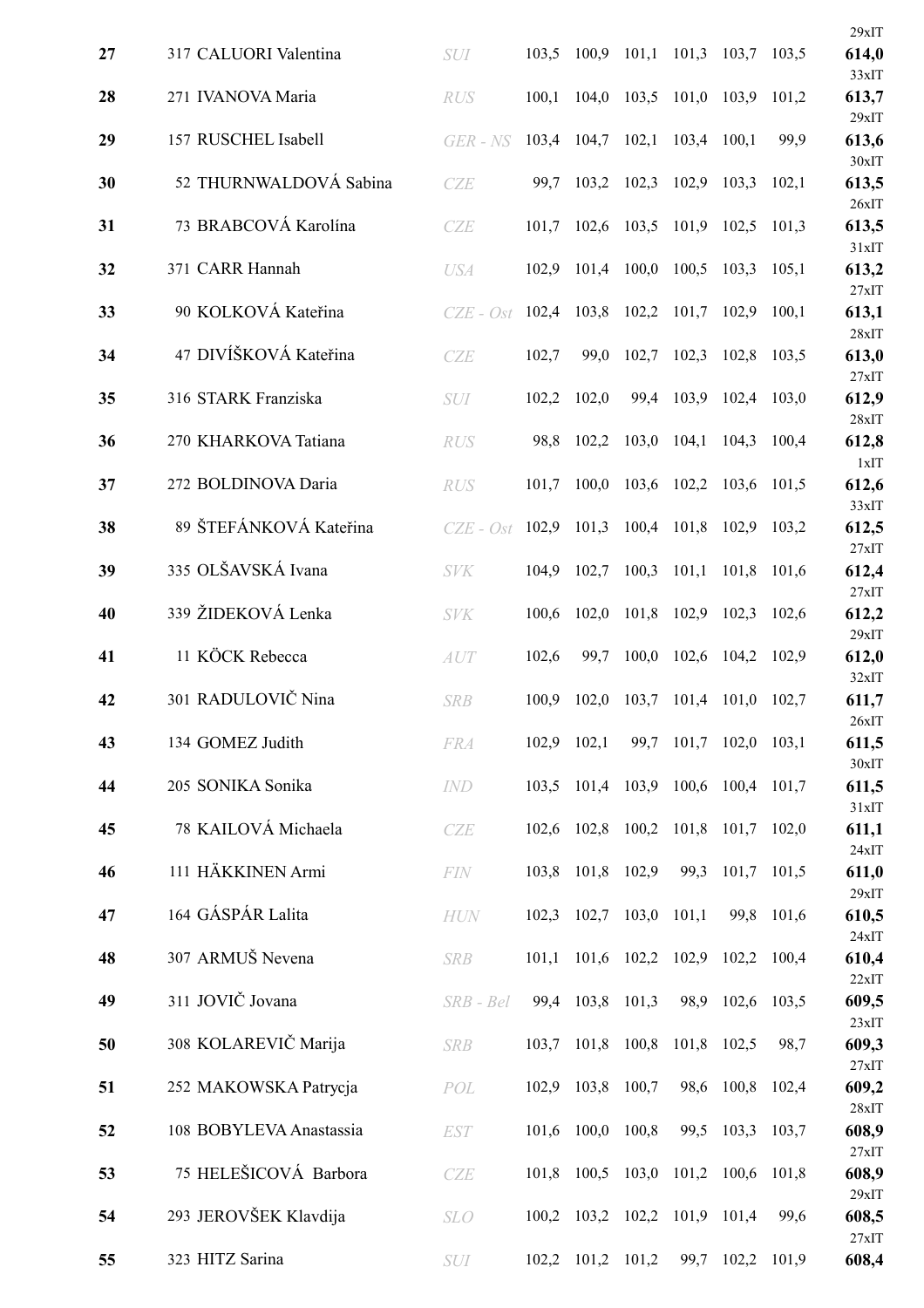|    |                               |               |       |             |       |             |               |             | 27xIT             |
|----|-------------------------------|---------------|-------|-------------|-------|-------------|---------------|-------------|-------------------|
| 56 | 338 SPIŠÁKOVÁ Kristína        | <b>SVK</b>    | 102,0 | 100,5       | 100,0 | 102,7       | 102,6         | 100.6       | 608,4<br>26xIT    |
| 57 | 167 KOZMA Nikolett            | <b>HUN</b>    | 100,4 | 100,9       | 101,7 | 101,7       | 101,6         | 102,0       | 608,3             |
| 58 | 331 KOLÁROVSKÁ Klaudia        | <b>SVK</b>    | 102,7 | 102,0       | 99,8  | 101,7       | 100,7         | 101,3       | 26xIT<br>608,2    |
| 59 | 206 SINGH Aditi               | <b>IND</b>    | 102,7 | 101,6       | 102,2 | 103,1       | 99,0          | 98,8        | 25xIT<br>607,4    |
| 60 | 319 LEONE Chaira              | <b>SUI</b>    | 102,0 | 98,6        | 101,7 | 101,3       | 99,9          | 103,2       | 25xIT<br>606,7    |
| 61 | 24 CERIC Angelina             | $AUT$ - $Vor$ | 101,4 | 102,3       | 100,8 | 102,0       | 101,7         | 98,5        | 24xIT<br>606,7    |
| 62 | 46 BARTONÍČKOVÁ Vlasta        | <b>CZE</b>    | 100,2 | 98,9        | 103,1 | 102,3       | 102,7         | 99,2        | 23xIT<br>606,4    |
| 63 | 158 ZIMMERMANN Selina         | GER - NS      | 100,9 | 101,6       | 100,7 | 101,0       | 100,6         | 101,2       | 23xIT<br>606,0    |
| 64 | 137 TOMS Jemma                | <b>GBR</b>    | 101,6 | 101,6       | 102,4 | 98,8        | 99,4          | 101,7       | 20xIT<br>605,5    |
| 65 | 220 HUSSAIN Bandookwala Zenab | <b>IND</b>    | 101,5 | 101,5       | 101,0 | 99,9        | 100,6         | 100,8       | 23xIT<br>605,3    |
| 66 | 33 VUKADIN Danijela           | <b>CRO</b>    | 100,6 | 103,2       | 100,5 | 100,2       | 99,1          | 101,6       | $20x$ IT<br>605,2 |
| 67 | 294 HRAŠOVEC Urška            | <b>SLO</b>    | 102,2 | 102,2       | 100,5 | 102,1       | 101,9         | 96,2        | 25xIT<br>605,1    |
| 68 | 102 STUDENÁ Adéla             | $CZE$ - $Pra$ | 101,5 | 97,5        | 97,9  | 102,9       | 101,6         | 103,6       | 20xIT<br>605,0    |
| 69 | 223 EVARDSONE Dzeneta         | <b>LAT</b>    | 98,5  | 99,8        | 102,7 | 103,8       | 98,2          | 102,0       | 23xIT<br>605,0    |
| 70 | 266 CONSTANTINESCU Gabriela   | <b>ROU</b>    | 102,0 | 100,7       | 100,1 | 101,0       | 100,3         | 100,7       | 22xIT<br>604,8    |
| 71 | 265 MANEA Adriana             | ROU           | 101,3 | 101,3       | 100,1 | 100,6       | 102,7         | 98,8        | 21xIT<br>604,8    |
| 72 | 138 HASELSBERGER Carmen       | AUT           |       | 102,2 102,0 | 98,9  | 102,5 100,9 |               | 98,3        | 24xIT<br>604,8    |
| 73 | 219 SHREYA Saksena            | <b>IND</b>    | 100,6 | 101,5       | 100,6 | 102,2 100,8 |               | 99,0        | 20xIT<br>604,7    |
| 74 | 50 KOKOŠKOVÁ Daniela          | CZE           | 98,6  | 98,0        | 102,1 | 102,5       | 104,1         | 99,2        | 24xIT<br>604,5    |
| 75 | 254 STEC Marlena              | POL           | 98,6  | 99,3        | 100,3 |             | 102,8 102,7   | 100,7       | 21xIT<br>604,4    |
| 76 | 208 GILL Dilreen              | IND           | 99,6  | 100,9       | 99,8  |             | $102,0$ 102,1 | 99,1        | 21xIT<br>603,5    |
| 77 | 166 TOMA Dorina               | <b>HUN</b>    | 99,8  | 99,3        | 99,7  | 98,2        | 102,3         | 103,6       | 22xIT<br>602,9    |
| 78 | 25 EGENDER Bianca             | $AUT$ - $Vor$ | 98,2  | 97,4        | 99,9  | 100,8       | 102,5         | 103,5       | 16xIT<br>602,3    |
| 79 | 76 HOŠKOVÁ Žaneta             | CZE           | 100,2 | 99,0        | 103,0 |             | 98,4 102,2    | 99,5        | 19xIT<br>602,3    |
| 80 | 103 JIRÁKOVÁ Vladimíra        | $CZE$ - $Pra$ | 102,3 | 98,9        | 99,6  | 99,5        | 100,5         | 101,1       | 17xIT<br>601,9    |
| 81 | 312 MARIČ Ivana               | $SRB - Bel$   | 101,4 | 102,9       | 97,0  | 99,4        |               | 100,0 100,9 | 19xIT<br>601,6    |
| 82 | 297 ŠPINDLER Nuša             | <b>SLO</b>    | 100,8 | 97,5        | 102,3 | 98,9        | 99,8          | 102,2       | 21xIT<br>601,5    |
| 83 | 109 SMIRNOVA Katrin           | <b>EST</b>    | 96,7  | 101,1       | 100,9 | 100,9       | 103,5         | 98,2        | 21xIT<br>601,3    |
| 84 | 336 MAZANOVA Michaela         | SVK           | 100,6 | 98,5        | 99,2  | 100,7       | 103,3         | 98,3        | 16xIT<br>600,6    |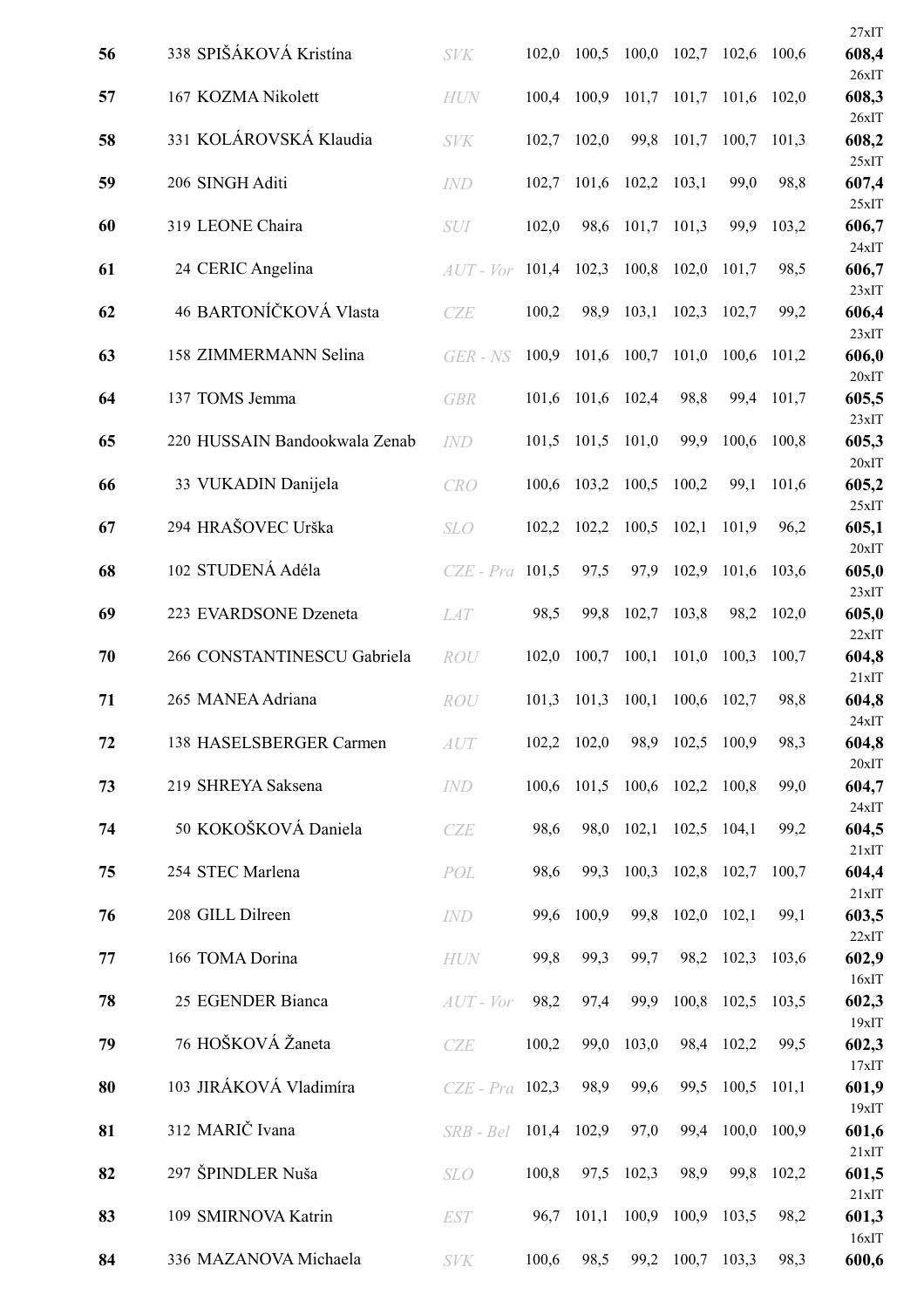|    |                                     |               |       |       |       |       |       |       | 20xIT                 |
|----|-------------------------------------|---------------|-------|-------|-------|-------|-------|-------|-----------------------|
| 85 | 77 JANDOVÁ Šárka                    | CZE           | 97,6  | 102,9 | 96,8  | 100,0 | 98,6  | 103,8 | 599,7                 |
|    |                                     |               |       |       |       |       |       |       | 21xIT                 |
| 86 | 98 BANDURIČOVÁ Helena               | $CZE - Plz$   | 100,0 | 98,6  | 100,2 | 100,5 | 99.0  | 100.6 | 598,9                 |
|    |                                     |               |       |       |       |       |       |       | 18xIT                 |
| 87 | 101 VINŠOVÁ Johana                  | $CZE$ - $Pro$ | 100,6 | 100,7 | 100,8 | 100,7 | 96,7  | 99,1  | 598,6                 |
|    |                                     |               |       |       |       |       |       |       | 18xIT                 |
| 88 | 332 NOVOSEDLÍKOVÁ Lucia             | <b>SVK</b>    | 100,1 | 100,3 | 101,4 | 98,7  | 100,2 | 97,1  | 597,8                 |
|    |                                     |               |       |       |       |       |       |       | 16xIT                 |
| 89 | 333 BENÍKOVÁ Diana                  | <b>SVK</b>    | 101,5 | 99,7  | 98,8  | 98,8  | 99,0  | 98,7  | 596,5                 |
|    |                                     |               |       |       |       |       |       |       | 15xIT                 |
| 90 | 274 CHERNYSHEVA Natalia             | <i>RUS</i>    | 102,1 | 100,4 | 100,8 | 96,3  | 100,5 | 95,7  | 595,8                 |
|    |                                     |               |       |       |       |       |       |       | 18xIT                 |
| 91 | 334 KLUKNAVSKÁ Júlia                | <b>SVK</b>    | 98,5  | 98,1  | 99,3  | 101,0 | 98,0  | 100.4 | 595,3                 |
|    |                                     |               |       |       |       |       |       |       | 17xIT                 |
| 92 | 337 MEDVEĎOVÁ Jana                  | <b>SVK</b>    | 98,9  | 95,0  | 101,2 | 97,0  | 98,7  | 99,3  | 590,1                 |
|    |                                     |               |       |       |       |       |       |       | 10xIT                 |
| 93 | 313 VUKOMANOVIČ Tamara              | $SRB - Bel$   | 98,1  | 98,4  | 95,2  | 98,9  | 100,1 | 98,0  | 588,7                 |
|    |                                     |               |       |       |       |       |       |       | 8xIT                  |
|    | Chief referee: A-0149 - PAVLOK Emil |               |       |       |       |       |       |       | <b>SCOPI</b> software |
|    |                                     |               |       |       |       |       |       |       |                       |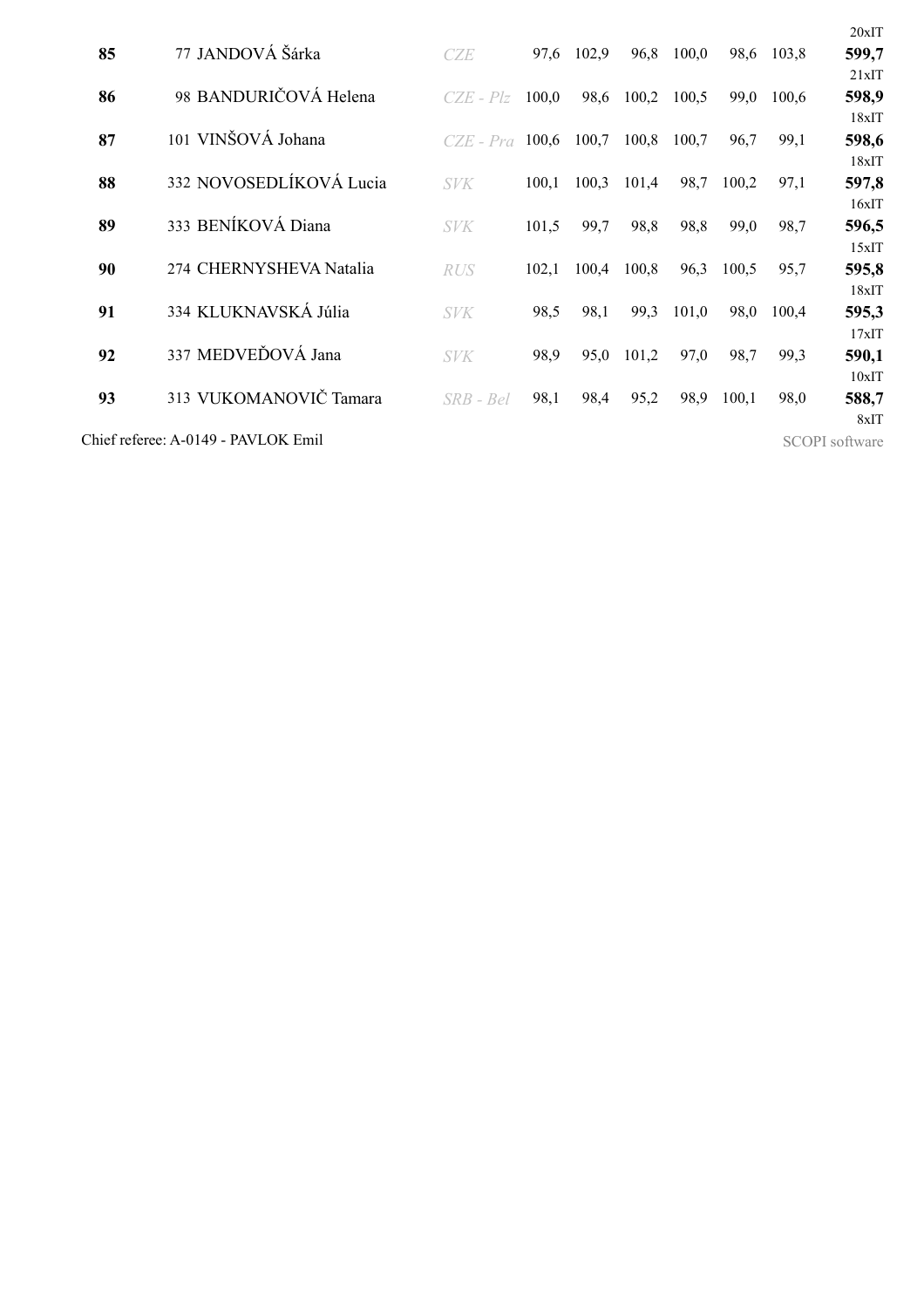|              |               | 26th Meeting of the Shooting Hopes 2016 |        |         |    |
|--------------|---------------|-----------------------------------------|--------|---------|----|
| Event No.    |               | <b>10 - Team</b>                        |        |         |    |
| Event        |               | 50m Rifle Prone ISSF Junior female      |        | Program |    |
| Date         |               | 28.5.2016                               |        |         |    |
| Rank         | Team          | No. Name                                | Result | Total   | IT |
| $\mathbf{1}$ | <b>FRA</b>    | 132 WINTENBERGER                        | 622,7  |         |    |
|              |               | 133 NIEWADA                             | 622,2  | 1864,1  |    |
|              |               | 135 MILLIERE                            | 619,2  |         |    |
| $\mathbf{2}$ | <b>USA</b>    | 372 GARNER                              | 620,1  |         |    |
|              |               | 373 THRASHER                            | 620,1  | 1853,4  |    |
|              |               | 371 CARR                                | 613,2  |         |    |
| $\mathbf{3}$ | <b>CZEA</b>   | 51 KOLAŘÍKOVÁ                           | 622,8  |         |    |
|              |               | 79 KARASOVÁ                             | 616,4  | 1852,2  |    |
|              |               | 47 DIVÍŠKOVÁ                            | 613    |         |    |
| 4            | <b>GER-NS</b> | 154 LEHRICH                             | 620,6  |         |    |
|              |               | 155 LESEBERG                            | 616    | 1851,2  |    |
|              |               | 156 RUSCHEL                             | 614,6  |         |    |
| 5            | <b>RUS</b>    | 273 EFIMOVA                             | 622,1  |         |    |
|              |               | 271 IVANOVA                             | 613,7  | 1848,4  |    |
|              |               | 272 BOLDINOVA                           | 612,6  |         |    |
| 6            | <b>CZEB</b>   | 84 JANKOVÁ                              | 617,1  |         |    |
|              |               | 49 FOISTOVÁ                             | 614,8  | 1845,4  |    |
|              |               | 52 THURNWALDOVÁ                         | 613,5  |         |    |
| 7            | <b>AUT</b>    | 12 UNGERANK                             | 617,4  |         |    |
|              |               | 13 WAIBEL                               | 614,4  | 1843,8  |    |
|              |               | 11 KÖCK                                 | 612    |         |    |
| 8            | <b>INDA</b>   | 204 NITHYANANDAM                        | 616,2  |         |    |
|              |               | 207 PODDAR                              | 615,5  | 1843,2  |    |
|              |               | 205 SONIKA                              | 611,5  |         |    |
| 9            | <b>SRB</b>    | 306 VUKAŠINOVIČ                         | 617,4  |         |    |
|              |               | 305 BABIČ                               | 614,6  | 1842,4  |    |
|              |               | 307 ARMUŠ                               | 610,4  |         |    |
| 10           | <b>CZE C</b>  | 74 HAJŠMANOVÁ                           | 617,4  |         |    |
|              |               | 78 KAILOVÁ                              | 611,1  | 1837,4  |    |
|              |               | 75 HELEŠICOVÁ                           | 608,9  |         |    |
| 11           | <b>SUIB</b>   | 318 SUREMANN                            | 614,8  |         |    |
|              |               | 316 STARK                               | 612,9  | 1836,1  |    |
|              |               | 323 HITZ                                | 608,4  |         |    |
| 12           | <b>SUIA</b>   | 325 IMHOF                               | 614,7  |         |    |
|              |               | 317 CALUORI                             | 614    | 1835,4  |    |
|              |               | 319 LEONE                               | 606,7  |         |    |
| 13           | POL           | 251 KOCHANSKA                           | 619,6  |         |    |
|              |               | 252 MAKOWSKA                            | 609,2  | 1833,2  |    |
|              |               | 254 STEC                                | 604,4  |         |    |
| 14           | <b>SVKA</b>   | 335 OLŠAVSKÁ                            | 612,4  |         |    |
|              |               | 339 ŽIDEKOVÁ                            | 612,2  | 1832,8  |    |
|              |               | 331 KOLÁROVSKÁ                          | 608,2  |         |    |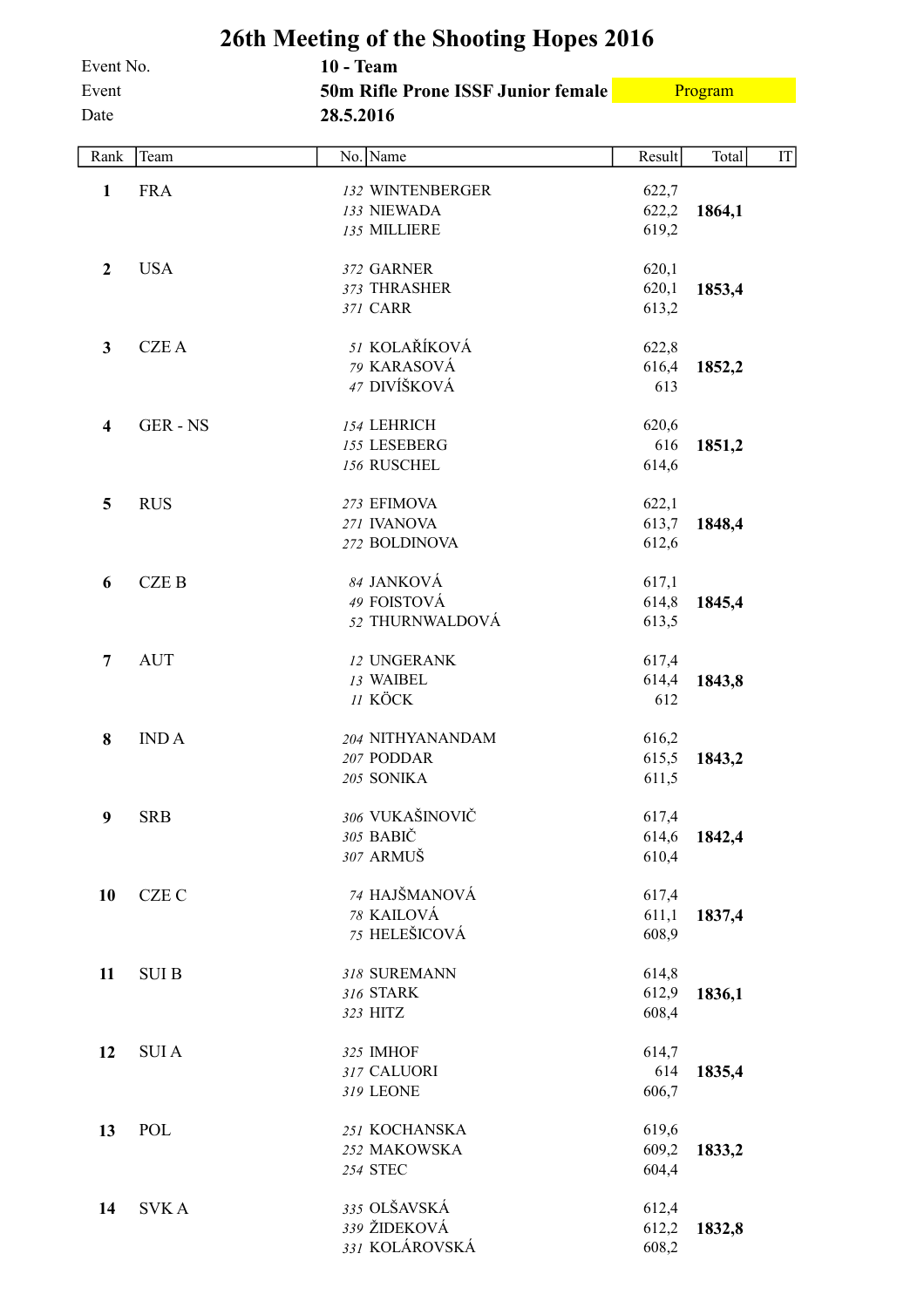| 15 | <b>SRB B</b> | 310 AKIFOVIČ<br>311 JOVIČ<br>312 MARIČ             | 616,1<br>609,5<br>601,6 | 1827,2 |
|----|--------------|----------------------------------------------------|-------------------------|--------|
| 16 | <b>HUN</b>   | 164 GÁSPÁR<br>167 KOZMA<br>166 TOMA                | 610,5<br>608,3<br>602,9 | 1821,7 |
| 17 | IND B        | 206 SINGH<br>220 HUSSAIN<br>219 SHREYA             | 607,4<br>605,3<br>604,7 | 1817,4 |
| 18 | <b>SLO</b>   | 293 JEROVŠEK<br>294 HRAŠOVEC<br>297 ŠPINDLER       | 608,5<br>605,1<br>601,5 | 1815,1 |
| 19 | <b>SVK C</b> | 338 SPIŠÁKOVÁ<br>336 MAZANOVA<br>334 KLUKNAVSKÁ    | 608,4<br>600,6<br>595,3 | 1804,3 |
| 20 | <b>SVK B</b> | 332 NOVOSEDLÍKOVÁ<br>333 BENÍKOVÁ<br>337 MEDVEĎOVÁ | 597,8<br>596,5<br>590,1 | 1784,4 |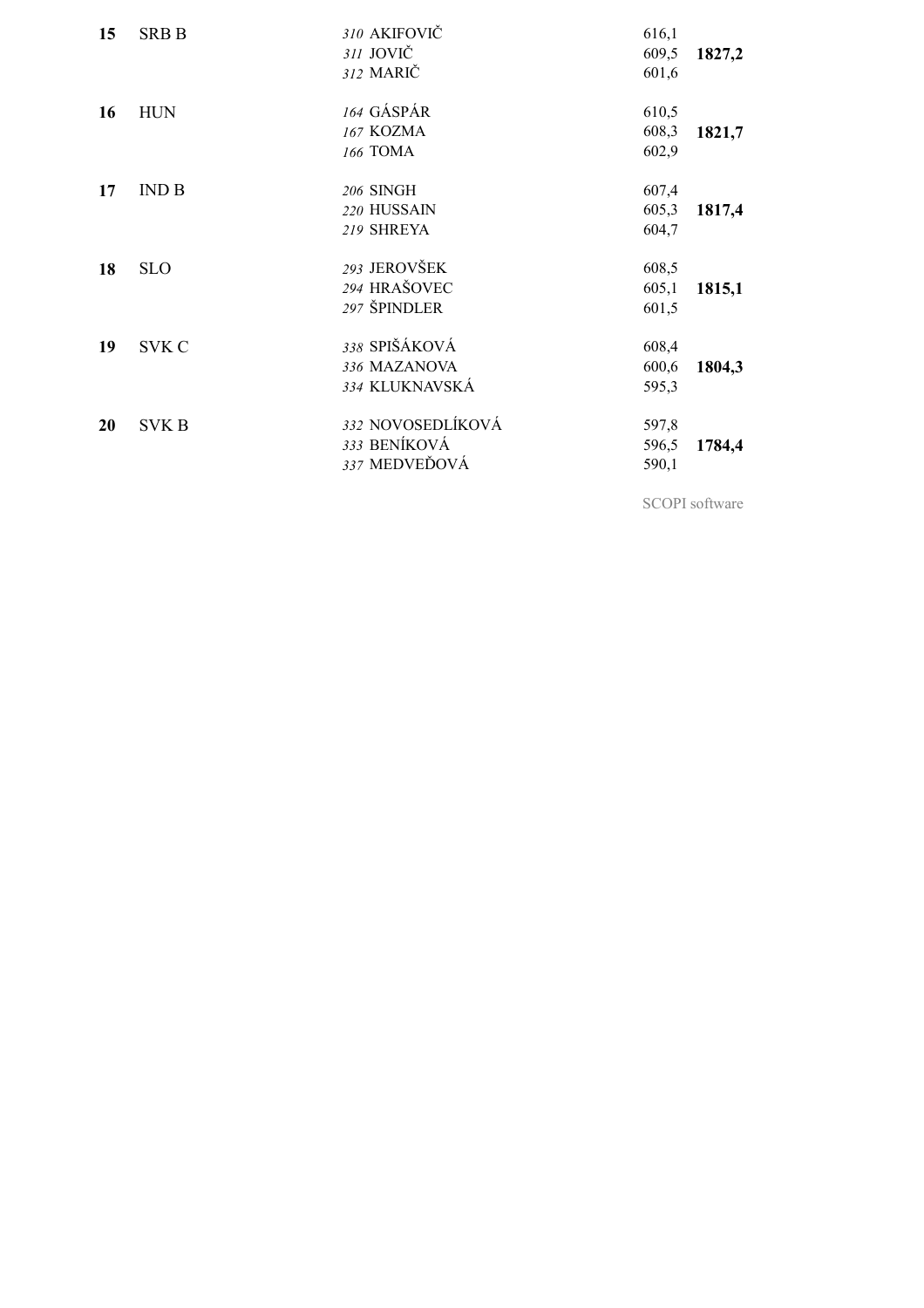## **26th Meeting of the Shooting Hopes 2016** Event No. **11** Event **50m Rifle Prone Junior female** Date **28.5.2016**

| Rank                    | No. Name                   | <b>State</b>      | 1.  | 2.     | 3.         | 4.             | 5.         | 6.     | Total           |
|-------------------------|----------------------------|-------------------|-----|--------|------------|----------------|------------|--------|-----------------|
| $\mathbf{1}$            | 51 KOLAŘÍKOVÁ Kateřina     | CZE               | 98  |        |            | 99 100 100 100 |            | 99     | 596             |
| $\mathbf{2}$            |                            |                   |     |        |            |                |            |        | 37xIT           |
|                         | 132 WINTENBERGER Emilie    | <b>FRA</b>        |     |        | 99 100 100 | 99             | 99         | 98     | 595<br>45xIT    |
| 3                       | 135 MILLIERE Julie         | <b>FRA</b>        | 100 |        | 97 100     |                | 99 100     | 99     | 595             |
| $\overline{\mathbf{4}}$ | 133 NIEWADA Inés           | <b>FRA</b>        | 100 | 99     | 99         |                | 97 100     | 99     | 34xIT<br>594    |
|                         |                            |                   |     |        |            |                |            |        | 38xIT           |
| 5                       | 372 GARNER Rachel          | <b>USA</b>        |     | 98 100 | 99         |                | 98 100     | 98     | 593             |
| 6                       | 373 THRASHER Virginia      | <b>USA</b>        | 100 |        | 98 100     | 99             | 98         | 97     | 34xIT<br>592    |
|                         |                            |                   |     |        |            |                |            |        | 36xIT           |
| $\overline{7}$          | 80 MICHÁLKOVÁ Kateřina     | CZE               | 99  | 99     | 99         | 98             | 99         | 98     | 592<br>34xIT    |
| 8                       | 273 EFIMOVA Olga           | <b>RUS</b>        | 100 | 98     | 99         | 96             | 99         | 99     | 591             |
|                         |                            |                   |     |        |            |                |            |        | $42x$ IT        |
| 9                       | 84 JANKOVÁ Michaela        | $CZE$ - Dul $100$ |     | 98     | 98         | 99             | 98         | 98     | 591<br>35xIT    |
| 10                      | 74 HAJŠMANOVÁ Eva          | CZE               | 97  | 98     | 98         | 99             |            | 99 100 | 591             |
| 11                      | 154 LEHRICH Tina           | GER - NS          |     | 98 100 | 99         | 97             | 98         | 98     | 32xIT<br>590    |
|                         |                            |                   |     |        |            |                |            |        | 37xIT           |
| 12                      | 12 UNGERANK Nadine         | AUT               | 98  | 98     | 97         |                | 97 100 100 |        | 590             |
| 13                      | 305 BABIČ Milica           | <b>SRB</b>        | 100 | 97     | 98         | 98             | 99         | 98     | 32xIT<br>590    |
|                         |                            |                   |     |        |            |                |            |        | 31xIT           |
| 14                      | 310 AKIFOVIČ Ana           | SRB - Bel         | 99  | 98     | 97         |                | 99 100     | 97     | 590<br>$30x$ IT |
| 15                      | 207 PODDAR Ayushi          | <b>IND</b>        | 99  | 99     | 96         |                | 99 100     | 97     | 590             |
|                         |                            |                   |     |        |            |                |            |        | 30xIT           |
| 16                      | 49 FOISTOVÁ Nikola         | CZE               | 99  | 98     | 98         | 99             | 98         | 98     | 590<br>28xIT    |
| 17                      | 156 RUSCHEL Melissa        | GER - NS          |     | 96 100 | 99         | 99             | 97         | 98     | 589             |
|                         |                            |                   |     |        |            |                |            |        | 36xIT           |
| 18                      | 251 KOCHANSKA Natalia      | POL               |     | 97 100 | 99         | 98             | 97         | 98     | 589<br>35xIT    |
| 19                      | 364 TELEN Maia             | <b>SWE</b>        | 99  | 99     | 99         | 99             | 97         | 96     | 589             |
| 20                      | 155 LESEBERG Sara          | GER - NS          | 94  | 99     |            | 98 100         |            | 98 100 | 35xIT<br>589    |
|                         |                            |                   |     |        |            |                |            |        | 31xIT           |
| 21                      | 204 NITHYANANDAM Gaayathri | <i>IND</i>        | 99  | 99     | 99         | 97             |            | 95 100 | 589             |
| 22                      | 325 IMHOF Alexandra        | <b>SUI</b>        |     | 98 96  | 99         | 99             | 98         | 99     | 31xIT<br>589    |
|                         |                            |                   |     |        |            |                |            |        | 28xIT           |
| 23                      | 90 KOLKOVÁ Kateřina        | $CZE - Ost$       |     | 98 100 | 98         | 97             | 99         | 97     | 589             |
| 24                      | 47 DIVÍŠKOVÁ Kateřina      | CZE               | 100 | 94     | 99         | 98             | 99         | 98     | 28xIT<br>588    |
|                         |                            |                   |     |        |            |                |            |        | 27xIT           |
| 25                      | 52 THURNWALDOVÁ Sabina     | CZE               | 95  | 98     | 98         | 99             | 99         | 99     | 588<br>26xIT    |
| 26                      | 307 ARMUŠ Nevena           | <b>SRB</b>        | 97  | 99     | 97         |                | 99 100     | 96     | 588             |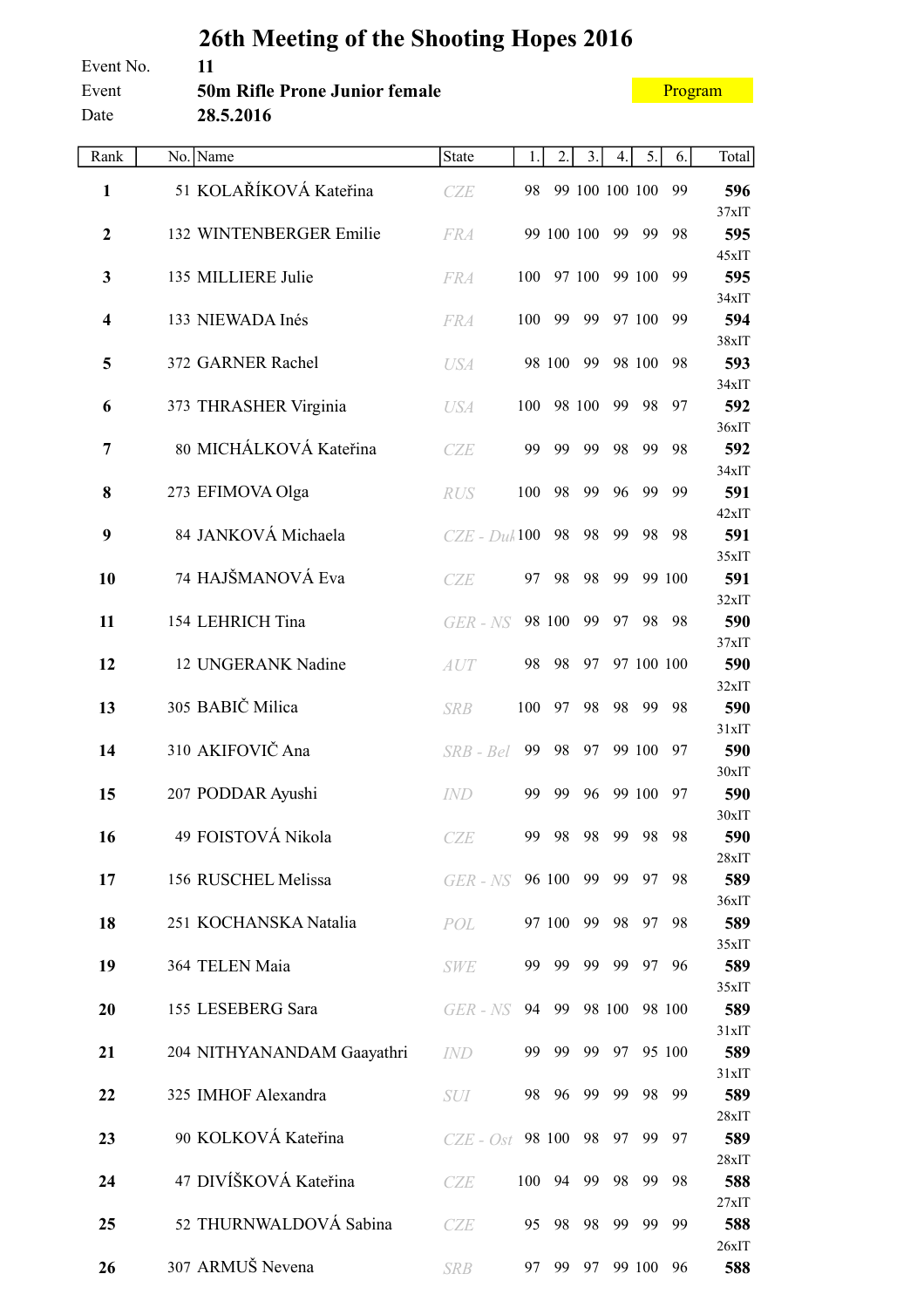| 27 | 306 VUKAŠINOVIČ Sanja   | <b>SRB</b>  | 98  | 99 |    | 93 100 | 99         | 98 | 22xIT<br>587 |
|----|-------------------------|-------------|-----|----|----|--------|------------|----|--------------|
| 28 | 79 KARASOVÁ Sára        | CZE         | 98  | 99 | 97 | 96     | 99         | 98 | 39xIT<br>587 |
| 29 | 316 STARK Franziska     |             | 97  | 98 | 97 | 99     | 98         | 98 | 37xIT<br>587 |
|    |                         | <b>SUI</b>  |     |    |    |        |            |    | 28xIT        |
| 30 | 73 BRABCOVÁ Karolína    | CZE         | 99  | 98 | 98 | 97     | 98         | 96 | 586<br>31xIT |
| 31 | 339 ŽIDEKOVÁ Lenka      | <b>SVK</b>  | 96  | 97 |    | 96 100 | 99         | 98 | 586          |
| 32 | 13 WAIBEL Sheileen      | <i>AUT</i>  | 97  | 98 | 97 | 99     | 98         | 97 | 29xIT<br>586 |
|    | 89 ŠTEFÁNKOVÁ Kateřina  |             |     |    |    |        |            |    | 29xIT        |
| 33 |                         | $CZE - Ost$ | 99  | 96 | 96 |        | 97 100     | 98 | 586<br>27xIT |
| 34 | 318 SUREMANN Lisa       | <b>SUI</b>  | 96  | 96 | 98 | 99     | 98         | 98 | 585<br>33xIT |
| 35 | 11 KÖCK Rebecca         | AUT         | 99  | 94 | 96 |        | 98 100     | 98 | 585          |
| 36 | 271 IVANOVA Maria       | <b>RUS</b>  | 96  | 99 | 98 | 97     | 98         | 97 | 32xIT<br>585 |
|    |                         |             |     |    |    |        |            |    | 29xIT        |
| 37 | 335 OLŠAVSKÁ Ivana      | <b>SVK</b>  | 100 | 98 | 96 | 97     | 97         | 97 | 585<br>27xIT |
| 38 | 308 KOLAREVIČ Marija    | <b>SRB</b>  | 100 | 98 | 96 | 98     | 99         | 94 | 585          |
| 39 | 301 RADULOVIČ Nina      | <b>SRB</b>  | 96  | 97 | 99 | 99     | 96         | 98 | 27xIT<br>585 |
| 40 | 272 BOLDINOVA Daria     | <b>RUS</b>  | 96  | 96 | 99 | 98     | 99         | 96 | 26xIT<br>584 |
|    |                         |             |     |    |    |        |            |    | 33xIT        |
| 41 | 157 RUSCHEL Isabell     | GER - NS    | 98  | 99 | 99 | 99     | 95         | 94 | 584<br>30xIT |
| 42 | 252 MAKOWSKA Patrycja   | POL         | 99  | 99 | 97 | 94     | 96         | 99 | 584          |
| 43 | 323 HITZ Sarina         | <i>SUI</i>  | 99  | 98 | 97 | 96     | 97         | 97 | 28xIT<br>584 |
|    |                         |             |     |    |    |        |            |    | 27xIT        |
| 44 | 317 CALUORI Valentina   | <b>SUI</b>  | 99  | 97 | 95 | 96     | 97         | 99 | 583<br>33xIT |
| 45 | 111 HÄKKINEN Armi       | <b>FIN</b>  | 98  | 97 | 99 | 95     | 97         | 97 | 583          |
| 46 | 371 CARR Hannah         | <b>USA</b>  | 99  | 95 | 94 | 97     | 99         | 99 | 29xIT<br>583 |
| 47 | 164 GÁSPÁR Lalita       | <b>HUN</b>  | 97  | 99 | 97 | 97     | 95         | 98 | 27xIT<br>583 |
|    |                         |             |     |    |    |        |            |    | 24xIT        |
| 48 | 311 JOVIČ Jovana        | SRB - Bel   | 95  | 99 | 98 | 94     | -99        | 98 | 583<br>23xIT |
| 49 | 270 KHARKOVA Tatiana    | <b>RUS</b>  | 93  | 97 |    |        | 98 100 100 | 95 | 583          |
| 50 | 205 SONIKA Sonika       | IND         | 99  | 97 | 99 | 95     | 96         | 96 | 1xIT<br>582  |
|    |                         |             |     |    |    |        |            |    | 31xIT        |
| 51 | 134 GOMEZ Judith        | <b>FRA</b>  | 98  | 97 | 96 | 95     | 98         | 98 | 582<br>30xIT |
| 52 | 78 KAILOVÁ Michaela     | CZE         | 97  | 97 | 95 | 98     | 97         | 98 | 582<br>24xIT |
| 53 | 108 BOBYLEVA Anastassia | <b>EST</b>  | 97  | 95 | 97 | 95     | 99         | 98 | 581          |
| 54 | 331 KOLÁROVSKÁ Klaudia  | <b>SVK</b>  | 99  | 97 | 95 | 98     | 96         | 96 | 27xIT<br>581 |
|    |                         |             |     |    |    |        |            |    | 25xIT        |
| 55 | 206 SINGH Aditi         | <b>IND</b>  | 99  | 98 | 97 | 99     | 94         | 94 | 581          |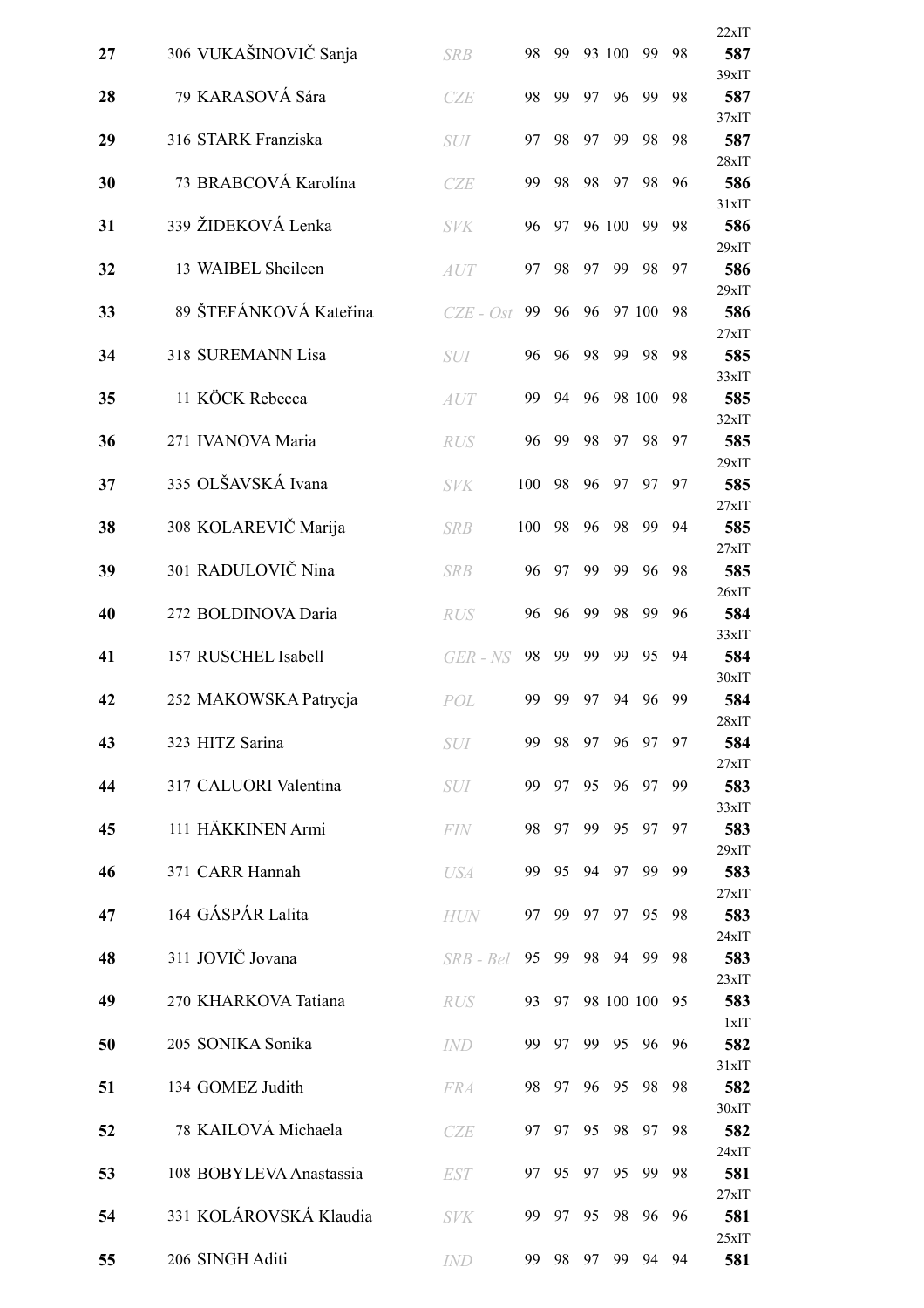|    |                               |                   |    |          |       |    |           |        | 25xIT        |
|----|-------------------------------|-------------------|----|----------|-------|----|-----------|--------|--------------|
| 56 | 158 ZIMMERMANN Selina         | GER - NS          | 98 | 98       | 95    | 97 | 95        | 98     | 581          |
| 57 | 293 JEROVŠEK Klavdija         | <b>SLO</b>        | 95 | 99       | 97    | 99 | 95        | 95     | 20xIT<br>580 |
| 58 | 167 KOZMA Nikolett            | <b>HUN</b>        | 96 | 95       | 96    | 98 | 97        | 98     | 27xIT<br>580 |
|    | 338 SPIŠÁKOVÁ Kristína        |                   |    |          |       |    |           |        | 26xIT        |
| 59 |                               | <b>SVK</b>        | 97 | 95       | 96    | 97 | 98        | 97     | 580<br>26xIT |
| 60 | 33 VUKADIN Danijela           | <b>CRO</b>        | 96 | 99       | 97    | 97 | 94        | 97     | 580<br>25xIT |
| 61 | 102 STUDENÁ Adéla             | $CZE$ - $Pra$     | 97 | 94       | 94    | 98 | 98        | 99     | 580          |
| 62 | 46 BARTONÍČKOVÁ Vlasta        | <b>CZE</b>        | 96 | 96       | 98    | 97 | 98        | 95     | 23xIT<br>580 |
| 63 | 294 HRAŠOVEC Urška            | <b>SLO</b>        | 98 | 98       | 96    | 98 | 98        | 92     | 23xIT<br>580 |
|    |                               |                   |    |          |       |    |           |        | 20xIT        |
| 64 | 319 LEONE Chaira              | <b>SUI</b>        | 97 | 94       | 98    | 97 | 94        | 99     | 579<br>24xIT |
| 65 | 24 CERIC Angelina             | $AUT$ - $Vor$     | 97 | 98       | 97    | 97 | 96        | 93     | 578          |
| 66 | 76 HOŠKOVÁ Žaneta             | <b>CZE</b>        | 96 | 95       | 99    | 93 | 99        | 96     | 23xIT<br>578 |
| 67 | 75 HELEŠICOVÁ Barbora         | CZE               | 96 | 95       | 97    | 96 | 96        | 97     | 17xIT<br>577 |
|    |                               |                   |    |          |       |    |           |        | 29xIT        |
| 68 | 265 MANEA Adriana             | ROU               | 98 | 97       | 95    | 95 | 98        | 94     | 577<br>24xIT |
| 69 | 254 STEC Marlena              | POL               | 94 | 94       | 97    | 98 | 98        | 96     | 577          |
| 70 | 220 HUSSAIN Bandookwala Zenab | <b>IND</b>        | 97 | 96       | 96    | 96 | 97        | 95     | 21xIT<br>577 |
| 71 | 166 TOMA Dorina               | <b>HUN</b>        | 95 | 95       | 96    | 94 |           | 97 100 | 20xIT<br>577 |
|    |                               |                   |    |          |       |    |           |        | 16xIT        |
| 72 | 109 SMIRNOVA Katrin           | <i>EST</i>        |    | 92 97    |       |    | 96 97 100 | - 95   | 577<br>16xIT |
| 73 | 223 EVARDSONE Dzeneta         | <i>LAT</i>        |    | 93 95    | 98    | 99 | 93        | 98     | 576          |
| 74 | 312 MARIČ Ivana               | SRB - Bel         | 98 |          | 98 92 | 96 | 95        | 97     | 22xIT<br>576 |
| 75 | 266 CONSTANTINESCU Gabriela   | ROU               | 99 |          | 96 95 |    | 95 95     | 96     | 21xIT<br>576 |
|    |                               |                   |    |          |       |    |           |        | 21xIT        |
| 76 | 50 KOKOŠKOVÁ Daniela          | CZE               |    | 93 93 97 |       |    | 98 100    | 95     | 576<br>21xIT |
| 77 | 138 HASELSBERGER Carmen       | AUT               | 98 | 96       | 93    | 97 | 97        | 95     | 576          |
| 78 | 219 SHREYA Saksena            | <b>IND</b>        | 95 |          | 96 96 | 97 | 97        | 94     | 20xIT<br>575 |
| 79 | 208 GILL Dilreen              | IND               |    | 95 95 95 |       |    | 97 98     | 95     | 24xIT<br>575 |
|    |                               |                   |    |          |       |    |           |        | 22xIT        |
| 80 | 297 ŠPINDLER Nuša             | <i>SLO</i>        | 97 | 93       | 98    | 95 | 95        | 97     | 575<br>21xIT |
| 81 | 336 MAZANOVA Michaela         | <b>SVK</b>        |    | 97 95    | 95    | 96 | 98        | 94     | 575          |
| 82 | 25 EGENDER Bianca             | $AUT$ - $Vor$     |    | 93 93 96 |       | 96 | 98        | 99     | 20xIT<br>575 |
| 83 | 137 TOMS Jemma                | <b>GBR</b>        | 97 | 96       | 97    | 94 | 94        | 96     | 19xIT<br>574 |
|    |                               |                   |    |          |       |    |           |        | 23xIT        |
| 84 | 103 JIRÁKOVÁ Vladimíra        | $CZE - Pra$ 99 94 |    |          | 94    |    | 95 97     | 95     | 574          |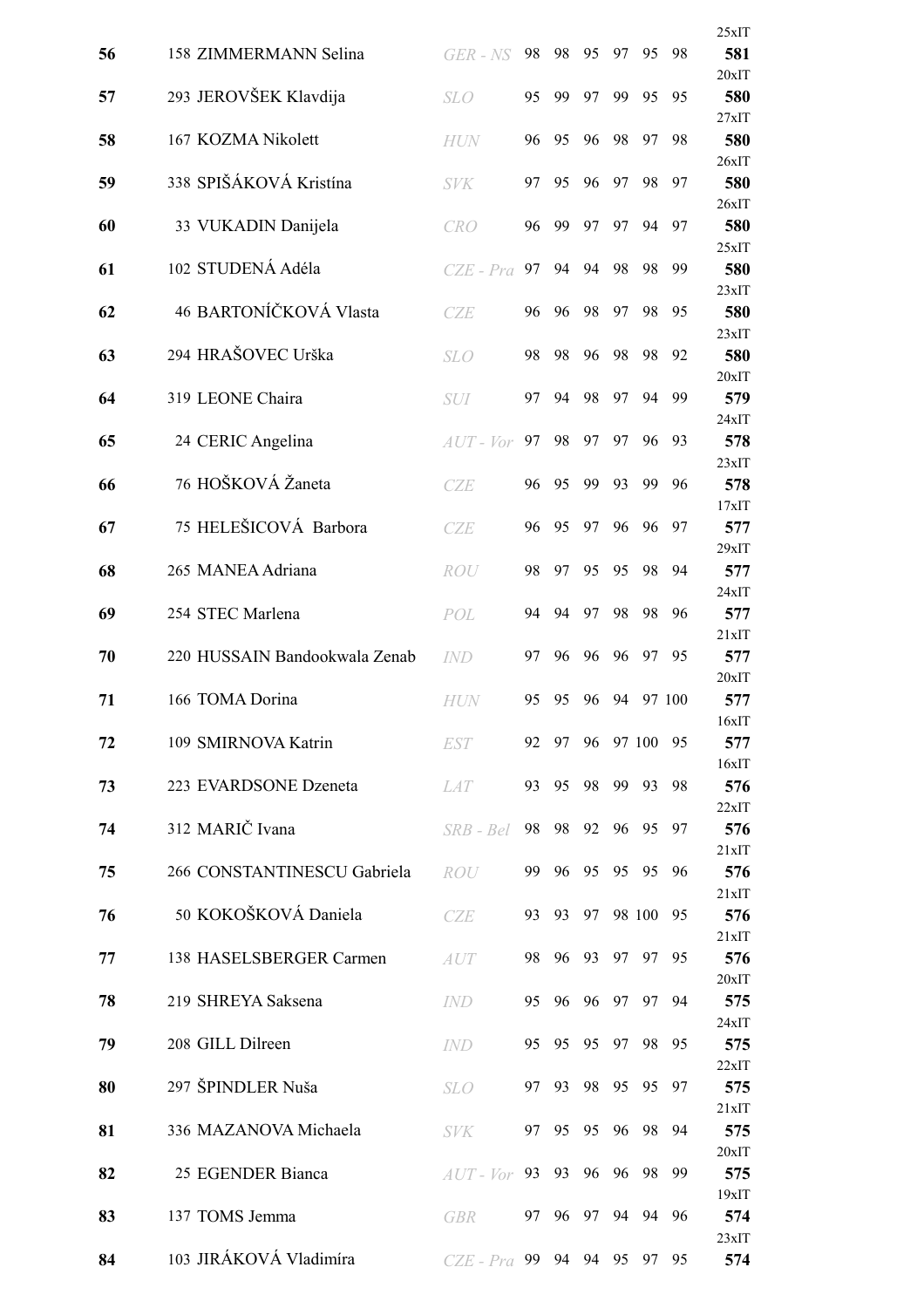|    |                                     |               |    |    |    |    |    |     | $19x$ IT              |
|----|-------------------------------------|---------------|----|----|----|----|----|-----|-----------------------|
| 85 | 77 JANDOVÁ Šárka                    | CZE           | 93 | 98 | 92 | 95 | 95 | -99 | 572                   |
|    |                                     |               |    |    |    |    |    |     | 21xIT                 |
| 86 | 98 BANDURIČOVÁ Helena               | $CZE - Plz$   | 97 | 93 | 96 | 97 | 93 | 96  | 572                   |
|    |                                     |               |    |    |    |    |    |     | 18xIT                 |
| 87 | 101 VINŠOVÁ Johana                  | $CZE$ - $Pra$ | 97 | 97 | 97 | 95 | 92 | -94 | 572                   |
|    |                                     |               |    |    |    |    |    |     | 18xIT                 |
| 88 | 332 NOVOSEDLÍKOVÁ Lucia             | <i>SVK</i>    | 94 | 98 | 96 | 96 | 95 | 91  | 570                   |
|    |                                     |               |    |    |    |    |    |     | $16x$ IT              |
| 89 | 333 BENÍKOVÁ Diana                  | <i>SVK</i>    | 98 | 96 | 94 | 93 | 95 | 94  | 570                   |
|    |                                     |               |    |    |    |    |    |     | 15xIT                 |
| 90 | 334 KLUKNAVSKÁ Júlia                | <b>SVK</b>    | 95 | 94 | 94 | 96 | 94 | 96  | 569                   |
|    |                                     |               |    |    |    |    |    |     | $17x$ IT              |
| 91 | 274 CHERNYSHEVA Natalia             | <b>RUS</b>    | 97 | 95 | 97 | 93 | 96 | -90 | 568                   |
|    |                                     |               |    |    |    |    |    |     | 18xIT                 |
| 92 | 313 VUKOMANOVIČ Tamara              | $SRB - Bel$   | 96 | 95 | 90 | 94 | 95 | 94  | 564                   |
|    |                                     |               |    |    |    |    |    |     | $8x$ IT               |
| 93 | 337 MEDVEĎOVÁ Jana                  | <b>SVK</b>    | 93 | 90 | 98 | 93 | 92 | 95  | 561                   |
|    |                                     |               |    |    |    |    |    |     |                       |
|    |                                     |               |    |    |    |    |    |     | $10x$ IT              |
|    | Chief referee: A-0149 - PAVLOK Emil |               |    |    |    |    |    |     | <b>SCOPI</b> software |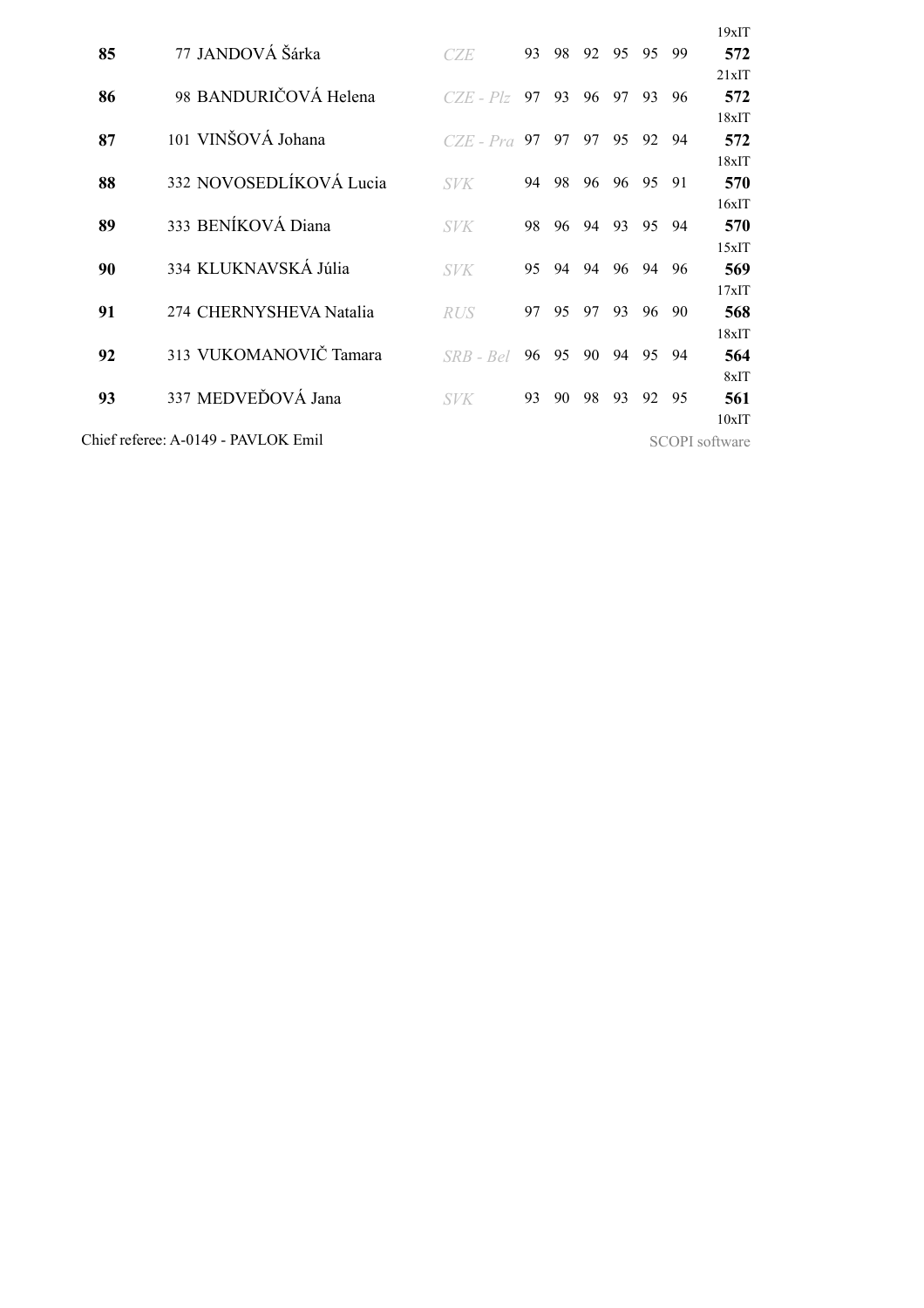#### Event No. **12** Event **50m Rifle 3 Positions Junior female** Date **29.5.2016**

| Rank         | No. Name                   | State       | 1. | 2.     | $\Sigma$ |    | 2.         | $\Sigma$  |    | 2. | $\Sigma$   | Total        |
|--------------|----------------------------|-------------|----|--------|----------|----|------------|-----------|----|----|------------|--------------|
| 1            | 373 THRASHER Virginia      | <b>USA</b>  | 96 | 99     | 195      |    | 97 100     | 197       | 97 | 97 | 194        | 586          |
|              |                            |             |    |        |          |    |            |           |    |    |            | $30x$ IT     |
| $\mathbf{2}$ | 132 WINTENBERGER Emilie    | <b>FRA</b>  | 97 | 97     | 194      | 97 | 97         | 194       | 99 | 95 | 194        | 582          |
| 3            | 305 BABIČ Milica           | <b>SRB</b>  |    | 99 100 | 199      | 99 | 98         | $197$ 92  |    | 94 | 186        | 25xIT<br>582 |
|              |                            |             |    |        |          |    |            |           |    |    |            | 25xIT        |
| 4            | 11 KÖCK Rebecca            | AUT         | 97 | 96     | 193      | 96 | 98         | 194       | 97 | 97 | 194        | 581          |
|              |                            |             |    |        |          |    |            |           |    |    |            | 27xIT        |
| 5            | 154 LEHRICH Tina           | GER - NS    | 96 | 95     | 191 100  |    | 98         | 198       | 97 | 94 | 191        | 580          |
| 6            | 134 GOMEZ Judith           | <b>FRA</b>  | 96 | 97     | 193 100  |    | 97         | 197,96    |    | 93 | 189        | 29xIT<br>579 |
|              |                            |             |    |        |          |    |            |           |    |    |            | 22xIT        |
| 7            | 251 KOCHANSKA Natalia      | POL         | 95 | 96     | 191      |    | 97 100     | 197       | 96 | 94 | <b>190</b> | 578          |
|              |                            |             |    |        |          |    |            |           |    |    |            | 27xIT        |
| 8            | 156 RUSCHEL Melissa        | GER - NS    | 97 | 97     | 194      | 97 | 99         | 196       | 93 | 95 | 188        | 578          |
| 9            | 208 GILL Dilreen           | <b>IND</b>  | 93 | 96     | 189      | 99 | 98         | $197$ 97  |    | 95 | 192        | 24xIT<br>578 |
|              |                            |             |    |        |          |    |            |           |    |    |            | 20xIT        |
| 10           | 372 GARNER Rachel          | <b>USA</b>  | 97 | 96     | 193      |    | 97 100     | 19790     |    | 97 | 187        | 577          |
|              |                            |             |    |        |          |    |            |           |    |    |            | 25xIT        |
| 11           | 49 FOISTOVÁ Nikola         | CZE         | 96 | 95     | 191      | 98 | 98         | 196       | 95 | 95 | 190        | 577          |
|              |                            |             |    |        |          |    |            |           |    |    |            | 25xIT        |
| 12           | 206 SINGH Aditi            | <b>IND</b>  | 99 | 93     | 192      |    | 96 100     | $196$ 92  |    | 97 | 189        | 577<br>24xIT |
| 13           | 308 KOLAREVIČ Marija       | <b>SRB</b>  | 96 | 96     | 192      | 99 | 98         | 197       | 90 | 98 | 188        | 577          |
|              |                            |             |    |        |          |    |            |           |    |    |            | 23xIT        |
| 14           | 310 AKIFOVIČ Ana           | $SRB - Bel$ | 97 | 95     | 192      | 99 | 99         | 198       | 92 | 94 | 186        | 576          |
|              |                            |             |    |        |          |    |            |           |    |    |            | 29xIT        |
| 15           | 306 VUKAŠINOVIČ Sanja      | <b>SRB</b>  | 95 | 95     | 190      | 97 | 98         | 195       | 95 | 96 | 191        | 576          |
| 16           | 307 ARMUŠ Nevena           | <b>SRB</b>  | 98 | 95     | 193 97   |    | 95         | 192       | 94 | 97 | 191        | 23xIT<br>576 |
|              |                            |             |    |        |          |    |            |           |    |    |            | 22xIT        |
| 17           | 12 UNGERANK Nadine         | <b>AUT</b>  | 93 | 94     |          |    | 187 99 99  | 198 93 97 |    |    | 190        | 575          |
|              |                            |             |    |        |          |    |            |           |    |    |            | 25xIT        |
| 18           | 371 CARR Hannah            | <b>USA</b>  | 91 | 95     |          |    | 186 100 98 | 198 97    |    | 94 | 191        | 575          |
| 19           | 204 NITHYANANDAM Gaayathri | <b>IND</b>  | 97 | 97     | 194 97   |    | 99         | 196 89    |    | 96 | 185        | 24xIT<br>575 |
|              |                            |             |    |        |          |    |            |           |    |    |            | 21xIT        |
| 20           | 33 VUKADIN Danijela        | <b>CRO</b>  | 95 | 97     |          |    | 192 98 95  | 193 95 95 |    |    | 190        | 575          |
|              |                            |             |    |        |          |    |            |           |    |    |            | 21xIT        |
| 21           | 48 DUDOVÁ Lucie            | <b>CZE</b>  |    | 95 100 |          |    | 195 99 95  | 194 93 93 |    |    | 186        | 575          |
| 22           | 273 EFIMOVA Olga           |             | 91 | 95     |          |    | 186 99 100 | 199 94 95 |    |    | 189        | 21xIT<br>574 |
|              |                            | <b>RUS</b>  |    |        |          |    |            |           |    |    |            | 23xIT        |
| 23           | 51 KOLAŘÍKOVÁ Kateřina     | CZE         | 93 | 97     |          |    | 190 97 100 | $197$ 92  |    | 94 | 186        | 573          |
|              |                            |             |    |        |          |    |            |           |    |    |            | 31xIT        |
| 24           | 301 RADULOVIČ Nina         | <b>SRB</b>  | 93 | 97     |          |    | 190 100 99 | $199$ 91  |    | 93 | 184        | 573          |
|              |                            |             |    |        |          |    |            |           |    |    |            | 26xIT        |
| 25           | 133 NIEWADA Inés           | <b>FRA</b>  | 94 | 93     |          |    | 187 98 99  | 197 96 93 |    |    | 189        | 573<br>23xIT |
| 26           | 331 KOLÁROVSKÁ Klaudia     | <b>SVK</b>  | 98 | 94     | 192 97   |    | 99         | 196 94 91 |    |    | 185        | 573          |
|              |                            |             |    |        |          |    |            |           |    |    |            |              |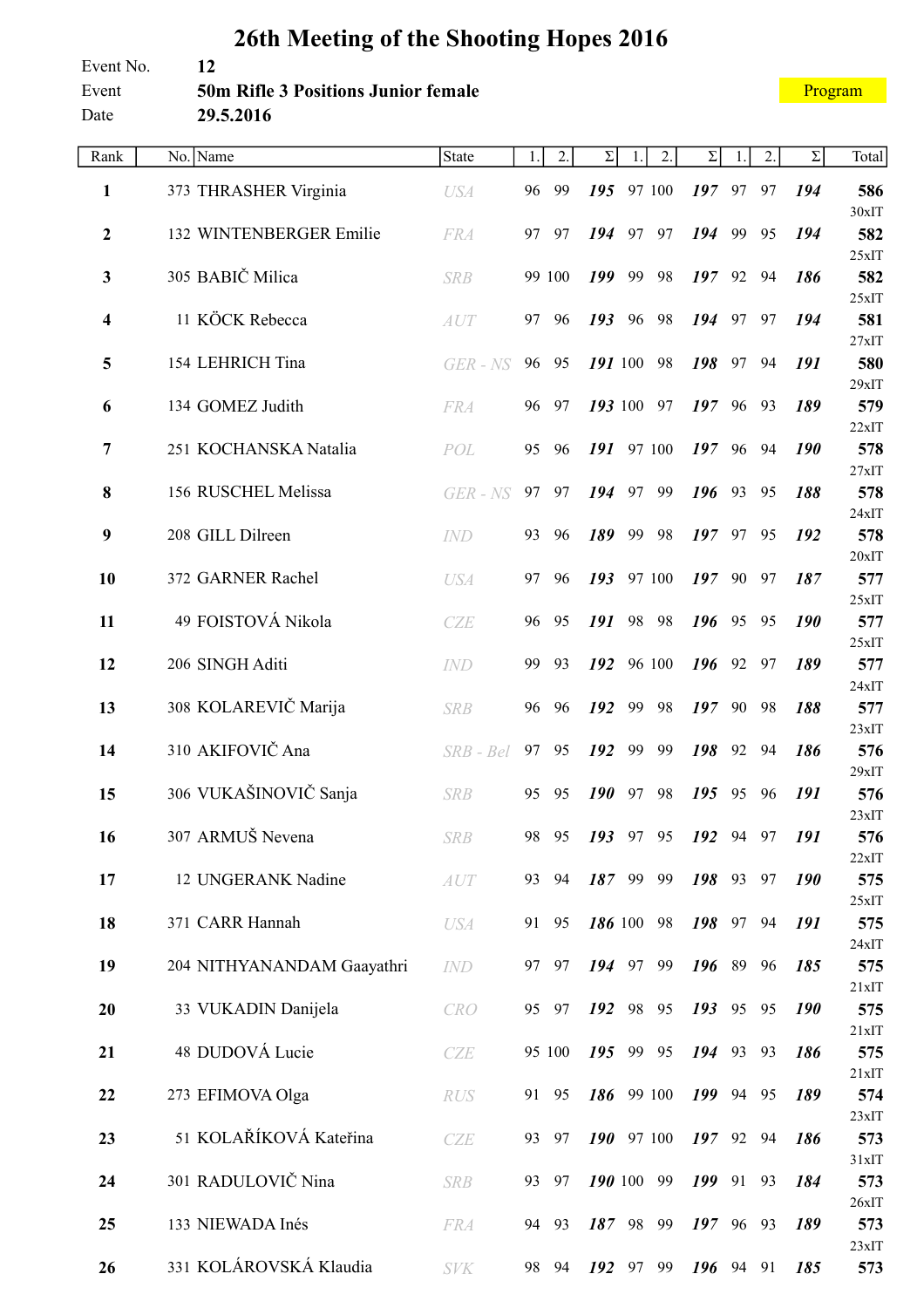|    |                               |               |    |        |        |    |    |          |    |    |            | 23xIT           |
|----|-------------------------------|---------------|----|--------|--------|----|----|----------|----|----|------------|-----------------|
| 27 | 158 ZIMMERMANN Selina         | GER - NS      | 94 | 93     | 187    | 96 | 99 | 195      | 97 | 94 | 191        | 573             |
| 28 | 84 JANKOVÁ Michaela           | $CZE$ - $Duh$ | 97 | 98     | 195    | 97 | 96 | 193      | 93 | 92 | 185        | 22xIT<br>573    |
| 29 | 46 BARTONÍČKOVÁ Vlasta        | CZE           | 94 | 93     | 187    | 97 | 99 | 196      | 92 | 97 | 189        | $20x$ IT<br>572 |
|    |                               |               |    |        |        |    |    |          |    |    |            | 19xIT           |
| 30 | 272 BOLDINOVA Daria           | <b>RUS</b>    | 96 | 97     | 193    | 97 | 94 | 191      | 92 | 96 | 188        | 572<br>18xIT    |
| 31 | 325 IMHOF Alexandra           | <b>SUI</b>    | 94 | 95     | 189    | 99 | 96 | 195      | 91 | 96 | 187        | 571<br>24xIT    |
| 32 | 167 KOZMA Nikolett            | <b>HUN</b>    | 93 | 96     | 189    | 96 | 96 | 192      | 93 | 97 | <b>190</b> | 571             |
| 33 | 73 BRABCOVÁ Karolína          | CZE           | 94 | 95     | 189    | 95 | 99 | 194      | 95 | 93 | 188        | 21xIT<br>571    |
| 34 | 318 SUREMANN Lisa             | <b>SUI</b>    | 94 | 98     | 192    | 93 | 94 | 187 95   |    | 97 | 192        | $19x$ IT<br>571 |
|    |                               |               |    |        |        |    |    |          |    |    |            | 17xIT           |
| 35 | 47 DIVÍŠKOVÁ Kateřina         | <b>CZE</b>    | 95 | 93     | 188    | 96 | 98 | 194      | 97 | 92 | 189        | 571             |
| 36 | 271 IVANOVA Maria             | <b>RUS</b>    | 96 | 97     | 193    | 97 | 95 | 192      | 95 | 91 | 186        | 16xIT<br>571    |
|    |                               |               |    |        |        |    |    |          |    |    |            | 16xIT           |
| 37 | 312 MARIČ Ivana               | $SRB - Bel$   | 95 | 96     | 191    | 94 | 98 | 192      | 93 | 94 | 187        | 570<br>22xIT    |
| 38 | 52 THURNWALDOVÁ Sabina        | <b>CZE</b>    | 95 | 96     | 191    | 96 | 99 | 195      | 92 | 92 | 184        | 570             |
| 39 | 270 KHARKOVA Tatiana          | <b>RUS</b>    | 95 | 98     | 193    | 96 | 97 | 193      | 93 | 91 | 184        | 22xIT<br>570    |
|    |                               |               |    |        |        |    |    |          |    |    |            | 14xIT           |
| 40 | 317 CALUORI Valentina         | <b>SUI</b>    |    | 95 100 | 195    | 99 | 99 | 198      | 89 | 87 | 176        | 569<br>24xIT    |
| 41 | 155 LESEBERG Sara             | GER - NS      | 86 | 97     | 183    | 99 | 97 | 196      | 94 | 96 | <b>190</b> | 569             |
| 42 | 220 HUSSAIN Bandookwala Zenab | <i>IND</i>    | 95 | - 94   | 189    | 97 | 95 | 192      | 93 | 95 | 188        | 22xIT<br>569    |
|    |                               |               |    |        |        |    |    |          |    |    |            | 20xIT           |
| 43 | 164 GÁSPÁR Lalita             | <b>HUN</b>    | 96 | 97     | 193    | 98 | 96 | 194      | 88 | 94 | 182        | 569<br>19xIT    |
| 44 | 335 OLŠAVSKÁ Ivana            | <b>SVK</b>    | 92 | -94    | 186 95 |    | 98 | 193      | 95 | 95 | <b>190</b> | 569             |
| 45 | 77 JANDOVÁ Šárka              |               | 96 | 95     | 191 98 |    | 96 | 194 89   |    | 94 | 183        | 18xIT<br>568    |
|    |                               | CZE           |    |        |        |    |    |          |    |    |            | 19xIT           |
| 46 | 311 JOVIČ Jovana              | SRB - Bel     | 97 | 94     | 191    | 99 | 98 | $197$ 91 |    | 89 | <b>180</b> | 568             |
| 47 | 316 STARK Franziska           | SUI           |    | 94 93  | 187 97 |    | 95 | 192 93   |    | 95 | 188        | 13xIT<br>567    |
|    |                               |               |    |        |        |    |    |          |    |    |            | 14xIT           |
| 48 | 339 ŽIDEKOVÁ Lenka            | <b>SVK</b>    | 94 | - 89   | 183    | 98 | 98 | 196 93   |    | 94 | 187        | 566<br>20xIT    |
| 49 | 78 KAILOVÁ Michaela           | <b>CZE</b>    | 93 | 96     | 189    | 98 | 98 | 196      | 91 | 90 | 181        | 566             |
| 50 | 75 HELEŠICOVÁ Barbora         | <b>CZE</b>    | 95 | 96     | 191    | 97 | 94 | 191 92   |    | 92 | 184        | 18xIT<br>566    |
|    |                               |               |    |        |        |    |    |          |    |    |            | 16xIT           |
| 51 | 223 EVARDSONE Dzeneta         | <b>LAT</b>    | 95 | 96     | 191    | 97 | 98 | 195      | 90 | 90 | 180        | 566<br>14xIT    |
| 52 | 76 HOŠKOVÁ Žaneta             | CZE           | 91 | 91     | 182    | 96 | 99 | 195      | 92 | 96 | 188        | 565             |
|    | 50 KOKOŠKOVÁ Daniela          |               |    |        | 184    | 95 |    | 194      |    | 91 | 187        | 17xIT           |
| 53 |                               | CZE           | 92 | 92     |        |    | 99 |          | 96 |    |            | 565<br>17xIT    |
| 54 | 265 MANEA Adriana             | ROU           | 92 | - 96   | 188    | 98 | 97 | $195$ 93 |    | 89 | 182        | 565             |
| 55 | 205 SONIKA Sonika             | <b>IND</b>    |    | 97 91  | 188    | 98 | 98 | 196      | 87 | 93 | 180        | 17xIT<br>564    |
|    |                               |               |    |        |        |    |    |          |    |    |            |                 |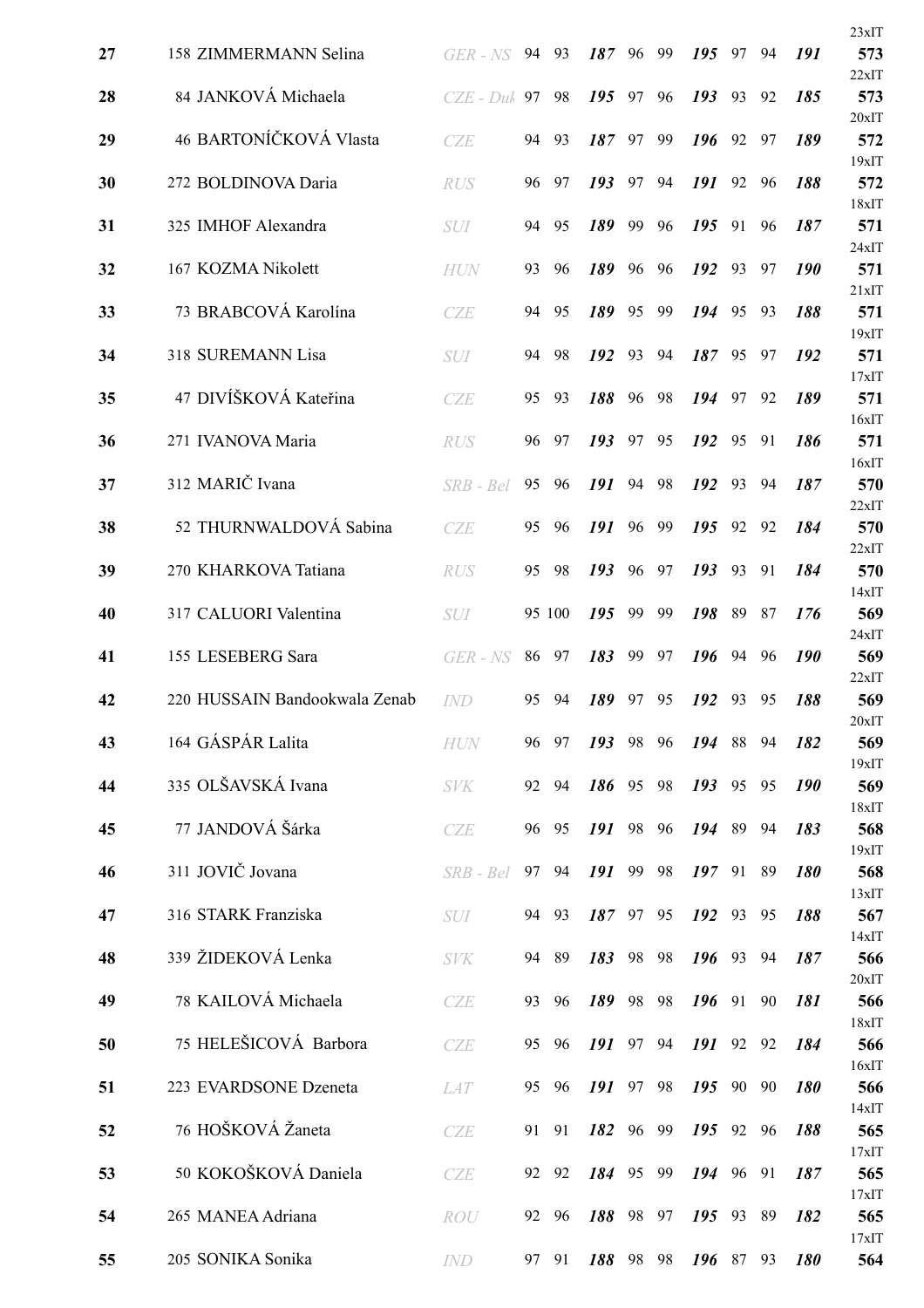|    |                             |               |    |       |           |    |        |            |    |    |            | 23xIT        |
|----|-----------------------------|---------------|----|-------|-----------|----|--------|------------|----|----|------------|--------------|
| 56 | 157 RUSCHEL Isabell         | GER - NS      | 96 | 97    | 193       | 95 | 99     | 194        | 87 | 90 | 177        | 564          |
| 57 | 266 CONSTANTINESCU Gabriela | ROU           | 89 | 94    | 183       | 98 | 97     | 195        | 94 | 91 | 185        | 17xIT<br>563 |
| 58 | 254 STEC Marlena            |               | 94 | 94    | 188       | 95 | 97     | 192        | 94 | 89 | 183        | 19xIT<br>563 |
|    |                             | POL           |    |       |           |    |        |            |    |    |            | 17xIT        |
| 59 | 74 HAJŠMANOVÁ Eva           | <b>CZE</b>    | 92 | 95    | 187       | 97 | 98     | 195        | 89 | 92 | 181        | 563<br>16xIT |
| 60 | 166 TOMA Dorina             | <b>HUN</b>    | 95 | 90    | 185       | 95 | 96     | 191        | 93 | 94 | 187        | 563          |
| 61 | 111 HÄKKINEN Armi           | <b>FIN</b>    | 92 | 93    | 185       | 98 | 95     | 193        | 94 | 91 | 185        | 13xIT<br>563 |
|    |                             |               |    |       |           |    |        |            |    |    |            | 13xIT        |
| 62 | 138 HASELSBERGER Carmen     | AUT           | 95 | 96    | 191       | 97 | 97     | 194        | 89 | 87 | 176        | 561<br>18xIT |
| 63 | 13 WAIBEL Sheileen          | <b>AUT</b>    | 93 | 93    | 186       | 99 | 97     | 196 92     |    | 87 | 179        | 561          |
| 64 | 313 VUKOMANOVIČ Tamara      | SRB - Bel     | 92 | 92    | 184       | 97 | 97     | 194        | 91 | 92 | 183        | 17xIT<br>561 |
| 65 | 252 MAKOWSKA Patrycja       | POL           | 95 | 94    | 189       |    | 94 100 | 194        | 87 | 91 | 178        | 16xIT<br>561 |
|    |                             |               |    |       |           |    |        |            |    |    |            | 15xIT        |
| 66 | 332 NOVOSEDLÍKOVÁ Lucia     | <b>SVK</b>    | 91 | 94    | 185       | 94 | 94     | 188        | 95 | 93 | 188        | 561<br>11xIT |
| 67 | 79 KARASOVÁ Sára            | CZE           | 92 | 95    | 187       | 97 | 97     | 194        | 92 | 86 | 178        | 559          |
| 68 | 274 CHERNYSHEVA Natalia     | <b>RUS</b>    | 91 | 91    | 182       | 96 | 96     | 192        | 91 | 94 | 185        | 20xIT<br>559 |
|    |                             |               |    |       |           |    |        |            |    |    |            | 15xIT        |
| 69 | 293 JEROVŠEK Klavdija       | <b>SLO</b>    | 89 | 94    | 183       | 94 | 99     | 193        | 92 | 91 | 183        | 559<br>13xIT |
| 70 | 323 HITZ Sarina             | <b>SUI</b>    | 92 | 92    | 184       | 94 | 96     | <b>190</b> | 92 | 93 | 185        | 559          |
| 71 | 102 STUDENÁ Adéla           | $CZE$ - $Pro$ | 93 | 89    | 182       | 94 | 98     | 192        | 92 | 93 | 185        | 11xIT<br>559 |
|    |                             |               |    |       |           |    |        |            |    |    |            | 9xIT         |
| 72 | 135 MILLIERE Julie          | <b>FRA</b>    |    | 94 94 | 188 95 99 |    |        | 194 92 84  |    |    | 176        | 558<br>16xIT |
| 73 | 338 SPIŠÁKOVÁ Kristína      | <b>SVK</b>    |    | 90 95 | 185 93 97 |    |        | $190$ 91   |    | 91 | 182        | 557          |
| 74 | 109 SMIRNOVA Katrin         | <b>EST</b>    |    | 87 89 | 176 98    |    | 98     | $196$ 91   |    | 92 | 183        | 16xIT<br>555 |
| 75 | 25 EGENDER Bianca           | $AUT$ - $Vor$ |    | 91 89 | 180 97 92 |    |        | 189 92 93  |    |    | 185        | 15xIT<br>554 |
|    |                             |               |    |       |           |    |        |            |    |    |            | 12xIT        |
| 76 | 319 LEONE Chaira            | <i>SUI</i>    |    | 89 94 | 183 93 97 |    |        | 190 89 91  |    |    | <b>180</b> | 553<br>13xIT |
| 77 | 80 MICHÁLKOVÁ Kateřina      | CZE           | 93 | -86   | 179 94 95 |    |        | 189 91     |    | 94 | 185        | 553          |
| 78 | 333 BENÍKOVÁ Diana          | <b>SVK</b>    | 90 | 93    | 183 95    |    | 98     | 193 87 89  |    |    | 176        | 12xIT<br>552 |
|    |                             |               |    |       |           |    |        |            |    |    |            | 13xIT        |
| 79 | 108 BOBYLEVA Anastassia     | <b>EST</b>    |    | 91 95 | 186 94 96 |    |        | 190 88 83  |    |    | 171        | 547<br>12xIT |
| 80 | 294 HRAŠOVEC Urška          | <b>SLO</b>    | 90 | - 91  | 181 95 97 |    |        | 192 88 86  |    |    | 174        | 547          |
| 81 | 137 TOMS Jemma              | <b>GBR</b>    |    | 90 88 | 178 97    |    | 96     | 193 92 83  |    |    | 175        | 9xIT<br>546  |
|    | 101 VINŠOVÁ Johana          |               |    | 93 92 | 185 98 97 |    |        | 195 88     |    | 77 | 165        | 13xIT        |
| 82 |                             | $CZE$ - $Pra$ |    |       |           |    |        |            |    |    |            | 545<br>13xIT |
| 83 | 337 MEDVEĎOVÁ Jana          | <b>SVK</b>    |    | 88 88 | 176 93 94 |    |        | 187 90     |    | 92 | 182        | 545<br>11xIT |
| 84 | 98 BANDURIČOVÁ Helena       | $CZE$ - $Plz$ |    | 91 87 | 178 97    |    | 97     | 194 88 83  |    |    | 171        | 543          |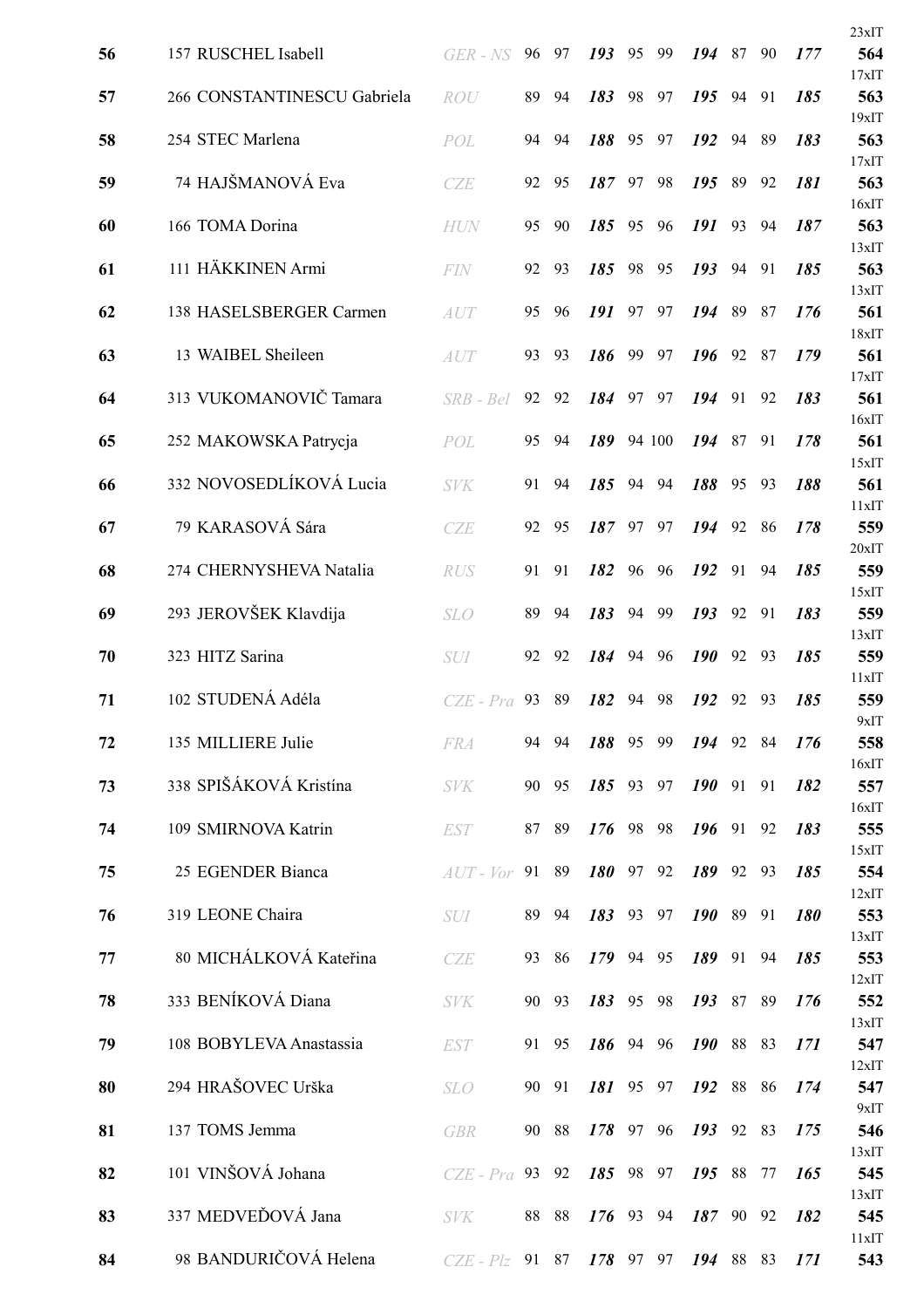|    |                                     |                  |    |       |            |    |    |     |    |     |                | 13xIT |
|----|-------------------------------------|------------------|----|-------|------------|----|----|-----|----|-----|----------------|-------|
| 85 | 336 MAZANOVA Michaela               | <b>SVK</b>       | 94 | 88    | 182        | 97 | 94 | 191 | 89 | 81  | 170            | 543   |
|    |                                     |                  |    |       |            |    |    |     |    |     |                | 12xIT |
| 86 | 103 JIRÁKOVÁ Vladimíra              | $CZE$ - Pra $89$ |    | 91    | <b>180</b> | 96 | 98 | 194 | 81 | 84  | 165            | 539   |
|    |                                     |                  |    |       |            |    |    |     |    |     |                | 12xIT |
| 87 | 89 ŠTEFÁNKOVÁ Kateřina              | $CZE - Ost$      | 88 | 90    | 178        | 96 | 97 | 193 | 78 | -89 | 167            | 538   |
|    |                                     |                  |    |       |            |    |    |     |    |     |                | 15xIT |
| 88 | 334 KLUKNAVSKÁ Júlia                | <i>SVK</i>       | 92 | -85   | 177        | 95 | 96 | 191 | 81 | 87  | 168            | 536   |
|    |                                     |                  |    |       |            |    |    |     |    |     |                | 7xIT  |
| 89 | 24 CERIC Angelina                   | $AUT - Vor$      |    | 86 85 | 171        | 95 | 97 | 192 | 90 | -83 | 173            | 536   |
|    |                                     |                  |    |       |            |    |    |     |    |     |                | 7xIT  |
| 90 | 90 KOLKOVÁ Kateřina                 | $CZE - Ost$      | 87 | 84    | 171        | 93 | 98 | 191 | 88 | 82  | 170            | 532   |
|    |                                     |                  |    |       |            |    |    |     |    |     |                | 6xIT  |
| 91 | 297 ŠPINDLER Nuša                   | SLO.             | 85 | -90   | 175        | 92 | 93 | 185 | 78 | -84 | 162            | 522   |
|    |                                     |                  |    |       |            |    |    |     |    |     |                | 10xIT |
|    | Chief referee: A-0149 - PAVLOK Emil |                  |    |       |            |    |    |     |    |     | SCOPI software |       |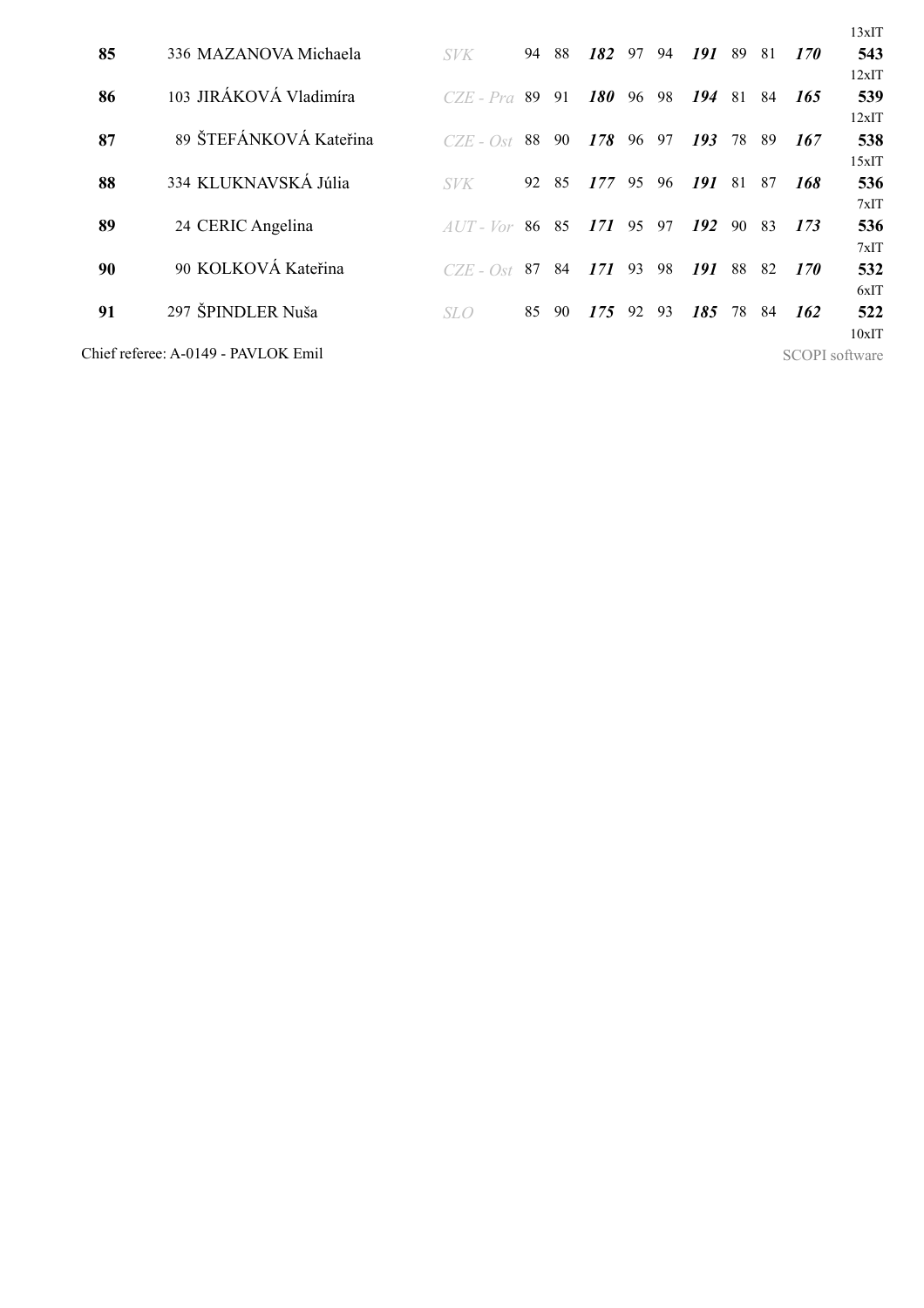| -----                                      |
|--------------------------------------------|
| 12 - Final                                 |
| <b>50m Rifle 3 Positions Junior female</b> |
| 29.5.2016                                  |
|                                            |

**[Program](#page-2-0)** 

| Rank           | No. Name                            | Nat.        | Qualif. | 1.           | $\mathbf{2}$  | 3.            | 4.            | 5.            | 6.            | 7.            | 8.            | 9.            | 10.          | 11.   | 12.   | 13.            | Final |
|----------------|-------------------------------------|-------------|---------|--------------|---------------|---------------|---------------|---------------|---------------|---------------|---------------|---------------|--------------|-------|-------|----------------|-------|
| 1              | 305 BABIČ Milica                    | <b>SRB</b>  | 582     | 50,8         | 102,1         | 153,3         | 204,7         | 256,6         | 309,3         | 359,1         | 409,6         | 418,0         | 428,7        | 438,7 | 449,4 | 459,4          | 459,4 |
|                |                                     |             |         | 50,8         | 51,3          | 51,2          | 51,4          | 51,9          | 52,7          | 49,8          | 50,5          | 8,4           | 10,7         | 10,0  | 10,7  | 10,0           |       |
|                |                                     |             |         | 10,0         | 9,7           | 10,6          | 10,5          | 10,4          | 10,5          | 8,8           | 9,7           | 8,4           | 10,7         | 10,0  | 10,7  | 10,0           |       |
|                |                                     |             |         | 10,7         | 10,8          | 10,1          | 9,6           | 10,5          | 10,9          | 10,1          | 10,3          |               |              |       |       |                |       |
|                |                                     |             |         | 10,0<br>10,0 | 10,1<br>10,0  | 9,7<br>10,0   | 10,5<br>10,7  | 10,5<br>10,4  | 10,0<br>10,6  | 10,2<br>10,3  | 10,6<br>10,1  |               |              |       |       |                |       |
|                |                                     |             |         | 10,1         | 10,7          | 10,8          | 10,1          | 10,1          | 10,7          | 10,4          | 9,8           |               |              |       |       |                |       |
| $\mathbf{2}$   | 132 WINTENBERGER Emilie             | <b>FRA</b>  | 582     | 52,9         | 104,2         | 156,2         | 207,8         | 259,0         | 310,9         | 360,5         | 408,5         | 418,8         | 427,6        | 437,1 | 445,7 | 456,2          | 456,2 |
|                |                                     |             |         | 52,9         | 51,3          | 52,0          | 51,6          | 51,2          | 51,9          | 49,6          | 48,0          | 10,3          | 8,8          | 9,5   | 8,6   | 10,5           |       |
|                |                                     |             |         | 10,3         | 9,9           | 9,6           | 10,2          | 10,3          | 10,3          | 10,5          | 10,5          | 10,3          | 8,8          | 9,5   | 8,6   | 10,5           |       |
|                |                                     |             |         | 10,6         | 10,6          | 10,8          | 9,8           | 10,3          | 10,5          | 10,4          | 10,3          |               |              |       |       |                |       |
|                |                                     |             |         | 10,6<br>10,6 | 10,2<br>9,7   | 10,4<br>10,6  | 10,0<br>10,8  | 10,2<br>10,0  | 10,4<br>10,5  | 8,1<br>10,5   | 9,1<br>7,8    |               |              |       |       |                |       |
|                |                                     |             |         | 10,8         | 10,9          | 10,6          | 10,8          | 10,4          | 10,2          | 10,1          | 10,3          |               |              |       |       |                |       |
| 3              | 373 THRASHER Virginia               | <b>USA</b>  | 586     | 49,6         | 98,8          | 149,3         | 200,0         | 251,7         | 303,5         | 353,7         | 404,2         | 414,2         | 423,5        | 434,2 | 443,0 |                | 443,0 |
|                |                                     |             |         | 49,6         | 49,2          | 50,5          | 50,7          | 51,7          | 51,8          | 50,2          | 50,5          | 10,0          | 9,3          | 10,7  | 8,8   |                |       |
|                |                                     |             |         | 10,7         | 10,2          | 10,4          | 10,6          | 9,7           | 10,3          | 9,9           | 10,2          | 10,0          | 9,3          | 10,7  | 8,8   |                |       |
|                |                                     |             |         | 9,9          | 9,3           | 10,1          | 10,2          | 10,3          | 10,1          | 10,0          | 10,2          |               |              |       |       |                |       |
|                |                                     |             |         | 9,5          | 9,1           | 10,1          | 10,4          | 10,7          | 10,3          | 10,5          | 10,0          |               |              |       |       |                |       |
|                |                                     |             |         | 10,1<br>9,4  | 10,7<br>9,9   | 9,7<br>10,2   | 10,2<br>9,3   | 10,6<br>10,4  | 10,8<br>10,3  | 10,0<br>9,8   | 10,5<br>9,6   |               |              |       |       |                |       |
| 4              | 154 LEHRICH Tina                    | GER.        | 580     | 49,0         | 99,7          | 151,5         | 202,6         | 254,1         | 306,9         | 354,4         | 405,0         | 414,1         | 423,2        | 433,2 |       |                | 433,2 |
|                |                                     |             |         | 49,0         | 50,7          | 51,8          | 51,1          | 51,5          | 52,8          | 47,5          | 50,6          | 9,1           | 9,1          | 10,0  |       |                |       |
|                |                                     |             |         | 9,9          | 10,1          | 10,8          | 10,6          | 10,3          | 10,4          | 10,1          | 10,1          | 9,1           | 9,1          | 10,0  |       |                |       |
|                |                                     |             |         | 10,0         | 10,2          | 10,5          | 9,9           | 10,3          | 10,6          | 8,6           | 9,5           |               |              |       |       |                |       |
|                |                                     |             |         | 9,8          | 9,4           | 10,0          | 10,3          | 10,2          | 10,9          | 10,1          | 10,8          |               |              |       |       |                |       |
|                |                                     |             |         | 9,7<br>9,6   | 10,4<br>10,6  | 9,9<br>10,6   | 9,8<br>10,5   | 10,4<br>10,3  | 10,6<br>10,3  | 9,0<br>9,7    | 9,9<br>10,3   |               |              |       |       |                |       |
|                |                                     |             |         |              |               |               |               |               |               |               |               |               |              |       |       |                |       |
| 5              | 156 RUSCHEL Melissa                 | $GER \cdot$ | 578     | 50,2<br>50,2 | 102,6<br>52,4 | 153,2<br>50,6 | 204,9<br>51,7 | 255,9<br>51,0 | 305,2<br>49,3 | 354,3<br>49,1 | 402,9<br>48,6 | 413,5<br>10,6 | 421,7<br>8,2 |       |       |                | 421,7 |
|                |                                     |             |         | 10,4         | 10,6          | 10,0          | 10,7          | 10,8          | 10,4          | 9,0           | 10,8          | 10,6          | 8,2          |       |       |                |       |
|                |                                     |             |         | 10,2         | 10,5          | 8,9           | 10,8          | 10,3          | 9,6           | 10,6          | 9,0           |               |              |       |       |                |       |
|                |                                     |             |         | 9,8          | 10,5          | 10,7          | 10,3          | 10,3          | 9,4           | 9,6           | 10,4          |               |              |       |       |                |       |
|                |                                     |             |         | 9,7<br>10,1  | 10,5<br>10,3  | 10,8<br>10,2  | 10,3<br>9,6   | 10,1<br>9,5   | 9,9<br>10,0   | 9,5<br>10,4   | 7,7<br>10,7   |               |              |       |       |                |       |
|                |                                     |             |         |              |               |               |               |               |               |               |               |               |              |       |       |                |       |
| 6              | 11 KÖCK Rebecca                     | AUT         | 581     | 49,7<br>49,7 | 99,3<br>49,6  | 149,6<br>50,3 | 201,7<br>52,1 | 252,7<br>51,0 | 304,3<br>51,6 | 353,9<br>49,6 | 403,8<br>49,9 | 413,4<br>9,6  |              |       |       |                | 413,4 |
|                |                                     |             |         | 9,7          | 10,5          | 10,5          | 10,7          | 10,7          | 10,5          | 10,4          | 10,1          | 9,6           |              |       |       |                |       |
|                |                                     |             |         | 9,9          | 8,7           | 10,8          | 10,7          | 10,0          | 10,4          | 10,1          | 9,6           |               |              |       |       |                |       |
|                |                                     |             |         | 10,4         | 9,6           | 9,2           | 10,4          | 10,4          | 10,6          | 8,5           | 10,4          |               |              |       |       |                |       |
|                |                                     |             |         | 9,3<br>10,4  | 10,3<br>10,5  | 9,7<br>10,1   | 9,8<br>10,5   | 9,9<br>10,0   | 10,3<br>9,8   | 10,5<br>10,1  | 9,7<br>10,1   |               |              |       |       |                |       |
| $\overline{7}$ | 251 KOCHANSKA Natalia               | POL         | 578     | 49,5         |               |               |               |               |               |               | 398,6         |               |              |       |       |                | 398,6 |
|                |                                     |             |         | 49,5         | 99,3<br>49,8  | 149,8<br>50,5 | 200,2<br>50,4 | 250,9<br>50,7 | 302,1<br>51,2 | 349,2<br>47,1 | 49,4          |               |              |       |       |                |       |
|                |                                     |             |         | 10,1         | 10,0          | 10,0          | 10,4          | 10,3          | 9,9           | 8,6           | 9,9           |               |              |       |       |                |       |
|                |                                     |             |         | 9,7          | 10,1          | 10,6          | 10,2          | 10,5          | 10,2          | 10,7          | 10,6          |               |              |       |       |                |       |
|                |                                     |             |         | 9,3          | 10,1          | 10,6          | 10,5          | 9,6           | 10,7          | 8,6           | 9,2           |               |              |       |       |                |       |
|                |                                     |             |         | 10,0         | 10,5          | 9,8           | 9,5           | 10,6          | 9,8           | 10,2          | 10,4          |               |              |       |       |                |       |
|                |                                     |             |         | 10,4         | 9,1           | 9,5           | 9,8           | 9,7           | 10,6          | 9,0           | 9,3           |               |              |       |       |                |       |
| 8              | 134 GOMEZ Judith                    | <b>FRA</b>  | 579     | 50,1         | 98,2          | 148,4         | 199,5         | 250,9         | 300,9         | 349,3         | 398,1         |               |              |       |       |                | 398,1 |
|                |                                     |             |         | 50,1         | 48,1          | 50,2          | 51,1          | 51,4          | 50,0          | 48,4          | 48,8          |               |              |       |       |                |       |
|                |                                     |             |         | 10,6         | 9,6           | 9,4           | 10,6          | 10,7          | 10,5          | 8,8           | 9,9           |               |              |       |       |                |       |
|                |                                     |             |         | 10,1<br>10,7 | 8,7<br>10,1   | 10,8<br>10,2  | 10,0<br>10,1  | 10,3<br>10,6  | 10,4<br>10,4  | 9,3<br>9,3    | 9,1<br>10,4   |               |              |       |       |                |       |
|                |                                     |             |         | 9,6          | 9,7           | 10,2          | 10,0          | 9,9           | 8,8           | 10,2          | 9,1           |               |              |       |       |                |       |
|                |                                     |             |         | 9,1          | 10,0          | 9,6           | 10,4          | 9,9           | 9,9           | 10,8          | 10,3          |               |              |       |       |                |       |
|                | Chief referee: A-0149 - PAVLOK Emil |             |         |              |               |               |               |               |               |               |               |               |              |       |       | SCOPI software |       |
|                |                                     |             |         |              |               |               |               |               |               |               |               |               |              |       |       |                |       |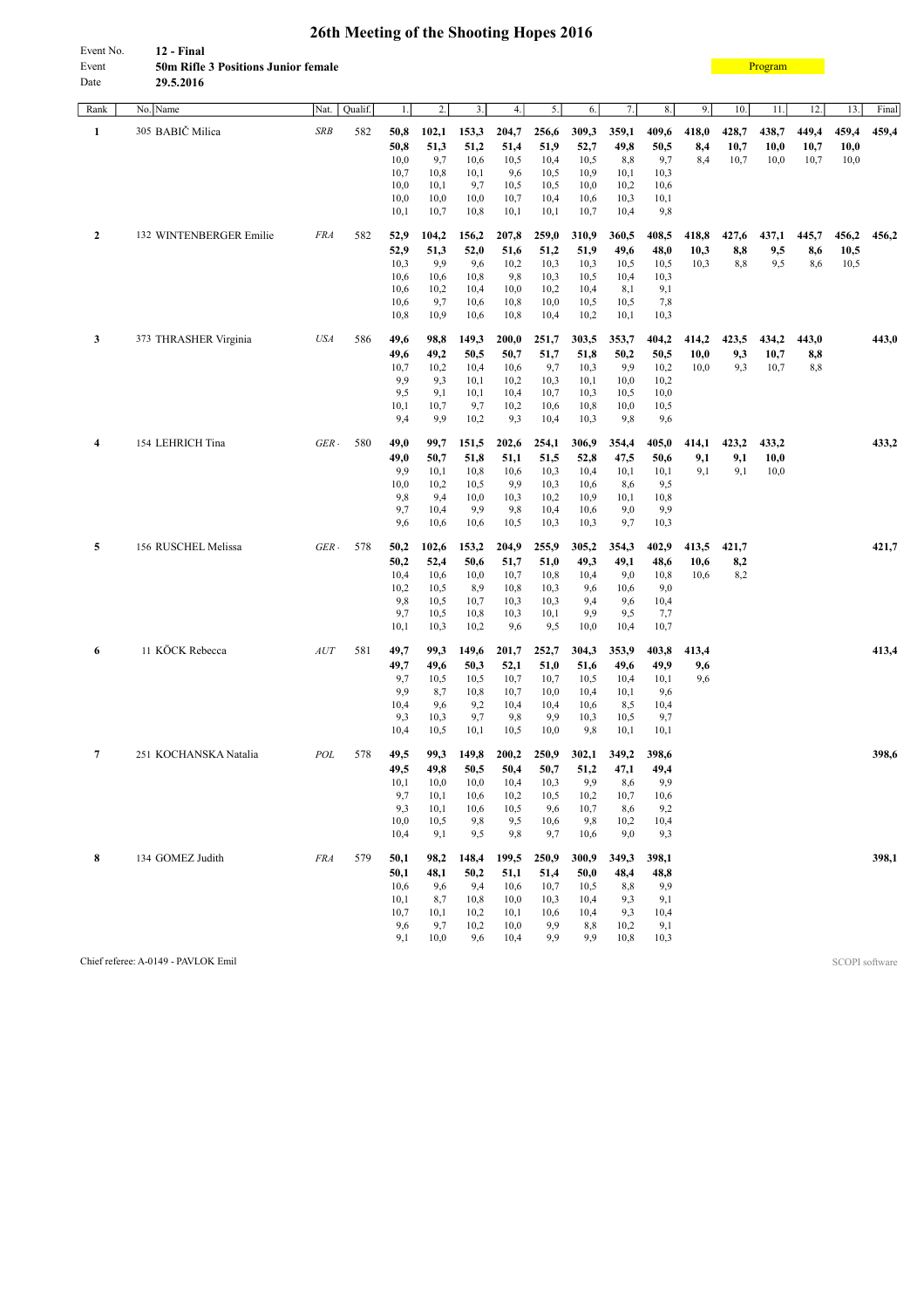**26th Meeting of the Shooting Hopes 2016** Event No. **12 - Team** Event **50m Rifle 3 Positions Junior female** Date **29.5.2016** 

[Program](#page-2-0)

| Rank             | Team         | No. Name                           | Result     | Total | IT Series |
|------------------|--------------|------------------------------------|------------|-------|-----------|
| $\mathbf{1}$     | <b>USA</b>   | 373 THRASHER                       | 586        |       |           |
|                  |              | 372 GARNER                         | 577        |       |           |
|                  |              | 371 CARR                           | 575        | 1738  |           |
| $\boldsymbol{2}$ | <b>SRB</b>   | 305 BABIČ                          | 582        |       |           |
|                  |              | 306 VUKAŠINOVIČ                    | 576        |       |           |
|                  |              | 307 ARMUŠ                          | 576        | 1734  | 70 287    |
|                  |              |                                    |            |       |           |
| $\mathbf{3}$     | <b>FRA</b>   | 132 WINTENBERGER                   | 582        |       |           |
|                  |              | 134 GOMEZ<br>133 NIEWADA           | 579<br>573 | 1734  | 70 281    |
|                  |              |                                    |            |       |           |
| 4                | <b>CZEA</b>  | 49 FOISTOVÁ                        | 577        |       |           |
|                  |              | 48 DUDOVÁ                          | 575        |       |           |
|                  |              | 51 KOLAŘÍKOVÁ                      | 573        | 1725  |           |
| 5                | GER-NS       | 154 LEHRICH                        | 580        |       |           |
|                  |              | 156 RUSCHEL                        | 578        |       |           |
|                  |              | 157 RUSCHEL                        | 564        | 1722  |           |
|                  |              |                                    |            |       |           |
| 6                | <b>AUT</b>   | <b>II KÖCK</b>                     | 581        |       |           |
|                  |              | 12 UNGERANK                        | 575        |       |           |
|                  |              | 138 HASELSBERGER                   | 561        | 1717  |           |
| $\overline{7}$   | <b>IND</b>   | 206 SINGH                          | 577        |       |           |
|                  |              | 204 NITHYANANDAM                   | 575        |       |           |
|                  |              | 205 SONIKA                         | 564        | 1716  |           |
| 8                | <b>RUS</b>   | 273 EFIMOVA                        | 574        |       |           |
|                  |              | 271 IVANOVA                        | 571        |       |           |
|                  |              | 270 KHARKOVA                       | 570        | 1715  |           |
|                  |              |                                    |            |       |           |
| 9                | <b>CZEB</b>  | 46 BARTONÍČKOVÁ<br>52 THURNWALDOVÁ | 572        |       |           |
|                  |              | 75 HELEŠICOVÁ                      | 570<br>566 | 1708  |           |
|                  |              |                                    |            |       |           |
| 10               | <b>SRB B</b> | 310 AKIFOVIČ                       | 576        |       |           |
|                  |              | 311 JOVIČ                          | 568        |       |           |
|                  |              | 313 VUKOMANOVIČ                    | 561        | 1705  |           |
| 11               | <b>HUN</b>   | 167 KOZMA                          | 571        |       |           |
|                  |              | 164 GÁSPÁR                         | 569        |       |           |
|                  |              | 166 TOMA                           | 563        | 1703  | 53        |
|                  | <b>SVKA</b>  | 331 KOLÁROVSKÁ                     | 573        |       |           |
| 12               |              | 335 OLŠAVSKÁ                       | 569        |       |           |
|                  |              | 332 NOVOSEDLÍKOVÁ                  | 561        | 1703  | 52        |
|                  |              |                                    |            |       |           |
| 13               | POL          | 251 KOCHANSKA                      | 578        |       |           |
|                  |              | 254 STEC                           | 563        |       |           |
|                  |              | 252 MAKOWSKA                       | 561        | 1702  |           |
| 14               | <b>SUIB</b>  | 318 SUREMANN                       | 571        |       |           |
|                  |              | 325 IMHOF                          | 571        |       |           |
|                  |              | 323 HITZ                           | 559        | 1701  |           |
| 15               | CZE C        | 47 DIVÍŠKOVÁ                       | 571        |       |           |
|                  |              | 50 KOKOŠKOVÁ                       | 565        |       |           |
|                  |              | 74 HAJŠMANOVÁ                      | 563        | 1699  |           |
|                  |              |                                    |            |       |           |
| 16               | <b>SUIA</b>  | 317 CALUORI                        | 569        |       |           |
|                  |              | 316 STARK                          | 567        |       |           |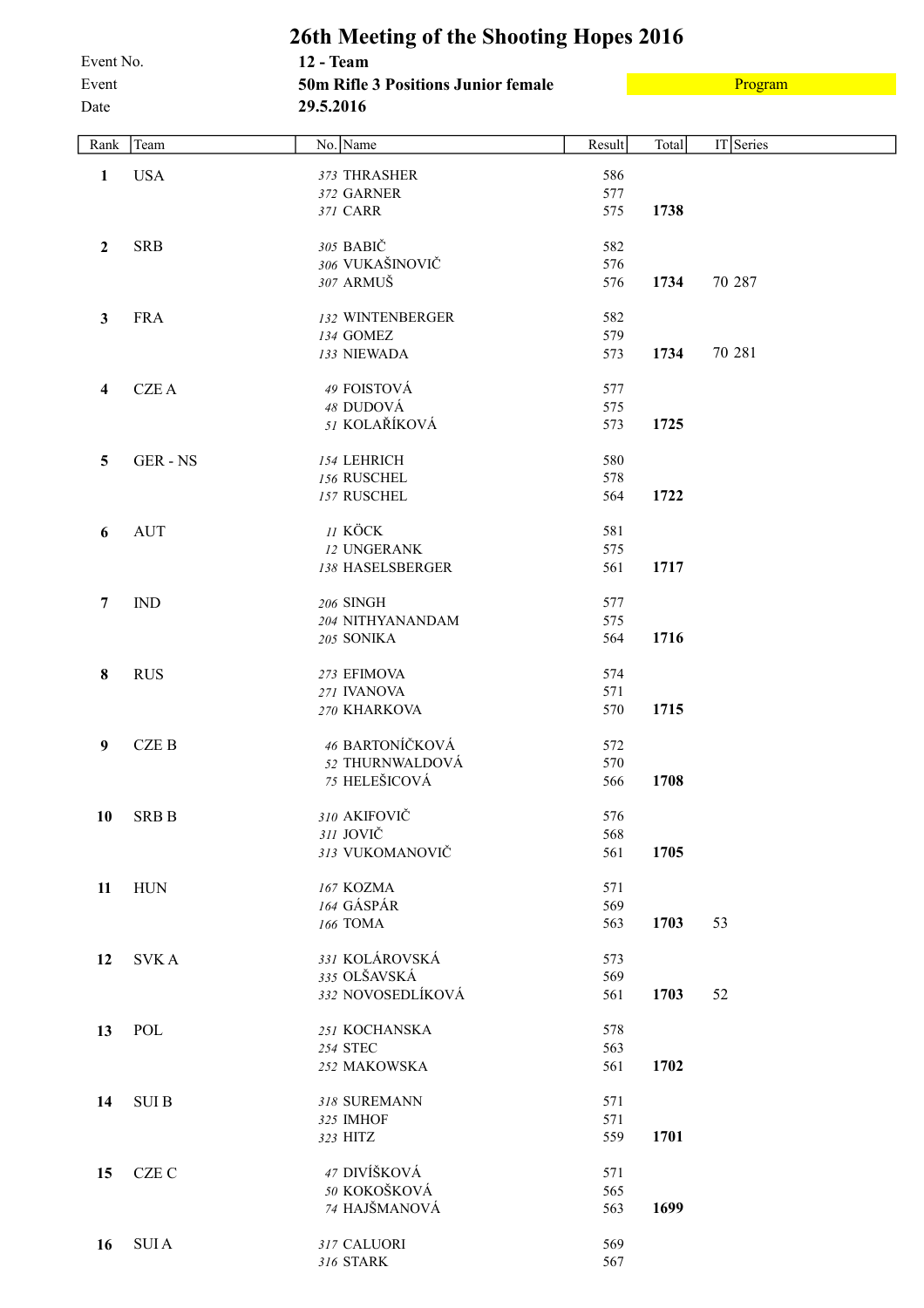|    |              | 319 LEONE                    | 553        | 1689 |
|----|--------------|------------------------------|------------|------|
| 17 | <b>SVK B</b> | 339 ŽIDEKOVÁ<br>333 BENÍKOVÁ | 566        |      |
|    |              | 337 MEDVEĎOVÁ                | 552<br>545 | 1663 |
| 18 | SVK C        | 338 SPIŠÁKOVÁ                | 557        |      |
|    |              | 336 MAZANOVA                 | 543        |      |
|    |              | 334 KLUKNAVSKÁ               | 536        | 1636 |
| 19 | <b>SLO</b>   | 293 JEROVŠEK                 | 559        |      |
|    |              | 294 HRAŠOVEC                 | 547        |      |
|    |              | 297 ŠPINDLER                 | 522        | 1628 |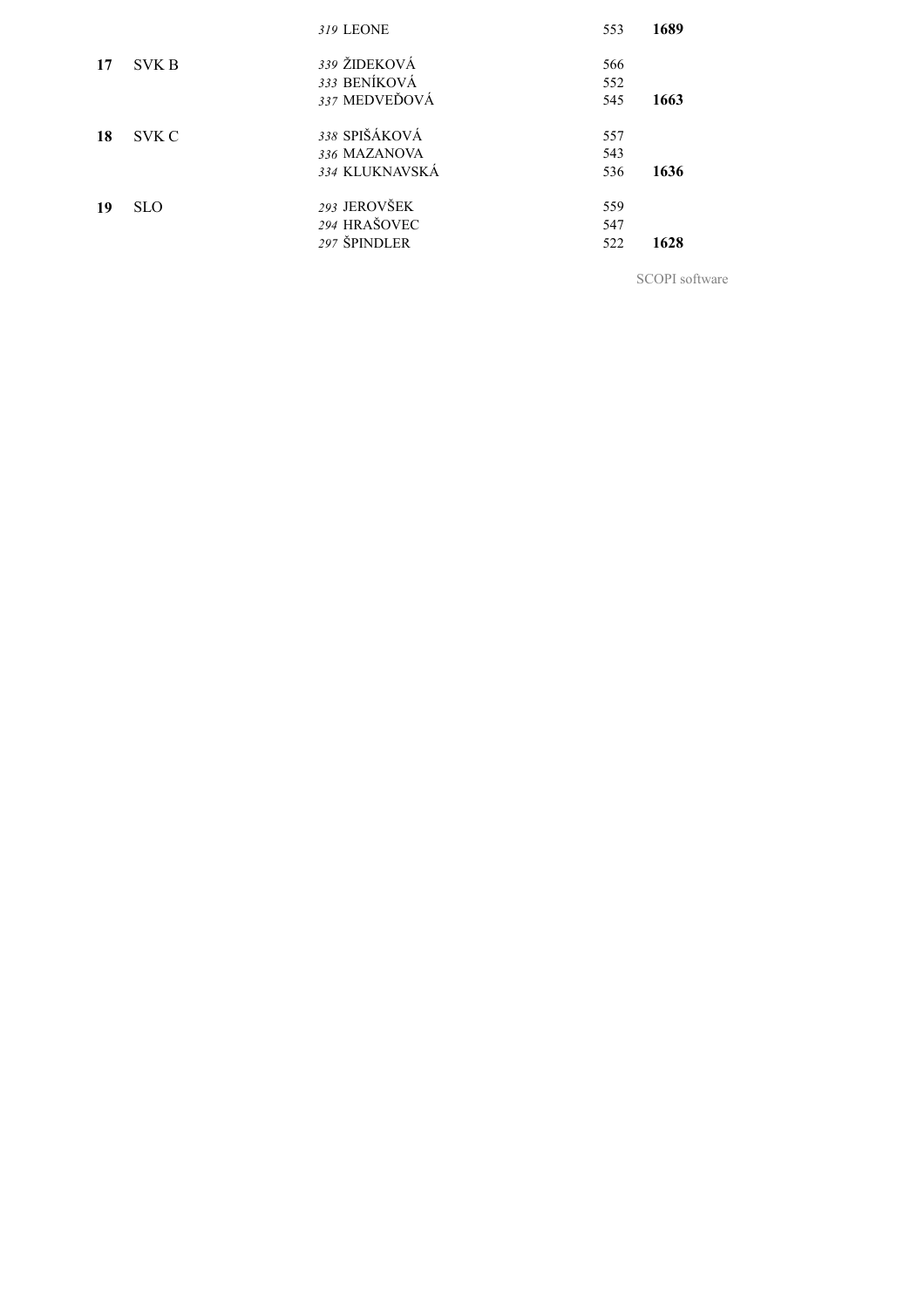| Event No. | 13                     |
|-----------|------------------------|
| Event     | 25m Pistol Junior male |
| Date      | 29.5.2016              |

| Rank             | No. Name                     | State          | 1. | 2.       | 3. | $\Sigma$     | 1. | 2. | 3. | $\Sigma$ | Total        |
|------------------|------------------------------|----------------|----|----------|----|--------------|----|----|----|----------|--------------|
| $\mathbf{1}$     | 253 MILIWEK Oskar            | POL            | 97 | 94       | 94 | 285 100      |    | 99 | 99 | 298      | 583          |
|                  |                              |                |    |          |    |              |    |    |    |          | $20x$ IT     |
| $\boldsymbol{2}$ | 120 THIEL Nicolas            | <b>FRA</b>     | 97 | 95       | 95 | 287          | 97 | 97 | 96 | 290      | 577<br>21xIT |
| 3                | 329 FLÜCKIGER Marvin         | <b>SUI</b>     | 98 | 96       | 97 | 291 96       |    | 96 | 93 | 285      | 576          |
| 4                | 230 ERBS Ernest              | <b>LAT</b>     | 96 | 98       | 94 | 288          | 95 | 97 | 95 | 287      | 12xIT<br>575 |
|                  |                              |                |    |          |    |              |    |    |    |          | 22xIT        |
| 5                | 35 ČELIČ Leon Luka           | <b>CRO</b>     | 93 | 94       | 95 | 282          | 95 | 99 | 98 | 292      | 574          |
| 6                | 327 SCHAUB Adrian            | <b>SUI</b>     | 95 | 93       | 96 | 284          | 97 | 96 | 97 | 290      | 16xIT<br>574 |
|                  |                              |                |    |          |    |              |    |    |    |          | 8xIT         |
| 7                | 257 SAKOWSKI Patryk          | POL            | 96 | 96       | 94 | 286          | 94 | 96 | 97 | 287      | 573          |
| 8                | 198 GURMEET Gurmeet          | <b>IND</b>     | 94 | 96       | 97 | 287          | 97 | 95 | 93 | 285      | 18xIT<br>572 |
|                  |                              |                |    |          |    |              |    |    |    |          | 6xIT         |
| 9                | 122 GREFFIER Clément         | <b>FRA</b>     | 95 | 94       | 92 | 281          | 97 | 98 | 95 | 290      | 571          |
| 10               | 197 DAS Arjun                | $\mathit{IND}$ | 94 | 96       | 94 | 284          | 96 | 96 | 94 | 286      | 15xIT<br>570 |
|                  |                              |                |    |          |    |              |    |    |    |          | 16xIT        |
| 11               | 195 BAROT Rushiraj Atul      | <b>IND</b>     | 92 | 93       | 94 | 279          | 97 | 97 | 97 | 291      | 570          |
| 12               | 194 JAWANDA Anhad            | <b>IND</b>     | 95 | 91       | 95 | 281          | 98 | 96 | 95 | 289      | 15xIT<br>570 |
|                  |                              |                |    |          |    |              |    |    |    |          | 14xIT        |
| 13               | 123 LAVERROU KRAUSER Charles | <b>FRA</b>     | 92 | 94       | 94 | 280          | 97 | 98 | 95 | 290      | 570          |
| 14               | 366 LEVERETT Jackson         | <b>USA</b>     | 95 | 90       | 96 | 281          | 99 | 93 | 96 | 288      | 13xIT<br>569 |
|                  |                              |                |    |          |    |              |    |    |    |          | 11xIT        |
| 15               | 229 ZORGE Richards           | <b>LAT</b>     | 97 | 97       | 93 | 287          | 93 | 94 | 94 | 281      | 568          |
| 16               | 361 COPÁK Marek              | <b>SVK</b>     | 93 | 97 95    |    | 285 95       |    | 94 | 94 | 283      | 15xIT<br>568 |
|                  |                              |                |    |          |    |              |    |    |    |          | 14xIT        |
| 17               | 358 KOSTÚR Marek             | <b>SVK</b>     |    | 94 97 94 |    | 285 92 94 95 |    |    |    | 281      | 566          |
| 18               | 196 JOAHAL Aadeithyaa        | <b>IND</b>     | 88 | 93       | 94 | 275 95 96    |    |    | 97 | 288      | 10xIT<br>563 |
|                  |                              |                |    |          |    |              |    |    |    |          | 14xIT        |
| 19               | 367 MCCOLLUM Anthony         | <b>USA</b>     |    | 89 95 95 |    | 279 95 95    |    |    | 94 | 284      | 563          |
| 20               | 58 SKOUMAL Lukáš             | CZE            | 94 | 87       | 92 | 273 94       |    | 98 | 98 | 290      | 14xIT<br>563 |
|                  |                              |                |    |          |    |              |    |    |    |          | 9xIT         |
| 21               | 256 ZAJKOWSKI Adrian         | POL            | 90 | 92 92    |    | 274 94 97    |    |    | 96 | 287      | 561          |
| 22               | 326 WENGER Cédric            | SUI            |    | 94 93 96 |    | 283 96 87 95 |    |    |    | 278      | 16xIT<br>561 |
|                  |                              |                |    |          |    |              |    |    |    |          | 11xIT        |
| 23               | 255 MORAWSKI Maciej          | POL            | 85 | 95       | 94 | 274 95       |    | 94 | 98 | 287      | 561          |
| 24               | 56 MIČKA Michal              | <b>CZE</b>     | 95 | 89 91    |    | 275 94 96    |    |    | 94 | 284      | 10xIT<br>559 |
|                  |                              |                |    |          |    |              |    |    |    |          | 8xIT         |
| 25               | 368 PLATT Charles            | <b>USA</b>     | 95 | 90 95    |    | 280 95 89    |    |    | 94 | 278      | 558          |
| 26               | 121 PICAT RE Tristan         | <b>FRA</b>     | 93 | 85       | 93 | 271 96 95    |    |    | 96 | 287      | 11xIT<br>558 |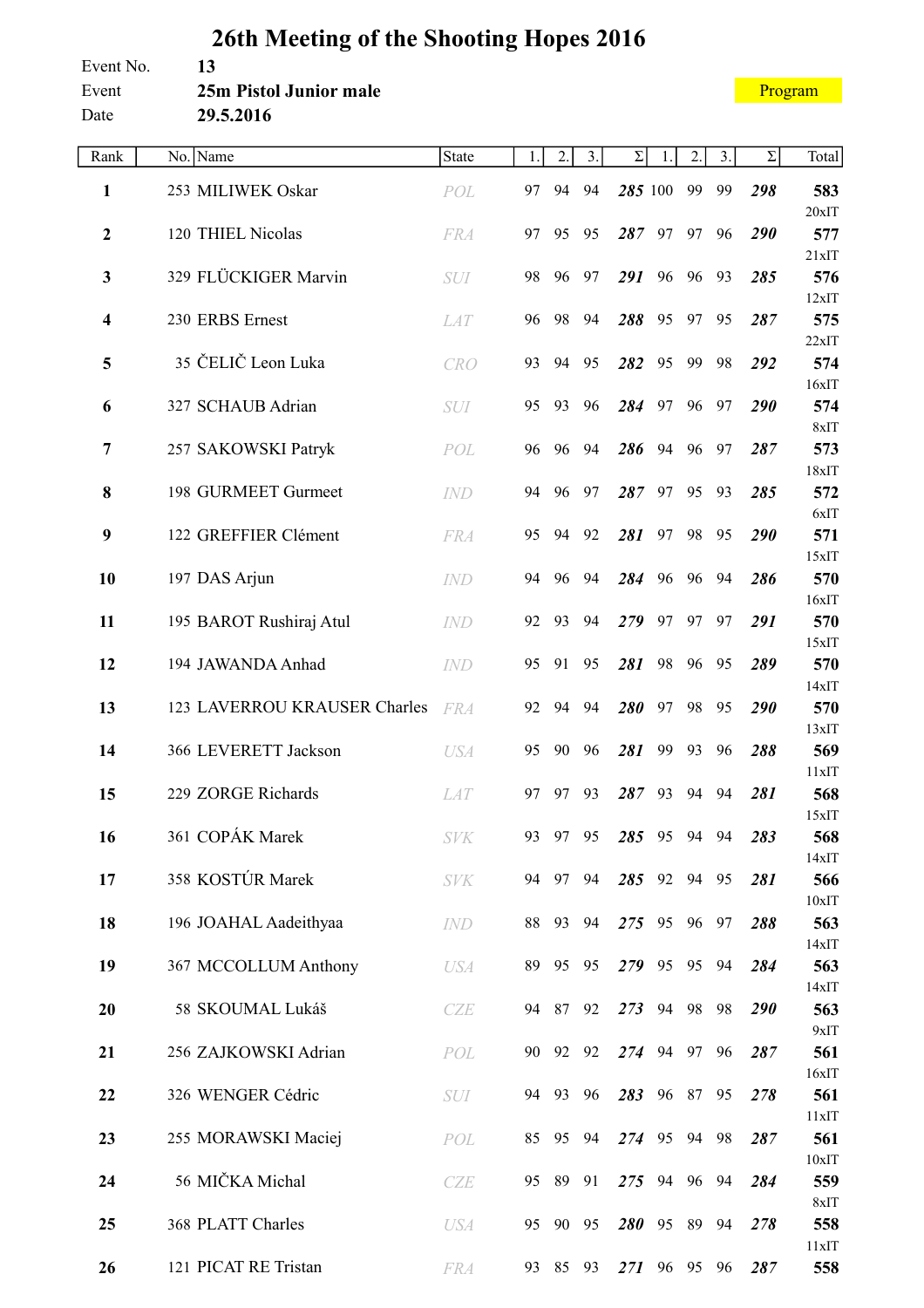|    |                                                               |                                              |    |          |       |              |    |    |    |     | 9xIT                           |
|----|---------------------------------------------------------------|----------------------------------------------|----|----------|-------|--------------|----|----|----|-----|--------------------------------|
| 27 | 10 TIEFENTHALER Christoph                                     | $\boldsymbol{A}\boldsymbol{U}\boldsymbol{T}$ | 90 | 95       | 93    | 278          | 94 | 94 | 90 | 278 | 556                            |
|    |                                                               |                                              |    |          |       |              |    |    |    |     | 11xIT                          |
| 28 | 55 MÜLLER Filip                                               | CZE                                          | 95 | 89       | 91    | 275          | 95 | 94 | 92 | 281 | 556<br>7xIT                    |
| 29 | 54 KRSEK Kryštof                                              | <b>CZE</b>                                   | 92 | 90       | 91    | 273          | 94 | 93 | 94 | 281 | 554                            |
|    |                                                               |                                              |    |          |       |              |    |    |    |     | 11xIT                          |
| 30 | 88 SOCHOR Jakub                                               | $CZE$ - Duk                                  | 88 | 93       | 90    | 271          | 93 | 95 | 94 | 282 | 553<br>6xIT                    |
| 31 | 365 LEVERETT Henry                                            | <b>USA</b>                                   | 92 | 89       | 90    | 271          | 95 | 94 | 92 | 281 | 552                            |
|    |                                                               |                                              |    |          |       |              |    |    |    |     | 10xIT                          |
| 32 | 376 GEORGE Thomas                                             | <b>IND</b>                                   | 93 | 94       | 88    | 275          | 89 | 96 | 92 | 277 | 552<br>7xIT                    |
| 33 | 228 CVETKOVS Gvido                                            | <b>LAT</b>                                   | 92 | 93       | 96    | 281          | 96 | 83 | 92 | 271 | 552                            |
|    |                                                               |                                              |    |          |       |              |    |    |    |     | 7xIT                           |
| 34 | 53 HEJNA Vojtěch                                              | CZE                                          | 96 | 87       | 89    | 272          | 93 | 94 | 91 | 278 | 550                            |
| 35 | 330 FERRARI Davide                                            | <b>SUI</b>                                   | 96 | 94       | 89    | 279          | 88 | 87 | 96 | 271 | 9xIT<br>550                    |
|    |                                                               |                                              |    |          |       |              |    |    |    |     | 8xIT                           |
| 36 | 57 RAMPULA Matěj                                              | CZE                                          | 89 | 94       | 97    | 280          | 94 | 82 | 91 | 267 | 547                            |
|    |                                                               |                                              |    |          |       |              |    |    |    |     | 12xIT                          |
| 37 | 83 TUPÝ Antonín                                               | $CZE$ - Duk                                  | 88 | 88       | 86    | 262          | 91 | 97 | 96 | 284 | 546<br>12xIT                   |
| 38 | 356 STOJKA Patrik                                             | <b>SVK</b>                                   | 90 | 88       | 93    | 271          | 93 | 92 | 90 | 275 | 546                            |
|    |                                                               |                                              |    |          |       |              |    |    |    |     | 5xIT                           |
| 39 | 110 BOLDYREV Stanislav                                        | <b>EST</b>                                   | 93 | 91       | 90    | 274          | 89 | 89 | 93 | 271 | 545                            |
| 40 | 81 ŠEBEK Petr                                                 | <b>CZE</b>                                   | 89 | 90       | 86    | 265          | 95 | 91 | 91 | 277 | 8xIT<br>542                    |
|    |                                                               |                                              |    |          |       |              |    |    |    |     | 7xIT                           |
| 41 | 115 ROOS Niko                                                 | <b>FIN</b>                                   | 90 | 89       | 90    | 269          | 92 | 89 | 91 | 272 | 541                            |
| 42 |                                                               |                                              | 92 | 90       | 94    | 276          | 86 | 90 | 87 | 263 | 12xIT<br>539                   |
|    | 231 SMIGLA Kristaps                                           | <b>LAT</b>                                   |    |          |       |              |    |    |    |     | 4xIT                           |
| 43 | 360 KASALA Štefan                                             | <b>SVK</b>                                   |    | 80 90 96 |       | 266 94 90 83 |    |    |    | 267 | 533                            |
|    |                                                               |                                              |    |          |       |              |    |    |    |     | 5xIT                           |
| 44 | 94 SCHEJBAL Pavel                                             | $CZE - Plz$                                  | 91 |          | 95 86 | 272 89       |    | 86 | 84 | 259 | 531<br>4xIT                    |
| 45 | 117 SIRÉN Leevi                                               | <b>FIN</b>                                   | 89 |          | 89 94 | 272 93 87    |    |    | 78 | 258 | 530                            |
|    |                                                               |                                              |    |          |       |              |    |    |    |     | 5xIT                           |
| 46 | 232 BARAKS Krisjanis                                          | <i>LAT</i>                                   |    | 88 88 92 |       | 268 84 90 87 |    |    |    | 261 | 529                            |
| 47 | 116 IHALAINEN Arttu                                           | <b>FIN</b>                                   | 82 | 90       | 92    | 264 89       |    | 88 | 87 | 264 | 7xIT<br>528                    |
|    |                                                               |                                              |    |          |       |              |    |    |    |     | 7xIT                           |
| 48 | 36 BUTKOVIČ Borna                                             | <b>CRO</b>                                   |    | 85 88 88 |       | 261 88 87    |    |    | 88 | 263 | 524                            |
|    |                                                               |                                              |    |          |       |              |    |    |    |     | 4xIT                           |
|    | 119 DORTOMB Edouard<br>Chief referee: A-0184 - PUČELÍK Václav | <b>FRA</b>                                   |    |          |       |              |    |    |    |     | DSQ 8.4.2.3.<br>SCOPI software |
|    |                                                               |                                              |    |          |       |              |    |    |    |     |                                |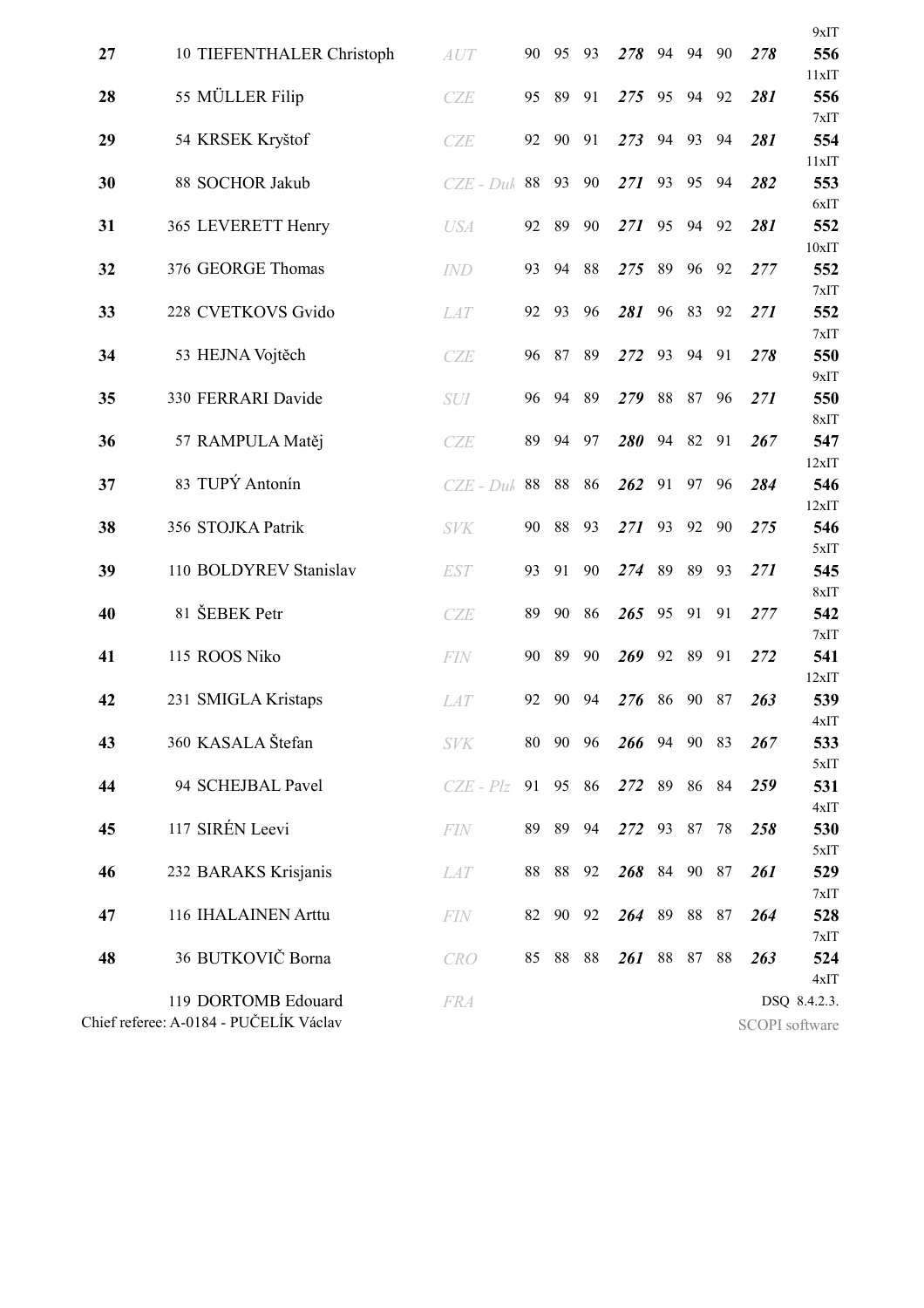| 26th Meeting of the Shooting Hopes 2016 |              |                        |        |         |    |  |  |  |  |  |  |
|-----------------------------------------|--------------|------------------------|--------|---------|----|--|--|--|--|--|--|
| Event No.                               |              | <b>13 - Team</b>       |        |         |    |  |  |  |  |  |  |
| Event                                   |              | 25m Pistol Junior male |        | Program |    |  |  |  |  |  |  |
| Date                                    |              | 29.5.2016              |        |         |    |  |  |  |  |  |  |
| Rank                                    | Team         | No. Name               | Result | Total   | IT |  |  |  |  |  |  |
| 1                                       | <b>FRA</b>   | 120 THIEL              | 577    |         |    |  |  |  |  |  |  |
|                                         |              | 122 GREFFIER           | 571    |         |    |  |  |  |  |  |  |
|                                         |              | 123 LAVERROU KRAUSER   | 570    | 1718    |    |  |  |  |  |  |  |
| $\boldsymbol{2}$                        | POL          | 253 MILIWEK            | 583    |         |    |  |  |  |  |  |  |
|                                         |              | 257 SAKOWSKI           | 573    |         |    |  |  |  |  |  |  |
|                                         |              | 256 ZAJKOWSKI          | 561    | 1717    |    |  |  |  |  |  |  |
| 3                                       | <b>INDA</b>  | 198 GURMEET            | 572    |         |    |  |  |  |  |  |  |
|                                         |              | 197 DAS                | 570    |         |    |  |  |  |  |  |  |
|                                         |              | 194 JAWANDA            | 570    | 1712    |    |  |  |  |  |  |  |
| 4                                       | <b>SUI</b>   | 329 FLÜCKIGER          | 576    |         |    |  |  |  |  |  |  |
|                                         |              | 327 SCHAUB             | 574    |         |    |  |  |  |  |  |  |
|                                         |              | 326 WENGER             | 561    | 1711    |    |  |  |  |  |  |  |
| 5                                       | <b>LAT</b>   | 230 ERBS               | 575    |         |    |  |  |  |  |  |  |
|                                         |              | 229 ZORGE              | 568    |         |    |  |  |  |  |  |  |
|                                         |              | 228 CVETKOVS           | 552    | 1695    |    |  |  |  |  |  |  |
| 6                                       | <b>IND B</b> | 195 BAROT              | 570    |         |    |  |  |  |  |  |  |
|                                         |              | 196 JOAHAL             | 563    |         |    |  |  |  |  |  |  |
|                                         |              | 376 GEORGE             | 552    | 1685    |    |  |  |  |  |  |  |
| 7                                       | <b>SVK</b>   | 361 COPÁK              | 568    |         |    |  |  |  |  |  |  |
|                                         |              | 358 KOSTÚR             | 566    |         |    |  |  |  |  |  |  |
|                                         |              | 356 STOJKA             | 546    | 1680    |    |  |  |  |  |  |  |
| 8                                       | <b>USA</b>   | 366 LEVERETT           | 569    |         |    |  |  |  |  |  |  |
|                                         |              | 368 PLATT              | 558    |         |    |  |  |  |  |  |  |
|                                         |              | 365 LEVERETT           | 552    | 1679    |    |  |  |  |  |  |  |
| 9                                       | <b>CZEB</b>  | 58 SKOUMAL             | 563    |         |    |  |  |  |  |  |  |
|                                         |              | 56 MIČKA               | 559    |         |    |  |  |  |  |  |  |
|                                         |              | 55 MÜLLER              | 556    | 1678    |    |  |  |  |  |  |  |
| 10                                      | <b>CZEA</b>  | 54 KRSEK               | 554    |         |    |  |  |  |  |  |  |
|                                         |              | 57 RAMPULA             | 547    |         |    |  |  |  |  |  |  |
|                                         |              | 83 TUPÝ                | 546    | 1647    |    |  |  |  |  |  |  |
| 11                                      | <b>FIN</b>   | 115 ROOS               | 541    |         |    |  |  |  |  |  |  |
|                                         |              | 117 SIRÉN              | 530    |         |    |  |  |  |  |  |  |
|                                         |              | 116 IHALAINEN          | 528    | 1599    |    |  |  |  |  |  |  |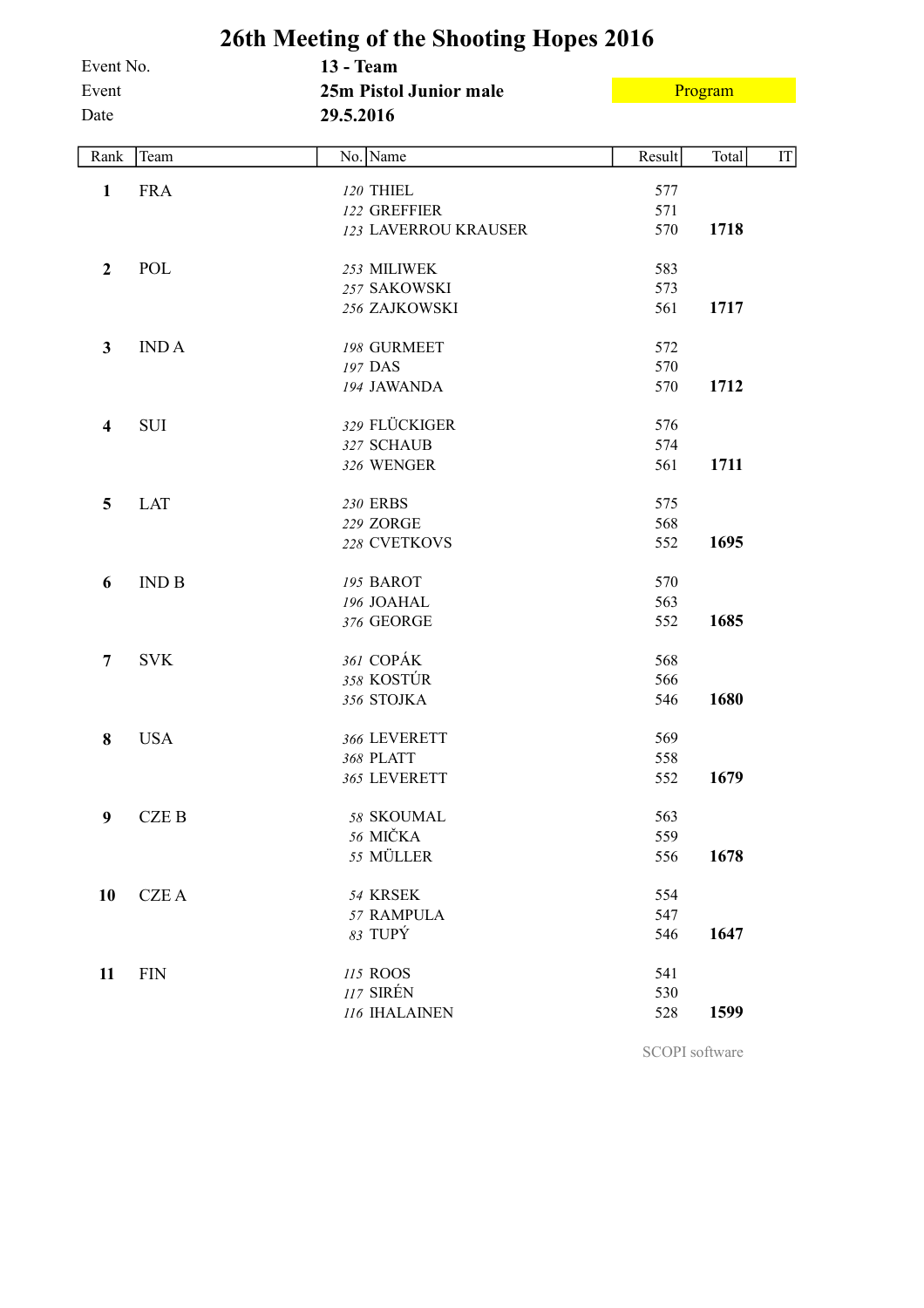| Event No.<br>Event<br>Date | 14<br>10m Pistol Junior female<br>29.5.2016 |                  |    |          |       |    | Program      |
|----------------------------|---------------------------------------------|------------------|----|----------|-------|----|--------------|
| Rank                       | No. Name                                    | <b>State</b>     | 1. | 2.       | 3.    | 4. | Total        |
| $\mathbf{1}$               | 278 SEREBRYANSKAYA Irina                    | <b>RUS</b>       | 98 | 97       | 97    | 96 | 388          |
| $\boldsymbol{2}$           | 214 GOEL Malaika                            | <b>IND</b>       | 95 | 99       | 96    | 94 | 12xIT<br>384 |
| 3                          | 27 MINCHEVA Miroslava                       | <b>BUL</b>       | 95 | 95       | 95    | 98 | 13xIT<br>383 |
| $\overline{\mathbf{4}}$    | 275 LOMOVA Margarita                        | <b>RUS</b>       | 94 | 96       | 95    | 96 | 16xIT<br>381 |
| 5                          | 276 LOPATINA Daria                          | <b>RUS</b>       | 96 | 92       | 96    | 97 | 16xIT<br>381 |
| 6                          | 216 NITHAVE Harshanda Sadanand              | <b>IND</b>       | 95 | 94       | 95    | 95 | 9xIT<br>379  |
| 7                          | 215 DESWAL Yashaswini Singh                 | <b>IND</b>       | 94 | 97       | 92    | 94 | 10xIT<br>377 |
| 8                          | 261 NOWAK Agata                             | POL              | 94 | 96       | 93    | 94 | 12xIT<br>377 |
| 9                          | 127 NICOLAS Kateline                        | <b>FRA</b>       | 94 | 90       | 96    | 96 | 8xIT<br>376  |
| 10                         | 141 GROSS Teresa                            | <b>GER</b>       | 97 | 97       | 93    | 89 | 10xIT<br>376 |
| 11                         | 277 ORDINA Natalia                          | <b>RUS</b>       | 91 | 94       | 97    | 93 | 7xIT<br>375  |
| 12                         | 28 NENCHEVA Lidia                           | <b>BUL</b>       | 92 | 95       | 93    | 95 | 8xIT<br>375  |
| 13                         | 126 CHEVALLIER Alexandra                    | <b>FRA</b>       | 92 | 93       | 93    | 97 | 7xIT<br>375  |
| 14                         | 61 PŘIBÁŇOVÁ Tereza                         |                  | 92 | 92       | 96    | 94 | 6xIT<br>374  |
|                            |                                             | <b>CZE</b>       |    |          |       |    | 9xIT         |
| 15                         | 328 VILLIGER Rebecca                        | SUI              | 93 |          | 92 95 | 93 | 373<br>8xIT  |
| 16                         | 296 PREZELJ Anja                            | <b>SLO</b>       | 93 | 95       | 94    | 90 | 372<br>8xIT  |
| 17                         | 139 SKERIES Michelle                        | <b>GER</b>       | 95 | 92       | 89    | 95 | 371<br>7xIT  |
| 18                         | 60 BEZDĚČNÁ Denisa                          | CZE              | 92 |          | 93 94 | 92 | 371          |
| 19                         | 352 ERNSTOVÁ Samuela                        | <b>SVK</b>       | 93 | 96       | 93    | 89 | 6xIT<br>371  |
| 20                         | 227 RASMANE Agate                           | <i>LAT</i>       | 92 | 93       | 92    | 94 | 6xIT<br>371  |
| 21                         | 212 SHEORAN Gauri                           | IND              | 95 | 95       | 88    | 93 | 5xIT<br>371  |
| 22                         | 262 SZEWC Kinga                             | POL              |    | 91 95 92 |       | 92 | 5xIT<br>370  |
| 23                         | 82 NOVÁKOVÁ Veronika                        | $CZE$ - Brn $87$ |    | 91       | 98    | 93 | 7xIT<br>369  |
| 24                         | 38 SILADJEV Marija                          | CRO              | 93 |          | 94 92 | 89 | 6xIT<br>368  |
| 25                         | 238 RANKELYTÉ Gabrielé                      | <b>LTU</b>       | 88 | 90       | 94    | 95 | 8xIT<br>367  |
| 26                         | 162 ZIERT Carolin                           | GER - TH         | 90 | 93       | 92    | 92 | 5xIT<br>367  |
|                            |                                             |                  |    |          |       |    |              |

## **26th Meeting of the Shooting Hopes 2016**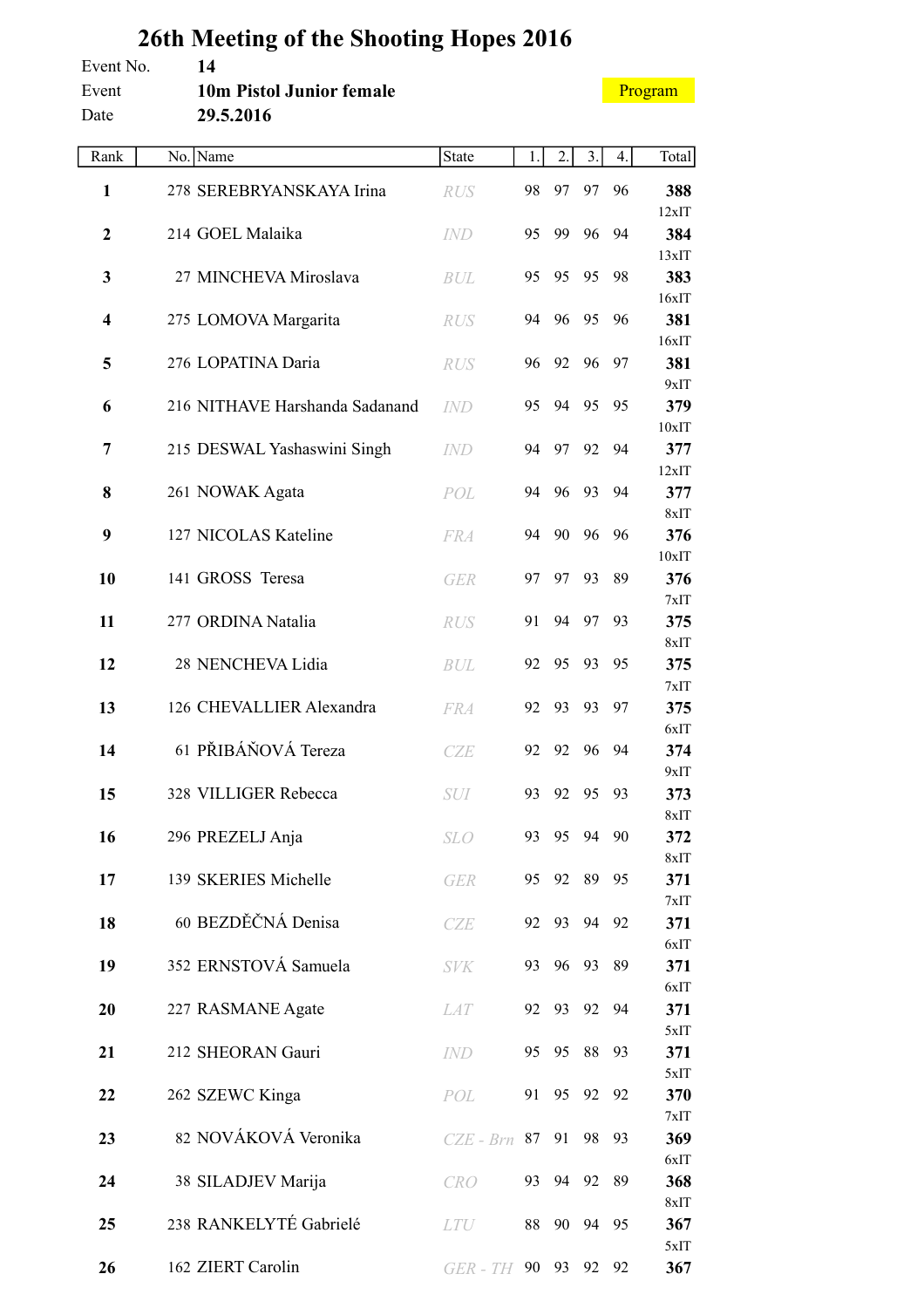|    |                                             |            |    |    |    |                               | 5xIT         |
|----|---------------------------------------------|------------|----|----|----|-------------------------------|--------------|
| 27 | 177 FORRÁSSI Boglárka                       | HUN        | 91 | 94 | 92 | 88                            | 365          |
| 28 | 240 SAKALAUSKAITÉ Viktorija                 | <b>LTU</b> | 89 | 92 | 92 | 91                            | 4xIT<br>364  |
| 29 | 353 NAGYOVÁ Alexandra                       | <b>SVK</b> | 91 | 93 | 90 | 90                            | 4xIT<br>364  |
| 30 | 180 NAGY Vivienn                            | <b>HUN</b> | 93 | 91 | 89 | 90                            | 4xIT<br>363  |
| 31 | 178 LÉGRÁDI Nikolett                        | <b>HUN</b> | 93 | 89 | 92 | 89                            | 9xIT<br>363  |
| 32 | 124 POLO Sophie                             | <b>FRA</b> | 93 | 89 | 86 | 95                            | 7xIT<br>363  |
|    |                                             |            |    |    |    |                               | 6xIT         |
| 33 | 268 AGAFITEI Andreea                        | ROU        | 86 | 90 | 95 | 91                            | 362<br>4xIT  |
| 34 | 226 VDOBCENKO Laura                         | <b>LAT</b> | 88 | 94 | 89 | 90                            | 361          |
| 35 | 5 MARQUEZ Matilde                           | <b>ARG</b> | 91 | 89 | 93 | 88                            | 11xIT<br>361 |
| 36 | 377 JAJIČ Oriana                            | <b>CRO</b> | 90 | 95 | 90 | 86                            | 8xIT<br>361  |
| 37 | 269 POPESCU Andreea                         | <b>ROU</b> | 94 | 87 | 90 | 90                            | 8xIT<br>361  |
|    |                                             |            |    |    |    |                               | 2xIT         |
| 38 | 309 ALEKSIČ Lea                             | <b>SRB</b> | 83 | 92 | 93 | 91                            | 359          |
| 39 | 179 MIHALKÓ Nikoletta                       | <b>HUN</b> | 89 | 91 | 90 | 89                            | 6xIT<br>359  |
|    |                                             |            |    |    |    |                               | 2xIT         |
| 40 | 125 MALLET Laurie                           | <b>FRA</b> | 88 | 94 | 89 | 87                            | 358          |
|    |                                             |            |    |    |    |                               | 6xIT         |
| 41 | 221 MORZARIA Tanya Pranavbhai               | <b>IND</b> | 92 | 88 | 86 | 91                            | 357<br>6xIT  |
| 42 | 99 DĚDOVÁ Alžběta                           | <b>CZE</b> | 89 | 92 | 89 | 87                            | 357          |
|    |                                             |            |    |    |    |                               | 1xIT         |
| 43 | 239 RANKELYTE Greta                         | <i>LTU</i> | 90 | 89 | 87 | 90                            | 356<br>6xIT  |
| 44 | 267 STAN Andreea                            | ROU        | 88 | 94 | 90 | 84                            | 356          |
| 45 |                                             |            |    | 89 | 88 | 88                            | 4xIT         |
|    | 260 KOWALIK Kinga                           | POL        | 88 |    |    |                               | 353<br>5xIT  |
| 46 | 263 JANKOWSKA Katarzyna                     | POL        | 91 | 88 | 89 | 85                            | 353          |
| 47 | 355 KANIAKOVA Katarina                      | <b>SVK</b> | 84 | 90 | 88 | 90                            | 3xIT<br>352  |
|    |                                             |            |    |    |    |                               | 4xIT         |
| 48 | 100 CHOVANCOVÁ Bára                         | CZE        | 87 | 87 | 90 | 86                            | 350<br>2xIT  |
| 49 | 118 PALMGREN Julia                          | <b>FIN</b> | 88 | 87 | 88 | 83                            | 346          |
| 50 | 354 KANIAKOVA Jana                          | <b>SVK</b> | 89 | 78 | 88 | 88                            | 4xIT<br>343  |
|    |                                             |            |    |    |    |                               | 3xIT         |
| 51 | 4 PIOTTI PEREYRA Cibels Antonell ARG        |            | 82 | 79 | 79 | 85                            | 325          |
|    | Chief referee: A-0108 - GASSELDORFER Ludvík |            |    |    |    | 1xIT<br><b>SCOPI</b> software |              |
|    |                                             |            |    |    |    |                               |              |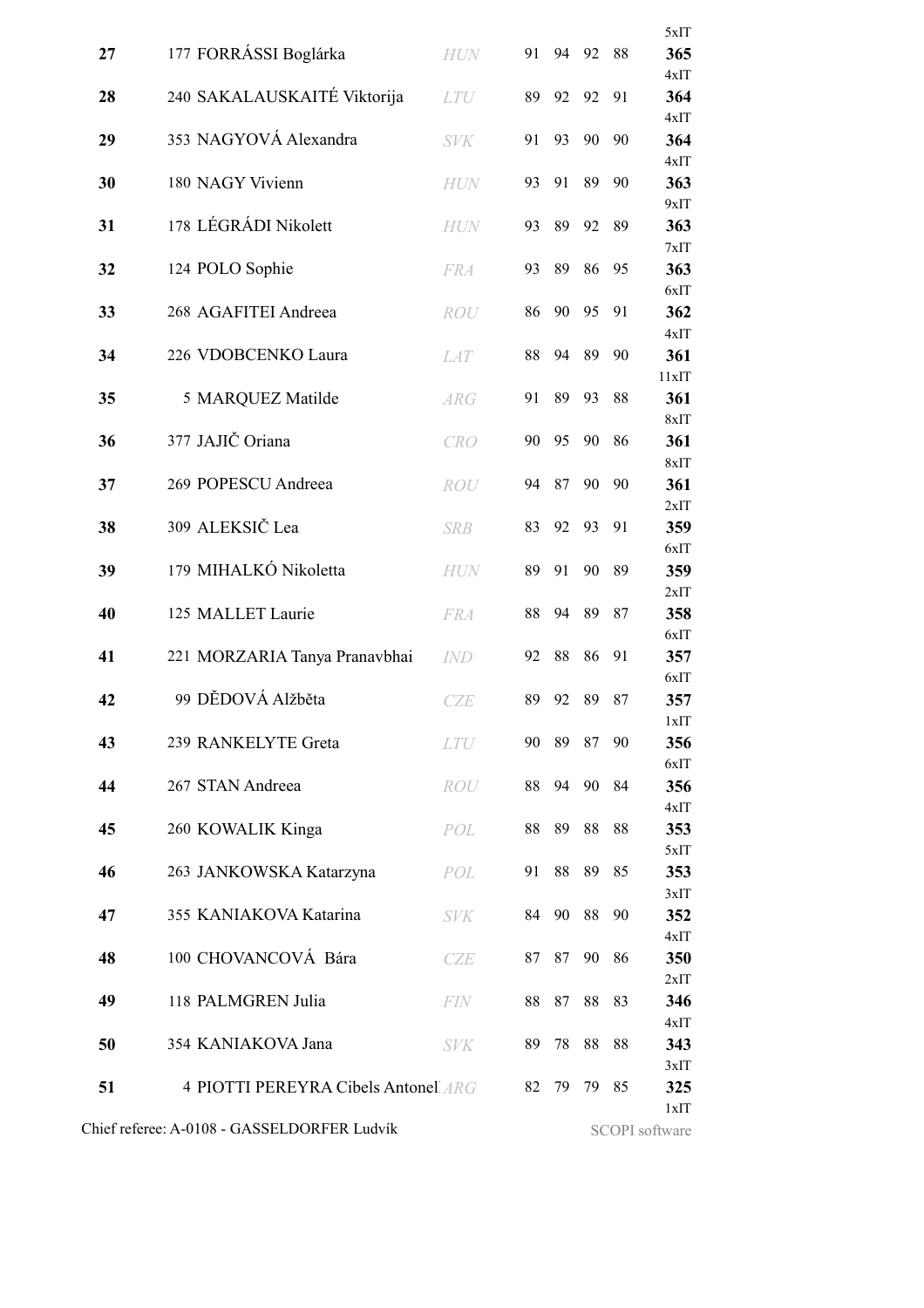| Event No.<br>Event | 14 - Final<br>10m Pistol Junior female | o              |         |              |                  |                  |      |       |       | Program |       |       |       |
|--------------------|----------------------------------------|----------------|---------|--------------|------------------|------------------|------|-------|-------|---------|-------|-------|-------|
| Date<br>Rank       | 29.5.2016<br>No. Name                  | Nat.           | Qualif. | 1.           | $\overline{2}$ . | $\overline{3}$ . | 4.   | 5.    | 6.    | 7.      | 8.    | 9.    | Final |
|                    |                                        |                |         |              |                  |                  |      |       |       |         |       |       |       |
| $\mathbf{1}$       | 275 LOMOVA Margarita                   | $\mathit{RUS}$ | 381     | 30,1         | 59,0             | 78,9             | 98,6 | 119,1 | 139,5 | 158,5   | 178,9 | 198,7 | 198,7 |
|                    |                                        |                |         | 30,1         | 28,9             | 19,9             | 19,7 | 20,5  | 20,4  | 19,0    | 20,4  | 19,8  |       |
|                    |                                        |                |         | 10,5         | 8,8              | 9,9              | 10,6 | 10,0  | 10,1  | 9,8     | 9,9   | 9,6   |       |
|                    |                                        |                |         | 9,9<br>9,7   | 10,0<br>10,1     | 10,0             | 9,1  | 10,5  | 10,3  | 9,2     | 10,5  | 10,2  |       |
| $\mathbf{2}$       | 261 NOWAK Agata                        | $\cal{POL}$    | 377     | 29,3         | 59,6             | 79,7             | 99,5 | 119,5 | 138,8 | 158,8   | 176,9 | 196,9 | 196,9 |
|                    |                                        |                |         | 29,3         | 30,3             | 20,1             | 19,8 | 20,0  | 19,3  | 20,0    | 18,1  | 20,0  |       |
|                    |                                        |                |         | 10,0         | 10,3             | 10,1             | 10,3 | 9,6   | 9,7   | 9,4     | 8,7   | 10,0  |       |
|                    |                                        |                |         | 9,0          | 10,2             | 10,0             | 9,5  | 10,4  | 9,6   | 10,6    | 9,4   | 10,0  |       |
|                    |                                        |                |         | 10,3         | 9,8              |                  |      |       |       |         |       |       |       |
| 3                  | 276 LOPATINA Daria                     | $\mathit{RUS}$ | 381     | 29,7         | 59,2             | 77,6             | 97,2 | 117,5 | 136,6 | 155,4   | 174,0 |       | 174,0 |
|                    |                                        |                |         | 29,7         | 29,5             | 18,4             | 19,6 | 20,3  | 19,1  | 18,8    | 18,6  |       |       |
|                    |                                        |                |         | 8,9          | 9,6              | 9,2              | 9,1  | 10,8  | 9,3   | 9,7     | $8,8$ |       |       |
|                    |                                        |                |         | 10,8         | 9,9              | 9,2              | 10,5 | 9,5   | 9,8   | 9,1     | 9,8   |       |       |
|                    |                                        |                |         | 10,0         | 10,0             |                  |      |       |       |         |       |       |       |
| 4                  | 278 SEREBRYANSKAYA Irina               | $\mathit{RUS}$ | 388     | 30,4         | 57,9             | 77,6             | 97,9 | 116,7 | 136,2 | 154,6   |       |       | 154,6 |
|                    |                                        |                |         | 30,4         | 27,5             | 19,7             | 20,3 | 18,8  | 19,5  | 18,4    |       |       |       |
|                    |                                        |                |         | 10,2         | 9,0              | 10,0             | 10,0 | 9,0   | 10,3  | 9,6     |       |       |       |
|                    |                                        |                |         | 10,0<br>10,2 | 9,8<br>8,7       | 9,7              | 10,3 | 9,8   | 9,2   | 8,8     |       |       |       |
| 5                  | 27 MINCHEVA Miroslava                  | $\cal BUL$     | 383     | 30,3         | 58,2             | 78,9             | 97,9 | 117,1 | 134,8 |         |       |       | 134,8 |
|                    |                                        |                |         | 30,3         | 27,9             | 20,7             | 19,0 | 19,2  | 17,7  |         |       |       |       |
|                    |                                        |                |         | 10,1         | 9,5              | 10,4             | 9,8  | 10,0  | 9,3   |         |       |       |       |
|                    |                                        |                |         | 10,4         | 9,5              | 10,3             | 9,2  | 9,2   | 8,4   |         |       |       |       |
|                    |                                        |                |         | 9,8          | 8,9              |                  |      |       |       |         |       |       |       |
| 6                  | 214 GOEL Malaika                       | IND            | 384     | 30,4         | 58,7             | 75,7             | 95,8 | 115,5 |       |         |       |       | 115,5 |
|                    |                                        |                |         | 30,4         | 28,3             | 17,0             | 20,1 | 19,7  |       |         |       |       |       |
|                    |                                        |                |         | 10,0         | 9,4              | 8,2              | 10,2 | 10,3  |       |         |       |       |       |
|                    |                                        |                |         | 10,3         | 10,5             | 8,8              | 9,9  | 9,4   |       |         |       |       |       |
|                    |                                        |                |         | 10,1         | 8,4              |                  |      |       |       |         |       |       |       |
| $\overline{7}$     | 215 DESWAL Yashaswini Singh            | IND            | 377     | 30,7         | 58,1             | 77,3             | 95,7 |       |       |         |       |       | 95,7  |
|                    |                                        |                |         | 30,7         | 27,4             | 19,2             | 18,4 |       |       |         |       |       |       |
|                    |                                        |                |         | 10,4         | 10,4             | 9,8              | 8,6  |       |       |         |       |       |       |
|                    |                                        |                |         | 9,8<br>10,5  | 8,9<br>8,1       | 9,4              | 9,8  |       |       |         |       |       |       |
|                    |                                        |                |         |              |                  |                  |      |       |       |         |       |       |       |
| 8                  | 216 NITHAVE Harshanda Sadanand         | <b>IND</b>     | 379     | 29,8         | 57,5             | 75,1             |      |       |       |         |       |       | 75,1  |
|                    |                                        |                |         | 29,8         | 27,7             | 17,6             |      |       |       |         |       |       |       |
|                    |                                        |                |         | 10,2<br>9,7  | 9,3<br>10,1      | 8,7<br>8,9       |      |       |       |         |       |       |       |
|                    |                                        |                |         | 9,9          | 8,3              |                  |      |       |       |         |       |       |       |
|                    |                                        |                |         |              |                  |                  |      |       |       |         |       |       |       |

Chief referee: A-0108 - GASSELDORFER Ludvík SCOPI software

## **26th Meeting of the Shooting Hopes 2016**